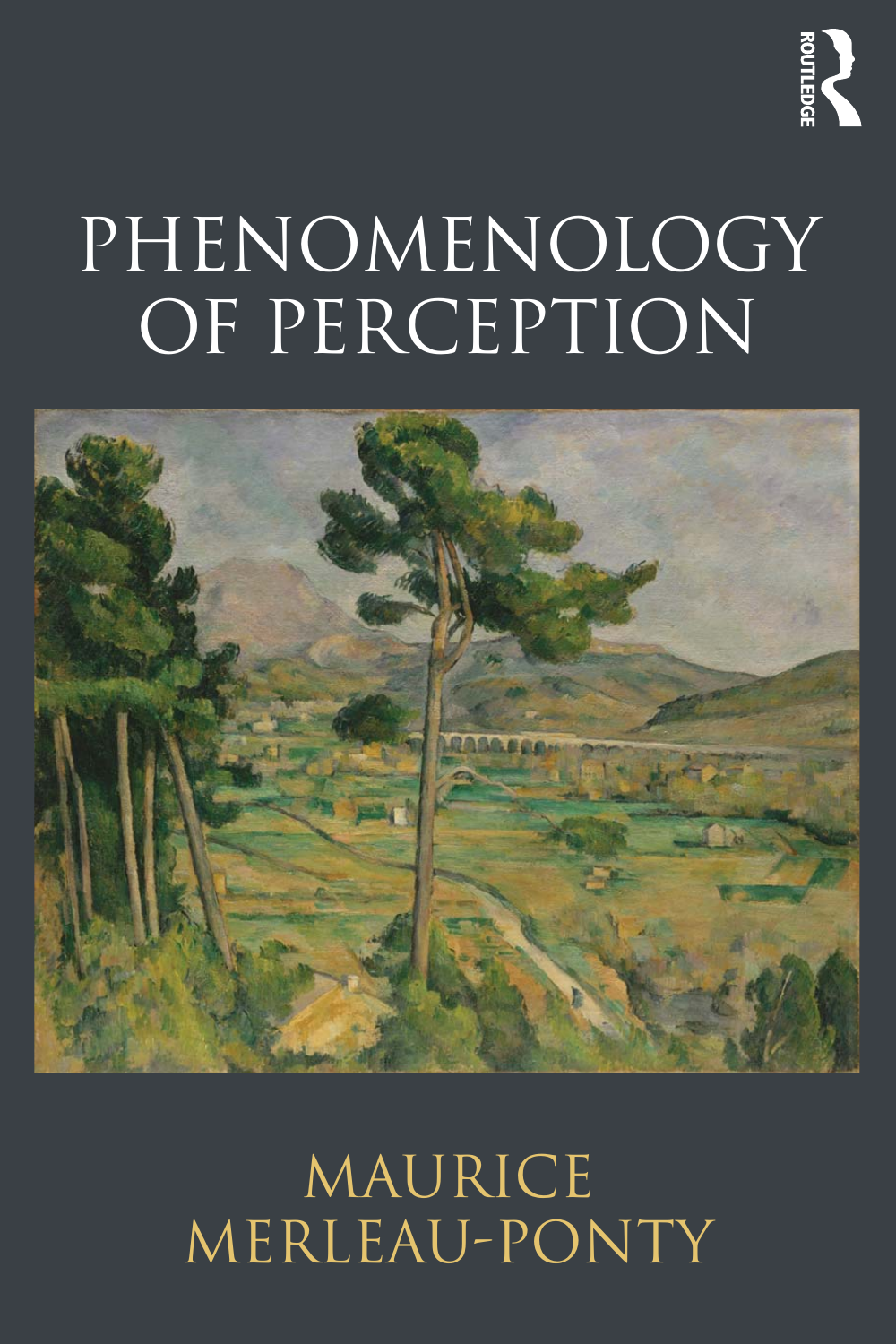# Phenomenology of Perception

First published in 1945, Maurice Merleau-Ponty's monumental *Phénoménologie de la perception* signaled the arrival of a major new philosophical and intellectual voice in post-war Europe. Breaking with the prevailing picture of existentialism and phenomenology at the time, it has become one of the landmark works of twentieth-century thought. This new translation, the first for over fifty years, makes this classic work of philosophy available to a new generation of readers.

*Phenomenology of Perception* stands in the great phenomenological tradition of Husserl, Heidegger, and Sartre. Yet Merleau-Ponty's contribution is decisive, as he brings this tradition and other philosophical predecessors, particularly Descartes and Kant, to confront a neglected dimension of our experience: the lived body and the phenomenal world. Charting a bold course between the reductionism of science on the one hand and "intellectualism" on the other, Merleau-Ponty argues that we should regard the body not as a mere biological or physical unit, but as the body which structures one's situation and experience within the world.

Merleau-Ponty enriches his classic work with engaging studies of famous cases in the history of psychology and neurology as well as phenomena that continue to draw our attention, such as phantom limb syndrome, synesthesia, and hallucination.

This new translation includes many helpful features such as the reintroduction of Merleau-Ponty's discursive Table of Contents as subtitles into the body of the text, a comprehensive Translator's Introduction to its main themes, essential notes explaining key terms of translation, an extensive Index, and an important updating of Merleau-Ponty's references to now available English translations.

Also included is a new Foreword by Taylor Carman and an introduction to Merleau-Ponty by Claude Lefort.

Translated by Donald A. Landes.

**Maurice Merleau-Ponty** was born in 1908 in Rochefort-sur-Mer, France. Drawn to philosophy from a young age, Merleau-Ponty would go on to study alongside Jean-Paul Sartre, Simone de Beauvoir, and Simone Weil at the famous École Normale Supérieure. He completed a *Docteur ès lettres* based on two dissertations, *La structure du comportement* (1942) and *Phénoménologie de la perception* (1945). After a brief post at the University of Lyon, Merleau-Ponty returned to Paris in 1949 when he was awarded the Chair of Psychology and Pedagogy at the Sorbonne. In 1952 he became the youngest philosopher ever appointed to the prestigious Chair of Philosophy at the Collège de France. He died suddenly of a stroke in 1961 aged fifty-three, at the height of his career. He is buried in Père Lachaise Cemetery in Paris.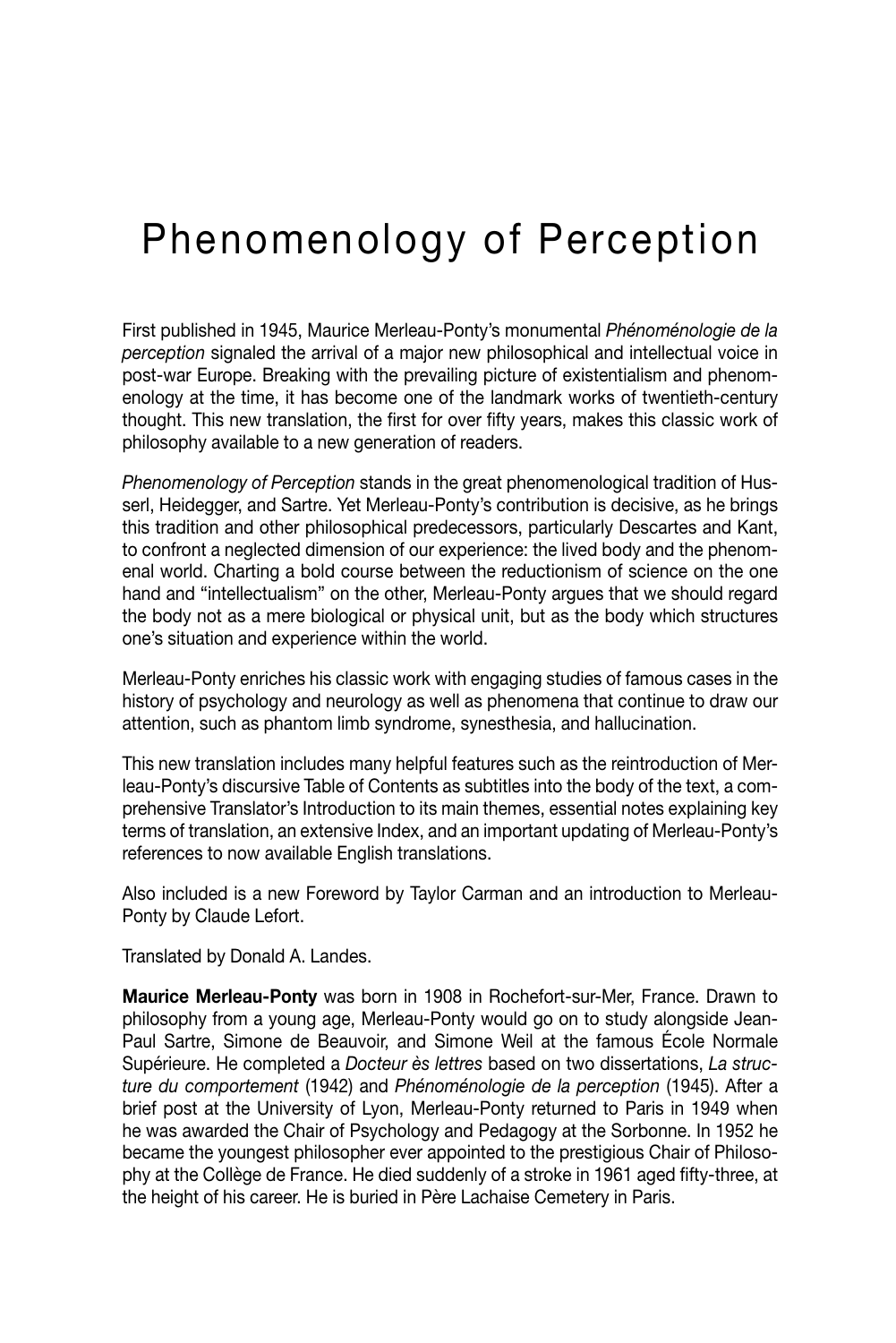Praise for this new edition:

"This is an extraordinary accomplishment that will doubtless produce new readers for the remarkable philosophy of Merleau-Ponty. This excellent translation opens up a new set of understandings of what Merleau-Ponty meant in his descriptions of the body, psychology, and the field of perception, and in this way promises to alter the horizon of Merleau-Ponty studies in the English language. The extensive index, the thoughtful annotation, and the guidance given about key problems of translation not only show us the richness of Merleau-Ponty's language, but track the emergence of a new philosophical vocabulary. This translation gives us the text anew and will doubtless spur thoughtful new readings in English."

Judith Butler, *University of California, Berkeley, USA*

"This lucid and compelling new translation not only brings one of the great breakthrough books in phenomenology back to life – it gives to it an entirely new life. Readers will here find original insights on perception and the lived body that will change forever their understanding of themselves and the world they inhabit."

Edward S. Casey, *Stony Brook University, USA*

Review of the original French edition:

"It is impossible to define an object in cutting it off from the subject through which and for which it is an object; and the subject reveals itself only through the objects in which it is engaged. Such an affirmation only makes the content of naive experience explicit, but it is rich in consequences. Only in taking it as a basis will one succeed in building an ethics to which man can totally and sincerely adhere. It is therefore of extreme importance to establish it solidly and to give back to man this childish audacity that years of verbal submission have taken away: the audacity to say: 'I am here.' This is why *Phenomenology of Perception* by Maurice Merleau-Ponty is not only a remarkable specialist work but a book that is of interest to the whole of man and to every man; the human condition is at stake in this book."

Simone de Beauvoir, reviewing *Phénoménologie de la perception* on publication in French in 1945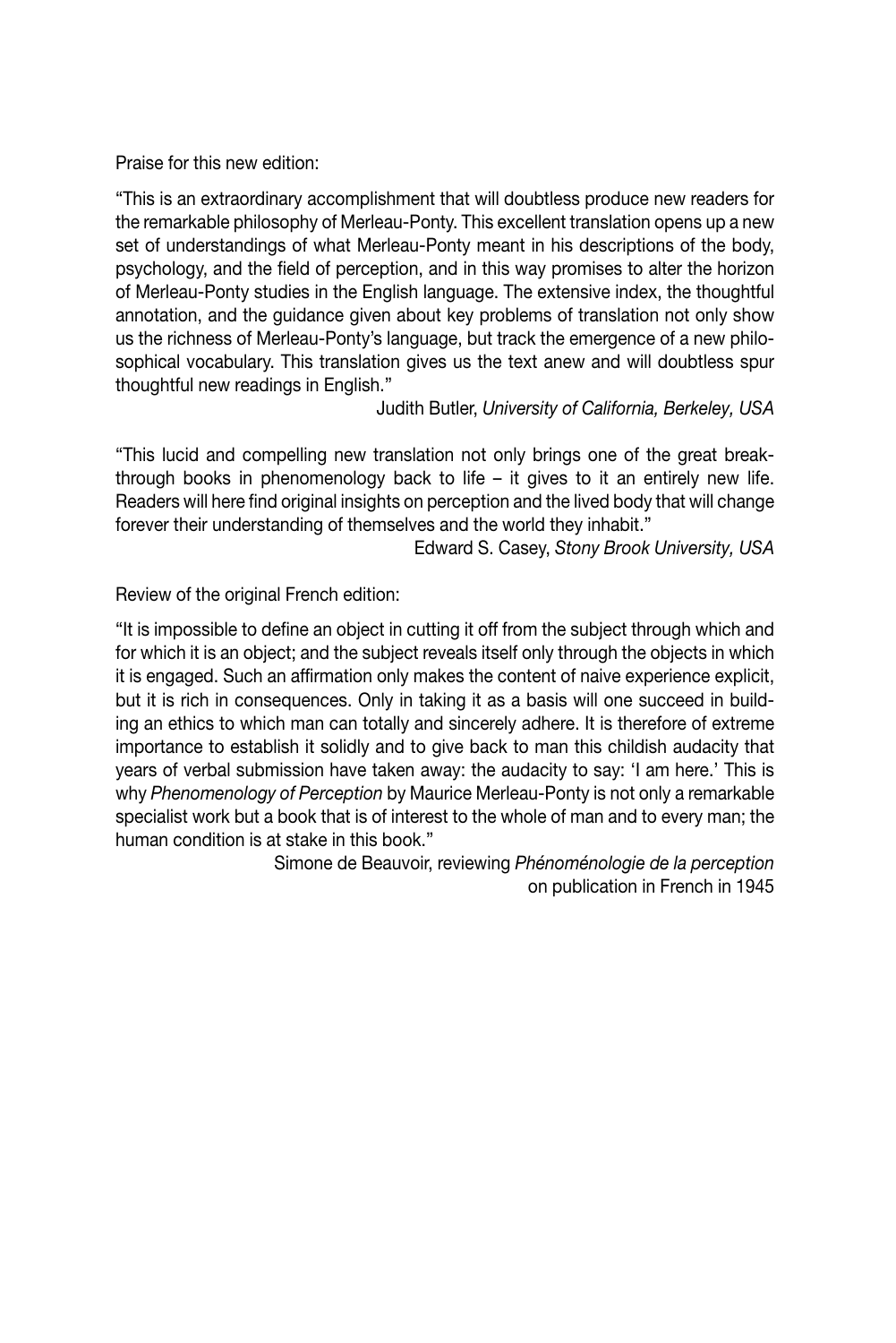# **Maurice** Merleau-Ponty

# Phenomenology of Perception

Translated by Donald A. Landes

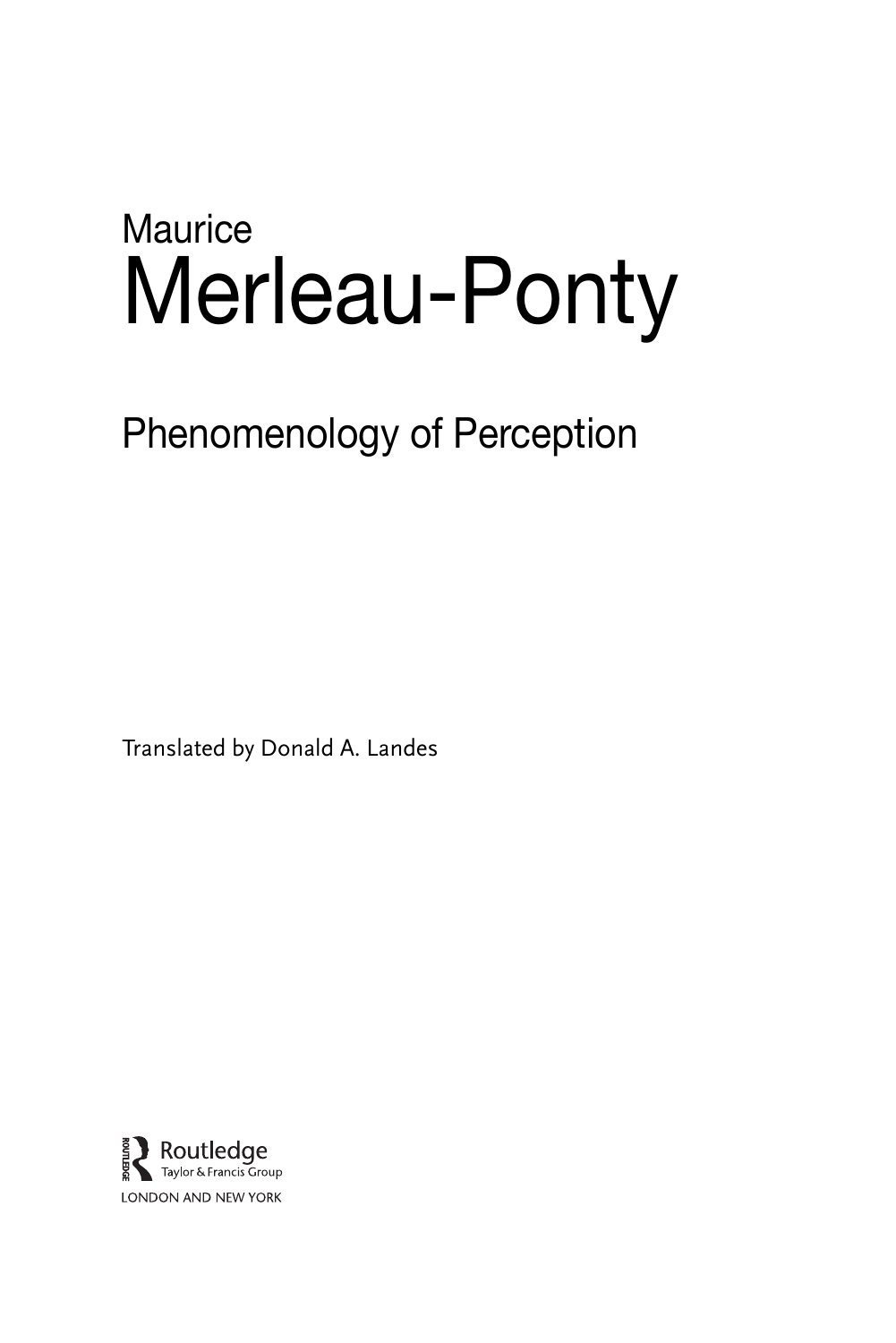This edition published 2012 by Routledge 2 Park Square, Milton Park, Abingdon, Oxon OX14 ARN

Simultaneously published in the USA and Canada by Routledge 711 Third Avenue, New York, NY 10017

*Routledge is an imprint of the Taylor & Francis Group, an informa business*

*Phenomenology of Perception*, by Maurice Merleau-Ponty, originally published as *Phénoménologie de la perception* © Éditions GALLIMARD, Paris, 1945

"Maurice Merleau-Ponty", by Claude Lefort, originally published in *Histoire de la philosophie, III. Du XIXe siècle à nos jours*, Encyclopédie de la Pléiade, 174, pp. 692–706 © Éditions GALLIMARD, Paris, 1974.

English translation © 2012 Routledge

Foreword © 2012 Taylor Carman

Translator's Introduction © 2012 Donald A. Landes

All rights reserved. No part of this book may be reprinted or reproduced or utilised in any form or by any electronic, mechanical, or other means, now known or hereafter invented, including photocopying and recording, or in any information storage or retrieval system, without permission in writing from the publishers.

*Trademark notice*: Product or corporate names may be trademarks or registered trademarks, and are used only for identification and explanation without intent to infringe.

*British Library Cataloguing in Publication Data* A catalogue record for this book is available from the British Library

*Library of Congress Cataloging in Publication Data* Merleau-Ponty, Maurice, 1908–1961. [Phénoménologie de la perception. English] Phenomenology of perception / by Maurice Merleau-Ponty. p. cm. Translated by Donald A. Landes. Includes bibliographical references (p. ) and index. 1. Phenomenology. 2. Perception (Philosophy) I. Landes, Donald A. II. Title. B2430.M3763P4713 2011 142'.7—dc23 2011021920

ISBN: 978–0–415–55869–3 (hbk)

Typeset in Joanna By Swales & Willis Ltd, Exeter, Devon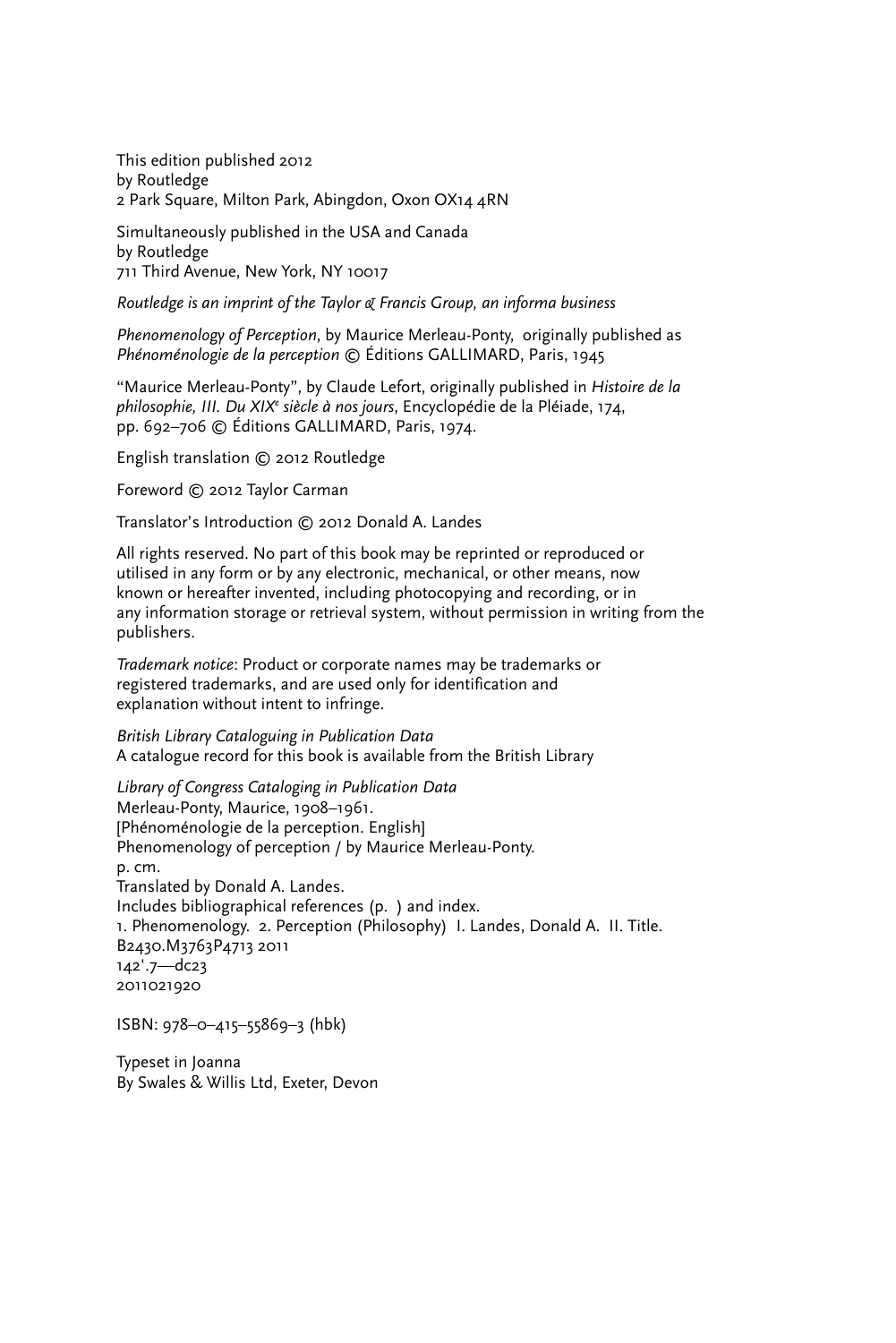# **GENERAL TABLE OF CONTENTS**

| Foreword by Taylor Carman                                                               | vii          |
|-----------------------------------------------------------------------------------------|--------------|
| "Maurice Merleau-Ponty" by Claude Lefort,                                               |              |
| translated by Donald A. Landes                                                          | xvii         |
| Translator's Introduction by Donald A. Landes                                           | <b>XXX</b>   |
| Phenomenology of Perception by Maurice Merleau-Ponty,<br>translated by Donald A. Landes |              |
| <b>Bilingual Table of Contents</b>                                                      | lii          |
| Preface                                                                                 | lxx          |
| Introduction: Classical Prejudices and the Return to<br>Phenomena                       | $\mathbf{1}$ |
| <b>PART ONE</b><br>The Body                                                             | 67           |
| <b>PART TWO</b><br>The Perceived World                                                  | 207          |
| <b>PART THREE</b><br>Being-for-Itself and Being-in-the-World                            | 385          |
| Endnotes                                                                                | 484          |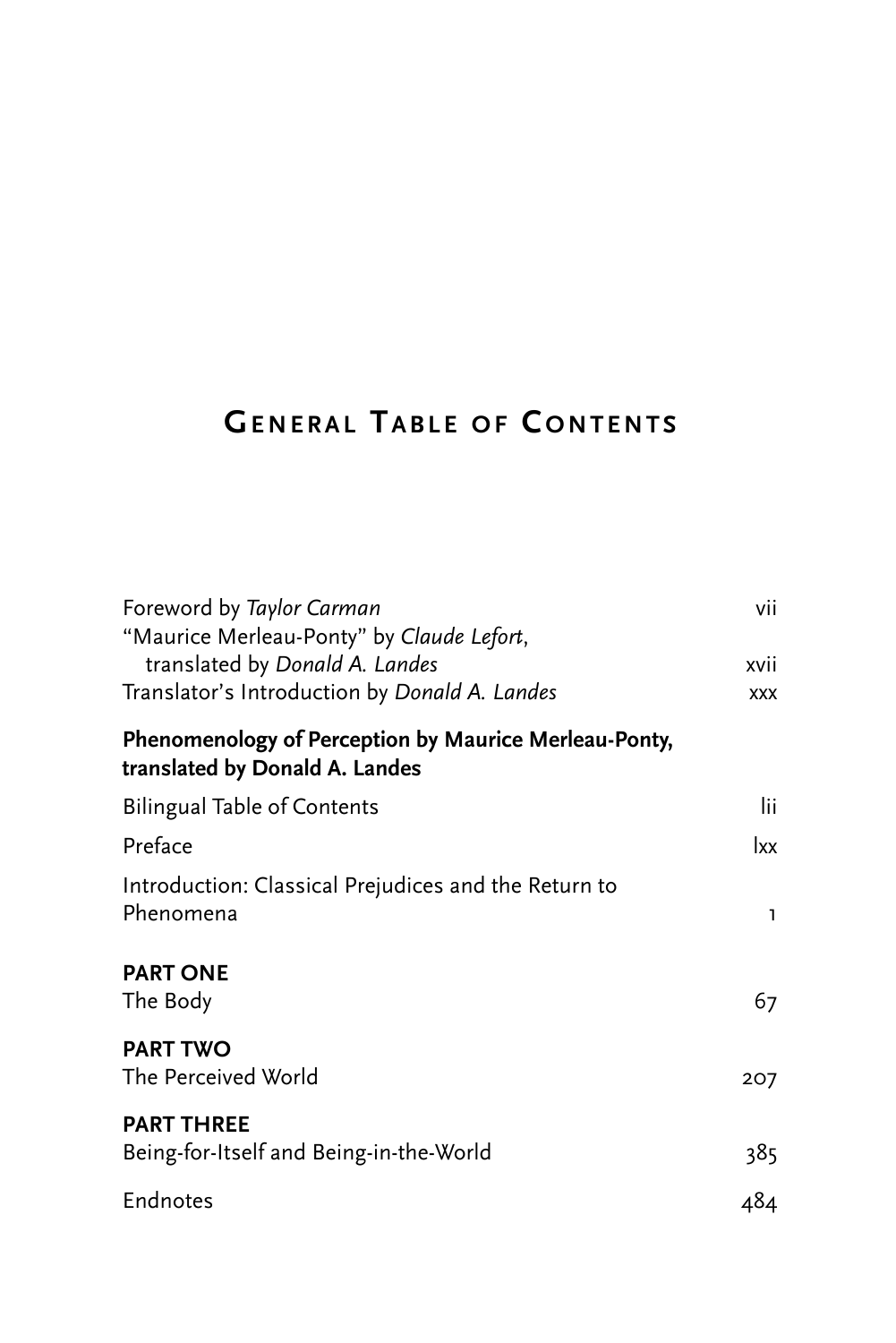## vi general table of contents

| Bibliography                                           | 566 |
|--------------------------------------------------------|-----|
| Supplemental Bibliography A: Available English         |     |
| Translations of Works Cited                            | 577 |
| Supplemental Bibliography B: Additional Works Cited in |     |
| Translator's Endnotes                                  | 583 |
|                                                        |     |

| Index | 587 |  |
|-------|-----|--|
|       |     |  |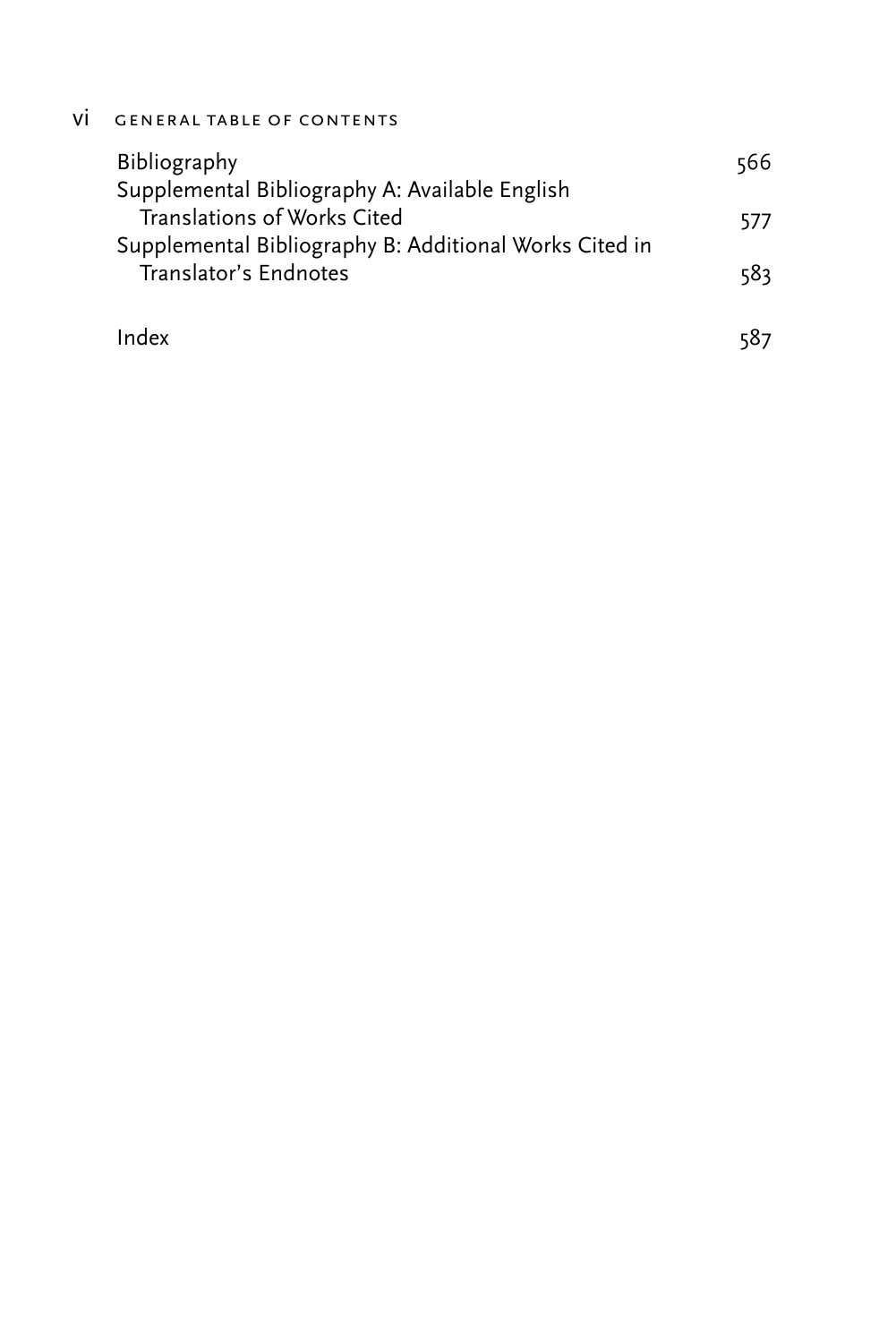# **FOREWORD**

# **[Taylor Carman](#page--1-0)**

*Phenomenology of Perception* is one of the great texts of twentieth-century philosophy. Today, a half-century after his death, Merleau-Ponty's ideas are enjoying a renaissance, attracting the renewed attention of scientists and scholars from a wide range of disciplines. Philosophers in the Englishspeaking world have over the last fifty years been slow to recognize the significance of his work, which resists easy classification and summary. He had little familiarity or contact with what by the 1950s had come to be called "analytic" philosophy, though his ideas speak directly to the theories of perception and mind that have grown out of that tradition. Nor was he a structuralist, though he saw sooner and more deeply than his contemporaries the importance of Saussurian linguistics and the anthropology of Claude Lévi-Strauss, whose good friend he was and remained until his death in 1961.

Merleau-Ponty also departed sharply from his predecessors in the phenomenological tradition: Edmund Husserl, Martin Heidegger, and Jean-Paul Sartre. For whereas they proceeded at a very general level of description and argument, Merleau-Ponty regularly drew from the empirical findings and theoretical innovations of the behavioral, biological, and social sciences. He was a phenomenologist first and foremost, though, and one cannot understand *Phenomenology of Perception* without understanding phenomenology.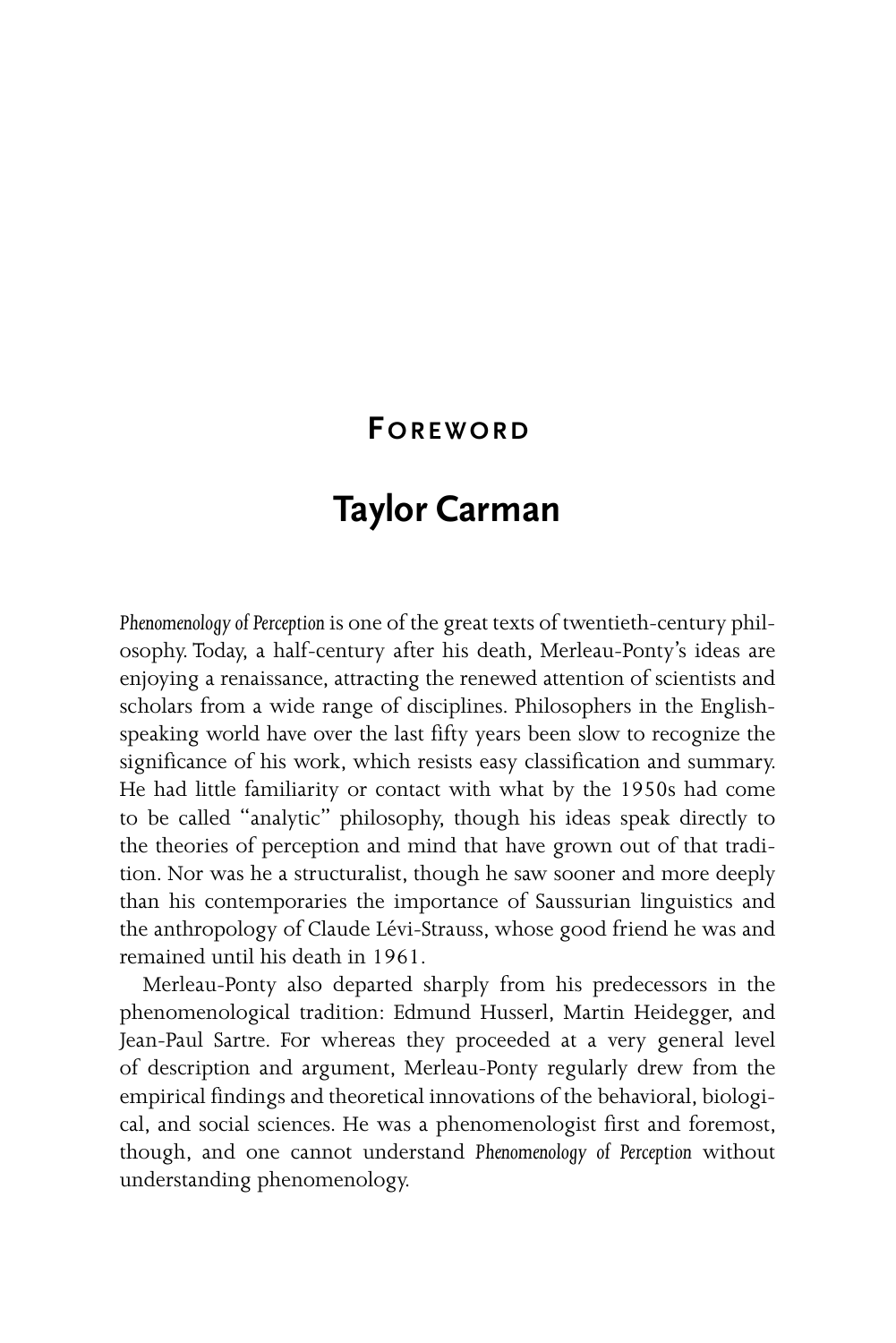## viii foreword

Phenomenology is an attempt to describe the basic structures of human experience and understanding from a first person point of view, in contrast to the reflective, third person perspective that tends to dominate scientific knowledge and common sense. Phenomenology calls us to return, as Husserl put it, "to the things themselves." By "things" (*Sachen*) Husserl meant not real (concrete) objects, but the ideal (abstract) forms and contents of experience as we live them, not as we have learned to conceive and describe them according to the categories of science and received opinion. Phenomenology is thus a descriptive, not an explanatory or deductive enterprise, for it aims to reveal experience as such, rather than frame hypotheses or speculate beyond its bounds.

Chief among the phenomena, the "things themselves," is what Husserl's teacher, Franz Brentano, called *intentionality*, that is, the *directedness* of consciousness, its *of*-ness or "aboutness." A perception or memory, for example, is not just a mental state, but a perception or memory *of* something. To think or dream is to think or dream *about* something. That might sound trivial, and yet (astonishingly) this humble, seemingly obvious fact managed to elude early modern (and some more recent) theories of mind thanks to the representationalism and dualism of such seminal thinkers as René Descartes and John Locke.

The Cartesian–Lockean conception of thought and experience – a conception that in many ways still figures prominently in contemporary psychology and cognitive science – tries to give an account of perception, imagination, intellect, and will in terms of the presence of "ideas," or what Kant called "representations" (*Vorstellungen*), in the mind. Ideas or representations were thought to be something like inner mental tokens, conceived sometimes discursively on the model of thoughts or the sentences expressing them, sometimes pictorially on analogy with nondiscursive images or, as Hume said, "impressions." But the "way of ideas," as Locke's version of the theory came to be known, was problematic from the outset. For ideas are meant to be *objects* of consciousness; we are aware *of* them; they are what our attitudes are *aimed* at. But this begs the question of intentionality, namely, *How* do we manage to be aware *of anything*? Simply positing ideas in the mind sheds no light on that question, for then our awareness of our own ideas itself remains mysterious. Do we need a further, intermediate layer of ideas in order to be aware of the ideas that afford us an awareness of the external world? But this generates an infinite regress.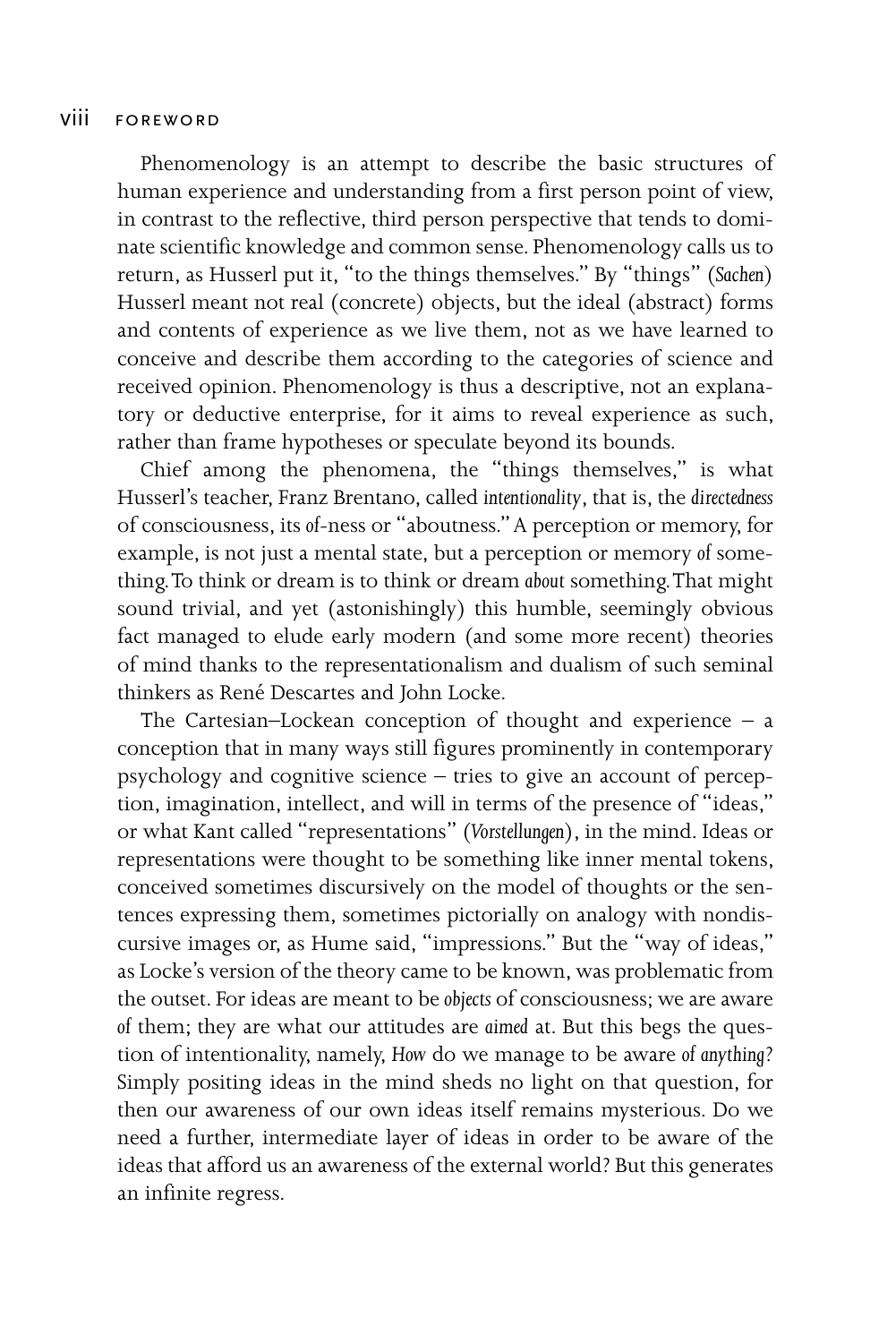Husserl's solution to this problem was to distinguish between the *objects* and the *contents* of consciousness. There is a difference between the things we are aware of and the contents of our awareness of them. An intentional attitude is therefore not a *relation*, but a mental act with *intrinsic* content. Perception is not *of* something, if the "of " in that formula indicates a causal relation to something in the external world, for there might be no such thing – indeed, as far as phenomenology is concerned, Husserl insisted, there might be no external world at all. Perception is instead *as if of* something; it identifies or describes a merely putative object, whether the object exists or not.

Husserl's distinction between the contents and the objects of consciousness parallels Frege's distinction between linguistic sense (*Sinn*) and reference (*Bedeutung*). To use Frege's own example, the expressions "Morning Star" and "Evening Star" have different *senses*, since they involve different descriptive contents and stand in different inferential relations to other terms, but they have one and the same *referent*, namely the planet Venus. Similarly, for Husserl, my perception of an apple tree in a garden has what he calls a "perceptual sense" (*Wahrnehmungssinn*), namely the content of my sensory experience, including not just what directly meets my eye, but also a vast background of assumptions, memories, associations, and anticipations that make my experience – like the world itself – inexhaustibly rich. For example, I see the tree not just as a physical surface facing me, but as a three-dimensional object with an interior and an exterior, a back and sides, and indefinitely many hidden features, which I can examine further by looking more closely. Similarly, in addition to their apparent size, shape, and color, the trunk looks strong and solid, the branches supple, the leaves smooth, the apples ripe or unripe, and so on. The fact that I have seen trees like this many times in the past also lends my experience a sense of familiarity, which is no less part of my perceptual awareness.

That horizon of significance, which saturates every experience, distinguishing it from every other in its descriptive content, even when they pick out one and the same object, is what Husserl calls the *noema* of an intentional state, as distinct from its *noesis*, or the concrete psychological episode that has or instantiates that content. *Noesis* and *noema* are, respectively, the mental act and its content: the act of thinking and the thought as such, the act of judging and the judgment, the act of remembering and the memory itself. Similarly, on analogy with language, the *noesis* is to the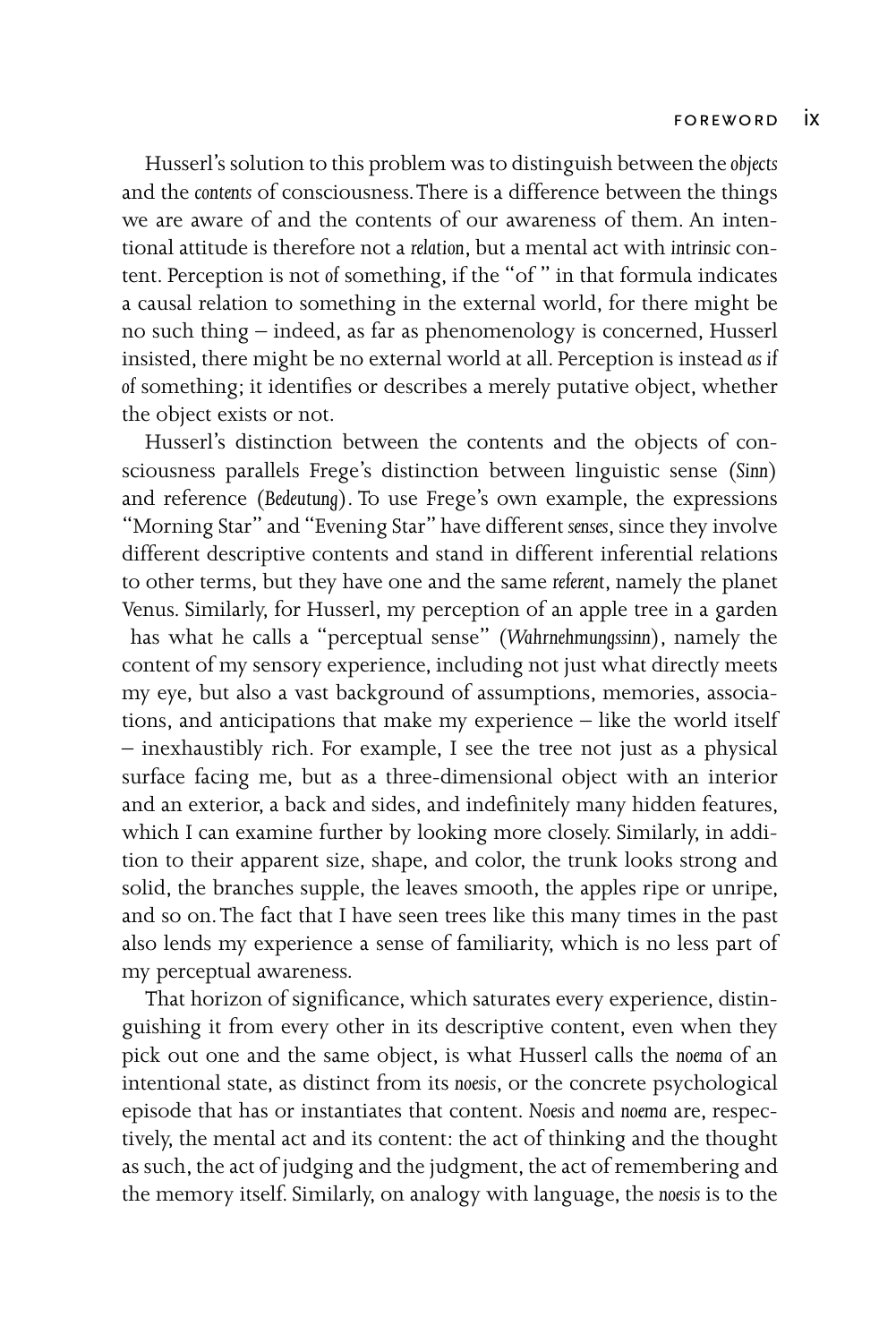#### x foreword

*noema* as a linguistic term is to its sense, and the *noema* is in turn distinct from the object of consciousness (if there is one) just as the sense of a term is distinct from what (if anything) it refers to.

Husserl's theory of intentionality is thus a paradigm case of what we might call the *semantic paradigm* in the philosophy of mind. Unlike empiricist versions of the theory of ideas, which construe mental representations on analogy with pictures or images, the semantic model conceives of mental content in general – not just the content of thought and judgment, but also that of perception, memory, and imagination – on analogy with linguistic meaning.

Empiricism and the semantic paradigm are two versions of representationalism, and Merleau-Ponty's descriptive account of intentionality in *Phenomenology of Perception* is a repudiation of both. Intentionality, he insists, is constituted neither by brute sensation nor by conceptual content, but by noncognitive – indeed often unconscious – bodily skills and dispositions. The content of experience, which Merleau-Ponty, like Husserl, often describes as a kind of "meaning" (*signification*) or "sense" (*sens*), is not semantic content, but rather the intuitive coherence things have for us when we find them and cope with them in our practical circumstances. Things "make sense" for us perceptually (or not), as they surely do for animals and preverbal children as well. Language deepens and transforms our experience, but only by expanding, refining, and varying the significance we have always already found in situations and events *before* we find it in sentences, thoughts, inferences, concepts, and conversations.

According to Merleau-Ponty, then, intentionality is not mental representation at all, but skillful bodily responsiveness and spontaneity in direct engagement with the world. To perceive is not to have inner mental states, but to be familiar with, deal with, and find our way around in an environment. Perceiving means having a body, which in turn means *inhabiting* a world. Intentional attitudes are not mere bundles of sensorimotor capacities, but modes of existence, ways of what Merleau-Ponty, following Heidegger, calls "being in the world" (*être au monde*). Indeed, what fascinates Merleau-Ponty about perception is precisely the way in which it makes manifest a *world* by carving out a concrete perspective "in the recesses of a body," as he would later say.<sup>1</sup> By manifesting itself in our bodily capacities and dispositions, perception grounds the basic forms of all human experience and understanding, namely perspectival orientation and figure/ground contrast, focus and horizon. The phenomenon of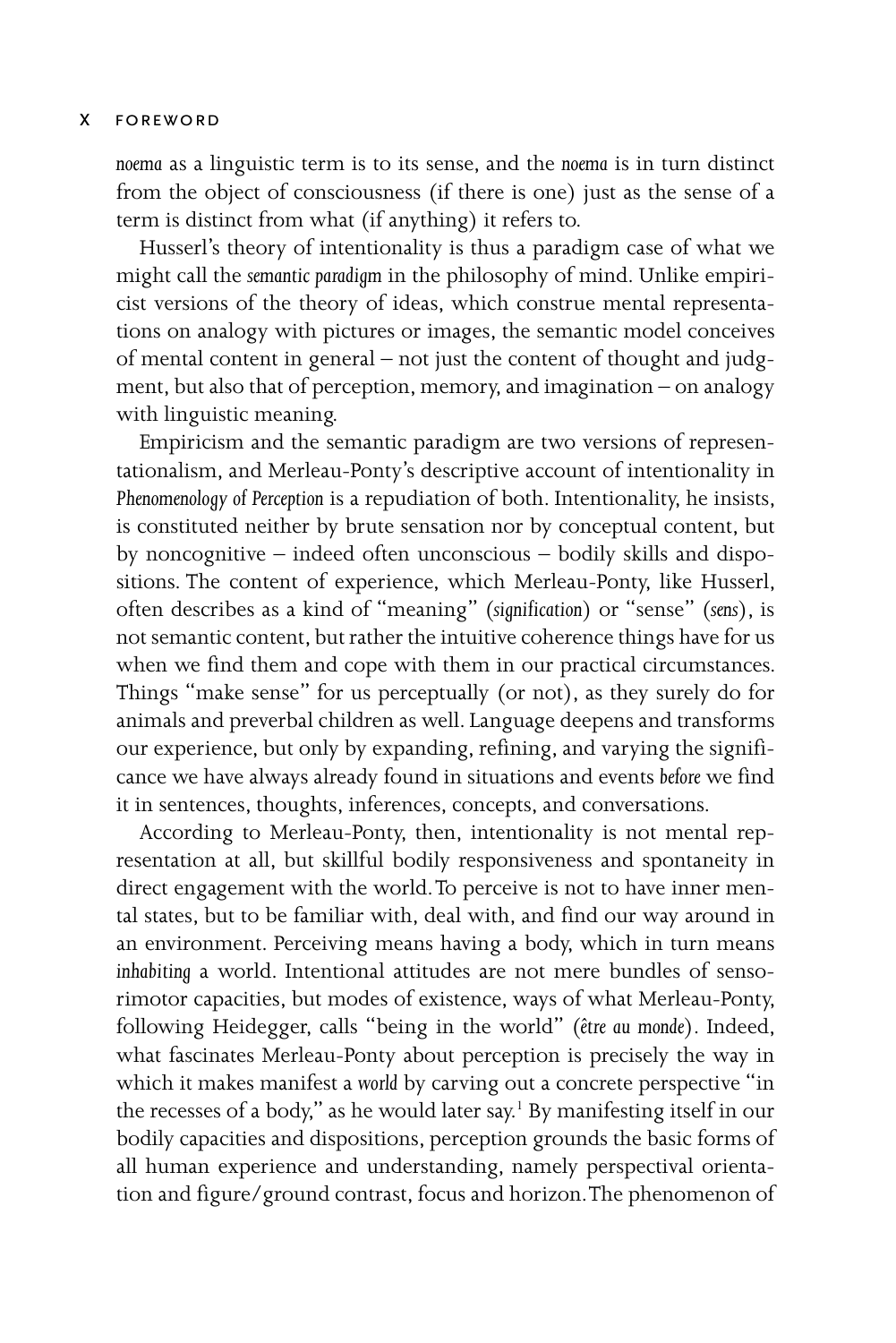perspective is therefore ubiquitous – not just in sense experience, but in our intellectual, social, personal, cultural, and historical self-understanding, all of which are anchored in our bodily being in the world.

But what *is* perspective? Rationalist philosophers like Leibniz, who understood our place in the world in intellectual terms as the relation of a thinking subject to an object, conceived of human knowledge as at best a finite approximation, indeed a pale reflection, of divine omniscience. God's perfect and unlimited knowledge of the universe, they supposed, is the proper standard against which to measure the scope and limits of what we can know. Whereas God's perspective is the ideal "view from nowhere," ours is always a view from *somewhere* – hence, partial and imperfect. And yet the very idea of a view from nowhere is incoherent: a view from nowhere, after all, would not be a *view*. "To see is always to see from somewhere," Merleau-Ponty says. But how can we understand experience as at once anchored *in* a point of view and yet open *out* onto the world? "We must attempt to understand how vision can come about from somewhere without thereby being locked within its perspective.["2](#page--1-0)

It is tempting to suppose that, while the world itself exists objectively (out there), we can know it only through private subjective experiences (in here). A perspective would then be a kind of extraneous superaddition to what there is, a mere instrument or medium, as Hegel put it, by means of which to grasp the world, or through which to dis-cern it, however darkly.<sup>[3](#page--1-0)</sup> Skeptical problems entailed by such metaphors have fueled modern epistemology at the expense of the mystery that inspired them, namely that it is a *world* – not just images or information – that reveals itself to us in perception. Hegel was one of the first to recommend dispensing with representationalism altogether, and Merleau-Ponty follows him in wanting to overcome what he, too, regards as the crippling effects such models have on how we understand ourselves and the world.

The philosophical mystery that impressed Merleau-Ponty and guided his work, then, has two sides: that we are *open onto* the world and that we are *embedded in* it. The first side of the mystery is the astonishing fact that the world is disclosed to us at all, that our awareness reaches out into the midst of things beyond ourselves, binding us to them in a way seemingly incomparable with the mute external relations in which objects blindly stand to one another. Perception is our "absolute proximity" to things and at the same time our "irremediable distance" from them.<sup>4</sup>The senses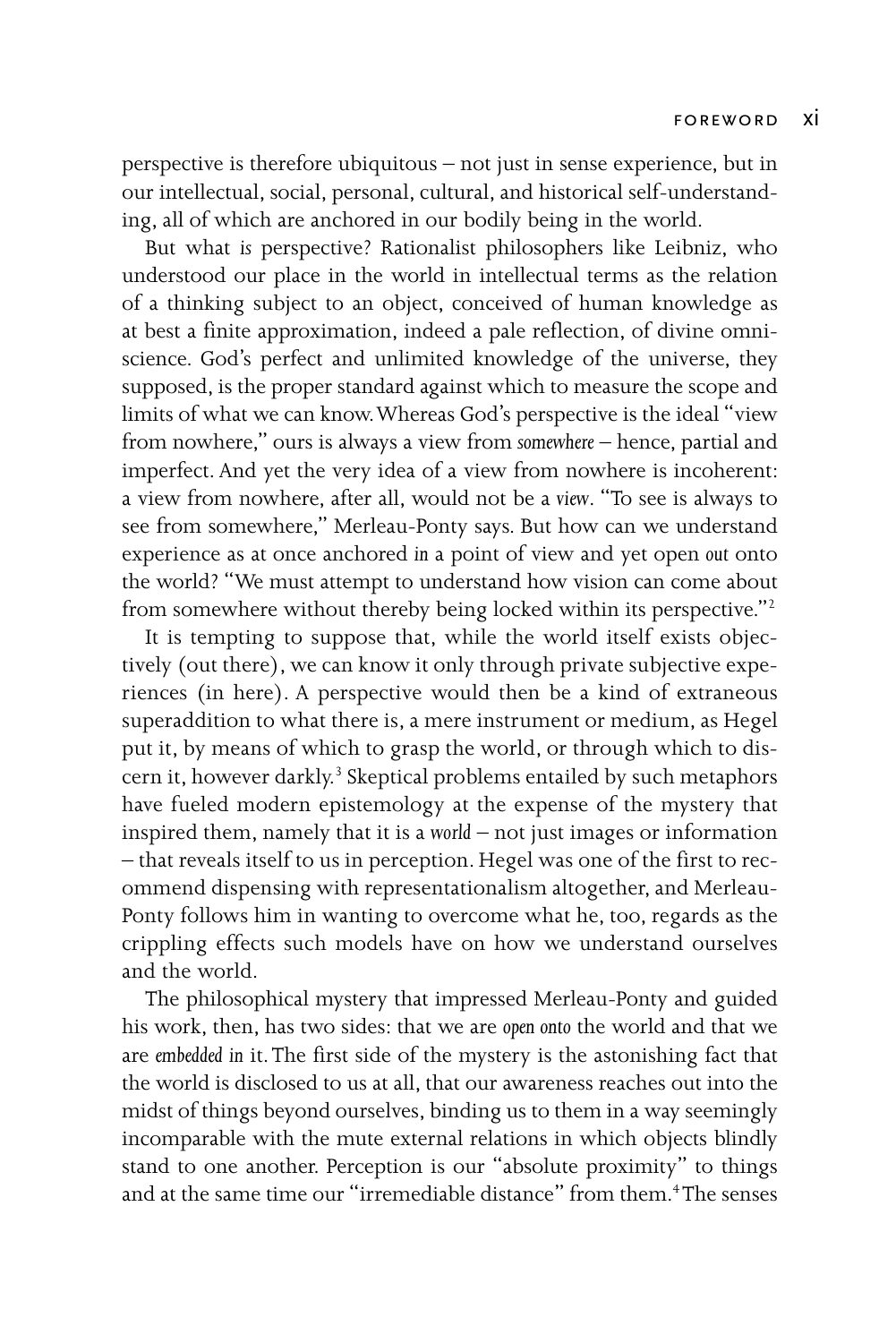seem to banish, as if magically, the density and obscurity of brute physical reality, opening the world up before us.

The second side of the mystery is that we ourselves are neither angels nor machines but *living* beings. We come to the world neither as datacrunching information processors nor as ghostly apparitions floating over the surface of the world like a fog. Perceptual perspective is not just sensory or intellectual, but *bodily* perspective. We have a world only by having a body: "the body is our anchorage in a world"; "The body is our general means of having a world."<sup>[5](#page--1-0)</sup> Of course, it is misleading to say that we "have" bodies, just as it would be misleading so say that we "have" minds or selves. Better, we *are* minds, selves, bodies. It is equally misleading to say that we "have" a world, as if having a world were a kind of lucky accident, as if it might turn out that we don't really have one, however much it *seems* as if we do. To say that we are bodily beings is to say that we *are* our bodies, just as saying that we are worldly beings is to say that worldliness is neither a property nor a relation, but our existence. Again, for human beings, to be at all is to *be in the world*.

The looming target of all Merleau-Ponty's efforts, his abiding philosophical *bête noire*, one might say, was *rationalism*, the idea that *thought* constitutes our essential relation to the world, that for our attitudes to have *content* at all is for them to be, as Descartes said, modes of *thinking*. But perception is *not* a mode of thought; it is more basic than thought; indeed, thought rests on and presupposes perception. As children, we do not learn how to attach thoughts to a sensory world we encounter in the course of already thinking; rather, we learn *how* to think about what we already find ourselves seeing, hearing, grasping: "a child perceives before it thinks."[6](#page--1-0) Moreover, the intelligible world, being fundamentally fragmentary and abstract, stands out as foreground only against the stability and plenitude of a perceptual background: "the sensible world is 'older' than the world of thought, for the former is visible and relatively continuous . . . the latter, invisible and sparse (*lacunaire*)."[7](#page--1-0)

One could say, then, that thinking is more like perceiving than rationalists think it is. Why? Not because perception and judgment have the same kinds of intentional content, which just happens to be coupled to different kinds of subjective attitudes, but because thought and perception share many of the same underlying intuitive structures. Thought, like perception, for example, has its own sort of perspectival orientation: we often approach a problem from a different angle, grasp it or lose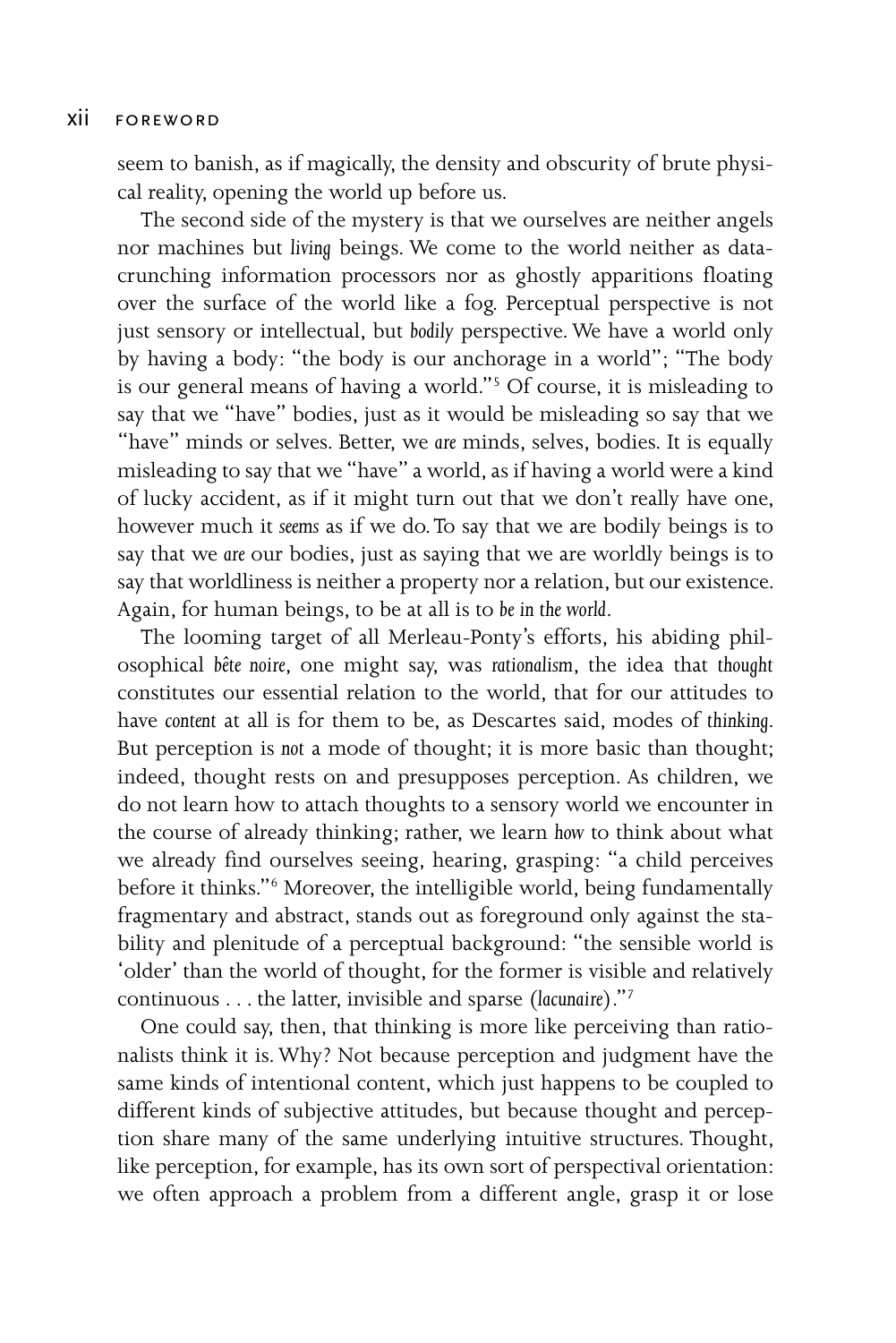sight of it; when we struggle to comprehend something, we try to get our minds around it, and so on. So too, like perceiving, thinking focuses on something bound in a horizon; it distinguishes figure from ground. Even very abstract ideas can be at the center or on the periphery of our attention.

Merleau-Ponty's central philosophical insight about perception, then, is that it is not just contingently but *essentially* bodily. Perception is not a private mental event, nor is our own body just one more thing in the world alongside others. We are consequently in danger of losing sight of perception altogether when we place it on either side of the distinction between inner subjective experiences and external objective facts. Interior and exterior, mental and physical, subjective and objective – these notions are too crude and misleading to capture the phenomenon. Perception is both intentional and bodily, both sensory and motor, and so neither merely subjective nor objective, inner nor outer, spiritual nor mechanical.

The middle ground between such categories is thus not just their middle but indeed their *ground*, for it is what they depend on and presuppose. There are such things as subjective sensations and sensory qualities, but only because we can sometimes conjure them up by abstracting away from our original openness onto the world and zeroing in on the isolated features of things, and on bits of experience that we suppose (rightly or wrongly) must correspond to them, just as we can abstract in the other direction away from ourselves toward a world regarded as independent of our perspective on it.

It is nevertheless possible to draw a distinction for analytical purposes in that primitive middle ground between two aspects of perception that arguably underlie and motivate all subsequent distinctions between subjective and objective, inner and outer, mental and physical. The two underlying or primal aspects of perception are the (relative) *passivity* of sense experience and the (relative) *activity* of bodily skills. The Kantian contrast between receptivity and spontaneity, though crude and abstract in its own way, comes closer than other such distinctions to capturing the two essential aspects of perception, namely its sensory and its motor dimensions. As Merleau-Ponty puts it, "The structure 'world,' with its double moment of sedimentation and spontaneity, is at the center of consciousness."[8](#page--1-0) Those two moments are not sharply distinct, self-sufficient states, but are interwoven and inseparable aspects of a single, unified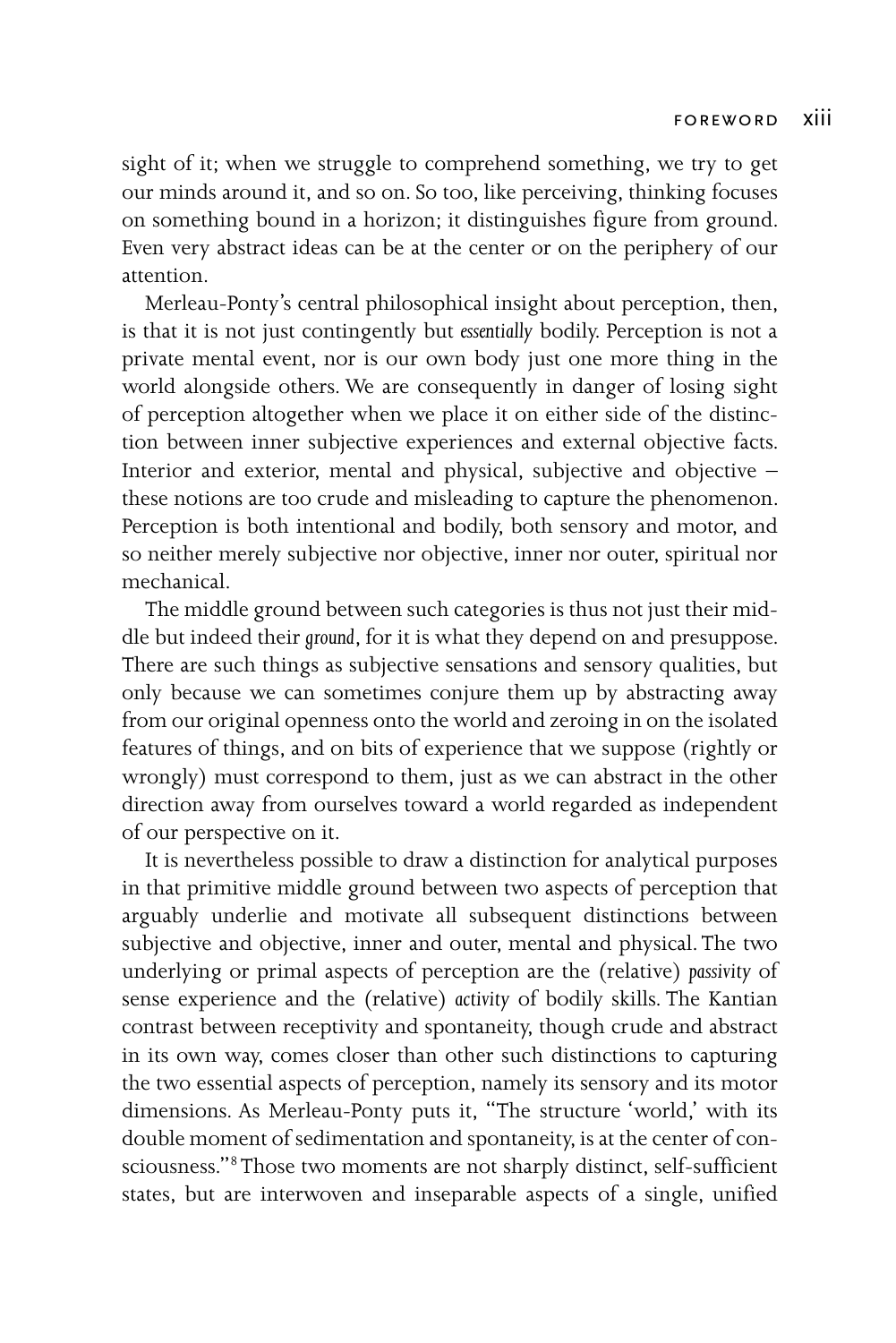phenomenon. They are not, like Kantian intuitions and concepts, discrete parts or ingredients of a composite product, but more like two sides of a coin or two dimensions of a figure. Perception is always both passive and active, situational and practical, conditioned and free.

Perception, then, is the *ground* of both the subjectivity and the objectivity of experience, of its inner feel and its outward "grip" (*prise*) on the world. Perception is not a "mental" event, for we experience our own sensory states not merely as states of *mind*, but as states of our bodies and our bodily behaviors. Even Descartes had to concede this point to common sense, albeit in trying to coax us out of it by means of purely rational – often strikingly counter-intuitive – arguments to the contrary. We feel pains in our bodies, he admitted, but only because we are confused, for a pain can exist only in a mind. Similarly, we imagine that we see with our eyes, but this is impossible, for seeing is not a physical but a mental event.<sup>[9](#page--1-0)</sup> Like many professional philosophers today, Descartes regarded experiential phenomena as mere appearances, eminently revisable, indeed supplantable, by the discoveries of pure rational inquiry. Our naïve conception of ourselves as bodies, he thought, could be accommodated simply by acknowledging a close causal relation between our physical and mental states. We do not, of course, *feel* like minds housed or lodged in our bodies, "as a sailor is present in a ship.["10](#page--1-0) And yet, for Descartes, the metaphysical fact of the matter is that the relation between experience and the body is not an identity, but a *causal* relation between two substances.

But suppose the body and experience are not just causally connected, but identical. Is such an identity conceptually necessary, deducible *a priori*? Do concepts pertaining to perception *entail* concepts pertaining to the body? What purely rational inferences to bodily phenomena can be drawn from our best understanding of perception, sensation, recognition, judgment?

For Merleau-Ponty, the relation between perception and the body is neither causal nor logical, for those are not the only ways in which the coincidences and dependencies between the body and experience make sense to us. Instead, all explicit thought about perception is parasitic on a more basic understanding we have of ourselves simply in virtue of *being* embodied perceivers. We have a pre-reflective grasp of our own experiences, not as causally or conceptually linked to our bodies, but as coinciding with them in relations of mutual motivation. To say that perception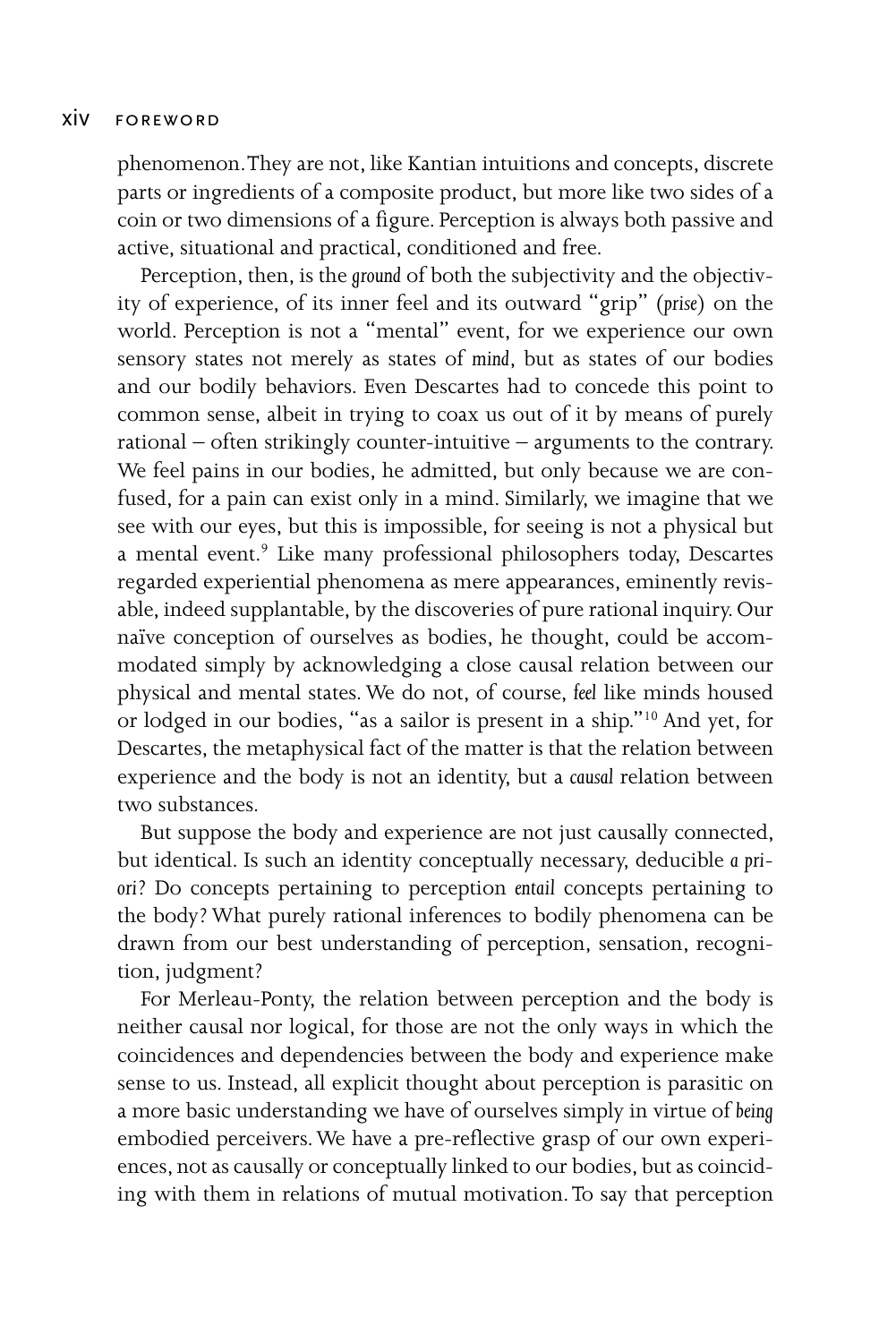is essentially bodily is to say that we do not and cannot understand it in abstraction from its concrete corporeal conditions. The phenomenal field is neither caused nor defined but *constituted* by the sensorimotor structures and capacities of the body. The structure of perception just *is* the structure of the body: my body "is my point of view upon the world.["11](#page--1-0)

Of course, from a third person point of view, the structures and capacities of the body are mere contingent, ultimately arbitrary facts about the kinds of creatures we happen to be. And yet those facts cannot manifest themselves *as* contingent and arbitrary *for us*, from our point of view, for they just *are* our perspective on the world. The body is not just one more object in the environment, for we do not – indeed *cannot* – understand our own bodies as merely accidentally occurring things. The point is not just that the boundary between my body and the environment cannot be drawn very sharply; what matters is not *where* the boundary lies, but rather *that* there is a difference in principle between myself and my world. My body cannot be understood simply as that chunk of the material world that sits in closest contact with my mind. However vague the material boundary between body and environment may be, it cannot collapse entirely, for an environment *is* an environment only *for* a body that cannot perceive itself as just one more object among others: "I observe external objects with my body, I handle them, inspect them, and walk around them. But when it comes to my body, I never observe it itself. I would need a second body to be able to do so, which would itself be unobservable.["12](#page--1-0)

My body is my perspective on the world and so constitutes a kind of background field of perceptual *necessity* against which sensorimotor contingencies show up *as* contingent. Manifestly contingent facts about perception, that is, presuppose (more or less) invariant structures of the phenomenal field, for example perspectival orientation in space and time and figure/ground contrast. This is why, for Merleau-Ponty, the phenom-enal field is always a "transcendental field,"<sup>[13](#page--1-0)</sup> that is, a space of possibilities, impossibilities, and necessities *constitutive* of our perceptual world. The body is not just a causal but a transcendental condition of perception, which is to say that we have no understanding of perception at all in abstraction from body and world.

What Merleau-Ponty advances in *Phenomenology of Perception*, then, is in effect a new *concept* of experience. His aim is to realign our philosophical understanding of perception and the body with things we are always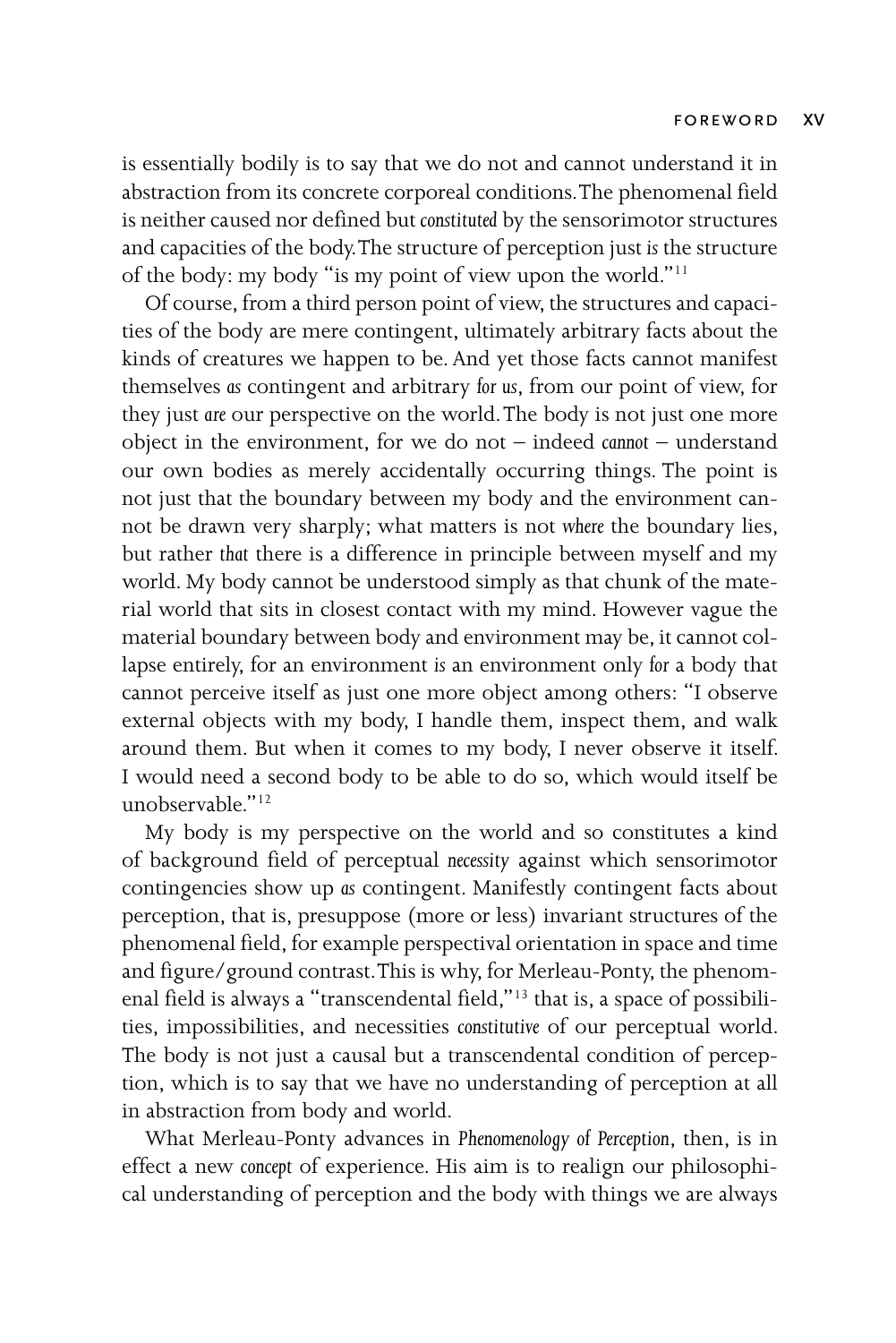## xvi foreword

already familiar with before we begin to reflect and theorize. What we can learn from Merleau-Ponty's efforts is thus something we already knew, if only tacitly, something we acquire neither from logical analysis nor from empirical inquiry. In this way, his work performs the recollective function of philosophy as Plato conceived it: to remind us in a flash of recognition what we feel we must already have comprehended, but had forgotten precisely owing to our immersion in the visible world.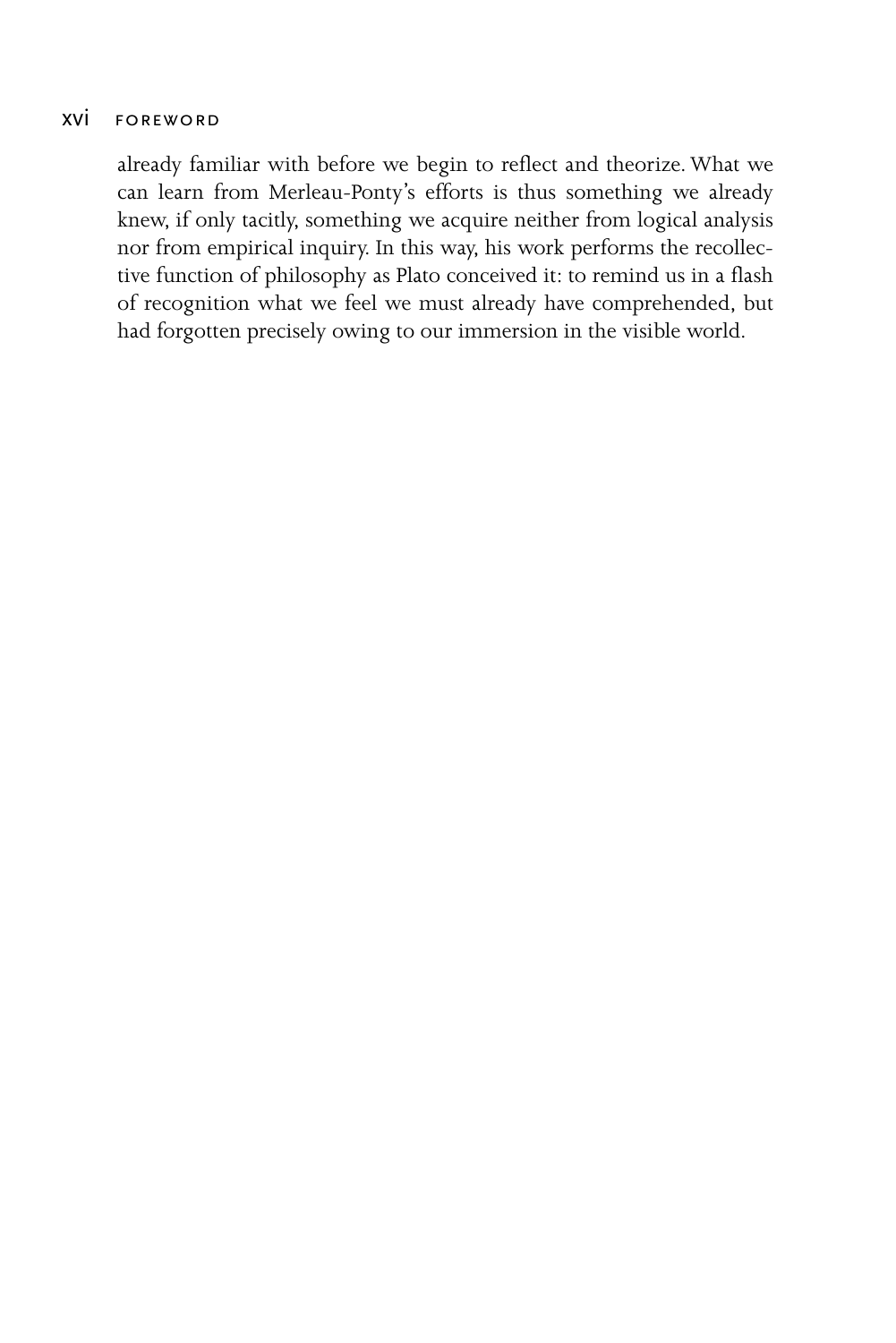# **["MAURICE MERLEAU-PONTY"1](#page--1-0)**

# **Claude Lefort**

# Translated by Donald A. Landes

From "Cézanne's Doubt"[2](#page--1-0) to "Eye and Mind,"[3](#page--1-0) from *Phenomenology of Perception* to *The Visible and the Invisible*, [4](#page--1-0) Merleau-Ponty never ceased meditating upon vision. In the room where he suddenly collapsed one evening in May of 1961, an open book – a book to which he had never stopped returning – bore witness to his final work: Descartes's Optics.<sup>[5](#page--1-0)</sup> Until the very end, his life as a philosopher nourished the question to which his writings always brought new responses: What is seeing? If ever an *œuvre* was riveted to its opening interrogation, it was surely his.

Even before deciding upon the title of his minor thesis, *The Structure of Behavior*, [6](#page--1-0) Merleau-Ponty had described the project – like that of his major thesis [*Phenomenology of Perception*] – in terms of a study of perception. Of course for him, perceiving already implies all of the relations of the subject to the world and, first of all, to the sensible. For example, he would never grow tired of returning to the study of the experience of touch and the experience of vision, to the point of finding in the grasp of the two hands, in the interminable reversibility of sensing, and in the imminent and yet impossible coincidence of the touching and the touched, a privileged experience of that flesh that he would make into a substitute for being. But he could only learn from this experience because he had thought through the relation between seeing and the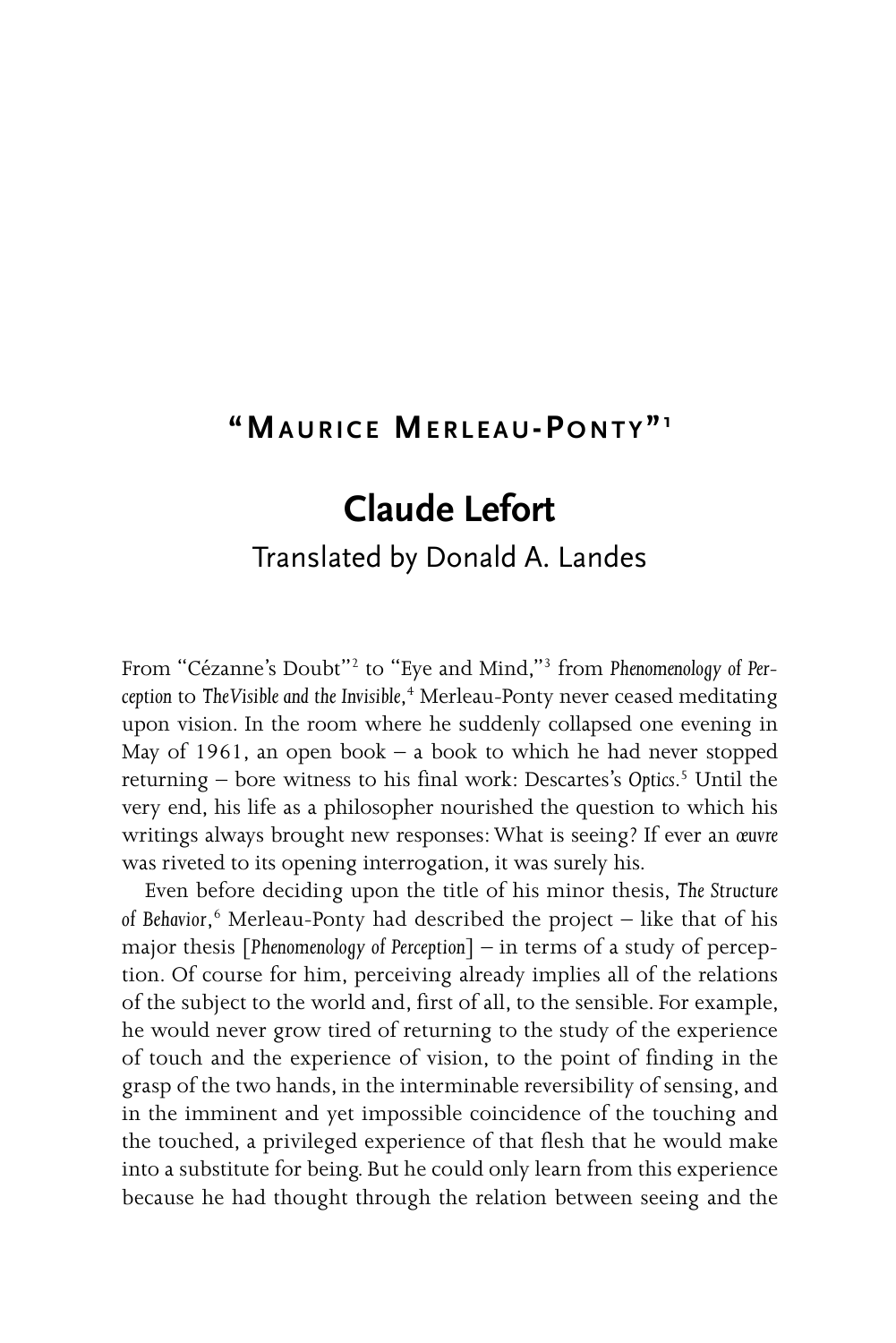#### xviii "maurice merleau-ponty"

visible, for this relation reveals most clearly and all at once the exteriority of the world for the body that opens up to it, the distance of the things in front of this body, their absolute alterity, the body's folding back outside of everything that it captures and yet its implication in the visible, the turning back of the visible upon itself that constitutes it as seeing and that causes it to perceive from the very foundation of being to which it adheres.

As diverse as his approaches may be, Merleau-Ponty relates all of his questions to this enigma. He writes about language, but seeks its secret in the painter's vision. The "voices of silence" teach him the truth of literature and even the truth of philosophy, which believes it sacrifices everything to the utterance of sense and yet only reaches us obliquely through its power of awakening our wonder at the contact of being and sends us back to the mute experience always covered over by the mass of established opinions and ideas. For a while he believes he can structure an *Introduction to the Prose of the World* around his work on painting, in which the study of language, the literary phenomenon, and mathematical idealities would come to constitute the raw materials for a theory of expression.[7](#page--1-0) When he abandons this rough draft in order to devote himself to the work that was to bring out the foundations of a new ontology, he does not hesitate to shift the working title of his project from *Being and Sense* or *The Origin of Truth* to *The Visible and the Invisible*. He places a study of perceptual faith at the beginning of this great work, after having initially renounced describing the crisis within philosophy. He wants to begin anew from the brute experience of the thing and of others – such as it is given in the gaze, prior to the scientist's elaboration – in order to put philosophical discourse to the test. He refuses to begin from a position of knowledge, even one that, in its very manner of interrogating, is fully aware of everything that it owes to the history of metaphysics. When it comes to this history itself – beginning from Husserl's metaphysics, through which Merleau-Ponty seeks an opening to his own domain, or from others from which he wants to gather what they offer to thought in the present – his intention is not to submit them to the concept, to assign to them an objective status, to articulate them within an intelligible space whose law he would in the end possess. What he aims at in them, which is neither the effect of his arbitration nor their signification in itself, he assures himself of finding through a return to the truth of perceptual experience: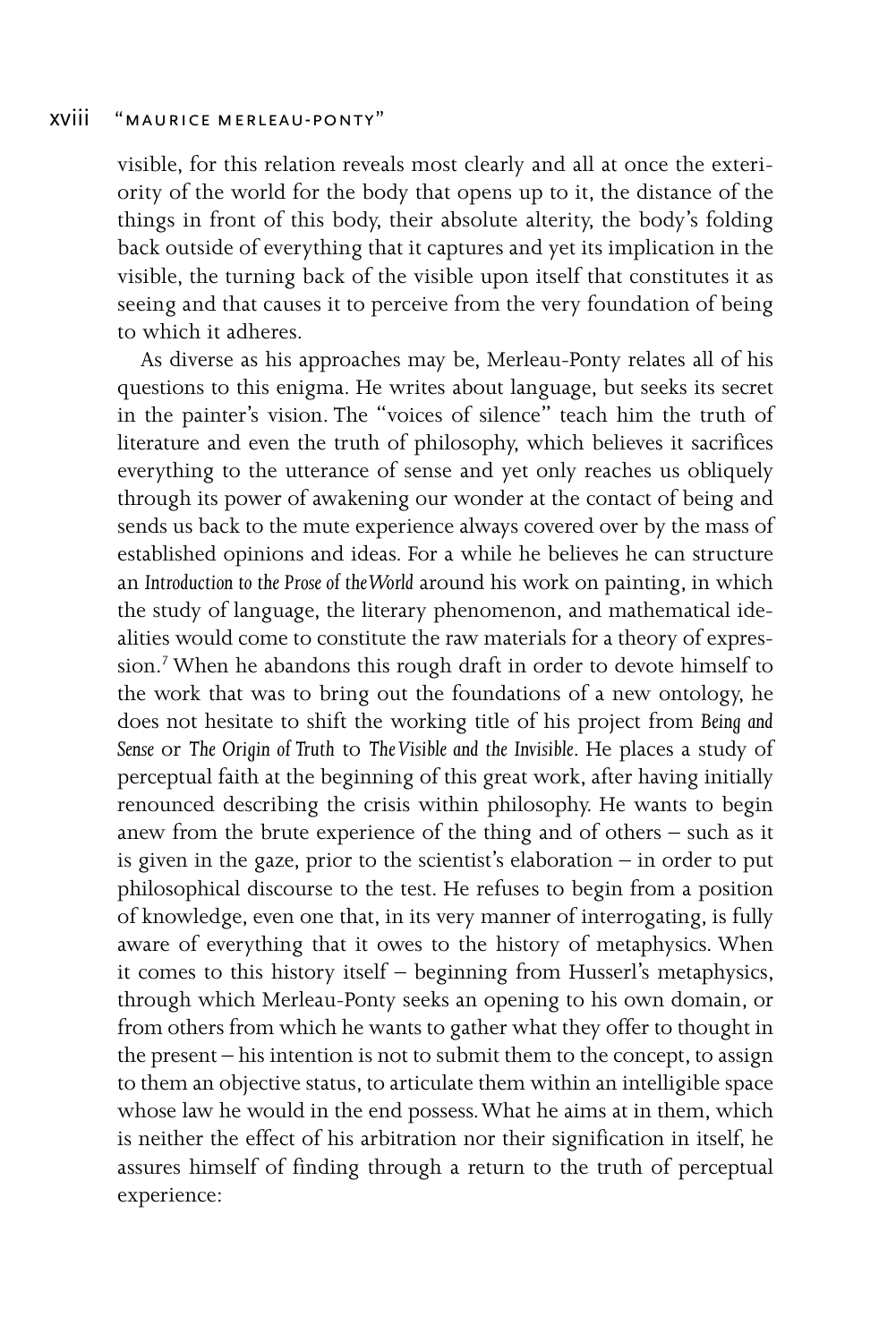Just as the perceived world endures only through the reflections, shadows, levels, and horizons between things (which are not things and are not nothing, but on the contrary mark out by themselves the fields of possible variation in the same thing and the same world), so the works and thought of a philosopher are also made of certain articulations between things said. There is no dilemma of objective interpretation or arbitrariness with respect to these articulations, since they are not *objects* of thought, since (like shadow and reflection) they would be destroyed by being subjected to analytic observation or taken out of context, and since we can be faithful to and find them only by thinking again.<sup>8</sup>

In fact, his essays on Bergson and on Husserl, on Machiavelli and on Montaigne, and the introductions he wrote for *Les philosophes célèbres*, [9](#page--1-0) bear witness to an openness to thought that makes way for the unthought of the other, for a reconstruction of the past field of discourse that is at the same time the institution of his own discourse. This openness brings about – in the practice of philosophical interrogation – the turning back discovered in the visible where the subject sets himself up, testing out his attachment, his envelopment, and his dispossession.

He writes about politics and history, but always returns to the experience of perception in order to reopen their definition. As early as *Sense and Non-Sense* and *Humanism and Terror*, [10](#page--1-0) he doubts that we could ever free ourselves from the contingency of a situation and of a perspective. He shows us that the social and historical field and the world that our eyes open to are, for the same reason, inexhaustible; he shows us that perception and action are, for the same reason, never certain; and he shows us that, for the same reason, we can neither give up the notion of an historical truth nor abandon our faith in the visible. What first draws him to Marxism is precisely the idea that history is only clarified from within itself, that only one particular social formation – the proletariat – provides in its class being the power to decode the becoming of humanity, that its task cannot be entirely conceived nor its sense entirely detached from praxis, and that there is thus no objective criterion for deciding upon the revolutionary project – not in any of its moments. He turns away from Marxism because of his fidelity to his most basic demand: to uncover the illusion of converting the interiority of history into a pure negativity, of concentrating in one place and in one time all of the resources of historical creativity, of embodying in an actual collectivity the authority of the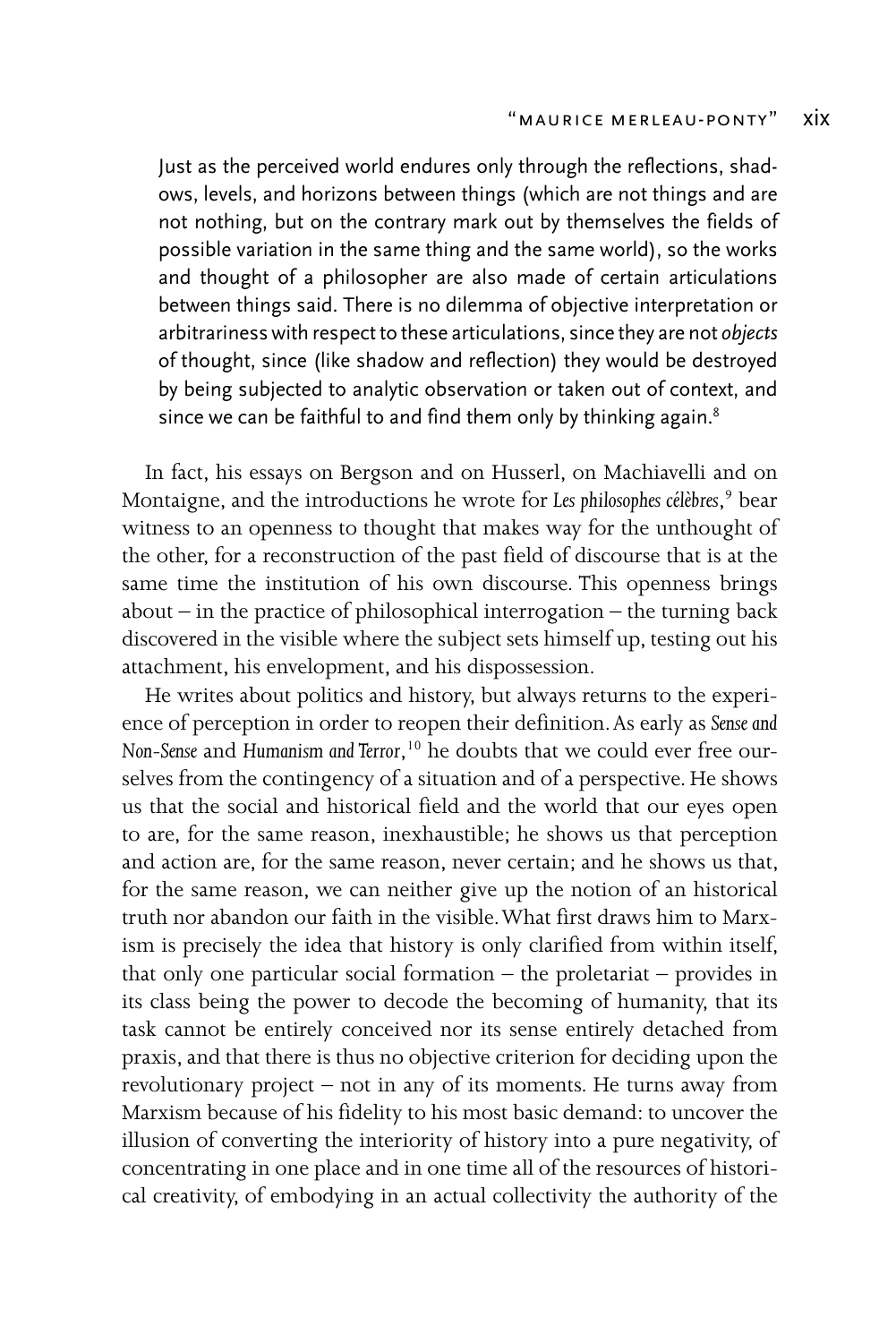#### xx "maurice merleau-ponty"

universal, and of ultimately limiting the indetermination of knowledge and praxis to the behavior of an actor whose identity had been once and for all removed from the interrogation.

In terms of Marx, the only criticism he will offer is of the desire to lead all of the lines of force of history to a center or to construct the entire edifice of society beginning from the productive subject. Yet this is the very criticism he addresses to the classical philosopher, occupied as he is in establishing the conditions of a general mastery of sense while forgetting the initiation to the world that organizes his perception. Thus, in one of his essays he will argue that perception, history, and expression cannot be disentangled, and in a working note he goes as far as affirming that:

the problems of knowing what is the subject of the State, of war, etc., are exactly of the same type as the problem of knowing what is the subject of perception: one will not clear up the philosophy of history except by working out the problem of perception.<sup>11</sup>

To consult only the philosopher's final writings, one might judge that he left behind the pathways traced out by his two important theses. His research is no longer animated by what he had called the "new" psychology; the problems of the functioning of perception seem demoted. In particular, *Gestalttheorie* – in which he once believed he had found a way of breaking away from empiricism – is now abandoned, seeming to him to have lost its initial inspiration. And yet, if we consider precisely what is rejected along with it in the period of *The Visible and the Invisible*, for example, we find Merleau-Ponty rejecting a positive system of explanation that has no other possibility than of leading to realism or to neo-Kantianism, and not at all the notion of *Gestalt* itself that had nourished his reflection twenty years earlier. On the contrary, the notion reappears, extracted from the scientific experiments of the psychologists, and is reintroduced to take control of all of the enigmas of our relations with the world. Merleau-Ponty writes: "The figure on a ground, the simplest '*Etwas*' [something] – the *Gestalt* contains the key to the problem of the  $mid$ "<sup>[12](#page--1-0)</sup>

What can one say about pure visibility, he asks us, if not that it is born in the divergence [*l'écart*]? But the divergence is not *nothing*, nor is it *something*, nor is it that by which *there is* (in the sense of a condition of possibility). Being as transcendence, then, must be thought in terms of the *Gestalt*.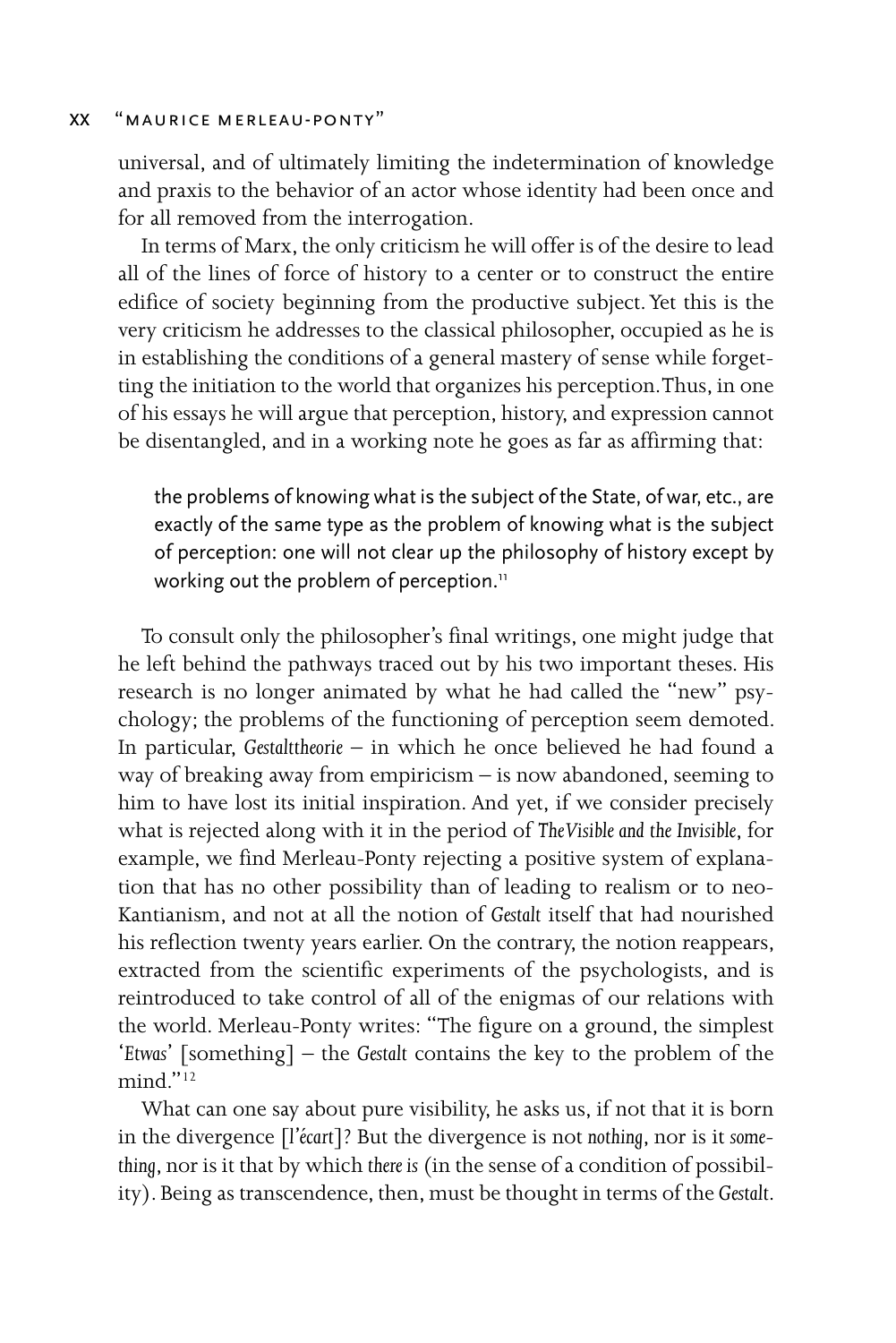This notion gives us a principle of differentiation, beneath which we cannot go, because it is neither in the object nor provided by the subject, because it is at once a segregation of the figure and the background and a segregation of the seeing and the visible. It is the formula of a slippage of the same kind between appearing and that which remains latent, such that each visible has its invisible double and can return to itself – the line becomes a vector, the quality a dimension, the image a category, and the sign a symbol. And finally, it is the formula of our own inscription in the field that we see.

We cannot be attentive enough to the fact that Merleau-Ponty entitles his final essay "Eye and Mind." He thereby names his entire *œuvre*. He gives voice to his desire, which was to circumscribe man's opening to the world through the eye. Given that this desire seems to govern all of metaphysics, it is all the more important to interrogate it. Is it not Plato already (as Heidegger shows) who pushes the word *eidos* in order to make it designate essence, even though it designated the sensible appearance of the thing, and who caused that which does not appear to the body's eyes to spring forth for a pure gaze? Did Plato not begin a movement that will sustain vision's privilege (up until Husserl) and, despite the largest variations, conserve the link from truth to the *intuitus mentis* or to the *Wesenschau*? Let us not be too quick to reduce the mystery of this privilege. We like to believe that the eye is the organ of possession at a distance, that it provides a natural support for the spirit tempted by the capture of being, that in the exercise of its powers we find an anticipation of the withdrawal of thought and the setting up of its domain outside of the sensible. But to conceive of metaphysics as the sublimation of vision would be to forget that metaphysics interprets and modifies vision at the very moment that it subjects itself to  $it$  – and one might conclude that this interpretation is not the solitary work of philosophizing individuals. Because the interpretation springs forth at a certain time from collective techniques and from their convergence, which remains to be thought, it would remain true that it implies the institution of a language, the advent of a relation with the world that the life of the body could never justify. This would be to act as if we knew what is sublimated and to forget again that this knowledge emerges in the wake of metaphysics and that our reference to vision is burdened with the prejudices that it has placed upon it. Merleau-Ponty teaches us to return to precisely this forgetting, and thanks to him we have learned to re-interrogate the moment that the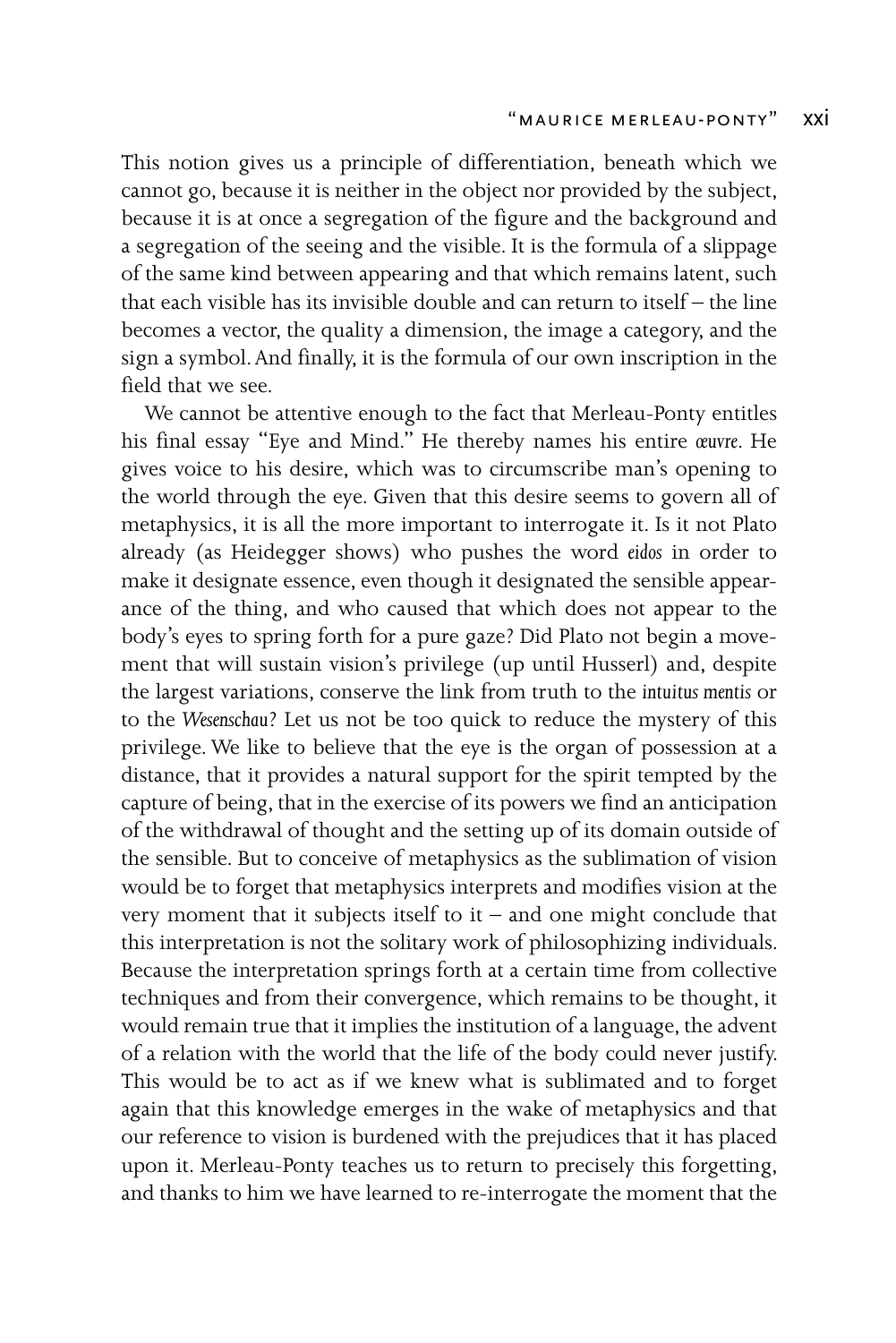## xxii "maurice merleau-ponty"

thought about seeing destroys seeing, turns it into its object, and simultaneously becomes lodged there. But his approach does not leave us free to ignore what it owes to the conditions in which it is instituted. Whatever his approach might make us think about vision, vision only draws all of the other questions to itself in virtue of a preeminence acquired in culture. Given the status accorded by Merleau-Ponty to the eye, we must recognize that his thought is inscribed within the orbit of metaphysics. Indeed, the signs of this inscription abound in reading *Phenomenology of Perception*. Its style of argumentation, its desire to address the entire collection of questions the tradition has set out as the domain of philosophy, even the presentation of the work, arranged in such a way as to support the continuous movement of an inspection of spirit – none of this allows us to doubt the identity of the enterprise. As critical as it is of previous systems and of the very notion of system itself, the work bears witness, in the order of its discourse, to an ideal of demonstration and totalization that adheres to the reign of metaphysics.

If we wanted to ignore this adherence, we would fail to stress the audacity of our philosopher, we would preclude ourselves from being able to fully measure it, because he demonstrates this audacity through what Hegel called the patient work of the negative, a work that – from within philosophical thought itself – undermines some of its dominant categories and creates the need for a regime change. Merleau-Ponty acquires the power of decoding this necessity by remaining within metaphysics – which is different from those whose emphatic discourse about the end of metaphysics makes one suspicious that they have not understood anything about its beginning – and this remaining within metaphysics also presupposes, along with the truth of an attachment, the sign of an imprint. In fact, rather than being surprised we should learn from the difficulties and hesitations in the movement of a study that, from its very beginnings, includes the most novel advances. If the language of the "Preface" to *Signs*, "Eye and Mind," and *The Visible and the Invisible* is already spoken in some particular essay in *Sense and Non-Sense*, or in *Phenomenology of Perception*, and if this language is still not understood or intended to the point of requiring the sacrifice of all previously adopted conventions, we are tempted to chalk this up to a weakness. Yet we can only make this judgment by leaning upon the experience that Merleau-Ponty introduced us to; or again, we learn from him which were his enduring insights and which were merely his tentative first steps.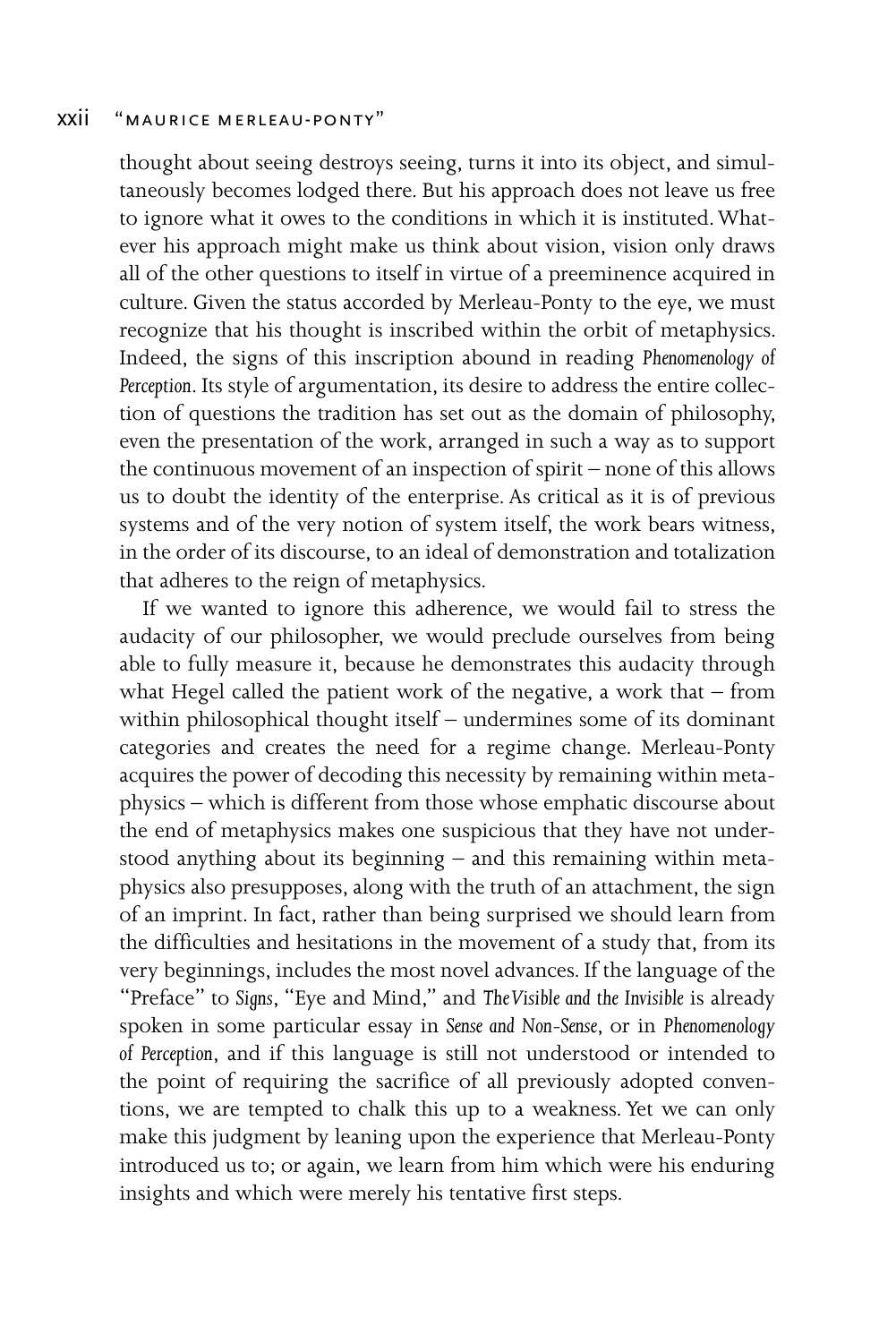Such should be our reading of the early works: by discovering the influence of the tradition on the early writings, we must not forget that the later writings are what give us the power (at least to a large extent) to recognize this influence. And if we conclude that the status granted the eye still serves the glory of metaphysics, let us not conceal the fact that this idea comes to us from a dialogue with the philosopher who interrogates vision as no other has.

Thus, when we place *The Structure of Behavior* alongside the later works, it reveals both its audacity and its limitations. There is no doubt that we find there the questions that will animate Merleau-Ponty's research until the end (and indeed the very formula of an envelopment of the seeing by the visible). From this early work, in a sense, the stakes are set: to think the unthinkable of metaphysics: the body. But it is not enough to add that such an "unthinkable" can only be named by still situating oneself within the horizon of metaphysics; all that one says about metaphysics finds its justification in the very criticism that attacks it. The works of psychology and modern physiology are invoked in order to produce the refutation of the claims that they had consistently engendered, and whose antinomy denounces the ontological lie that the perceiving organism is a mechanical apparatus, and thus wholly subject to the laws governing the physical universe, or that it enjoys an autonomy that only the operations of consciousness can account for. By making use of their results, it necessarily follows that if the body and its surroundings cannot be defined in isolation, if every attempt to describe the constitution of one presupposes a reference to the constitution of the other, and if every relation of cause to effect or means to end can only be determined in function of a certain given meaning of "configuration," then the classical distinction between the subject and the object is no longer viable and reflective, Cartesian, or Kantian thought is mistaken along with its adversary, empirical theory. Now from this point of view, Merleau-Ponty remains deeply subject to the philosophical tradition. He only evades the space governed by reflection by continuing to follow its lines of force. For example, he introduces the notion of behavior because it seems neutral to him, as something that cannot be assimilated to objectivist or subjectivist language, but only in order to turn behavior into the object of a pure description, as if the nature of the discourse in which this description takes place were itself unproblematic. He grounds this upon the locating of heterogeneous structures in order to reveal the physical, the vital, and the human as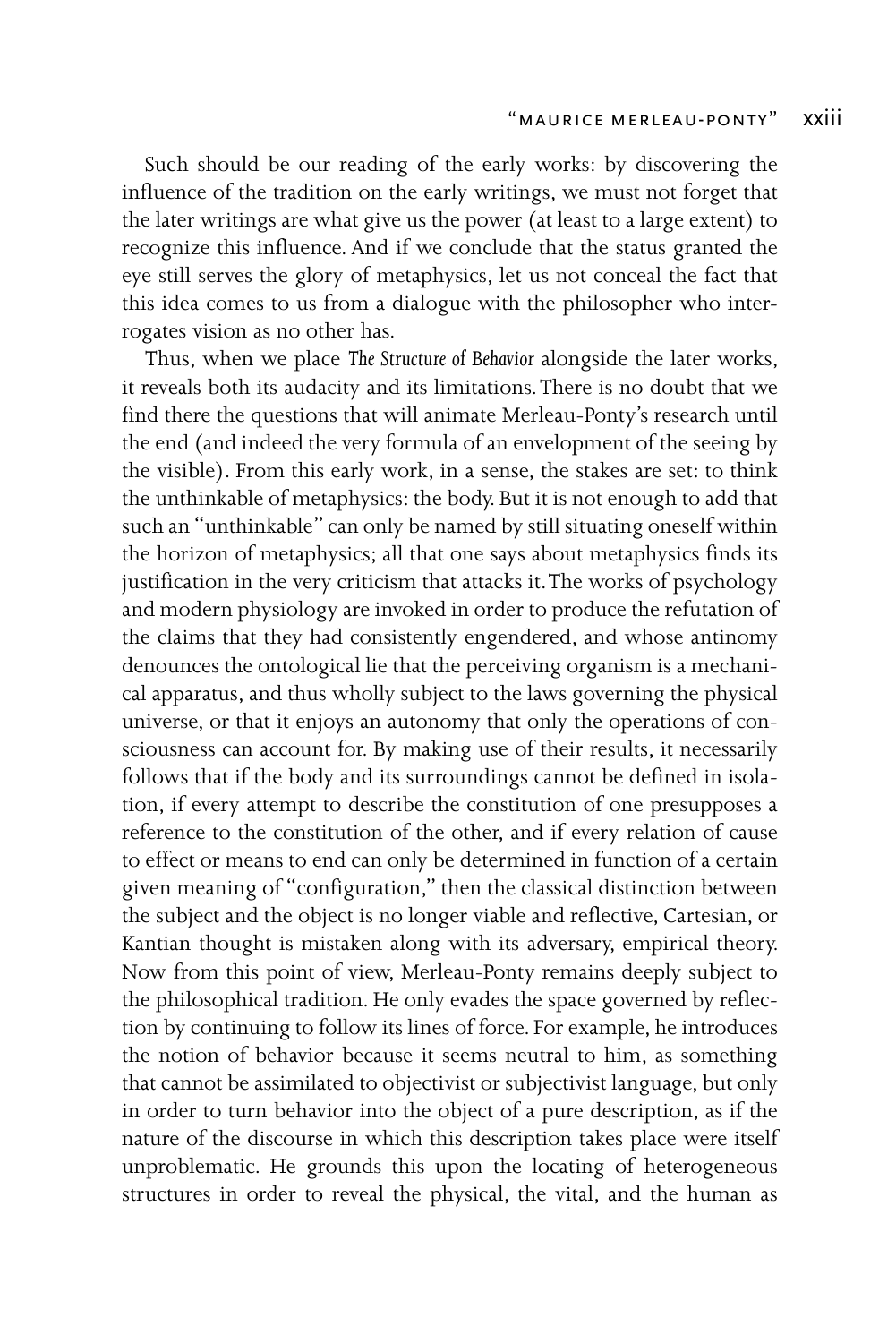#### xxiv "maurice merleau-ponty"

three dialectically articulated orders of signification, and his interpretation of these structures opens the pathway to the critique of representation and expression that he will subsequently develop. But he does not free himself from a conception of the transcendental that binds him to the philosophy of consciousness. The most that can be denounced in this project is its ambiguity. For although he is committed to turning perception into an event and catches a glimpse of the idea of the body turning back upon itself that opens it up to the world, and although he strips consciousness of its power of construction or constitution – or rather, bankrupts the myth of a coextension of perceiving and the perceptible – he nonetheless reestablishes the unity of the phenomenal world for a transcendental vision. All of the paradoxes are brought together in the idea of a transcendental consciousness that finds itself stripped of the attributes that had until then been inseparable from its definition, that no longer bears the law of its object, that is affected, that implies a history, and that preserves itself as pure seeing.

But these difficulties do not cease with *Phenomenology of Perception* and the long meditation on Husserl that this work involves, even if the problems are now posed in different terms, given that it is now a question of installing ourselves within perceptual life to examine there the birth of our relations with the world, to wonder what the world is and what we are prior to the exercise of reflection, and to no longer deduce the necessity of a philosophical reformulation beginning from the description of behavior and the critique of the body-object. This project itself is not accomplished without some equivocation. In a sense, what Merleau-Ponty wants is to reveal the bodily infrastructure that sustains the edifice of our representations, to lead us to rediscover the shape of the perceived world through a work comparable to that of the archeologist; and yet, this descent toward the deep layers is absolutely distinct from the search for a positive foundation. The truth of the return to the pre-reflective is a result of the need to undo notions that have been constructed for organizing the objective world and the need to decipher the sense that they cover over, and this is accomplished by making contact with a certain praxis, that is, with an experience that cannot be reduced to the laws of what we call matter and mind. Thus, the critique of space, time, and movement, for example – constructions whose principle could not be linked to an activity of the mind or to the mysterious junction of a pure activity and a pure passivity – refers to the situation of a body which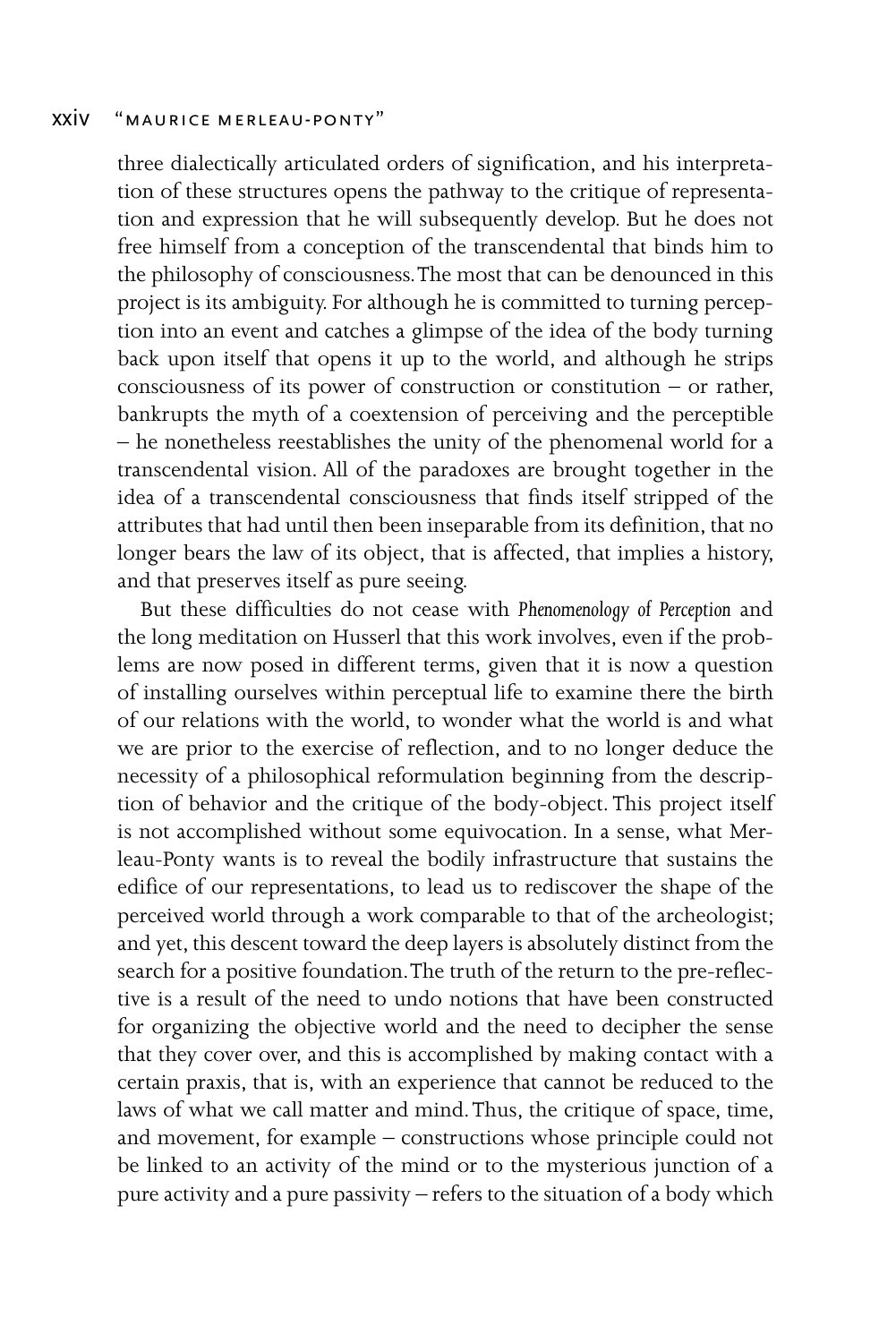alone holds the secret of the fact of its spatiality, of its temporality, and of its own motivity, refers us to our anchorage in a here and a now, and refers us to the reference the body makes to a given field, articulated according to the primordial reference points of up and down, right and left, behind and in front.

In this exploration of bodily being, Merleau-Ponty does not seek a genesis of spiritual being; he does not reduce the constitution of the intelligible world to that of the sensible one. It is hardly necessary to recall that he explicitly denies every form of psychologism. His approach is guided by the necessity of tying together, at all levels, the experience of an inside and of an outside by following an articulation of interiority and exteriority that is inconceivable for classical theory; it is guided by the necessity of rethinking our sensible life and our life of knowledge according to their encroachment, according to this continuous transgression that, from the body to the things and from the things to the body, comes about without our being able to identify its origin in a particular place. What he writes on this subject in a passage in *Phenomenology of Perception* is very close to the analyses offered in *The Visible and the Invisible*:

The thing can never be separated from someone who perceives it; nor can it ever actually be in itself because its articulations are the very ones of our existence, and because it is posited at the end of a gaze or at the conclusion of a sensory exploration that invests it with humanity. To this extent, every perception is a communication or a communion, the taking up or the achievement by us of an alien intention or inversely the accomplishment beyond our perceptual powers and as a coupling of our body with the things.<sup>13</sup>

Here we can see the idea (if not the formula) of the sensible as flesh, the idea of a reversibility of sensing and sensed in which the irreducible difference of the terms and their mutual implication is confirmed. And simultaneously we already hear that these relations cannot be enclosed within definite borders, that there is no domain of perception separated from the domain of knowledge leaving a pathway to be sought from one to the other via some inference, since vision is already of the order of institution, and since it is simultaneously grafted onto the visible that it announces and that shapes its advent or its expression. In a sense, then, the return to the pre-reflective – to the archeologist's pursuit – does not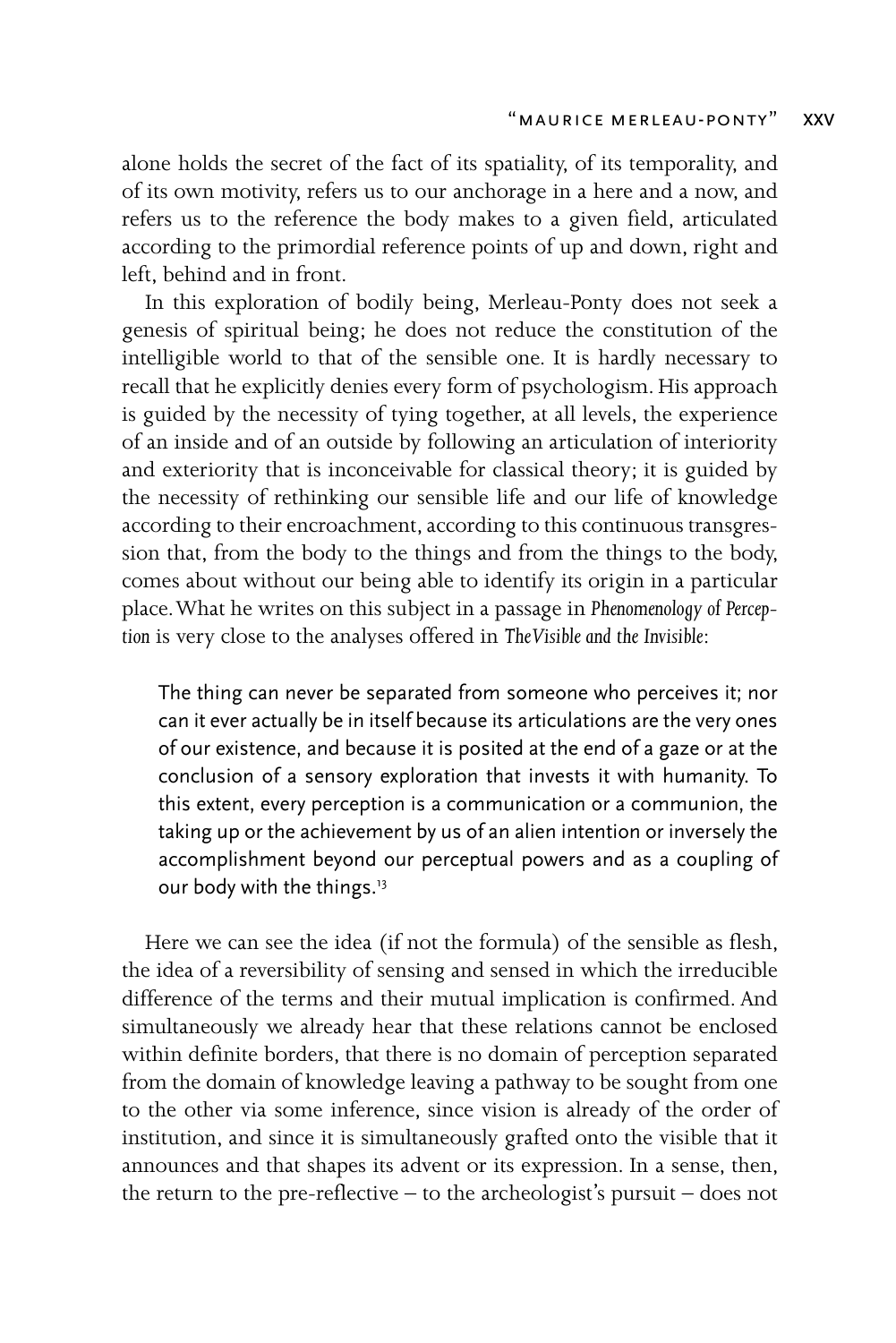#### xxvi "maurice merleau-ponty"

aim to lead us to an existential order that would be beneath language and thought, and from where one might see their birth. How could the opening to the world provided by vision – this opening that happens from within the world, denounces its grip and causes it to spring forth as such – how could this be limited to the boundaries of what we call nature? The symbolic dimension is already present with perception, and it is neither more nor less difficult to understand the paradoxes of perception than it is to understand how our speech both says something and yet belongs to a language it does not possess, a language it requires, and how the inscription of my speech within language is confirmed through the impossibility it has of ever being full speech. If we must return to perception, this is not because our relation with the world is defined in perception prior to our speaking or thinking, but because we find embedded in speech or in thought the forgetting of the link to the flesh that always accompanies our faith in the world. To recover the memory of this is simply to acquire the power of interrogating the movement we carry toward being in itself – a movement that we never finish discovering and correcting, since we must undergo it prior to taking it up. Again, as *Phenomenology of Perception* observes, the ideal of objective thought is not foreign to our sensible experience,

[it is] grounded upon my perception of the world as an individual in harmony with itself; and when science attempts to integrate my body into the relations of the objective world, it does so because it attempts, in its own way, to express the suturing of my phenomenal body onto the primordial world[.14](#page--1-0)

But it is also true that such a project can never be completed. Although he lands such devastating blows to the image of the *Kosmotheoros* [God's eye view (from nowhere)], although he never ceases to affirm his insertion in the world and the deception of high-altitude thinking [*pensée de survol*], Merleau-Ponty never questions the phenomenologist's position; he works out this position only to establish more securely his right to meet up with the things themselves such as they are given in our experience; he does not wonder how it is that their access is governed by language, or how our installation within language conditions the movement of the description. In this sense, his interrogation never turns back upon itself; it remains unaware of itself in a spectacle of the world at the very moment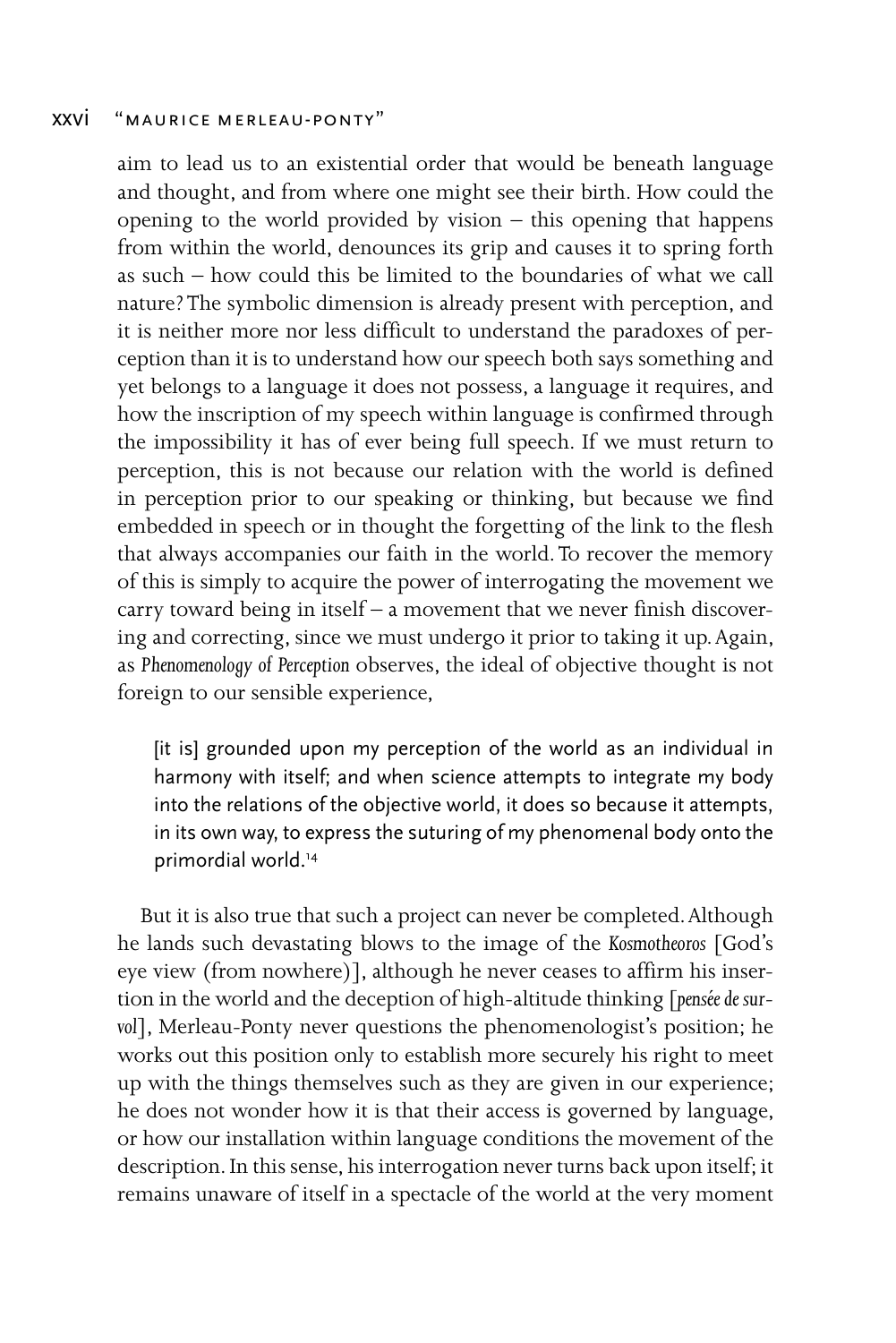in which it challenges this very notion. Such a failure of understanding can be seen (but again, it is he himself who will later teach us this) in his effort to reach a primary truth through the definition of a tacit *cogito*: the silent *cogito* that would provide the sense of the *cogito* in the *Meditations*, but that Descartes fails to see. This tacit *cogito* is to be a *cogito* that is not alien to language, but that is prior to its actual operation, an "I think" buried in the very first perception, a pure "experience from me to myself" where no thought is yet confirmed, where the distinction between the true and the false has not yet appeared, but that sustains our entire human life and announces – beneath all of the modalities of presence and absence to self and to the world – the "indeclinable subjectivity."

Such a *cogito*, despite the care shown elsewhere to exclude the opposition between lived experience and thought, between perception and expression, reestablishes this very opposition. This tacit *cogito* serves the intention – inherited from the tradition – to tie all of the threads of experience back to the originary point named "consciousness."

Strange that the effort to wrest vision from the thought about vision culminates in the restoration of an even more definite I, since nothing can happen to it nor happen apart from it that could disturb it. Consider the relation between perception and imperception at this stage of his project: one always implies the other, certainly, but both are modalities of the relation to sense. What escapes me is also what guarantees my power to intend something; or better, the zone of obscurity is instituted by this intending. The surrounding landscape withdraws because the jurisdiction of perception stretches forth – and so one might say in short that I imperceive as much as I perceive. But let us note again, it is strange that the dethroned subject of metaphysics (the legislator, the founder, or the absolute spectator) is reborn in the embodied subject, stripped of the attributes that established his sovereignty, but untouched in his absolute body, indifferent to the division of the certain and the doubtful, or of the real and the imaginary.

We might ask, then, does the desire to establish man's opening to the world through the eye not govern all of metaphysics? If one stopped at the *Phenomenology of Perception*, one would be tempted to respond that Merleau-Ponty – even better than Husserl – gives metaphysics its completed expression.

But we could only say this by forgetting the interrogation that, in this very work, already overthrows the idea that we adopt of vision, and by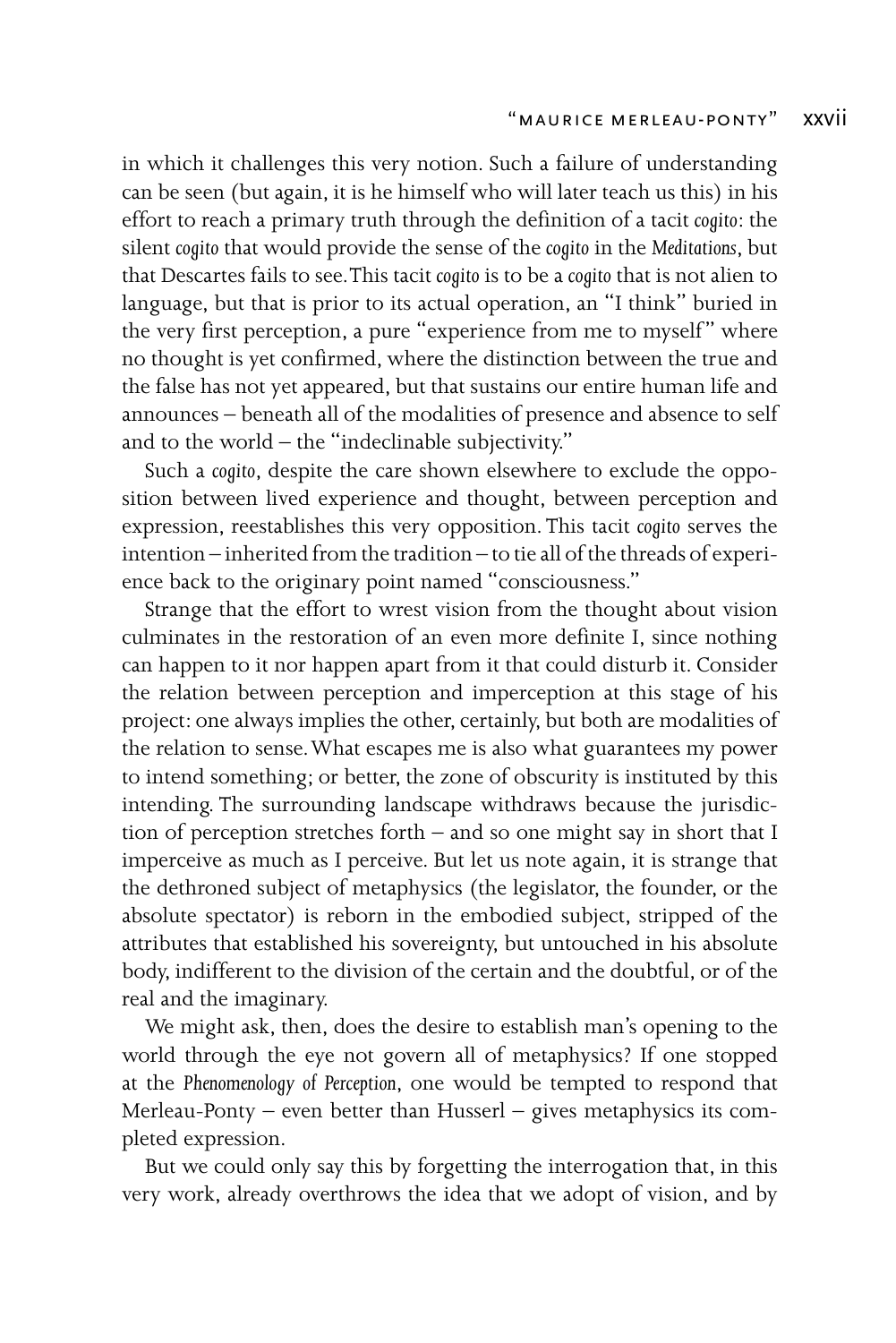## xxviii "maurice merleau-ponty"

forgetting the beginnings of an interrogation that Merleau-Ponty pursues in his later essays in which he learns to dismantle his own conclusions.

If we turn to these later essays, we will see that they are shaped by the same desire to break out of the framework of a philosophy of consciousness and that this desire does not only have the effect of engendering an extended critique of the claims from which he had still not freed himself, but that it also animates his language, which is demonstrated through his very practice of a new relation to knowledge. This shift should probably be identified first in "Indirect Language and the Voices of Silence." Here the meditation on expression – which cannot be defined by the relation from the sign to the signified – still presupposes a given language, sets to work from within this language in the way the signs work on each other, is at once an extraction and a creation of sense – the thought of an indirect language that does not lock the signification in the thing said and does not reach the other head-on, but rather causes the reference points of his experience to shift – this meditation is also a return to the self, the use of a speech that does not demonstrate, does not teach, does not emanate from a center; it is a usage that attempts to give interrogation a certain space or to free perception, expression, and history from their usual definition.

Everything that was previously said about the insertion of the subject in a situation, about the double implication of the things in the body and the body in the things, and about the distance of the self from the self and the distance from the self to the world that accompanies perception now acquires another resonance and ceases to be measured against the demands of metaphysics.

This can, in particular, be verified by taking into account the status given, from then on, to the invisible in the ever-renewed analyses of perception. This is not a *de facto* invisible, deduced from our being subjected to the here and the now, nor is it an invisible that would merely be the lining and the reverse side of the visible. Leaving a place for the invisible does not compel one to modify the definition of consciousness; the invisible becomes the structure of the visible, or that which will never appear from any perspective – the pivots, the dimensions, the levels of the field, which are absolutely beyond our grasp; and yet there is no sense in saying that they are concealed from the seer, for they are just as much the inner framework of seeing, and they are no more on the outside than they are on the inside of seeing. This is, in short, a form of writing that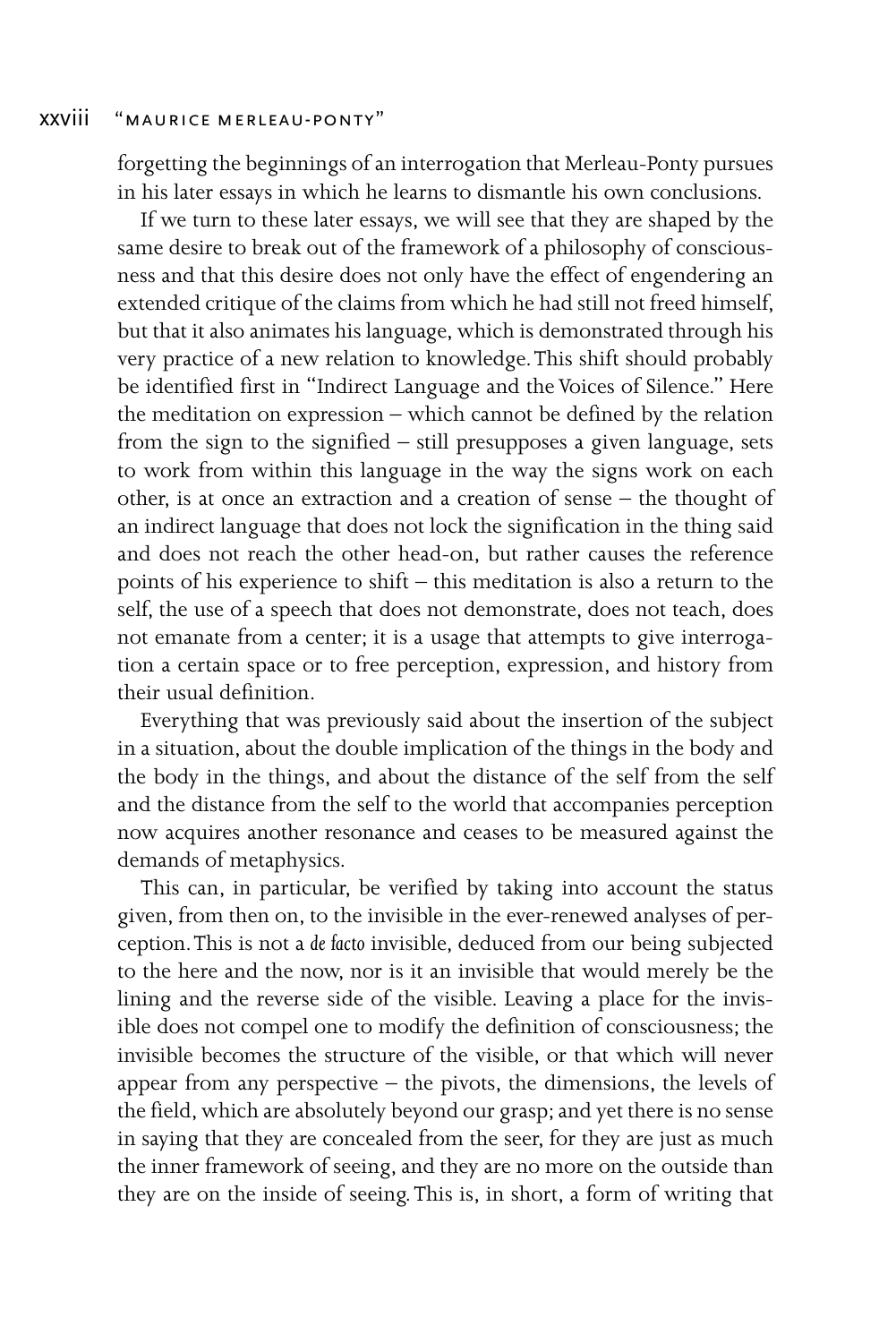both separates and unites things and the gaze. This invisible is pointed to by what Merleau-Ponty calls "latent being," or "flesh," which he claims has no name in a philosophy of consciousness. And if he speaks about the body or about history, it is in order to relate all of the modalities of existence to this texture, which always remains to be deciphered in the effects that confirm it, but which no return to an original experience and no experience of a pure presence could produce. Nor is it an accident if a profound shift in attitude can be sensed in the questions that he puts to psychoanalysis and Marxism during his final years. The unconscious is no longer, as the imperceived was previously, what the self does not know that he knows or sees, nor is the social structure any longer what is inscribed in collective praxis in the world and yet remains unaware of itself; rather, both refer us back to a level of being in us from which we are irremediably excluded.

If it were not in vain to expect a glimmer of light from such simple and well-worn words, if they could merely serve as signs, then we would gladly admit that Merleau-Ponty's meditation shifts from a question about the subject to a question about being. But again, we must take stock of the implications of such a shift: it is not the substitution of one center of thought for another, but rather a way of abandoning all assurances of any center at all, of taking up interrogation (or as he will call it, the ontological organ) for itself, of wanting to fold interrogation back upon itself in each of its moments, and of agreeing to proceed only according to the effects of its necessity; a consenting to the movement that carries it from one place to another from within the conviction that it is always in a place, within the borders of a flesh or of one of its folds, and not at a distance from every place, whether this is to establish the experience of our inscription, or whether this is to discover a history that does not come from us and yet requires our action.

What is seeing? This question sustains all other questions right to the end, but not because we see before speaking or before thinking. Rather, it is because we have always spoken about this seeing from within the forgetting that we were speaking; because interrogation is supposed to awaken the interrogation that already passes through seeing, causing the eye and the voice to vibrate simultaneously, to welcome the enigma of expression, and finally to learn that there is only an opening through a reopening, and that seeing and knowing harmonize in the limitless movement of desire.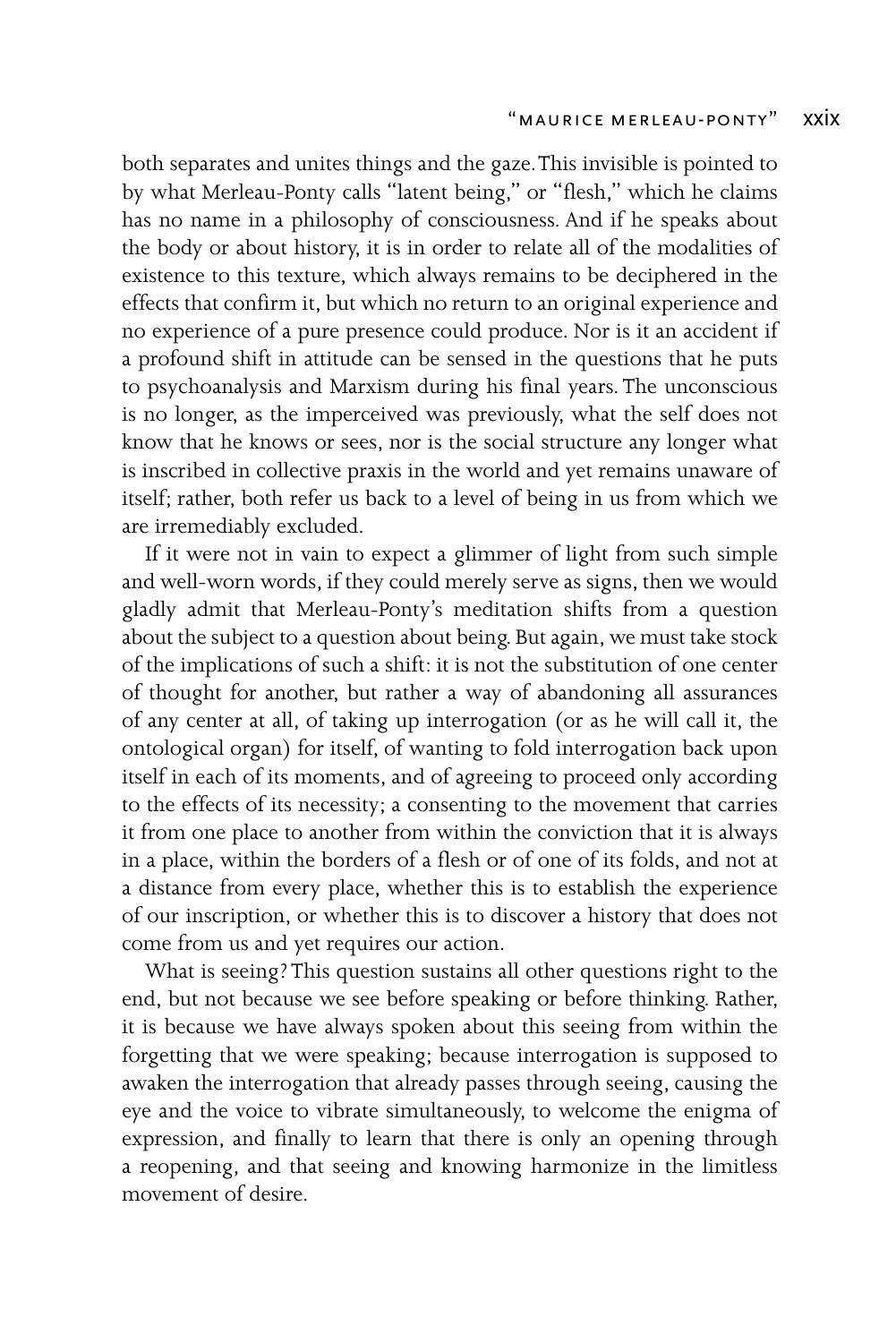# **[TRANSLATOR'S INTRODUCTION](#page--1-0)**

# **Donald A. Landes**

The perceived world is the always presupposed foundation of all rationality, all value and all existence. This thesis does not destroy either rationality or the absolute. It only tries to bring them down to earth.

 $-$  Maurice Merleau-Ponty<sup>1</sup>

And [all of our teachers] said: man and nature form the object of universal concepts, which was precisely what Merleau-Ponty refused to accept. Tormented by the archaic secrets of his own prehistory, he was infuriated by these well-meaning souls who, taking themselves for small airplanes, indulged in "high-altitude" thinking, and forgot that we are grounded from birth.  $-$  Iean-Paul Sartre<sup>2</sup>

Maurice Merleau-Ponty's *Phenomenology of Perception* belongs on any list of classic texts in twentieth-century philosophy. Presented in 1945 as the major thesis toward his doctorate, this wide-ranging exploration into the nature of perception establishes embodiment at the heart of existential and phenomenological philosophy. By drawing insights from psychological and neurological studies, as well as from classical and contemporaneous philosophical reflections on perception, Merleau-Ponty explores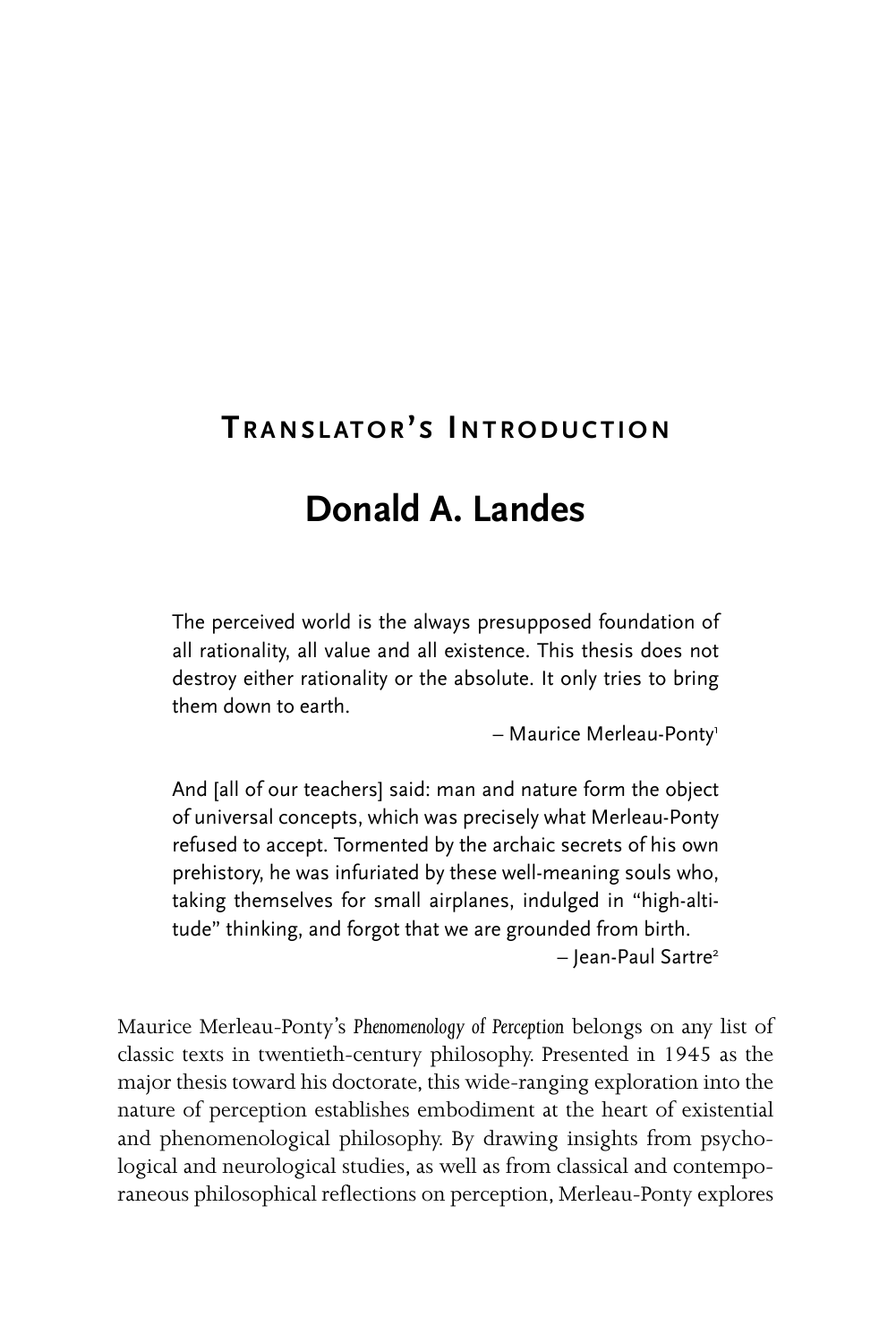a series of dimensions of our experience that cannot be separated from our lived embodiment, cannot be accounted for so long as an interpretive distance removes the observer from the spectacle, and cannot be viewed from above through a high-altitude thinking (*pensée de survol*) that forgets the "exceptional relation between the subject and its body and its world.["3](#page--1-0) Starting from the lived experience of one's own body (*le corps propre*) – the body I live *as* my own and through which I have a world – this phenomenological account of the ambiguity of our being in the world (*être au monde*) offers a third way between the classical schools of empiricism and idealism, arguing that one's own body is neither a mere object among objects, *partes extra partes*, nor an object of thought for an ultimately separable and constituting consciousness. "One's own body," he writes, "is in the world just as the heart is in the organism: it continuously breathes life into the visible spectacle, animates it and nourishes it from within, and forms a system with it."<sup>[4](#page--1-0)</sup> As such, Merleau-Ponty will later write, "man is simultaneously subject and object, first person and third person, absolutely free and yet dependent,"[5](#page--1-0) and nothing short of "a new genre of reflection"<sup>6</sup> is required to find a solution to the dichotomies of the history of philosophy.

This new genre of reflection is, of course, phenomenology, which for Merleau-Ponty includes all of those pursuits – as diverse as psychology and Marxism – that welcome or nourish the insights of existential analysis. And indeed, the scope of the concepts introduced or incorporated into this ambitious project is remarkable: our being in and toward the world; the role of "motivation" in the phenomenal field; horizon structures in perception and in experience more generally; operative intentionality and the structures of transition or passive synthesis; a phenomenological account of habit, gesture, and sedimentation; the concept of the body schema and its relation to motricity; a non-explicit intentional arc that sees to it that my surroundings have a *sense*; sexuality as a dimension of our experience; a thought *accomplished* in speech; a lived spatiality; a robust intersubjectivity; a tacit *cogito*; an originary temporality and a field of presence; a situated freedom and a sense and direction (*sens*) of history . . . and this list is far from complete. One might be tempted to fill an introduction with definitions or summaries, but as Merleau-Ponty himself once retorted to the request that he summarize his main point: understanding these concepts presupposes "the reading of the book."[7](#page--1-0) Thus, hoping to facilitate the reader's plunging into the horizons of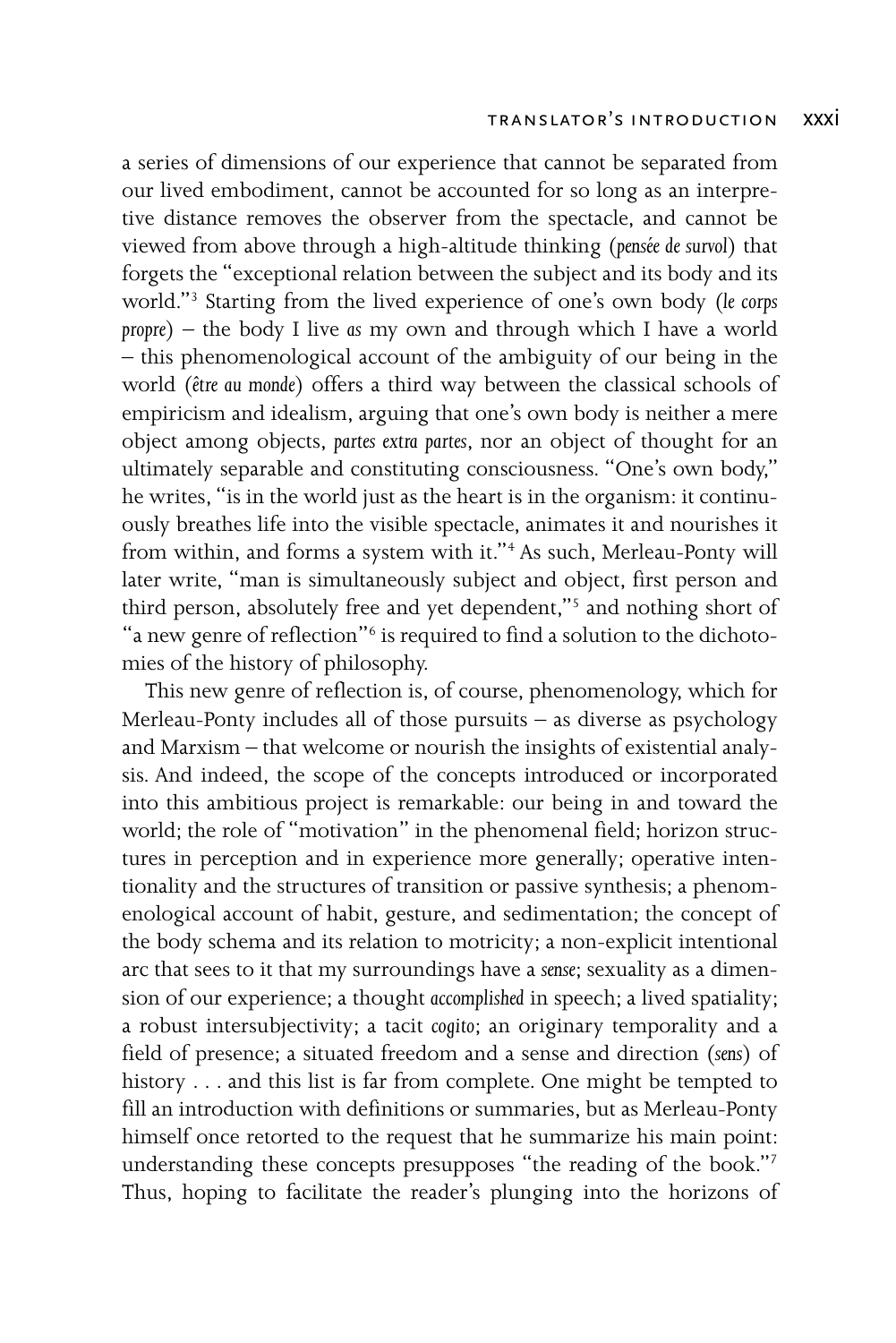## xxxii translator's introduction

*Phenomenology of Perception*, I will here only offer a minimum of introduction by situating *Phenomenology of Perception* within Merleau-Ponty's early philosophical trajectory, providing a brief overview of some of the above concepts in the context of the movement or argument of the text itself, and offering a short discussion of some of the translation decisions of this new translation.

# THE PRIMACY OF PERCEPTION: MERLEAU-PONTY'S EARLY PHILOSOPHICAL TRAJECTORY

Merleau-Ponty's philosophical research begins with the careful study of perception and is guided by the expectation that such a study will dissolve the Cartesian problem of the union of the soul and the body. *Phenomenology of Perception* is – notwithstanding so many other influences and the vast array of problems it proposes to solve – the culmination of a long commitment to these two questions. And yet, given Merleau-Ponty's adherence to phenomenological *description*, one might ask, following Paul Ricœur: "How could a simple description of seeing, hearing, and sensing carry such philosophical weight?["8](#page--1-0) A brief return to the emergence of his project can provide the beginnings of an answer.

In a 1933 research proposal, Merleau-Ponty tentatively suggests that there may be important philosophical consequences to be discovered in the study of perception in neurology and *Gestaltpsychologie*. [9](#page--1-0) In this earliest trace of his project, he already emphasizes the perception of "one's own body" as the enigmatic place where the universe of perception resists being assimilated by the universe of science. After a year of research, Merleau-Ponty is hardly tentative in his application for renewal, writing in 1934 both that the "[p]sychology of perception is loaded with philosophical presuppositions" and that there is a need for a deeper study of Husserl's phenomenological reduction and Gestalt theory's figure– ground structure.[10](#page--1-0) His conviction is clear: "phenomenology and the psychology it inspires thus deserve maximum attention in that they can assist us in revising the very notions of consciousness and sensation."<sup>[11](#page--1-0)</sup> Thus, the study of perception points to his second theme – the union of the soul and the body – and one need look no further than the opening lines of Merleau-Ponty's 1936 review of Gabriel Marcel's *Being and Having* to find the connection developed explicitly. Following Marcel, Merleau-Ponty questions the classical relation between a Kantian or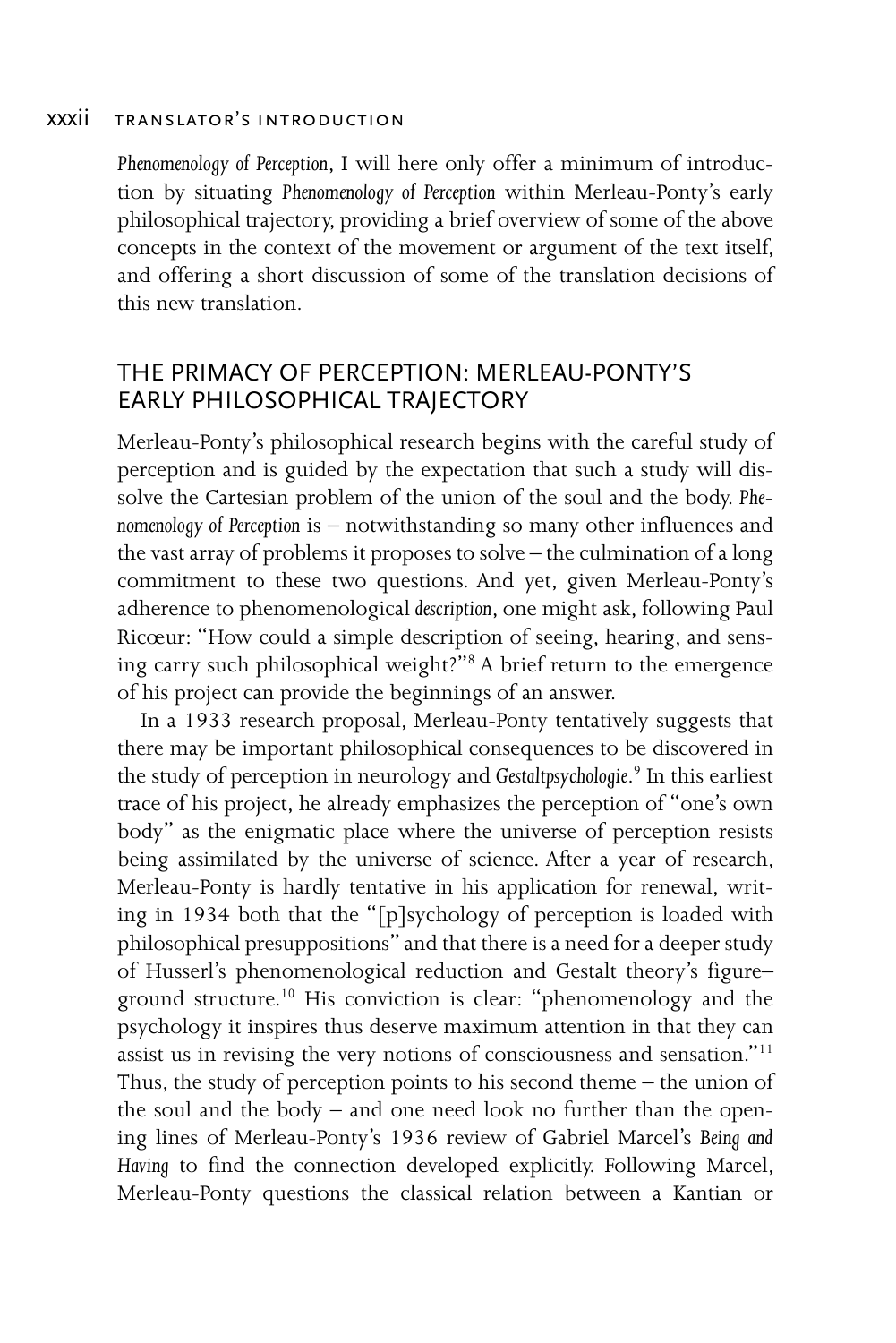Cartesian consciousness (understood as a "'power of judging,' a *Cogito*") and the meaningless set of sensations delivered up for interpretation by the body, itself understood as a mere physical object among others. Merleau-Ponty embraces Marcel's claim that "I *am* my body," and the rigorous phenomenological exploration of this declaration is one of the key engines of *Phenomenology of Perception*. [12](#page--1-0)

In fact, Merleau-Ponty's project can be understood as a response to a particularly divisive post-Cartesian intellectual climate at the time of his philosophical formation. As Étienne Bimbenet discusses, the Cartesian tradition's mind–body dualism had established in France "an essentially problematic field of knowledge," since any acceptable philosophical anthropology would have to synthesize incompatible sciences: those of the human being's physical nature and those of our thinking substance.<sup>13</sup> According to Merleau-Ponty, the schism is quite a natural one, resulting from "the discordance between the view man might take of himself through reflection or consciousness, and the one he obtains by linking his behaviors to the external conditions upon which they clearly depend.["14](#page--1-0) This discordance becomes radical when each science stakes a claim on the entire field of truth;<sup>15</sup> for Merleau-Ponty the enigma to be explored (but not dissolved) is precisely the fact that "the world and man are accessible to two types of research, one explanatory, and the other reflective.["16](#page--1-0)

Indeed, this recognition of a dual perspective shapes one of the most prevalent methodological structures framing Merleau-Ponty's early work, namely, the critical comparison of the shared assumptions of empiricism and intellectualism. Empiricism, for Merleau-Ponty, includes any theory that privileges reductive explanations based upon externally related causes, and thus takes the body as one object among others, as an object *partes extra partes* (parts outside of parts). Intellectualism, on the other hand, encompasses for him any naïvely reflective theory that, although recognizing the importance of internal and meaningful relations, nonetheless privileges the role of consciousness in constituting the unity of objects (including one's own body) and of experience more generally, substituting for *causes* an equally "objective" understanding of *reason*. For Merleau-Ponty, this classical dilemma between a "pure exteriority" and a "pure interiority" obscures "the insertion of the mind in corporeality, the ambiguous relation we entertain with our body and, correlatively, with perceived things."<sup>17</sup> A simple oscillation or auxiliary connection between these two discordant views being unable to explain our being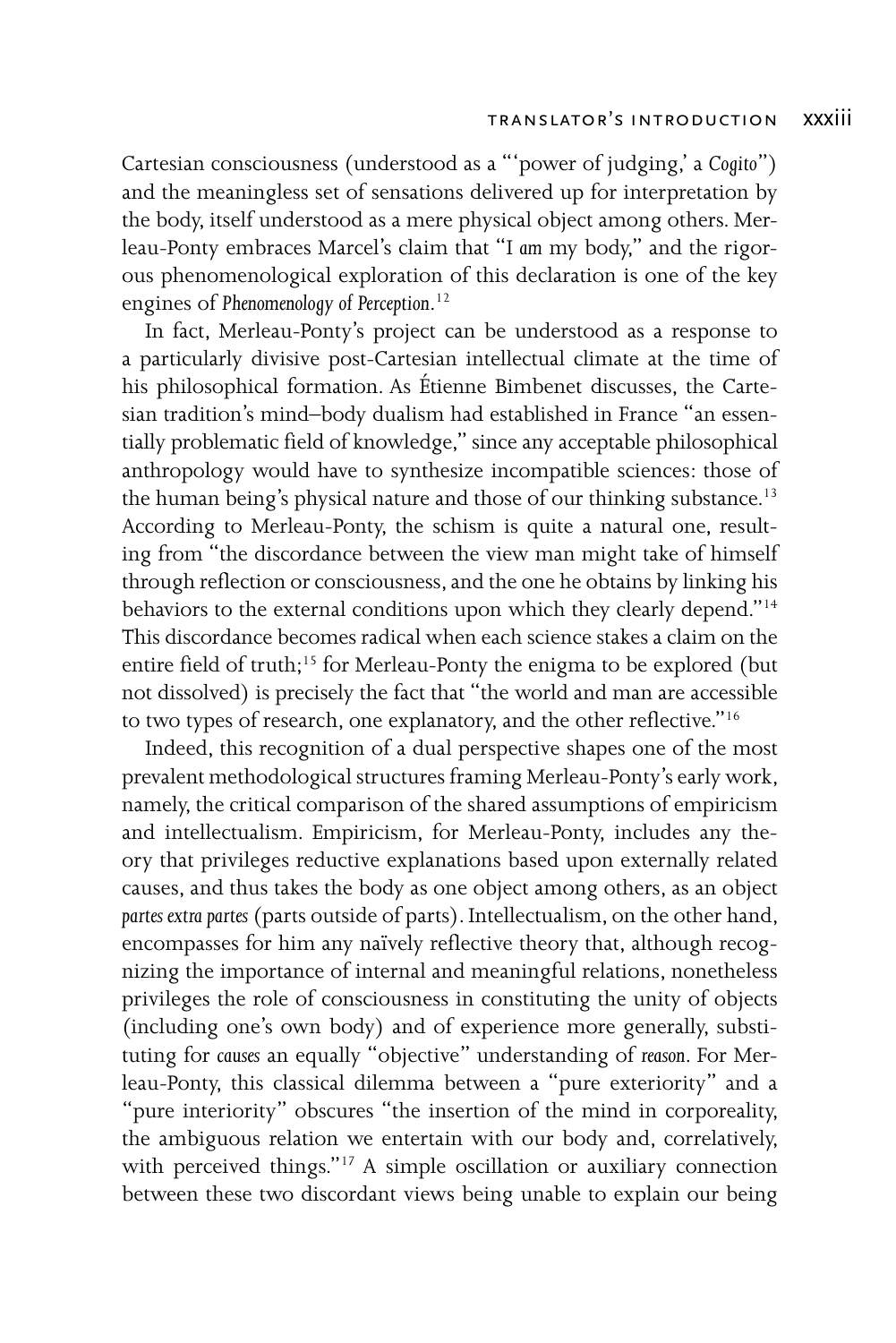## xxxiv translator's introduction

in the world, Merleau-Ponty thus establishes the groundwork for a third or middle way. In a passage from *Phenomenology of Perception* that characterizes this style of his early work, Merleau-Ponty writes: "Not wanting to prejudge anything, we will take objective thought literally and not ask it any questions it does not ask itself. If we are led to rediscover experience behind it, this passage will only be motivated by its own difficulties."<sup>[18](#page--1-0)</sup> Each perspective must be pushed to its breaking point in order to reveal "beneath the pure subject and the pure object" a "common ground" or "third dimension where our activity and our passivity, our autonomy and our dependency, would cease to be contradictory." On the one hand, one must "follow the spontaneous development of positive science to see if it truly reduces man to the status of an object," and this is the general project of *The Structure of Behavior*; on the other hand, one must also "reexamine the reflective and philosophical attitude to discover if it truly gives us the right to define ourselves as unconditioned and non-temporal subjects,["19](#page--1-0) which is the guiding problematic of *Phenomenology of Perception*. [20](#page--1-0)

Thus, Merleau-Ponty's "maximum of attention" to perception leads first to the adoption of an "external perspective," as he traces the emergence of behavior as the appearance in the world of meaningful structures. In other words, the perceiving and *behaving* body overflows its status as a mere physical object, it is somehow at once both physical *and* intentional, and the positive sciences of behavior themselves point to the need for a return to experience. He argues that, even at the level of reflex behavior, the organism is not purely passive and the behavior is not merely triggered. The most basic reflexes themselves involve a certain prospective activity and thus express a certain orientation toward the sense of the situation.<sup>21</sup> But limited to the external perspective in order "to understand the relations of consciousness and nature,"[22](#page--1-0) the solution cannot follow the temptation to import intellectualist structures into the observed behavior through *analogy*, for "the intentionality that we discover in the organism is hardly the pure agility of the mind."[23](#page--1-0) Thanks to Gestalt theory, meaningful "structures" can be *observed* and understood, and the notion of structure reveals the emergence in the universe of the "synthesis of matter and idea.["24](#page--1-0) In the organism–environment relation and between the levels of behavior themselves (physical, vital, and human), there is a *dialectical* relation of *sense* not reducible to its *mechanical* or causal factors, a whole not reducible to its parts. Life (and consciousness) appear(s) in the world at the moment "a piece of extension  $[\ldots]$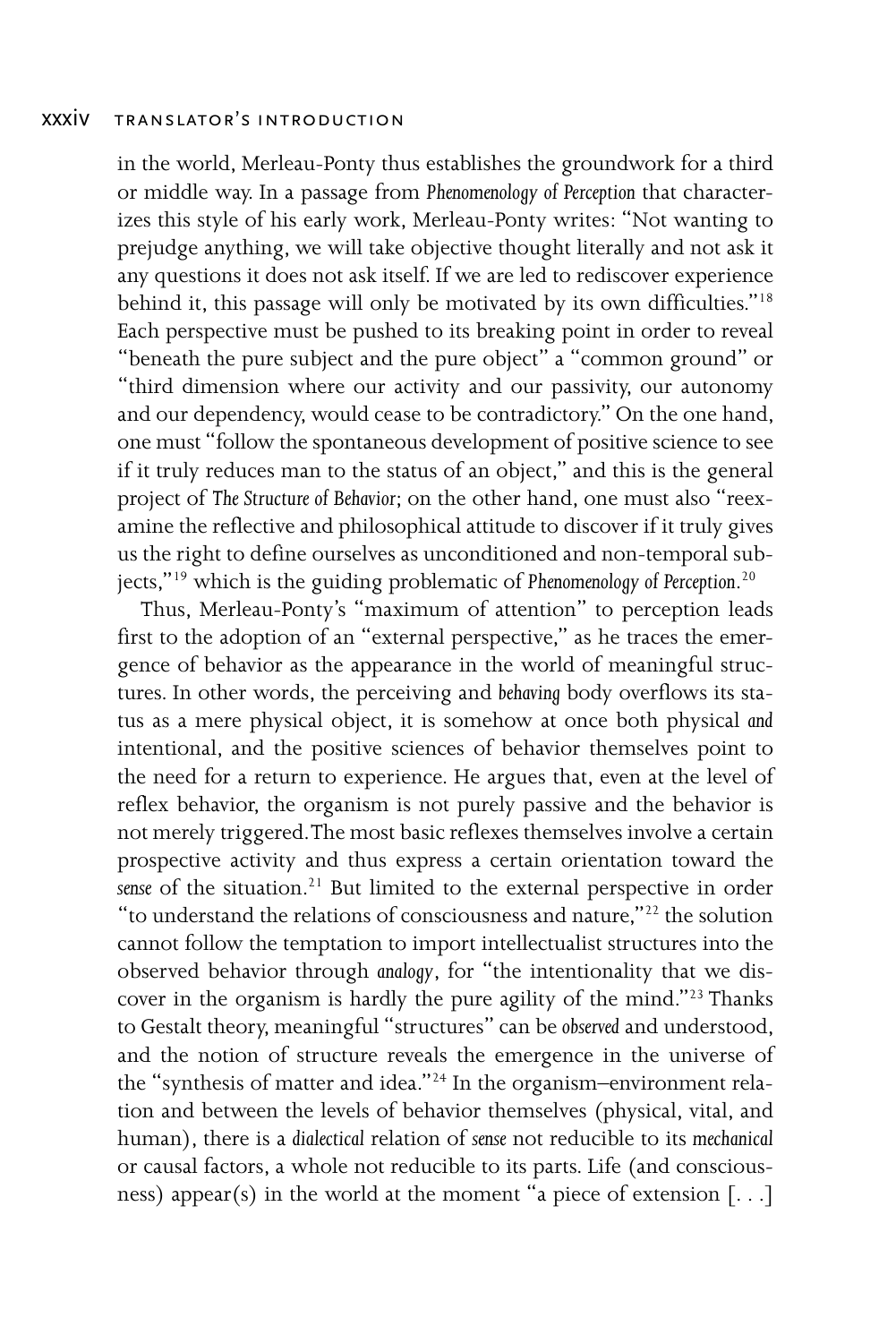turned back upon itself and began to express something, to manifest an interior being externally."[25](#page--1-0)

And yet, establishing *that* consciousness appears in the universe is not enough to establish *what* consciousness is, leaving the conclusions of the first approach open to the dangers of intellectualist presuppositions regarding the nature of the *cogito*. According to Merleau-Ponty, this first study can do no more than authorize the shift to the second part of his ambitious project, which "alone is capable of fully clarifying the nature of the perceiving subject and of demonstrating the junction between the objective perspective and the reflective perspective that we are seeking."[26](#page--1-0)

It would be impossible here to discuss all of the influences that shaped Merleau-Ponty's approach as he turned toward this second step.<sup>27</sup> Given their prominence as targets in *Phenomenology of Perception*, one would have to consider Merleau-Ponty's clandestine attendance of lectures at Lycée Henri IV given by Alain (Émile-Auguste Chartier), a central figure in an intellectualism named "reflective analysis," followed by his four years of study under Léon Brunschvicg, the preeminent figure in academic (Kantian and Cartesian) philosophy of science. One would also have to unpack Merleau-Ponty's (perhaps cursory) reading of Henri Bergson, his attendance of Alexandre Kojève's influential 1930s lectures on Hegel, his equivocal relation to Christian existentialism (particularly through the work of Gabriel Marcel) and later with another form of existentialism in Sartre and de Beauvoir, his reading of phenomenologist Max Scheler's work on the concept of affective intentionality,<sup>28</sup> and his initial attraction to concepts from Martin Heidegger's phenomenological philosophy. Yet it is perhaps most important to acknowledge Merleau-Ponty's deepening engagement with the late work of Edmund Husserl, particularly in the years following the completion of *The Structure of Behavior*. Indeed, Husserlian phenomenology exercises a particular influence over Merleau-Ponty's argument in *Phenomenology of Perception*.

Having attended Husserl's lectures in Paris in 1929<sup>29</sup> and having alluded to some of the central tenets of Husserl's work in his 1934 proposal, Merleau-Ponty was certainly familiar with phenomenology prior to setting to work on *Phenomenology of Perception* after 1938.30 And yet, as Théodore Geraets observes, this familiarity would significantly deepen thanks to two events in the pivotal year of 1939. First, a special edition of the *Revue internationale de philosophie* was published in honor of Husserl, who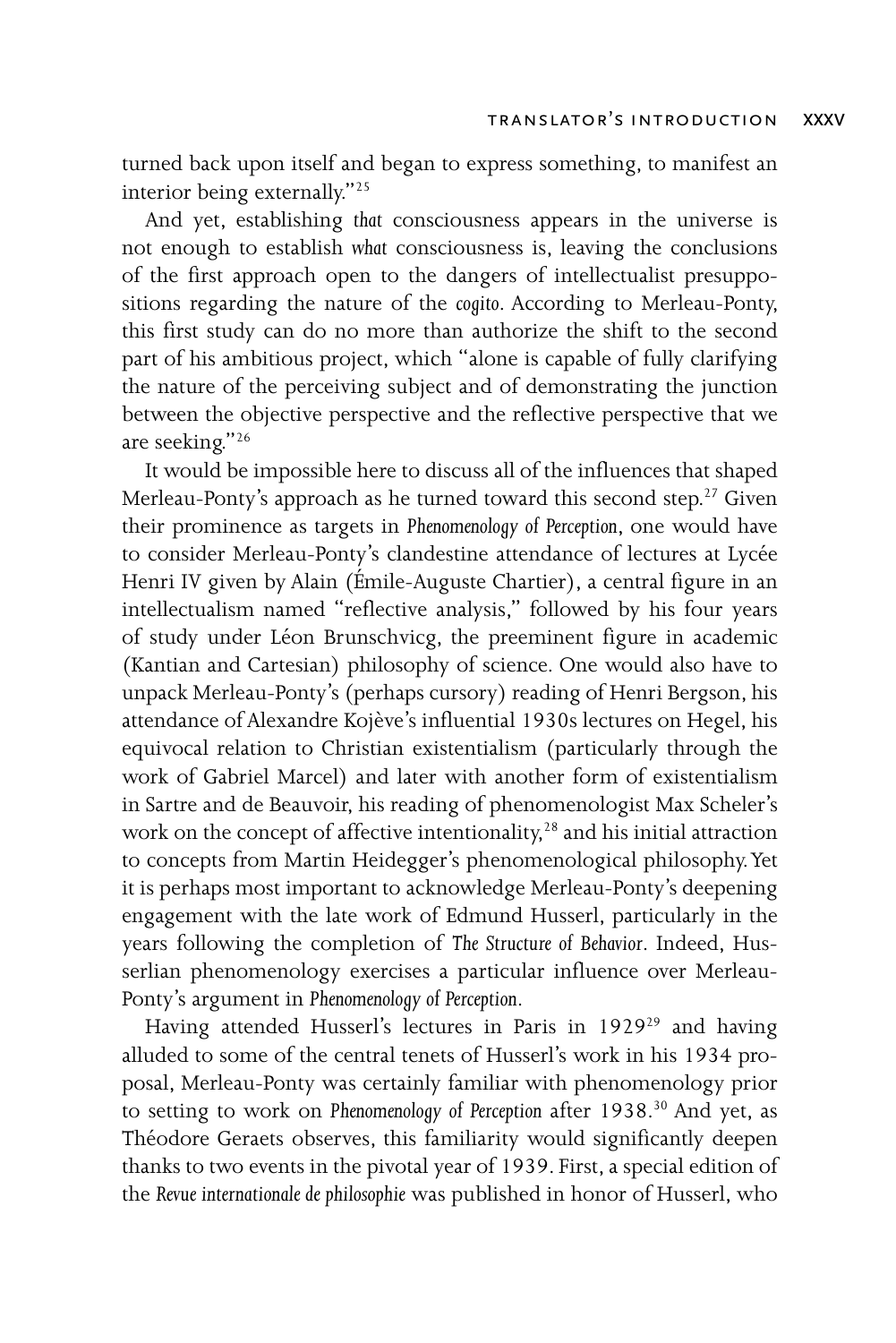#### xxxvi translator's introduction

had passed away the previous year, and Merleau-Ponty was particularly struck by two articles from it: Husserl's late fragment on the "Origin of Geometry" and an article written by Eugen Fink on Husserl's late work.<sup>[31](#page--1-0)</sup> Second, in April of 1939 Merleau-Ponty was able to visit the newly established Husserl Archives in Louvain, where he had the opportunity to consult several then unpublished dossiers, including the second volume of *Ideas* and the unpublished parts of Husserl's final work, *The Crisis of European Sciences and Transcendental Phenomenology*. [32](#page--1-0) This exposure to Husserl's late work – that is, the shift from static and transcendental phenomenology to something of a genetic phenomenology – is clearly influential in *Phenomenology of Perception*. But despite this new immersion in Husserlian phenomenology, World War II and the Occupation prevented Merleau-Ponty from giving these materials the "maximum of attention" he had intended. Indeed, his major thesis provides no direct exegetical study of Husserl's texts and, notwithstanding the Preface (written after the project had been completed), it contains no systematization of phenomenological doctrine. Beginning from a glimpse at the richness of Husserl's late and unpublished work, Merleau-Ponty presents his own study of perception and his own insights into the centrality of embodiment toward an original contribution to the phenomenological tradition. *Phenomenology of Perception* is thus not an examination of the phenomenological tradition's theory of perception; it is a fascinating example of phenomenological reflection at work.

But what is at stake in Merleau-Ponty's defense of "the primacy of perception"[?33](#page--1-0) In his 1933 research proposal, he tentatively suggests that his study will "perhaps recast certain psychological and philosophical notions currently in use."[34](#page--1-0) By his 1946 presentation of the main themes of his thesis, he has reached the radical position that in fact: "all consciousness is perceptual" and that "the perceived world is the always presupposed foundation of all rationality, all value, and all existence."[35](#page--1-0) Such a dramatic claim emerges from his attempt to rethink the concepts of perception from the fundamental fact that the perceiving mind is an embodied mind.[36](#page--1-0) Our body *is* our perspective on the world, and the incomplete intentional and horizonal structure of perception is not a limitation to our access to the world and truth; it is the very possibility of this access. The perceiving subject, then, is not detached from the perceived through an interpretive distance, and the object of perception is not the determinate object of science: it is a "totality open to a horizon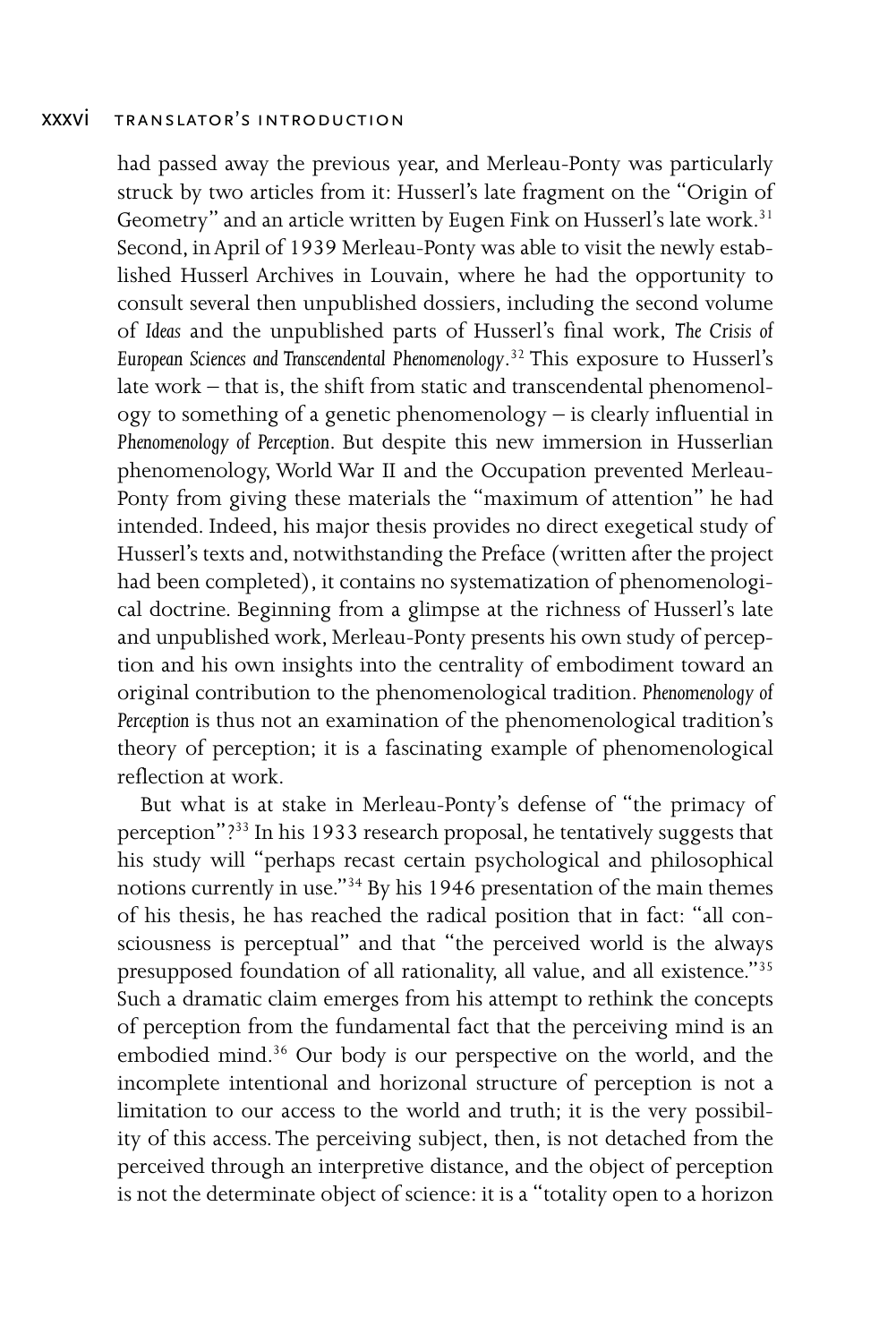of an indefinite number of perspectival views which blend with one another according to a given style."<sup>37</sup> But this is not to reduce "science, reflection, and philosophy" to sensations. As Merleau-Ponty writes:

By these words, the "primacy of perception," we mean that the experience of perception is our presence at the moment when things, truths, values are constituted for us; that perception is a nascent *logos*; that it teaches us, outside of all dogmatism, the true conditions of objectivity itself; that it summons us to the tasks of knowledge and action.<sup>[38](#page--1-0)</sup>

# [PHENOMENOLOGY OF PERCEPTION](#page--1-0)

Now that the emergence of Merleau-Ponty's research on perception and the place of *Phenomenology of Perception* in his ambitious philosophical project have been established, I will turn to examine how this second step is accomplished. If a philosophical anthropology is precluded by the essentially problematic field of knowledge resulting from the dual perspective one might adopt of a "pure interiority" and a "pure exteriority," then it is now clear what is at stake when Merleau-Ponty declares that: "Phenomenology's most important accomplishment is, it would seem, to have joined an extreme subjectivism with an extreme objectivism through its concept of the world or of rationality.["39](#page--1-0) Of course, any summary or synopsis would necessarily fail to do justice to the richness and scope of Merleau-Ponty's investigation, but the reader may nonetheless find it helpful to have a brief discussion of the major sections and moments of this complex text before plunging into the thickness of the book itself. In addition to the justly famous Preface, the book consists of a long Introduction and three major parts, each divided into several chapters. I turn now to offer a brief and selective glimpse of each of these main divisions, which necessarily involves leaving far too much to the side.

# Preface

Written after the completion of his thesis, Merleau-Ponty's Preface has become a classic text of the phenomenological tradition. It consists of his answer to the fundamental question: "What is phenomenology?" In fact, phenomenology eludes the attempt to assign it a definitive position in the history of philosophy: it examines essences *and* existence, it embraces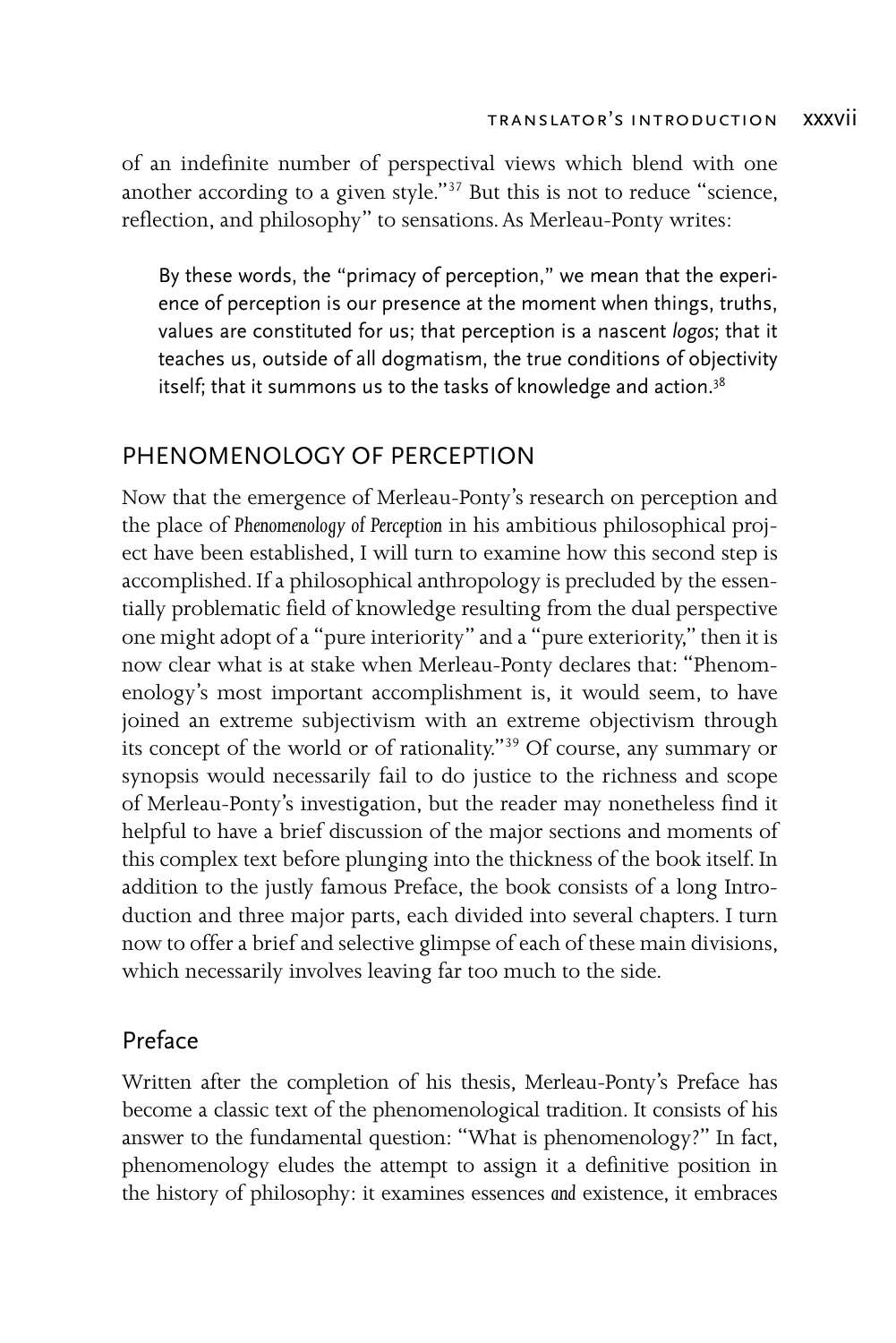## xxxviii translator's introduction

transcendence *and* immanence, it is an "exact science" *and yet* it takes the "lived" world as its point of departure. Phenomenology, as the return to the things themselves, is precisely the making explicit of our own experience, and so "[w]e will find the unity of phenomenology and its true sense [*sens*] in ourselves.["40](#page--1-0) The phenomenological reduction brackets our positive knowledge and returns us to a description of lived experience, but we must not assume that this necessitates a withdrawal "from the world toward the unity of consciousness as the foundation of the world.["41](#page--1-0) For Merleau-Ponty, perhaps radically, "[t]he most important lesson of the [phenomenological] reduction is the impossibility of a complete reduction,["42](#page--1-0) and "[t]he unfinished nature of phenomenology and the inchoate style in which it proceeds are not the sign of failure; they were inevitable because phenomenology's task was to reveal the mystery of the world and the mystery of reason."[43](#page--1-0) Through a discussion of some of the key tenets of phenomenology – the emphasis on *description*, the phenomenological reduction versus transcendental idealism, the role of essences in Husserl, the non-thetic understanding of intentionality, and Heidegger's notion of being-in-the-world – Merleau-Ponty prepares the ground for the essentially embodied and perspectival nature of perception and consciousness that *Phenomenology of Perception* invokes to rethink the world and rationality.

# Introduction: Classical Prejudices and the Return to Phenomena

Across four relatively short chapters, this first major division of *Phenomenology of Perception* establishes the shortcomings of classical theories of perception and the necessity of returning to the "phenomenal field." The argument of the book opens with an analysis of the "seemingly clear and straightforward notion of sensation," understood to provide the building blocks of our perceptual experience. Merleau-Ponty quickly shows that the move to assume the existence of an imperceptible layer of punctual impressions or detachable "qualities" in fact reveals the dominance of an "unquestioned belief in the world." Rather than examining our perceptual experience, classical empiricism attempts to build perception from what we know about the perceived, and this leads to the "constancy hypothesis," the belief in a constant connection between points of stimuli on the sensory organs and our elementary perceptions. Gestalt theory, however, has shown that our most basic perceptual experience is not of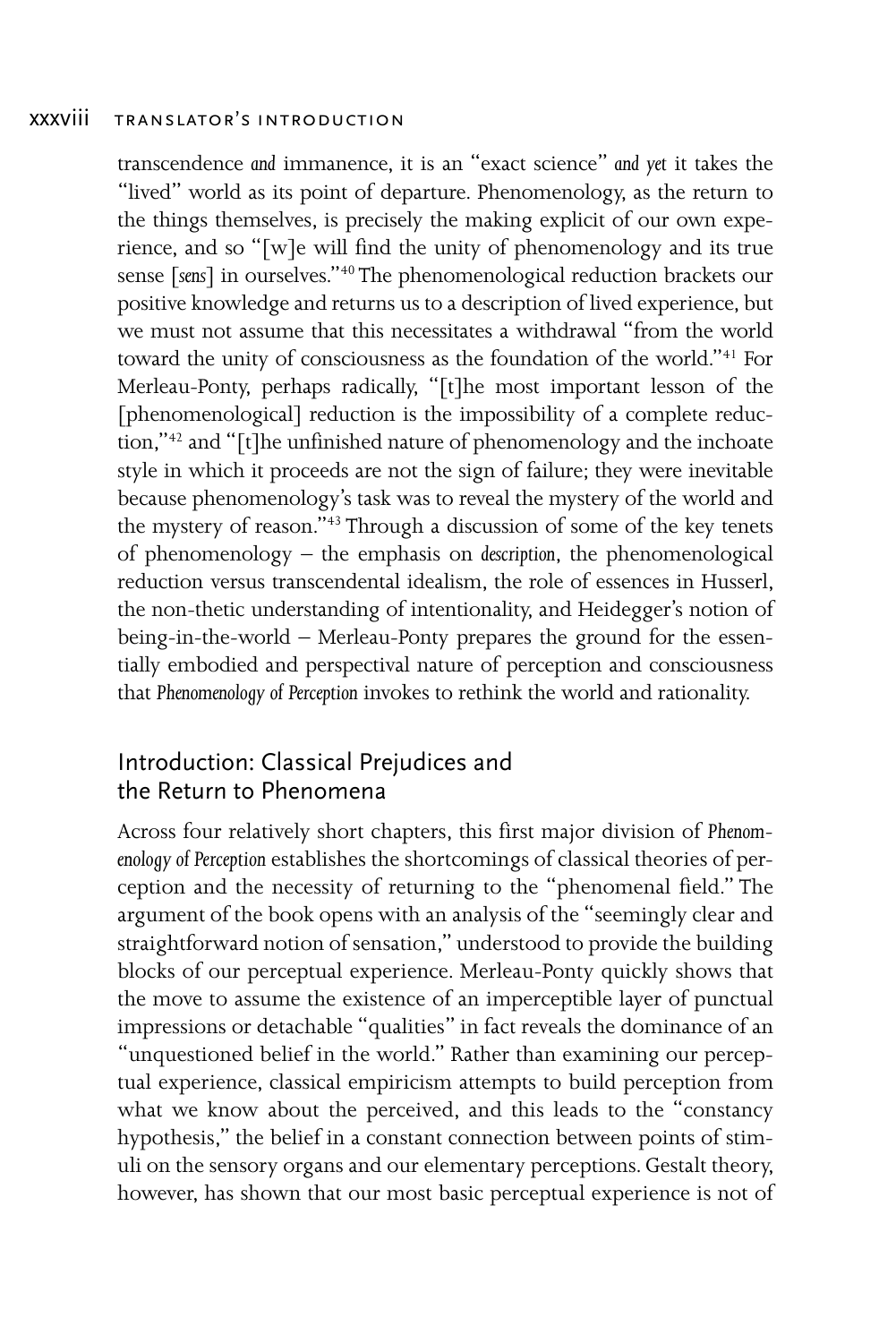an "undifferentiated, instantaneous, and punctual 'jolt,'"[44](#page--1-0) but is always a figure against a background, always charged with a *sense*, and, unlike the determinate world described by science, perception requires that we "recognize the indeterminate as a positive phenomenon.["45](#page--1-0)

Empiricism may attempt to take account of the apparent discord between the constancy hypothesis and our experience by introducing notions such as association or the projection of memories, yet, "if we hold ourselves to phenomena," we find the sense of the perceived is not the result of such auxiliary intellectual acts, but emerges from an intuitive response to the solicitation of the spectacle. As I approach an indeterminate spectacle, such as a boat whose mast merges with the forest flanking the beach, a moment will arrive when the mast "locks" to the hull and my gaze gets a "hold" on the scene. This is hardly an experience of a progressive association or interpretation of punctual impressions; rather, "I merely felt that the appearance of the object was about to change, that something was imminent in this tension, as the storm is imminent in the clouds." From above passive reception, but from below intellectual decision, my gaze discovers the attitude that responds to the "questions that are merely latent in the landscape.["46](#page--1-0)

Turning to intellectualist psychology, Merleau-Ponty again uncovers the unquestioned belief in the world in itself. Accepting the basic tenets of the constancy hypothesis, these psychologists adopt concepts such as "attention" or "judgment" in order to explain how subjective experience might fail to match the predictions of physiological explanations. The mind thus becomes a spotlight, free to turn its attention to the contents of our experience or free to impose a sense by pronouncing a judgment upon the sensory givens, and perception is thus identified with scientific consciousness. Following again Gestalt theory's critique of the constancy hypothesis, we can see that intellectualism misses attention itself, which is "the primordial operation that impregnates the sensible with a sense,"<sup>47</sup> and fails to recognize that judgment presupposes an already accomplished recognition in the structure of the field of perception itself.

Although Gestalt theory ultimately falls prey to an underlying naturalism, it offers Merleau-Ponty a conceptual tool that helps to make sense of the structuring of the "phenomenal field," namely, "motivation." The movements of the body or the apparent sizes of objects do not *cause* the structures of the visual field, but they motivate them; they are "understood" there. The "phenomenal field" is the place of our "living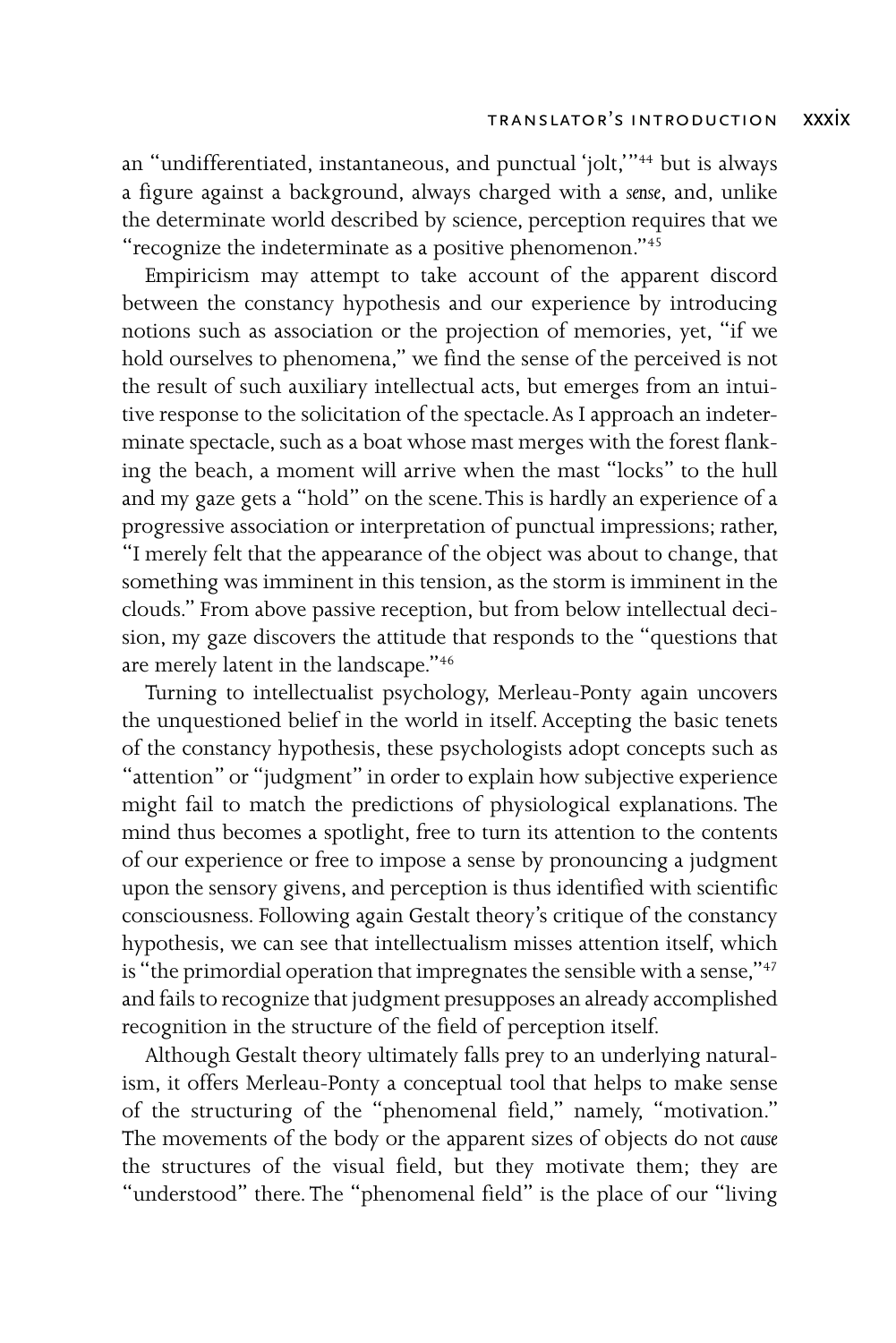## xl translator's introduction

communication with the world that makes it present to us as the familiar place of our life."[48](#page--1-0) And since consciousness can "never completely cease being what it is in perception," the critique of the constancy hypothesis requires nothing short of a new theory of reflection and a "new *cogito*."[49](#page--1-0) The "fundamental philosophical act would thus be to return to the lived world beneath the objective world.["50](#page--1-0)

# Part One: The Body

If objective thought breaks down when confronted with the phenomenal field, it is nonetheless the intentional structure of perception itself that condemns us to the illusions of objective thought. Indeed, "[o]ur perception ends in objects, and the object, once constituted, appears as the reason for all the experiences of it that we have had or that we could have.["51](#page--1-0) Phenomenology may well reveal that perception cannot be limited to its explicit content, that my gaze only presumptively intends the object in its fullness and unity through spatial and temporal horizons, but it cannot stem the tendency of this presumptive synthesis that leads to an absolute positing of the object in itself, the seed that grows into objective thought. And yet there is an object that resists this thrust, opens up the possibility for a new form of reflection, and promises to establish "*for-us* an *in-itself*" – this enigmatic object is none other than "one's own body," which forever belies the attempt to take it as a mere object in the world. As Merleau-Ponty writes, "the body, by withdrawing from the objective world, will carry with it the intentional threads that unite it to its surroundings and that, in the end, will reveal to us the perceiving subject as well as the perceived world."<sup>[52](#page--1-0)</sup>

To begin rethinking embodiment, Merleau-Ponty begins by outlining the shortcomings of mechanistic physiology and classical psychology. Consider, for example, his discussion of phantom limb syndrome, which he argues can be explained by neither a reductive physiological explanation nor an irreducible psychological account, nor even an artificial juxtaposition of the two. For Merleau-Ponty, the phantom limb is the result of a fundamental ambiguity of our being in the world in which our field of experience is structured according to a tacit set of sedimentations and possibilities. As he writes: "To have a phantom limb is to remain open to all of the actions of which the arm alone is capable and to stay within the practical field that one had prior to the mutilation."[53](#page--1-0) My "habitual body"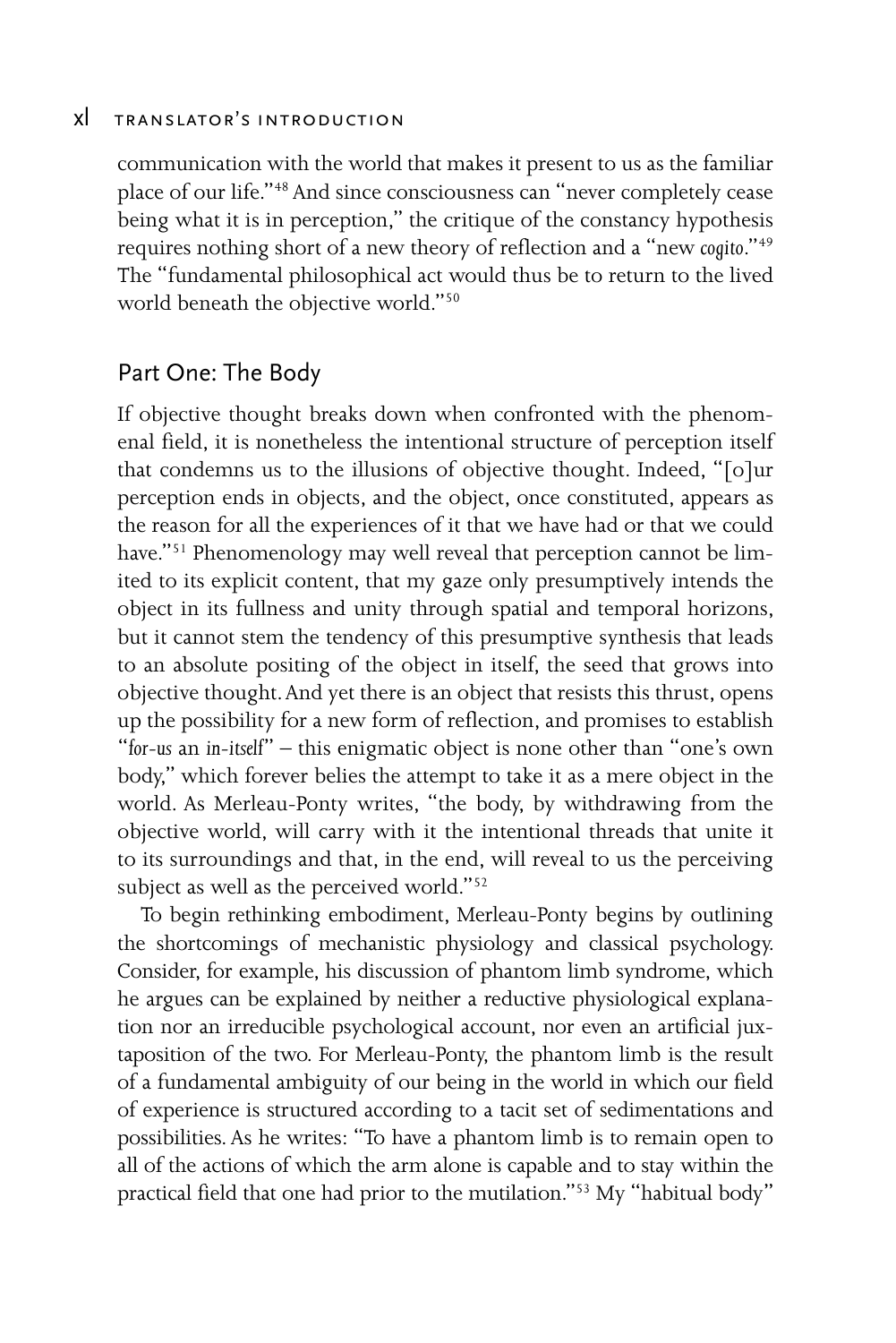structures the very appearance of the objects in my world and, from a pre-personal or anonymous level, animates a field of objects that *appear* as manipulable *in themselves*. After the amputation, objects simply continue to appeal to "a hand that I no longer have.["54](#page--1-0) Now, the psychologist may indeed claim to recognize the special status of one's own body, identifying for example the body's peculiar "permanence" in our experience. And yet this *de facto* permanence does not go far enough. If I touch my right hand with my left hand while my right hand is touching an object, there is only one hand, strictly speaking, that *touches*. Always escaping totalization, my body is not merely a permanent object; it is "that by which there are  $objects'' - its permanence is a metaphysical one, not a factual one.<sup>55</sup>$ 

Even if the object is not merely an object in space, it is nonetheless irrecusably *spatial*, and in a long [third chapter](#page--1-0) Merleau-Ponty shifts to consider the relation between spatiality and motricity. More than a mere juxtaposition of parts, "I hold my body as an indivisible possession and I know the position of each of my limbs through a *body schema*.["56](#page--1-0) This nonthetic knowledge of the orientations and powers of my body expresses my manner of being in the world. Merleau-Ponty here introduces Gelb and Goldstein's patient Schneider to clarify the original intentionality of motricity in normal experience. For normal subjects, a requested "abstract" gesture unfolds in the phenomenal world without having to pass through explicit consciousness, whereas, for Schneider, abstract instructions may well have an "intellectual signification" to guide Schneider's painstaking reconstruction of a semblance of the requested gesture, but they somehow lack a "*motor signification*, they do not speak to him as a motor subject."<sup>[57](#page--1-0)</sup> The normal subject sustains the meaningful world thanks to a non-thetic "intentional arc" that "projects around us our past, our future, our human milieu, our physical situation, our ideological situation, and our moral situation; or rather, that ensures that we are situated within all of these relationships,["58](#page--1-0) whereas Schneider only engages with things through "a genuine act of interpretation."[59](#page--1-0) Motricity, then, must be seen as an originary intentionality, experienced as an "I can"[60](#page--1-0) and closely related to the manner in which habits structure our perceived world by situating us within a new configuration of possible action. By incorporating objects into the body schema, bringing them to this side of any interpretative distance, the body itself carries forward the sedimentation of its past by restructuring the perceived world as *soliciting* the reconfigured body schema.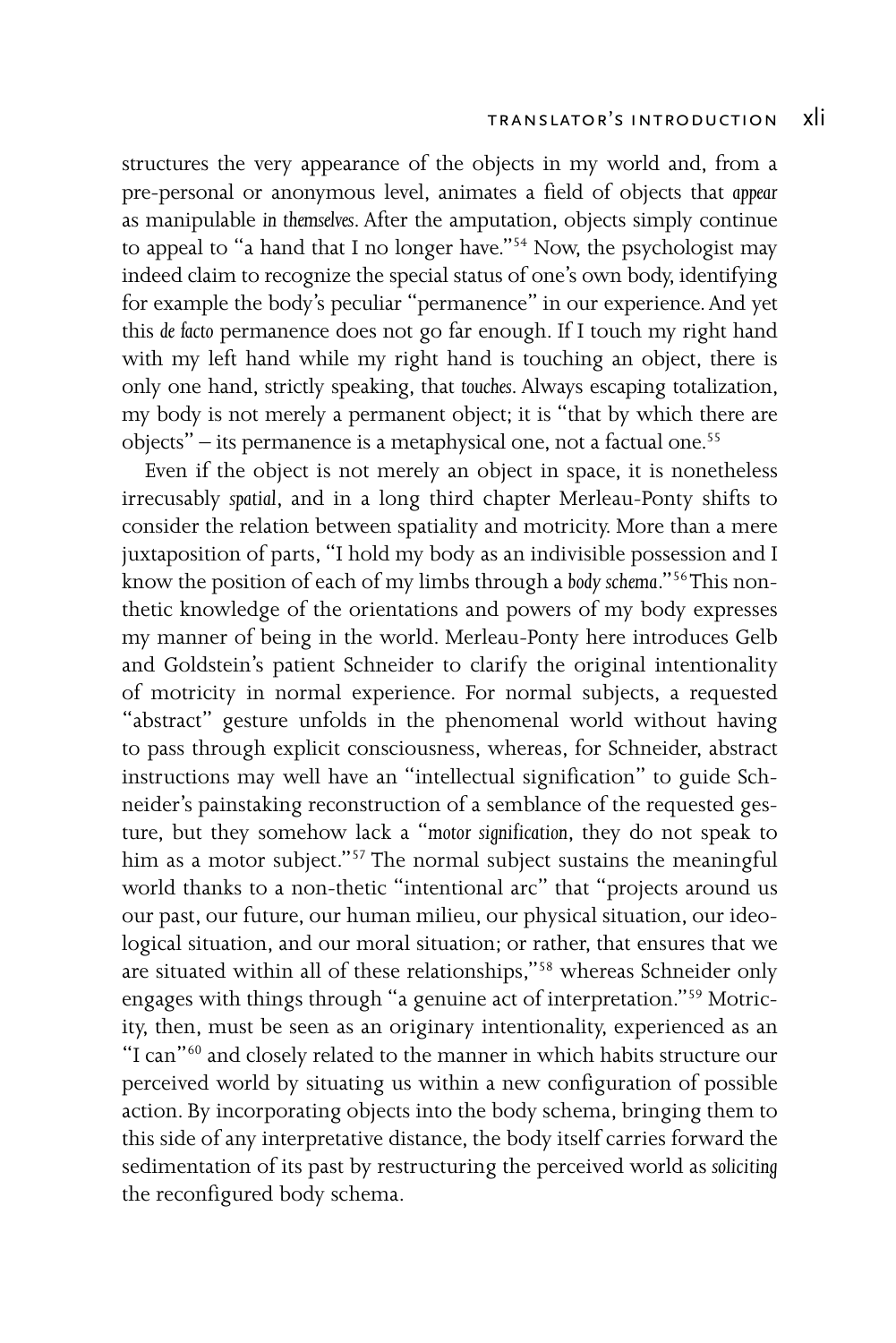## xlii translator's introduction

If the analysis of motricity and habit reveals a rich understanding of spatiality that emerges through the concrete manner in which the body is in and toward the world, then this analysis already anticipates the "unity" of this lived body. The body's unity (among its parts or among its regions of experience) is a lived integration in which the parts are *understood* in relation to the meaningful whole, and in this sense the body's unity is comparable to the unity of a work of art. The body, then, "is a knot of living significations" and its parts are synthesized not through an intellectual act, but because together they "*perform* a single gesture."[61](#page--1-0)

Returning to the case of Schneider, Merleau-Ponty considers an existential account of sexuality that is irreducible to the elementary functions of pleasure and pain or the thetic representation of erotic ideas. Schneider's world, it seems, lacks sexual possibilities; he "can no longer place himself in a sexual situation." For the normal subject, sexuality is a dimension of experience, such that no act is strictly speaking simply sexual and yet no act is strictly speaking free of the sexual. This existential structure by which the body "expresses" its existence thus leads Merleau-Ponty to begin a reflection on the paradoxical logic of expression. The body expresses sexuality just as "speech expresses thought," not as an "external accompaniment of it, but because existence accomplishes itself in the body."[62](#page--1-0)

In the [final chapter](#page--1-0) of [Part One,](#page--1-0) Merleau-Ponty turns to speech and expression itself, suggesting that an analysis of speech and the body as expression offers nothing less than the opportunity to "leave behind, once and for all, the classical subject–object dichotomy.["63](#page--1-0) A phenomenological account of language reveals that speech *accomplishes* thought or, better, that the expressed cannot be separated from its expression. Prior to its expression, thought is nothing but a vaguely sensed direction, and its expression is made possible because I am situated within a linguistic world, just as I am situated within the perceptual world. The words I am about to use "constitute a certain field of action held around me."[64](#page--1-0) In fact, all of these existential modalities (motricity, habit, sexuality, speech) are possible "because the body is a natural power of expression."[65](#page--1-0)

## Part Two: The Perceived World

And yet the world that this body takes up is not itself an object or neutral pole of experience, nor is the ambiguity discovered in one's own body an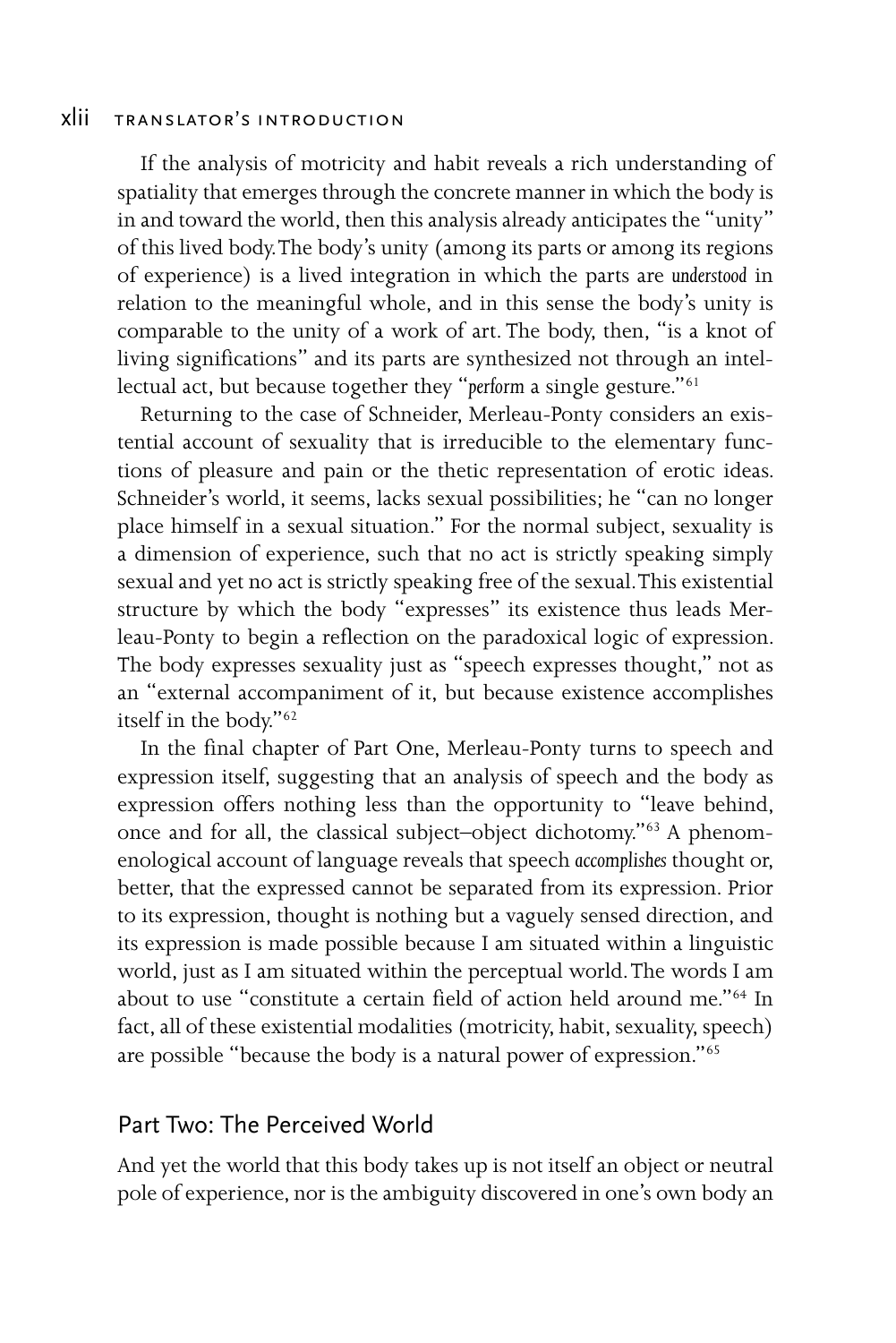## translator's introduction xliii

isolated phenomenon – "obscurity spreads to the perceived world in its entirety."[66](#page--1-0) Discovering the world *as* perceived is the task of [Part Two,](#page--1-0) and Merleau-Ponty suggests we return "to sensation and examine it closely enough such that it teaches us the living relation of the one who perceives with both his body and his world.["67](#page--1-0) In a rich and lengthy study, Merleau-Ponty suggests that the relation between the perceived world and the perceiving subject is like the relation between a question and its response, or between a solicitation and a gearing into. Consider his description of sensing, now free of the problematic layer of impressions or qualities critiqued above:

Blue is what solicits a certain way of looking from me, it is what allows itself to be palpated by a specific movement of my gaze. It is a certain field or a certain atmosphere offered to the power of my eyes and of my entire body.<sup>68</sup>

Seeing blue involves responding to the spectacle in a certain way, and the world is sustained by our taking it up as our motive, and yet is also the motive for our taking it up:

Thus, a sensible that is about to be sensed poses to my body a sort of confused problem. I must find the attitude that *will* provide it with the means to become determinate and to become blue; I must find the response to a poorly formulated question. And yet, I only do this in response to its solicitation.<sup>[69](#page--1-0)</sup>

Although this emphasis on response certainly precludes an idle subject, Merleau-Ponty also stresses that perception is not accomplished as a thetic or intellectual decision. "Seeing blue" is not something that "I" do; it happens in an anonymous field in which "one" perceives blue or in which *there is* blue. And indeed, "the senses communicate."[70](#page--1-0) Thanks to the existential structure of the field of experience, there is no contradiction in saying that synesthetic perception is not the exception, but is rather the rule. $71$ 

Even if the "matter of knowledge" provided by sensing is reconceived in this way, might one hope to resist the phenomenological position by retreating to the *a priori* contribution of a Kantian-styled constituting consciousness in terms of a "form of knowledge" structuring this sensing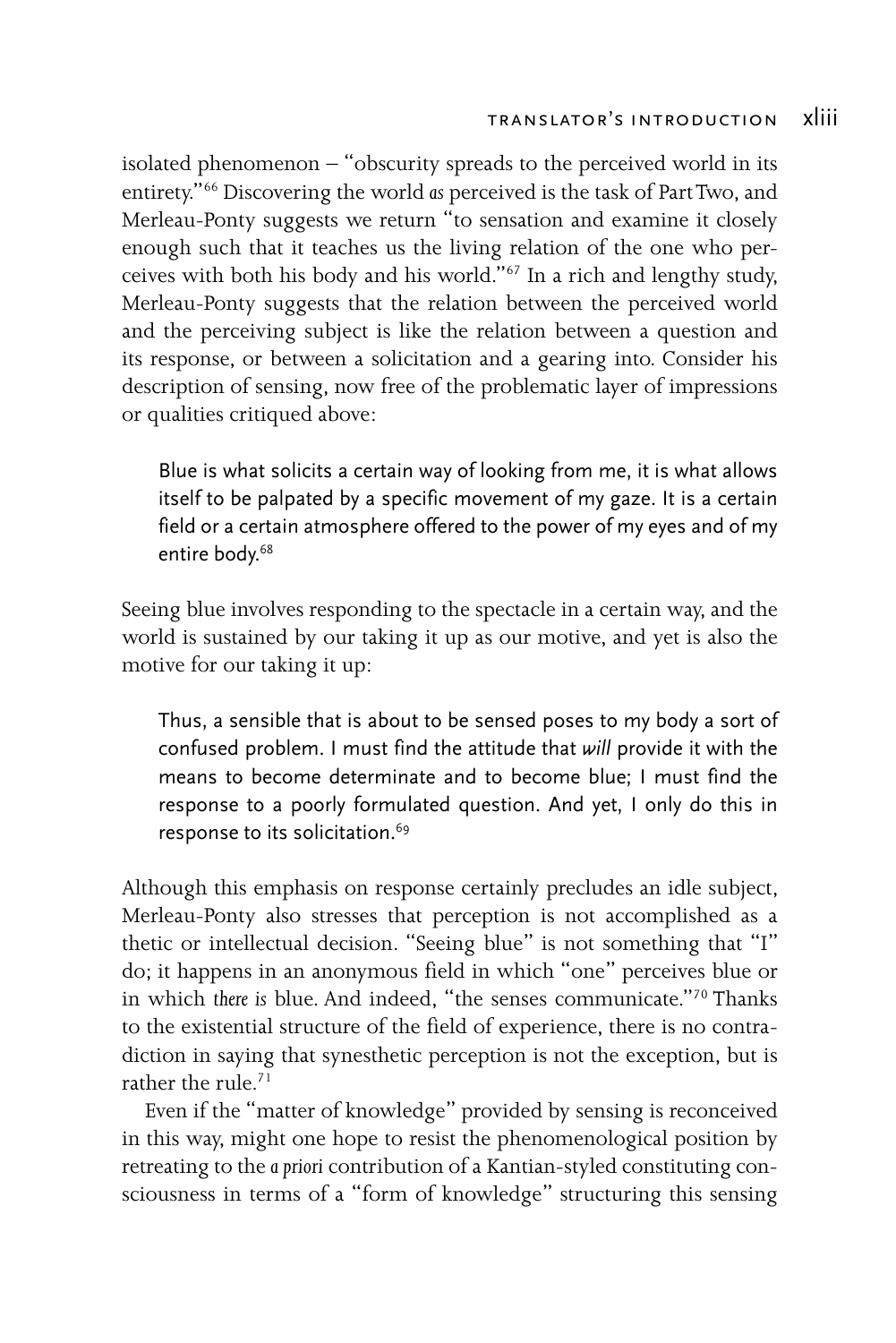#### xliv translator's introduction

according to "space"? In the second phase of [Part Two,](#page--1-0) Merleau-Ponty thus offers an analysis of the experience of space that in fact requires not a Kantian synthesis, but "a synthesis of an entirely different type."[72](#page--1-0) Through the study of orientation, depth, and movement, he establishes that the experience of space cannot be captured through the "spatiality of things in space," nor by a spatiality that results from "a pure activity of connecting." Rather, "we must seek the originary experience of space prior to the distinction between form and content."[73](#page--1-0) The spatial level that orients my experience is, for instance, a certain way that my body takes up the world, a "gearing of the subject into his world,"[74](#page--1-0) and this spatial level is never accomplished by a subject indifferent to space – being is forever "oriented being."[75](#page--1-0) These analyses already point toward the manner in which this experience expresses our being situated in the world, and the fundamental character of lived spatiality can be glimpsed in regions of experience not necessarily predicated upon a world of objects, such as the spatiality of the night, or mythical space.

Space, then, as existentially structured through the gearing of my body to things and to the world, points us to the subsequent chapters, in which Merleau-Ponty examines the appearance of things and others in the natural world and cultural world according to the structure of solicitation and gearing into. Given this essential structure, the real must forever be burdened with anthropological predicates and the natural world itself is not independent of our life: "nature must be our interlocutor in a sort of dialogue.["76](#page--1-0) This is why "things" need not be objects; my perceived world embraces all that I must "reckon" with: absences, movements, orientations, others, or even a "friendship" after whose destruction "I am left off-balance.["77](#page--1-0) And beyond things and the natural world, each behavior, habit, or human object "emits an atmosphere of humanity"[78](#page--1-0) that is both spatial and temporal. I do not experience others through an analogy, but rather by the fact that my potential action gears into these tools and these landscapes, and this emerges first thanks to the overlapping of embodied perceptual consciousness. The other person's body is not an object for me; it is a behavior whose sense I understand from within, virtually, allowing for a certain gestural communication through the sedimentations and possibilities of my own body schema. Moreover, when I perceive behavior, the world immediately becomes the world intended by this behavior; it is no longer *my* world alone. This shared being in the world is the fundamental structure of all communication.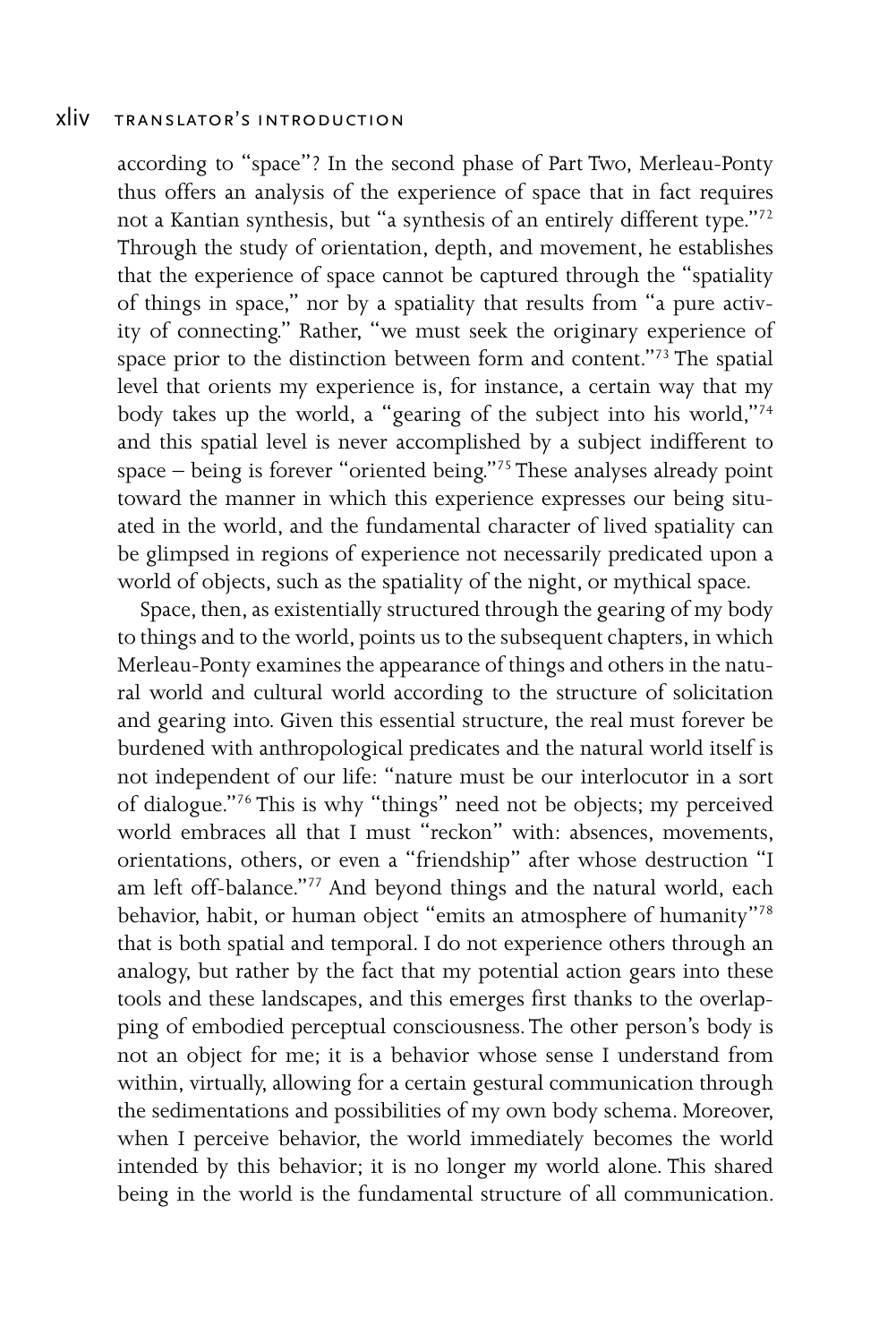The social world, as a "permanent field or dimension of existence,["79](#page--1-0) reveals the general problem of "transcendence": "how I can be open to phenomena that transcend me and that, nevertheless, only exist to the extent that I take them up and live them."<sup>80</sup> There is an "ambiguous life" from which all of the existential transcendences spring, and the attempt to understand the fundamental paradoxes of lived and embodied subjectivity can only be completed if we "uncover time beneath the subject, and if we reconnect the paradox of time to the paradoxes of the body, the world, the thing, and others.["81](#page--1-0)

# Part Three: Being-for-Itself and Being-in-the-World

As I suggested at the beginning, Merleau-Ponty had long believed that the study of perception would eventually dissolve the Cartesian problem of the union of the soul and the body, and indeed the [concluding chap](#page--1-0)[ters o](#page--1-0)f *Phenomenology of Perception* set out from a study of the implications the preceding analyses have for the *cogito*, both in terms of Descartes's argument and in terms of "the Cartesian *Cogito*" as a cultural object. Merleau-Ponty writes, "I am thinking of the Cartesian *Cogito*, wanting to finish this work, sensing the coolness of the paper under my hand, and perceiving the trees of the boulevard through the window."[82](#page--1-0) An idea is not a thing; it is a field that includes a depth of latent intentions and sedimentations that immediately orient me and give it its sense. But the type of *cogito* that could take up this thickness is hardly an absolutely free and pure consciousness standing outside of time and destined to consider clear and distinct ideas from the safe dominion of a rigorous solipsism. On the contrary, argues Merleau-Ponty, my perceptual engagement in the real, by means of my embodied and anonymous being in the world, must come before and ground any "doubt" or "certainty" derived from a personal "I think." My existence is neither transparently self-possessed nor wholly alien to itself. I can read the *Meditations* and understand them because they point me toward this non-transparent *cogito*, but the *cogito* of the *Meditations* remains a second-hand *cogito*, a spoken *cogito* because the language we use interposes between our experience and its expression "the entire thickness of cultural acquisitions.["83](#page--1-0) This tacit *cogito* is an experience of myself by myself and is prior to every philosophy, but it is also, strictly speaking, nothing. It is impersonal and indeclinable; it has but a "fleeting hold upon itself and upon the world." The "tacit *Cogito* is only a *Cogito*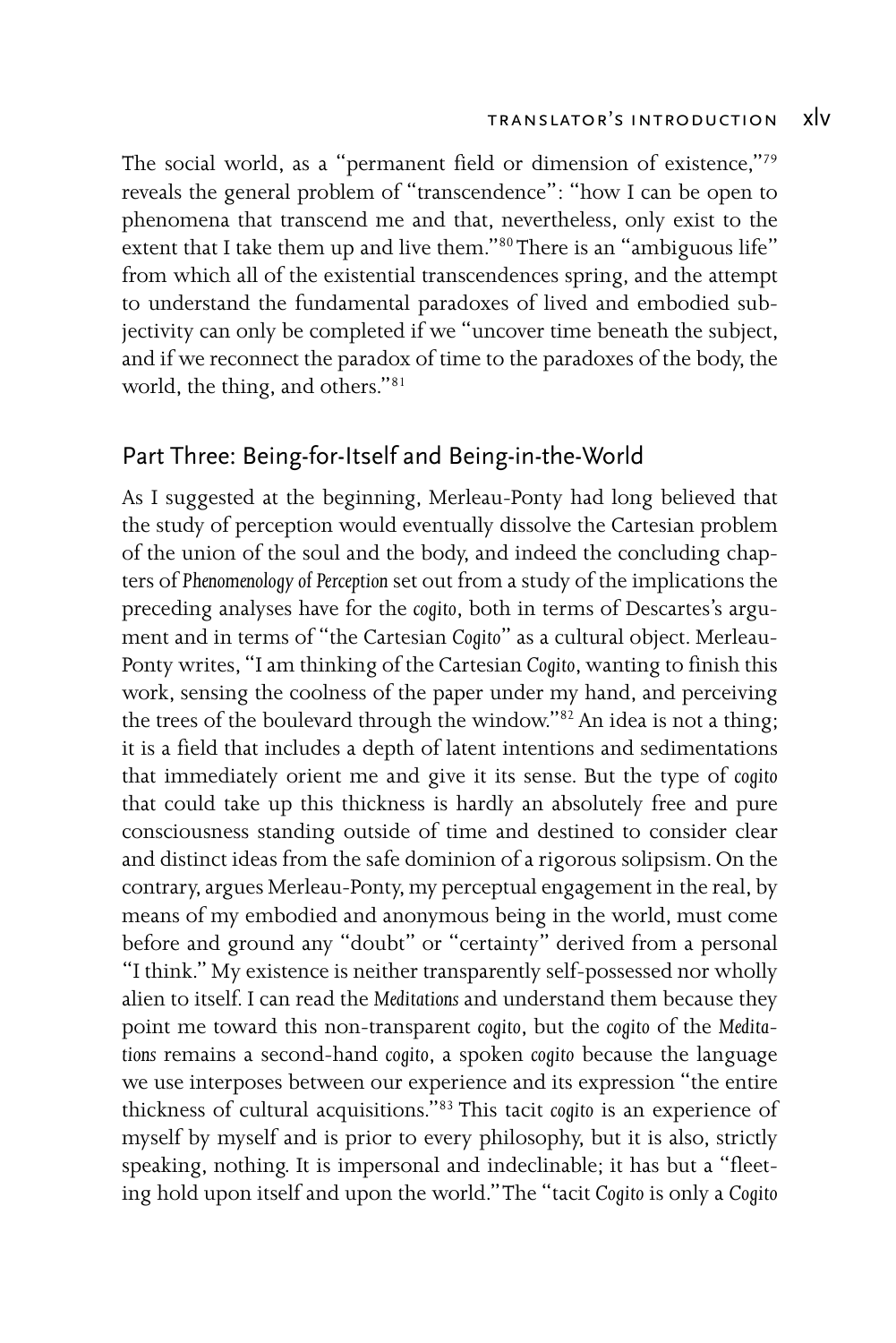## xlvi translator's introduction

when it has expressed itself,"[84](#page--1-0) and yet its expression never exhausts it, no more than does reflection exhaust the unreflected. The "primordial 'I'" is not wholly unaware of itself in not being wholly transparent to itself, for this would turn it into a mere thing. What is absent is merely the illusory transparency of objective thought. For Merleau-Ponty, subjectivity is essentially inseparable from its being in the world, which is to say all consciousness is perceptual.

This tacit *cogito*, then, is neither eternal nor absolutely free, and the two essential aspects of this new *cogito* are explored in the final two chapters of the book, namely, temporality and situated freedom. The possibility of the subject being in the world in the manner just described involves a reconsideration of time as the fundamental dimension of my field of presence – I am neither outside of time nor merely subject to it. Drawing on Husserl's understanding of time and Heidegger's concept of transcendence, Merleau-Ponty develops the notions of operative intentionality and passive synthesis by which "[m]y present transcends itself toward an imminent future and a recent past, and touches them there.["85](#page--1-0) And indeed freedom too must be understood as a field, and thus as located in existential rather than intellectual decisions. Merleau-Ponty argues that the classical distinction between determinism and absolute freedom fails to capture our conditioned and situated freedom, which is required given our being as the taking up of the past and present toward a future. Our actions, then, certainly give our own lives and history a sense, but this is a sense that precludes our understanding it either as an intellectual imposition of form onto chaos or as the necessary unfolding of a predetermined logic.

But all of this is simply to evoke some of the themes and ideas of a rich and internally structured text, and the concepts discussed above will have to be considered again in the context in which they emerge in Merleau-Ponty's own presentation below. Moreover, it is worth noting that the limitations of the above discussion required remaining silent on so many other important themes examined by Merleau-Ponty. *Phenomenology of Perception* is indeed a classic text, as in a text that can be returned to again and again, that upon a first reading reveals to us what we had been waiting for, and upon a later reading surprises us with new insights and unexpected reverberations. My hope is that this new translation will encourage this continued reading and this perpetual return.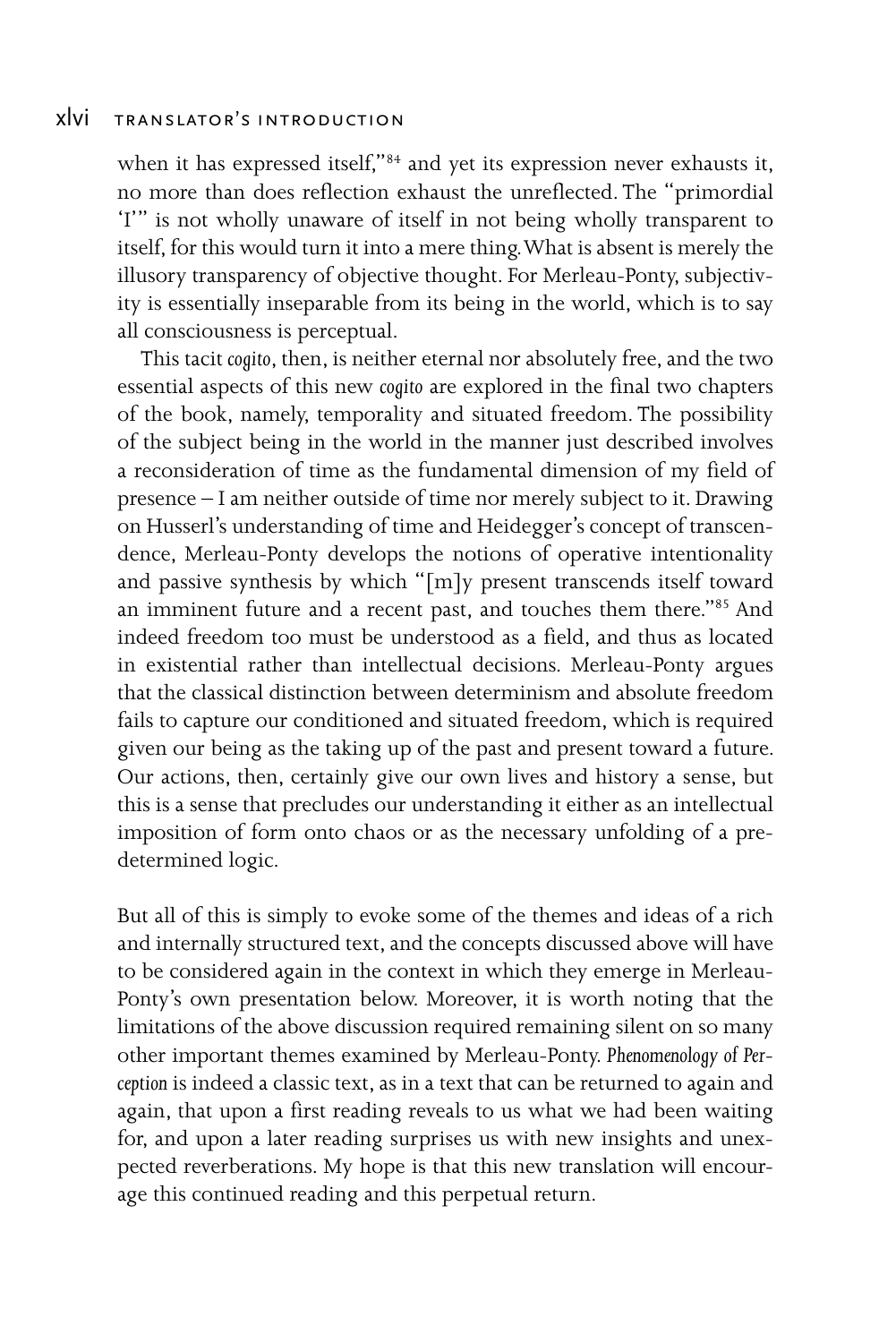## NOTES ON THIS TRANSLATION

For readers already familiar with *Phénoménologie de la perception*, the most visually striking aspect of this new translation will be the addition of section titles that do not appear in the body of the text of the original French publication, and this perhaps requires a note of caution. Merleau-Ponty wrote this book in very long paragraphs, some of which run several pages long. Upon publication, he provided an analytical Table of Contents, listing *en bloc* a series of phrases or themes to guide the reader. Although he did not paginate the resulting list of "sections," the section titles that he established roughly correspond to his paragraph breaks. In the spirit of providing some air to the otherwise intimidating blocks of prose, I have decided – following Rudolf Boehm, the German translator of this book – to insert these section titles into the body of the text. It should, however, be noted that the section titles indicated with an asterisk do not correspond to an original paragraph break. In the same spirit, I have also added some paragraph breaks when a natural pause or textual marker justifies the insertion. Despite the utility of these titles and new paragraph breaks, they do risk disrupting some of the fluid character of Merleau-Ponty's original prose, and so readers are encouraged to see these titles and breaks as bridges rather than interruptions between Merleau-Ponty's thoughts.

For the reader interested in Merleau-Ponty's original French expression, this edition introduces two new components: a bilingual presentation of the full Table of Contents from which the section titles are drawn and the inclusion of the French pagination in the margins. In fact, the section titles contain many of the key concepts essential to any close reading of this text, and through the inclusion of this feature in both French and English the reader is given something of a working glossary of my translation decisions for these key terms. Every effort has been made to translate terms in a consistent manner, or to indicate where the context has required straying from the dominant translation decisions. In terms of the French pagination, a difficult decision had to be made. There are now three editions in French: the original 1945 version (reprinted through 2004); a new version (2005–present) that introduces several small corrections and a new pagination; and finally, the complete text also appears in the 2010 collection, *Œuvres*. The pagination that appears in the margins of this current translation corresponds to the 2005 French edition.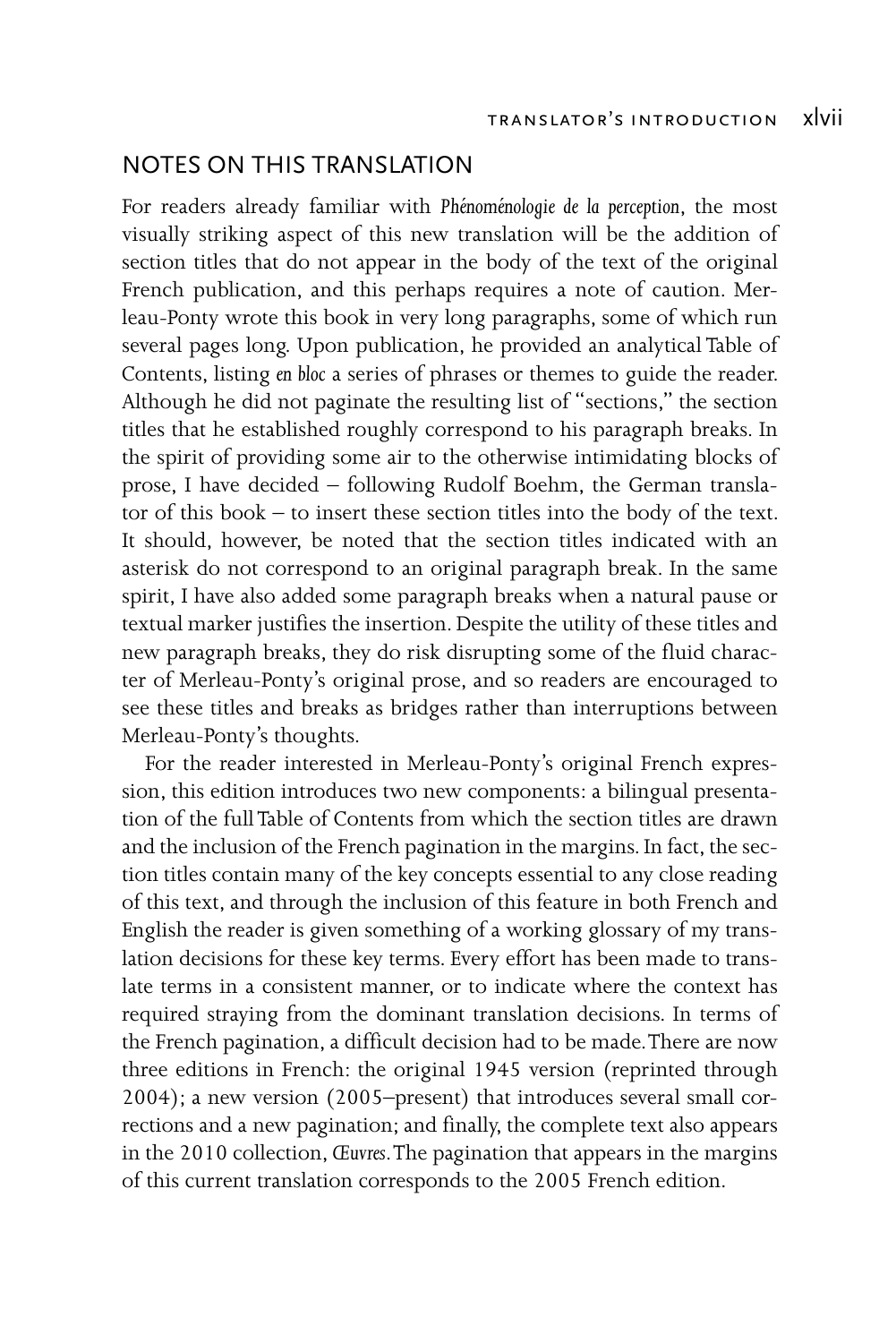### xlviii translator's introduction

In addition to these components, I have also included a series of translator's endnotes to help explain translation decisions or to provide additional bibliographic information to complete or amend Merleau-Ponty's references. I have made every effort to update Merleau-Ponty's citations, cross-referencing French and German publications with available English translations whenever possible. Apart from minor adjustments, my additions to this text are enclosed within square brackets.

## TRANSLATION DECISIONS

A translation of a text of this size and complexity involves a countless number of translation decisions, and it would be impossible to list all of the important ones here. And yet, in addition to the translator's endnotes and the Bilingual Table of Contents, it may be worth discussing a few of the key decisions.

One of the first motivations for a new translation was the previous translator's non-systematic treatment of Merleau-Ponty's use of *sens* and *signification*. *Sens* is a difficult term to translate, as it means "meaning," "sense," and "direction." Wherever the context has allowed, I have translated it as "sense," which in English preserves the richness of the French term, while reserving "meaning" for Merleau-Ponty's occasional use of the construction *vouloir dire* (to "mean" or, literally, to "want to say"). *Signification* has been rendered as "signification" unless otherwise noted. I have also resisted the previous translator's use of "sense experience" for *le sentir*, opting instead for the more active "sensing." When *sentir* or *se sentir* have been used as verbs, I have chosen "to sense" or "to feel" respectively.

Merleau-Ponty's quasi-technical use of *le corps propre* is as difficult to translate as it is central to the text. The phrase, which literally means "one's own body," has often been interpreted as "the lived body," but an equivalent French term (such as *le corps vécu*) does not appear in *Phenomenology of Perception*. The use of *propre* in the phrase stresses that this body – which Merleau-Ponty contrasts with the body considered as an object in the world among other objects – is *my* body, the body that is lived *as my own*. And yet this sense of "own" is not to suggest that *le corps propre* is something I possess as an object that is separable from my being, and Merleau-Ponty devotes considerable time in *Phenomenology of Perception* to demonstrate just this point. Rather than importing an overly interpretive translation, I have followed Merleau-Ponty's style here by using the natural turn of phrase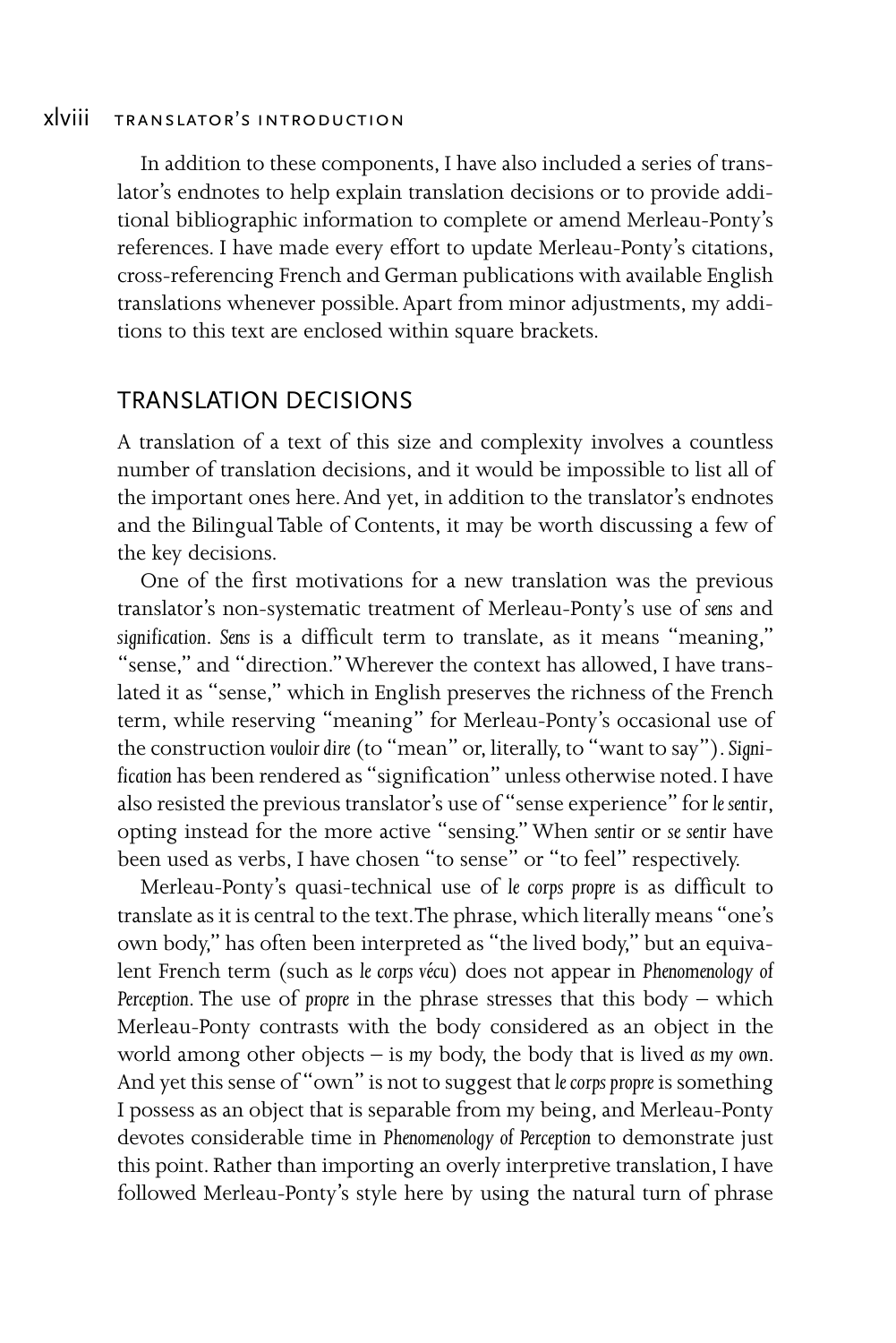"one's own body," asking the reader to keep in mind the richness of this term and to resist interpreting this "own" as a relation of possession.

Merleau-Ponty makes use of two ways of saying what has been rendered here in English as "experience," namely, formations using the noun *l'expérience* or phrases around the verb *éprouver* (most commonly *l'épreuve de*). The latter set of terms is often meant in a more passive sense, such as "undergoing" or "suffering," and I have included the French where this sense might be lost by the more neutral English word "experience." In a related decision, Merleau-Ponty's use of the adjective *vécu* (the past-participle adjectival form of the verb *vivre*) has been rendered "lived" or "experienced," depending on the context. Indeed, Merleau-Ponty indicates that a nuance in *vivre* is made explicit in German with the verbs *leben* and *erleben*. [86](#page--1-0)

This relates to a similar difficulty, namely, Merleau-Ponty's appropriation of a Heideggerian formulation in his use of *être au monde*. The original translation of Heidegger's *In-der-Welt-sein* into French was *être dans le monde*, yet Merleau-Ponty recognized that the French *dans* ("in") perhaps covered over some of the important richness of Heidegger's insight. His shift of the phrase to *à* (in the contraction *au*) introduces a rich set of relations, since this preposition can be translated variously as "in," "to," "of," "at," "toward," and "belonging to." For the various occurrences, I have chosen between "being in the world" and "being in and toward the world," based on context, while occasionally emphasizing the "belonging to" side of the phrase where necessary. In fact, Merleau-Ponty's use of *à* in other contexts is also often impossible to translate; readers are asked to keep in mind the above list of English prepositions when they see such formulations as "presence *to*," "being *of*," "being *at*," and so on.

Merleau-Ponty's use of the term *le schéma corporel* introduces both historical and conceptual difficulties. The term is drawn from early neurological studies by Head, Lhermitte, and Schilder on the non-thetic postural awareness of the position of one's own body. Merleau-Ponty specifically rejects the interpretation of *le schéma corporel* as a representation or image, and yet when Schilder himself translates his own German term, *das Körperschema*, into English he writes: "body image.["87](#page--1-0) Rather than following Schilder by writing *image* in French – or rather than adopting Lhermitte's phrase *l'image de notre corps* ("the image of our body") – Merleau-Ponty maintains *schéma*. Thus, I have decided to write "body schema" for this term, asking the reader to bear in mind the complex history of this notion in the sciences from which Merleau-Ponty is drawing.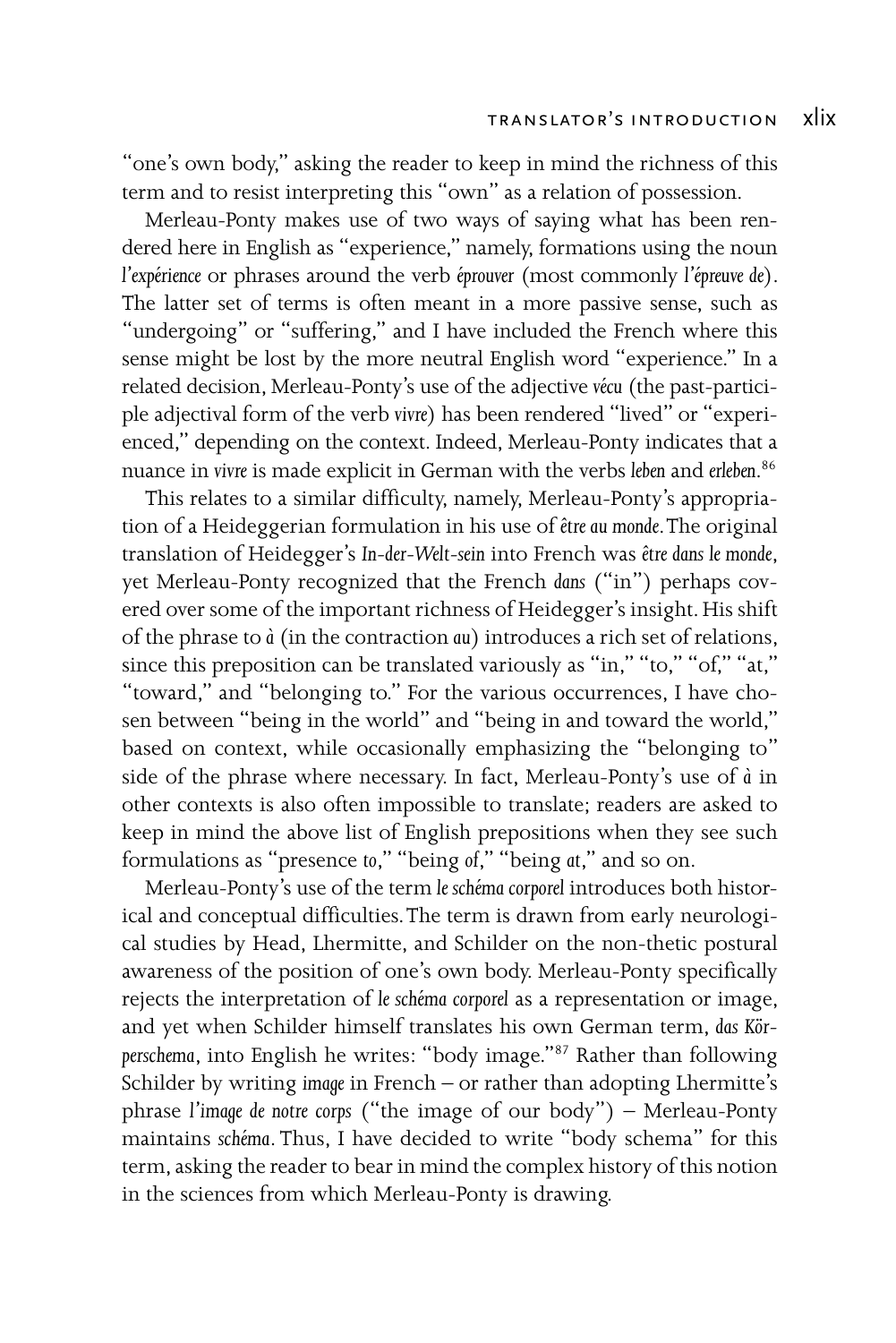## l translator's introduction

In the discussion of Schneider, Merleau-Ponty makes use of the physiological term *motricité* ["motricity"]. The term indicates motor function, motor activity, and the power or faculty of movement. All of these senses can be found in the English equivalent, "motricity," so I have resisted introducing more common terms (such as motility or motivity), which tend toward over-translation.

Although Merleau-Ponty discusses our being with "others" at length, he does not overly thematize the difficult term *autrui*, which can be translated as "an other," "another person," or "others." I have thus chosen the most natural translation based on context, and only capitalized the term when he does. In addition, the relations between *je*, *moi*, *soi*, and *Égo* are central to various parts of the text, although they are not always rigorously distinguished. I have generally followed "I," "me" or "myself," "self," and "Ego" respectively. This has resulted occasionally in slightly awkward formulations when Merleau-Ponty speaks of a plurality of myselves (*des moi*), which has been unavoidable given that in these cases he seems intent on distinguishing a personal, empirical myself from a "self" in a more philosophical sense.

Another important decision has been to render Merleau-Ponty's translation of Husserl's concept of *Evidenz* (which he translates into French as *évidence*) by "evidentness." *Évidence* literally means "obviousness" or "obvious fact," and in phenomenology has to do with appearances, not so much with "proof," which is the more common sense of "evidence" in English. To preserve the connection to Husserl and to emphasize the sense of "obviousness," I have chosen to use "evidentness" or "evident facts" whenever possible[.88](#page--1-0) It is also worth noting that Merleau-Ponty does not rigorously distinguish between *pouvoir* and *puissance*, and these have been rendered as "power" wherever possible.<sup>89</sup> Finally, I would like to note that I have tried to preserve Merleau-Ponty's punctuation style whenever possible.

## TRANSLATOR'S ACKNOWLEDGMENTS

I would like first to acknowledge a very sincere debt of gratitude to the *Phenomenology of Perception* "Translation Advisory Board." In deciding to pursue the daunting project of establishing a new translation for a difficult and well-known classic in the history of philosophy, I hoped to find a way of soliciting the help and expertise of members of the community of Merleau-Ponty scholars and translators. I thus formed an advisory board of scholars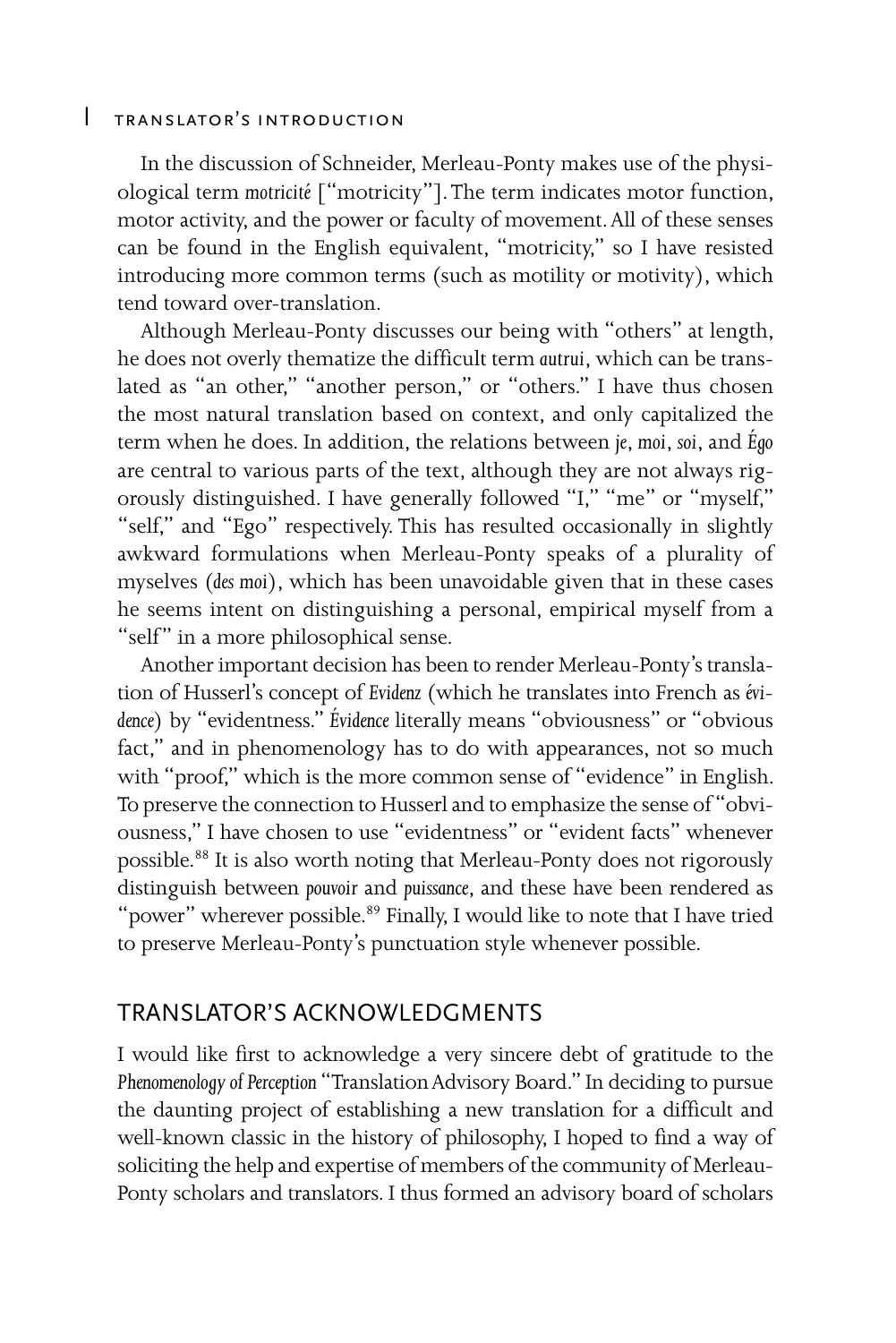from the United States, the United Kingdom, France, and Canada, representing a diversity of approaches to Merleau-Ponty's work. These advisors were kind enough to read and respond to detailed newsletters outlining my translation decisions and my approach to the scholarly apparatus, as well as to read and comment upon sample translations. Although there was rarely a consensus among this group on any controversial decision, their contributions to this project were invaluable and have shaped the final version in many ways. In recognition and appreciation of their many contributions, I list them here: Alia Al-Saji, Thomas Baldwin, Renaud Barbaras, Taylor Carman, Edward S. Casey, Françoise Dastur, Sebastian Gardner, Leonard Lawlor, David Morris, Komarine Romdenh-Romluc, Emmanuel de Saint Aubert, Hugh J. Silverman, Michael B. Smith, Anthony J. Steinbock, and Forrest Williams. I would also like to recognize the four reviewers of the penultimate draft of this translation: Ronald Bruzina, Taylor Carman, Komarine Romdenh-Romluc, and Anthony J. Steinbock. Their careful reading and insightful comments greatly improved this translation, but of course I am alone responsible for all final decisions and any remaining errors.

Although there is also a long list of others who have offered advice or help along the way, in addition to the above names I would like to mention in particular Galen Johnson, Gail Weiss, and Benjamin Trémoulet, as well as the graduate and undergraduate students from my Philosophy 475 section at McGill University (Winter 2011) who read an abridged draft of this translation. I also thank Tony Bruce and Adam Johnson at Routledge for their assistance (and patience) in this long project, as well as Hubert Dreyfus and Sean Kelly for initiating the project. I would like to express my gratitude to the Social Sciences and Humanities Research Council of Canada for their support as well as the French Embassy in Washington, DC for a one-year Bourse Chateaubriand. I would finally like to acknowledge the Philosophy departments at Stony Brook University and McGill University, as well as the generous access granted by the Bibliothèque Nationale de France to their collection.

On a personal note, I sincerely thank my family. This translation would never have been completed without their unwavering support. And finally, my deepest debt of gratitude must be acknowledged to my partner, Kathleen Hulley. Beyond her patience, sacrifice, and moral support, her expertise was invaluable through her several readings of this translation. She is also to be thanked for her contribution to the arduous project of correcting, updating, and cross-referencing Merleau-Ponty's citations.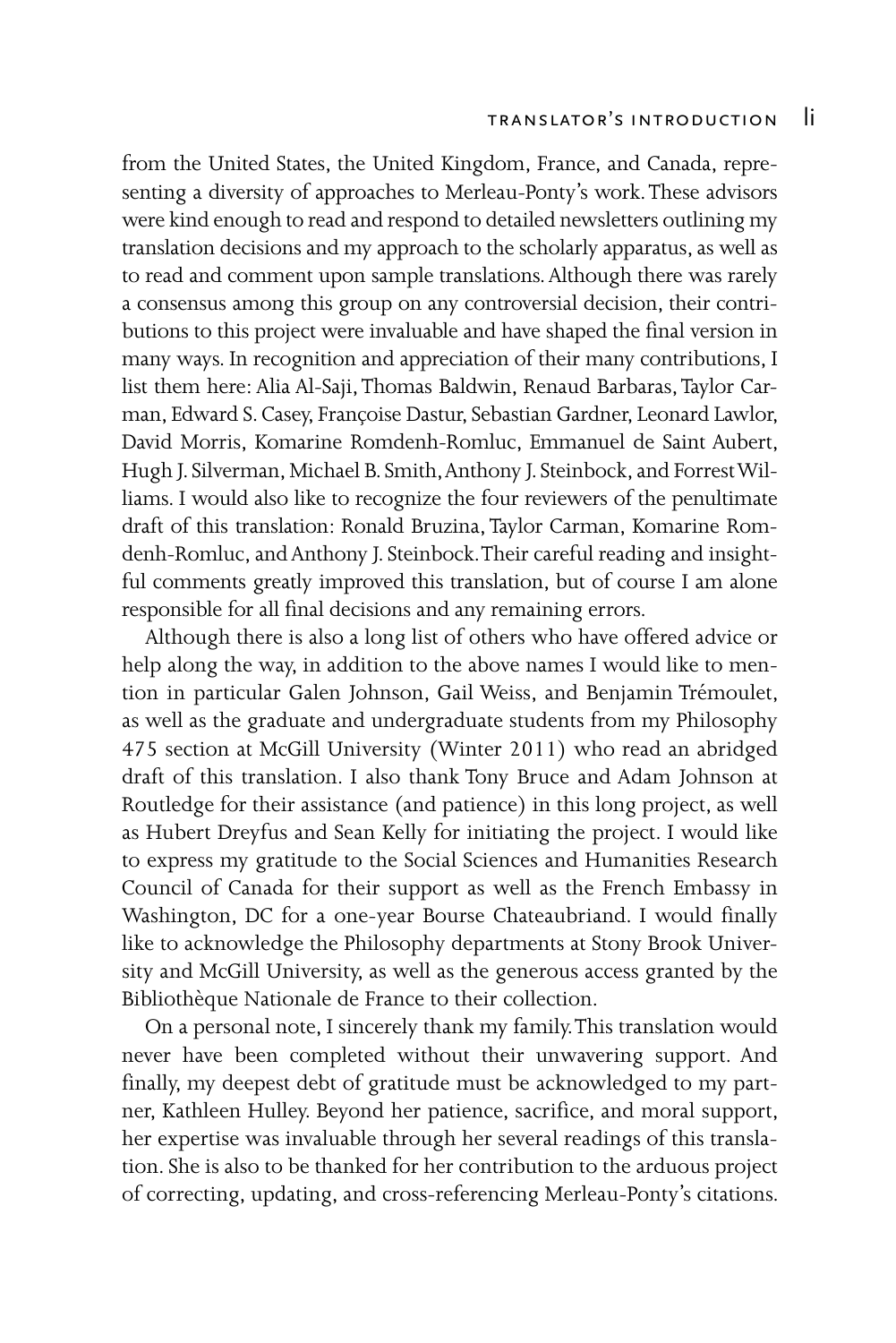# **BILINGUAL TABLE OF CONTENTS**

# TABLE DES MATIÈRES<sup>[1](#page--1-0)</sup>

| Avant-propos |  |
|--------------|--|
|              |  |
|              |  |

# **[INTRODUCTION : LES PRÉJUGÉS CLASSIQUES ET LE](#page--1-0)  RETOUR AUX PHÉNOMÈNES**

|   | La $\kappa$ sensation »                                         |    |
|---|-----------------------------------------------------------------|----|
|   | Comme impression.<br>a.                                         |    |
|   | Comme qualité.<br>b.                                            |    |
|   | c. Comme la conséquence immédiate d'une excitation.             |    |
|   | d. Qu'est-ce que le sentir?                                     |    |
| Ш | L' « association » et la « projection des souvenirs »           | 36 |
|   | Si j'ai des sensations, toute l'expérience est sensation.<br>a. |    |
|   | b. La ségrégation du champ.                                     |    |
|   | c. Il n'y a pas de « force associative ».                       |    |
|   | d. Il n'y a pas de « projection de souvenirs ».                 |    |
|   | e. L'empirisme et la réflexion.                                 |    |
| Ш | L' « attention » et le « jugement »                             | 50 |
|   | L'attention et le préjugé du monde en soi.<br>a.                |    |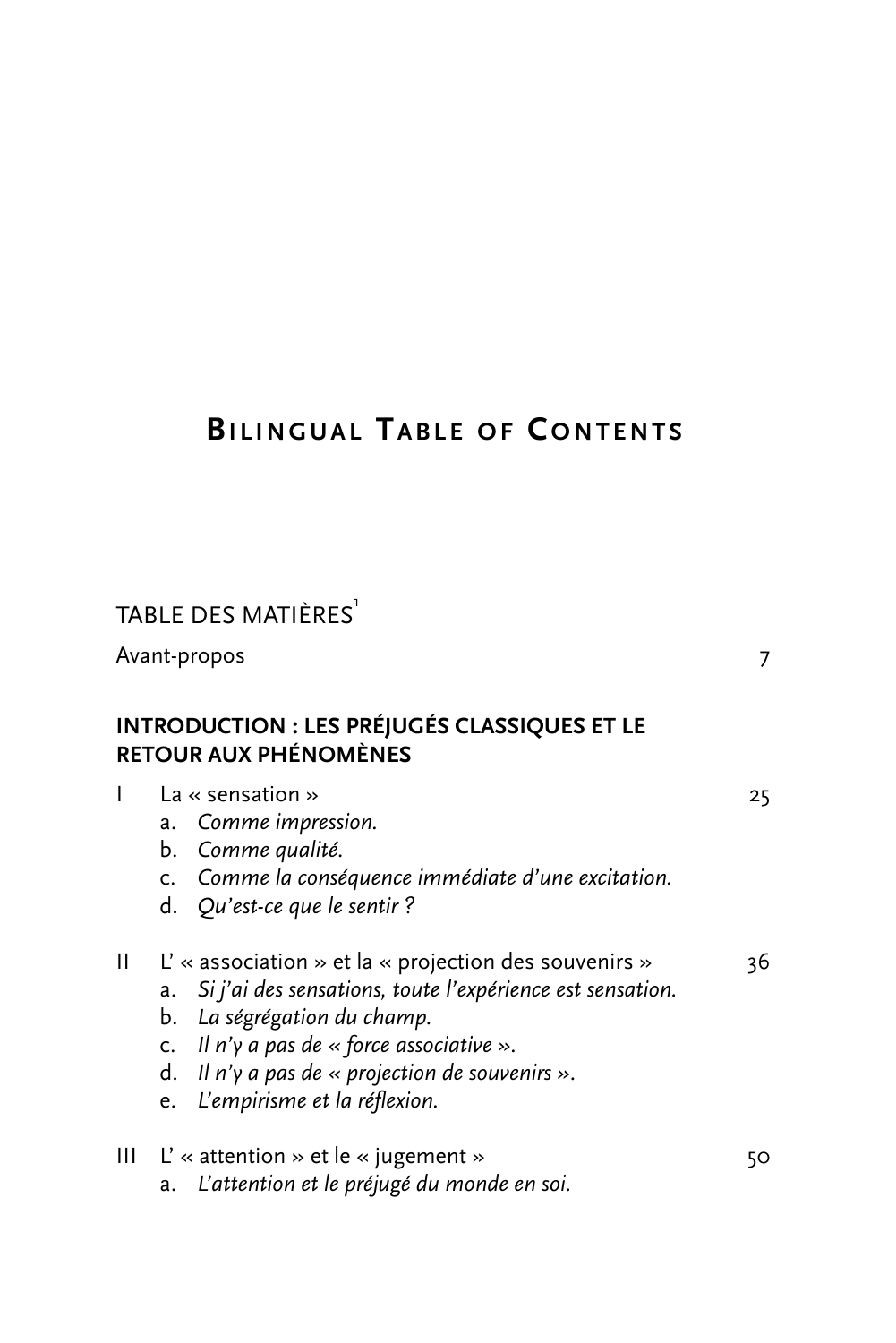# **[BILINGUAL TABLE](#page--1-0) OF CONTENTS**

# TABLE OF CONTENTS'

[Preface lxx](#page--1-0)

## **[INTRODUCTION: CLASSICAL PREJUDICES AND THE](#page--1-0)  RETURN TO PHENOMENA**

# [I "Sensation" 3](#page--1-0) a. *[Sensation as impression.](#page--1-0)* b. *[Sensation as quality.](#page--1-0)* c. *[Sensation as the immediate consequence of a stimulation.](#page--1-0)* d. *[What is sensing?](#page--1-0)* [II "Association" and the "Projection of Memories" 13](#page--1-0) a. *[If I have sensations, then all experience is sensation.](#page--1-0)* b. *[The segregation of the field.](#page--1-0)* c. *[There is no "associative force."](#page--1-0)* d. *[There is no "projection of memories."](#page--1-0)* e. *[Empiricism and reflection.](#page--1-0)* [III "Attention" and "Judgment" 28](#page--1-0) a. *[Attention and the unquestioned belief in the world in itself.](#page--1-0)*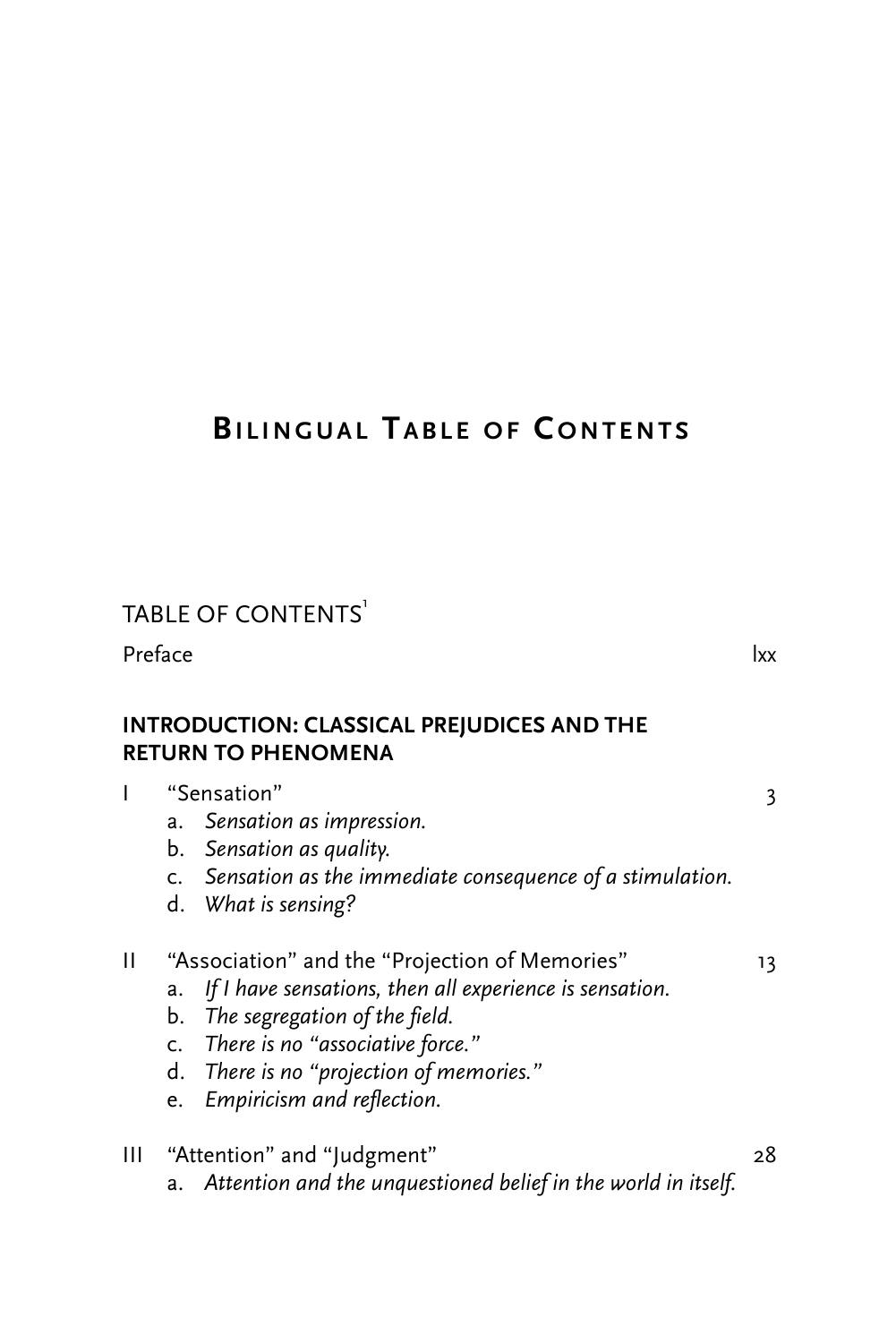## liv bilingual table of contents

- b. *[Le jugement et l'analyse réflexive.](#page--1-0)*
- c. *[Analyse réflexive et réflexion phénoménologique.](#page--1-0)*
- d. *[La « motivation ».](#page--1-0)*

# [IV Le champ phénoménal 78](#page--1-0)

- a. *[Le champ phénoménal et la science.](#page--1-0)*
- b. *[Phénomènes et « faits de conscience ».](#page--1-0)*
- c. *[Champ phénoménal et philosophie transcendantale.](#page--1-0)*

# **[PREMIÈRE PARTIE : LE CORPS](#page--1-0)**

# [\[Introduction\] 95](#page--1-0)

- a. *[L'expérience et la pensée objective.](#page--1-0)*
- b. *[Le problème du corps.](#page--1-0)*
- [I Le corps comme objet et la physiologie mécaniste 101](#page--1-0)
	- a. *[La physiologie nerveuse dépasse elle-même la pensée causale.](#page--1-0)*
	- b. *Le phénomène du membre fantôme : explication [physiologique et explication psychologique également](#page--1-0) insuffisantes.*
	- c. *[L'existence entre le « psychique » et le « physiologique ».](#page--1-0)*
	- d. *[Ambiguïté du membre fantôme.](#page--1-0)*
	- e. *[Le « refoulement organique » et le corps comme](#page--1-0) complexe inné.*
- [II L'expérience du corps et la psychologie classique 119](#page--1-0)
	- a. *[« Permanence » du corps propre.](#page--1-0)*
	- b. *[Les « sensations doubles ».](#page--1-0)*
	- c. *[Le corps comme objet affectif.](#page--1-0)*
	- d. *[Les « sensations kinesthésiques ».](#page--1-0)*
	- e. *[La psychologie nécessairement ramenée aux phénomènes.](#page--1-0)*
- [III La spatialité du corps propre et la motricité 127](#page--1-0)
	-
	- a. *[Spatialité de position et spatialité de situation : le schéma](#page--1-0)  corporel.*
	- b. *[Analyse de la motricité d'après le cas Schn. de Gelb et](#page--1-0) Goldstein.*
	- c. *[Le « mouvement concret ».](#page--1-0)*
	- d. *[L'orientation vers le possible, le « mouvement abstrait ».](#page--1-0)*
	- e. *[Le projet moteur et l'intentionnalité motrice.](#page--1-0)*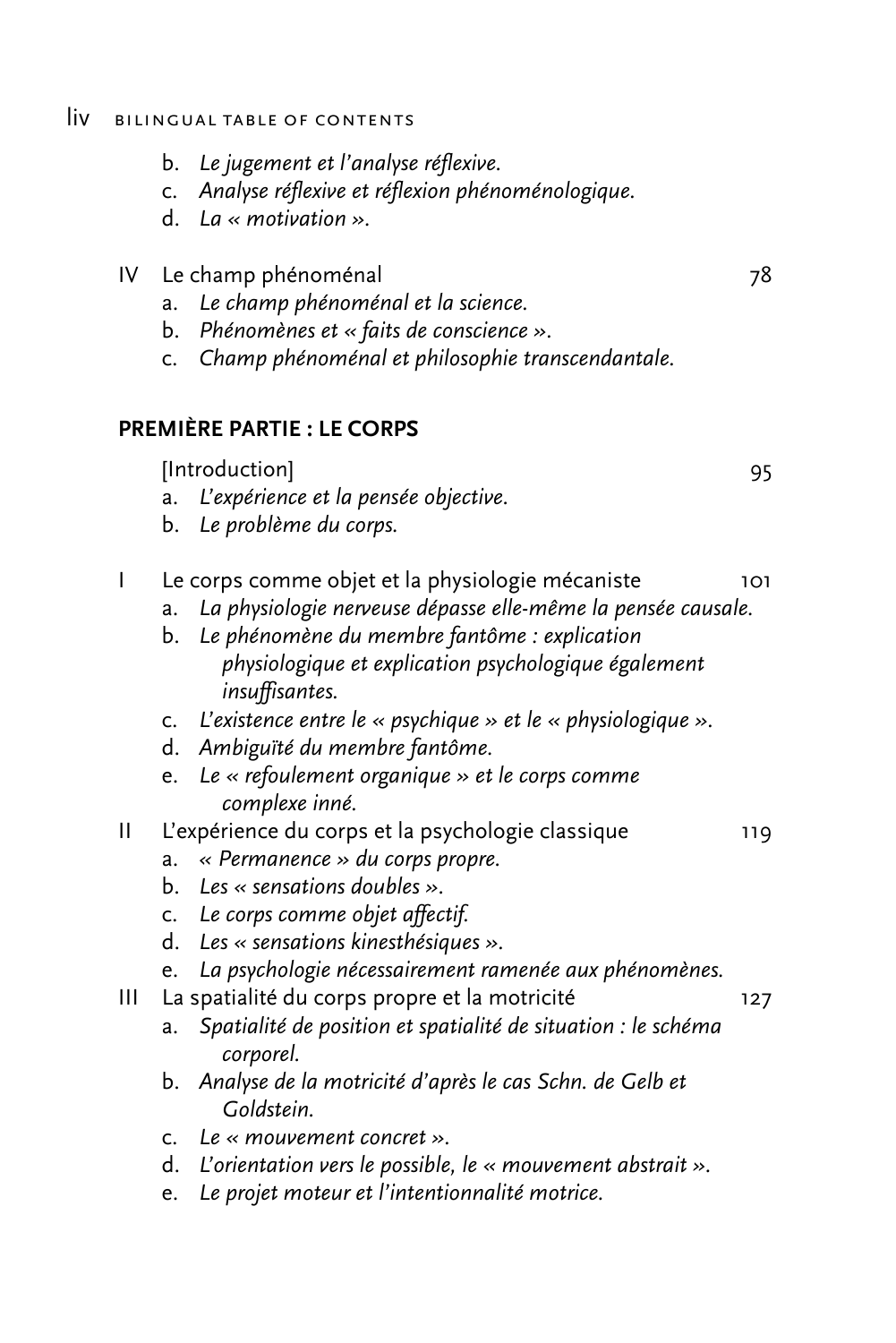- b. *[Judgment and reflective analysis.](#page--1-0)*
- c. *[Reflective analysis and phenomenological reflection.](#page--1-0)*
- d. *["Motivation."](#page--1-0)*

# [IV The Phenomenal Field 52](#page--1-0)

- a. *[The phenomenal field and science.](#page--1-0)*
- b. *[Phenomena and "facts of consciousness."](#page--1-0)*
- c. *[Phenomenal field and transcendental philosophy.](#page--1-0)*

# **[PART ONE: THE BODY](#page--1-0)**

[\[Introduction to Part One\] 69](#page--1-0)

- a. *[Experience and objective thought.](#page--1-0)*
- b. *[The problem of the body.](#page--1-0)*

| The Body as an Object and Mechanistic Physiology | 75 |
|--------------------------------------------------|----|
|--------------------------------------------------|----|

- a. *[Neural physiology itself goes beyond causal thought.](#page--1-0)*
- b. *The phenomenon of the phantom limb: physiological [and psychological explanations are equally insufficient.](#page--1-0)*
- c. *[Existence between the "psychical" and the "physiological."](#page--1-0)*
- d. *[Ambiguity of the phantom limb.](#page--1-0)*
- e. *["Organic repression" and the body as an innate complex.](#page--1-0)*

# [II The Experience of the Body and Classical Psychology 92](#page--1-0)

- a. *[The "permanence" of one's own body.](#page--1-0)*
- b. *["Double sensations."](#page--1-0)*
- c. *[The body as an affective object.](#page--1-0)*
- d. *["Kinesthetic sensations."](#page--1-0)*
- e. *[Psychology necessarily leads back to phenomena.](#page--1-0)*

# [III The Spatiality of One's Own Body and Motricity 100](#page--1-0)

- a. *[Spatiality of position and spatiality of situation: the body](#page--1-0) schema.*
- b. *[The analysis of motricity in Gelb and Goldstein's study of](#page--1-0) Schneider.*
- c. *["Concrete movement."](#page--1-0)*
- d. *[Movement toward the possible, "abstract movement."](#page--1-0)*
- e. *[Motor project and motor intentionality.](#page--1-0)*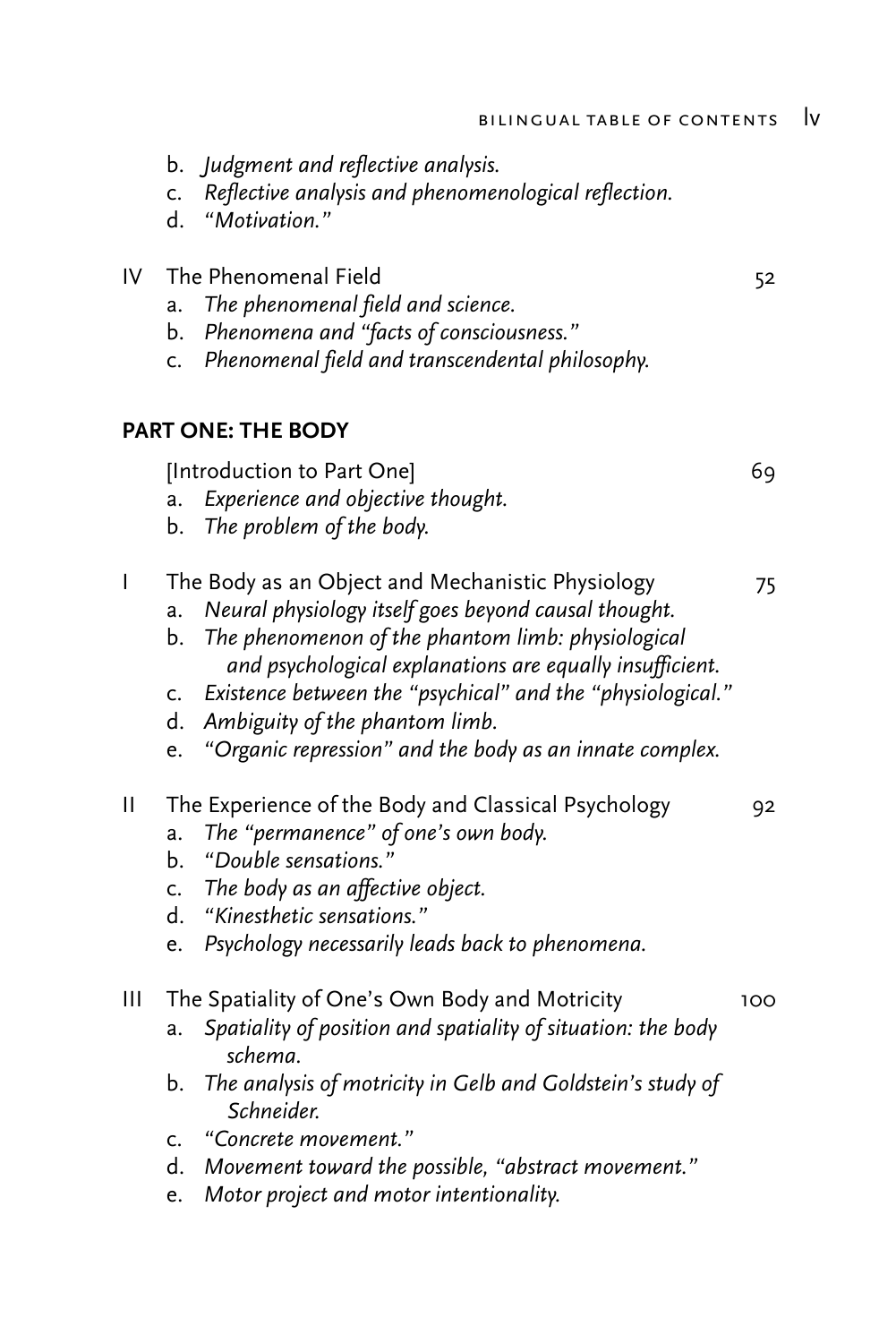## lvi bilingual table of contents

- f. *[La « fonction de projection ».](#page--1-0)*
- g. (i) *Impossible de comprendre ces phénomènes par une [explication causale et en les rattachant au déficit visuel . . .](#page--1-0)*
- g. (ii) *[. . . ni par une analyse réflexive et en les rattachant à la](#page--1-0) « fonction symbolique ».*
- h. *[Le fond existentiel de la « fonction symbolique » et la](#page--1-0)  structure de la maladie.*
- i. *[Analyse existentielle des « troubles de la perception » et des](#page--1-0)  « troubles de l'intelligence ».*
- j. *[L' « arc intentionnel ».](#page--1-0)*
- k. *[L'intentionnalité du corps.](#page--1-0)*
- l. *[Le corps n'est pas dans l'espace, il habite l'espace.](#page--1-0)*
- m. *[L'habitude comme acquisition motrice d'une nouvelle](#page--1-0) signification.*

| IV La synthèse du corps propre | 184 |
|--------------------------------|-----|
|                                |     |

- a. *[Spatialité et corporéité.](#page--1-0)*
- b. *[L'unité du corps et celle de l'œuvre d'art.](#page--1-0)*
- c. *[L'habitude perceptive comme acquisition d'un monde.](#page--1-0)*
- V Le corps comme être sexué d'annuncier de la corporation de la corporation de la corporation de la corporation
	- a. *[La sexualité n'est pas un mélange de « représentations »](#page--1-0)  et de réflexes, mais une intentionnalité.*
	- b. *[L'être en situation sexuelle.](#page--1-0)*
	- c. *[La psychanalyse.](#page--1-0)*
	- d. *[Une psychanalyse existentielle n'est pas un retour au](#page--1-0)  « spiritualisme ».*
	- e. *[En quel sens la sexualité](#page--1-0)* exprime *l'existence : en la réalisant.*
	- f. *Le « drame » sexuel ne se* réduit *pas au « drame » [métaphysique, mais la sexualité](#page--1-0)* est *métaphysique.*
	- g. *[Elle ne peut être « dépassée ».](#page--1-0)*

 *[Note sur l'interprétation existentielle du matérialisme dialectique.](#page--1-0)*

[VI Le corps comme expression et la parole 213](#page--1-0) a. *[L'empirisme et l'intellectualisme dans la théorie de](#page--1-0)  l'aphasie, également insuffisants.*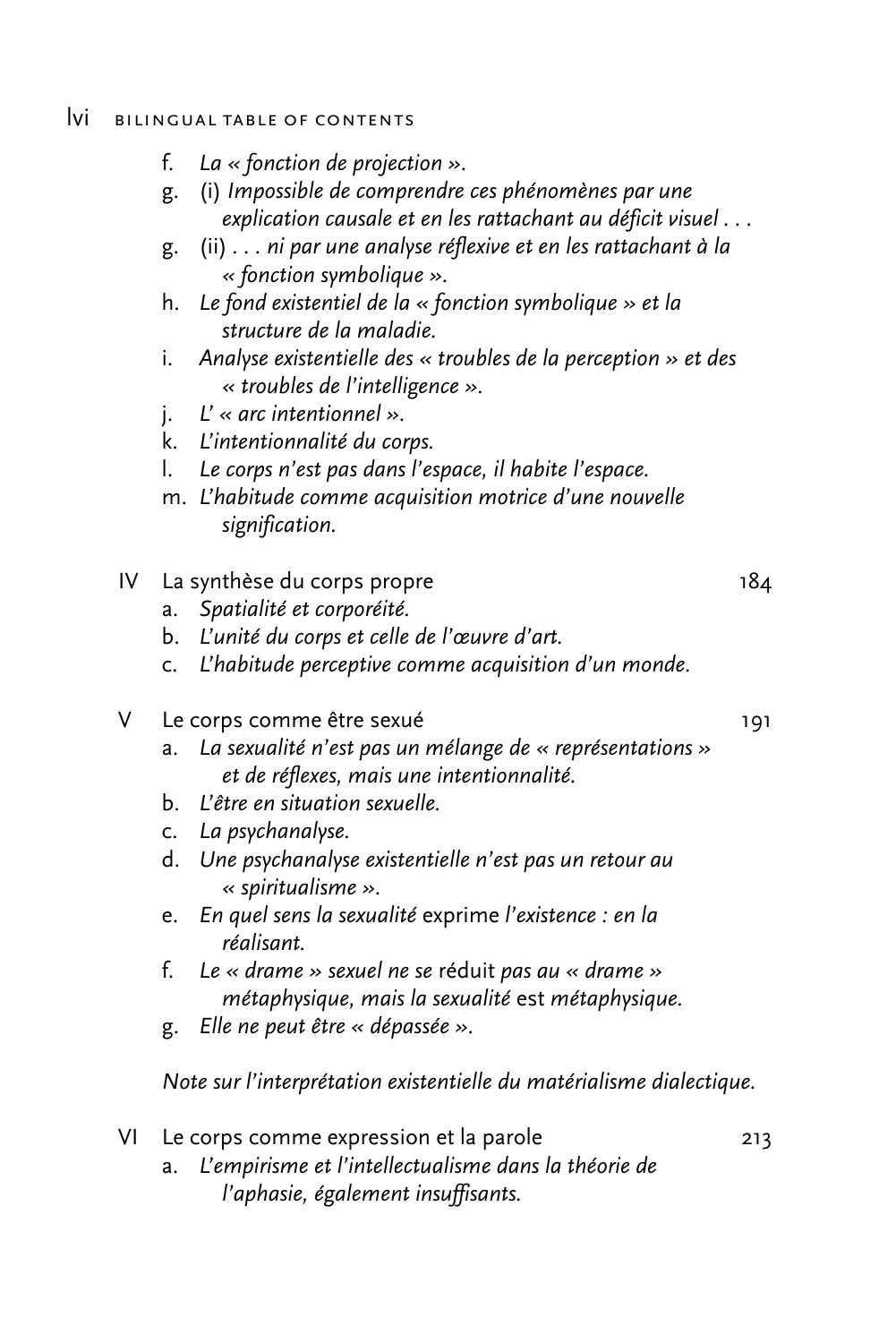- f. *[The "function of projection."](#page--1-0)*\*
- g. (i) *These phenomena are impossible to understand [through a causal explanation and by connecting them](#page--1-0)  to a visual deficiency . . .*
- g. (ii) *[. . . or through a reflective analysis and by connecting](#page--1-0) them to the "symbolic function."*
- h. *[The existential ground of the "symbolic function" and the](#page--1-0)  structure of illness.*
- i. *[Existential analysis of "perceptual disorders" and](#page--1-0)  "intellectual disorders."*
- j. *[The "intentional arc."](#page--1-0)*\*
- k. *[The intentionality of the body.](#page--1-0)*
- l. *[The body is not in space, it inhabits space.](#page--1-0)*
- m. *[Habit as the motor acquisition of a new signification.](#page--1-0)*

# [IV The Synthesis of One's Own Body 149](#page--1-0)

- a. *[Spatiality and corporeality.](#page--1-0)*
- b. *[The unity of the body and the unity of the work of art.](#page--1-0)*\*
- c. *[Perceptual habit as the acquisition of a world.](#page--1-0)*

## [V The Body as a Sexed Being 156](#page--1-0)

- a. *[Sexuality is not a mixture of "representations" and reflexes,](#page--1-0)  but an intentionality.*
- b. *[Being in a sexual situation.](#page--1-0)*\*
- c. *[Psychoanalysis.](#page--1-0)*
- d. *[An existential psychoanalysis is not a return to](#page--1-0) "spiritualism."*\*
- e. *[In what sense does sexuality](#page--1-0)* express *existence? By accomplishing it.*
- f. *The sexual "drama" does not* reduce *to the metaphysical ["drama"; rather, sexuality](#page--1-0)* is *metaphysical.*
- g. *[Sexuality cannot be "transcended."](#page--1-0)*\*

 *[Note on the existential interpretation of dialectical materialism.](#page--1-0)*

[VI The Body as Expression, and Speech 179](#page--1-0) a. *[Empiricism and intellectualism in the theory of aphasia,](#page--1-0) equally insufficient.*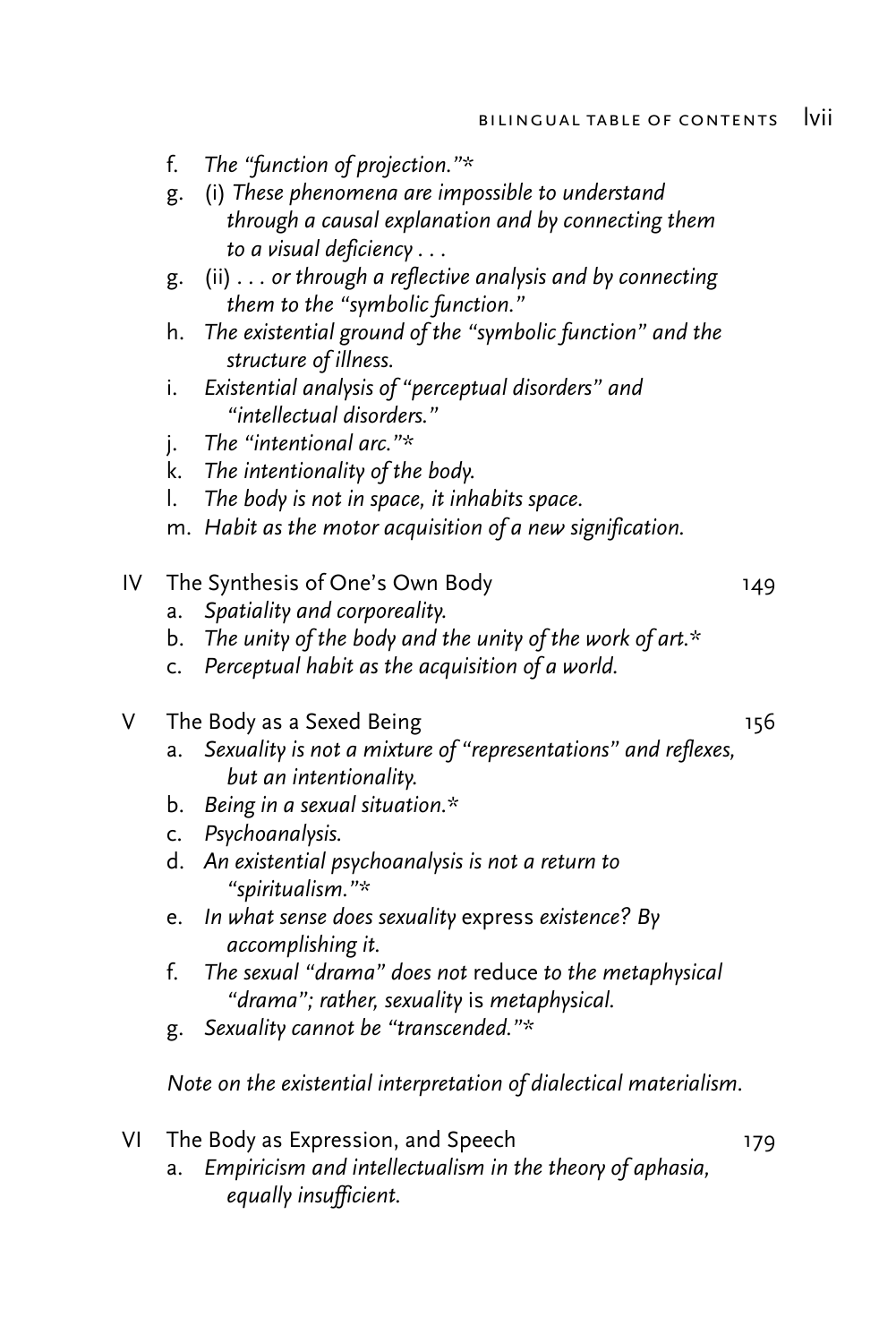## lviii bilingual table of contents

- b. *[Le langage](#page--1-0)* a *un sens.*
- c. *[Il ne présuppose pas la pensée, mais l'accomplit.](#page--1-0)*
- d. *[La pensée dans les mots.](#page--1-0)*
- e. *[La pensée est l'expression.](#page--1-0)*
- f. *[La compréhension des gestes.](#page--1-0)*
- g. *[Le geste linguistique.](#page--1-0)*
- h. *[Il n'y a ni signes naturels ni signes purement](#page--1-0) conventionnels.*
- i. *[La transcendance dans le langage.](#page--1-0)*
- j. *[Confirmation par la théorie moderne de l'aphasie.](#page--1-0)*
- k. *[Le miracle de l'expression dans le langage et dans](#page--1-0)  le monde.*

 *[Le corps et l'analyse cartésienne.](#page--1-0)*

# **[DEUXIÈME PARTIE : LE MONDE PERÇU](#page--1-0)**

[\[Introduction\]](#page--1-0) 

*[La théorie du corps est déjà une théorie de la perception.](#page--1-0)* 245

- [I Le sentir 251](#page--1-0)
	- a. *[Quel est le sujet de la perception ?](#page--1-0)*
	- b. *Rapports du sentir et des conduites : la qualité comme [concrétion d'un mode d'existence, le sentir comme](#page--1-0)  coexistence.*
	- c. *[La conscience engluée dans le sensible.](#page--1-0)*
	- d. *[Généralité et particularité des « sens ».](#page--1-0)*
	- e. *[Les sens sont des « champs ».](#page--1-0)*
	- f. *[La pluralité des sens. Comment l'intellectualisme la dépasse](#page--1-0) et comment il a raison contre l'empirisme.*
	- g. *[Comment cependant l'analyse réflexive reste abstraite.](#page--1-0)*
	- h. *L'*a priori *[et l'empirique.](#page--1-0)*
	- i. *[Chaque sens a son « monde ».](#page--1-0)*
	- j. *[La communication des sens.](#page--1-0)*
	- k. *[Le sentir « avant » les sens.](#page--1-0)*
	- l. *[Les synesthésies.](#page--1-0)*
	- m. *[Les sens distincts et indiscernables comme les images](#page--1-0)  monoculaires dans la vision binoculaire.*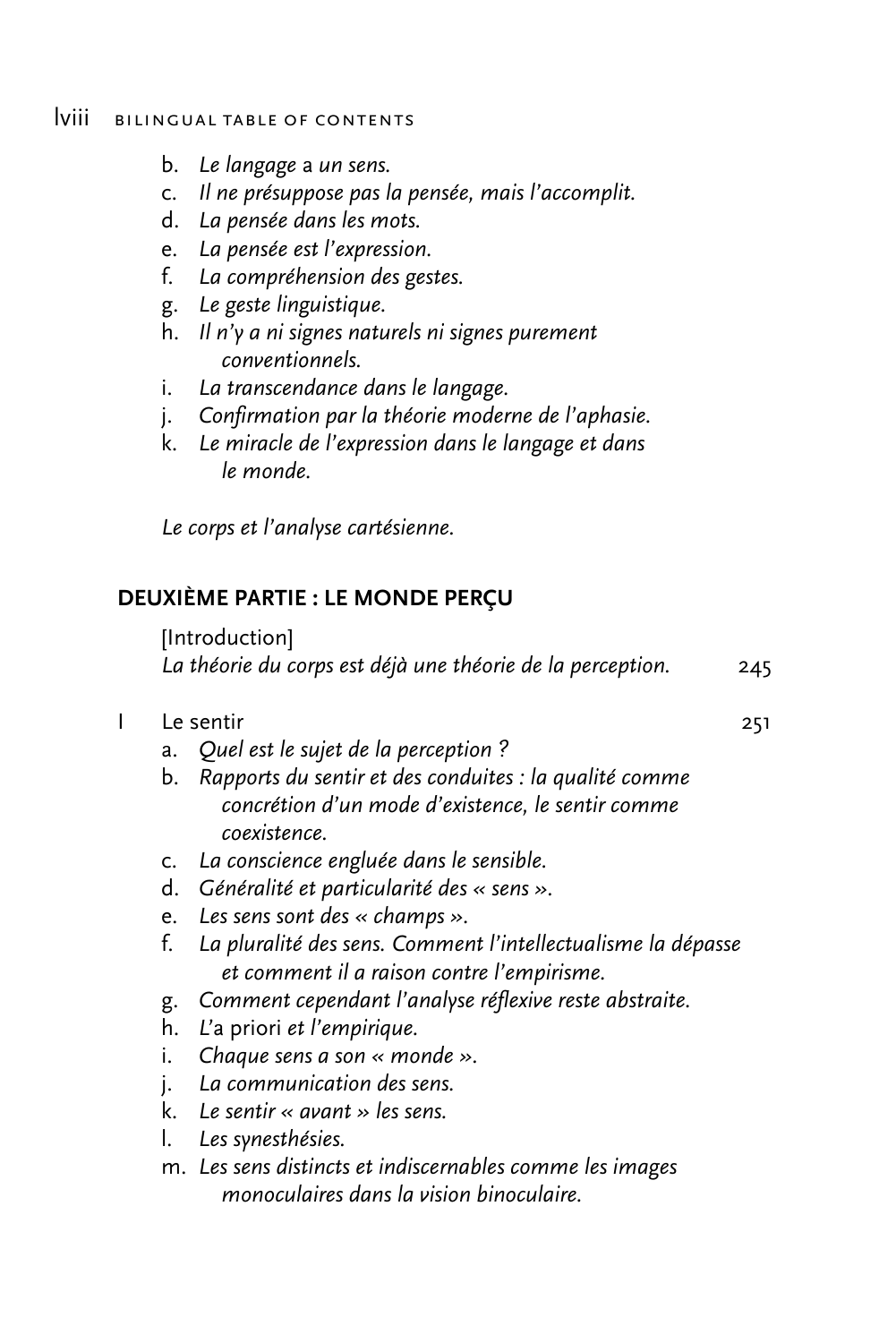- b. *[Language](#page--1-0)* has *a sense.*
- c. *[Language does not presuppose thought, it accomplishes](#page--1-0)  thought.*
- d. *[Thought in words.](#page--1-0)*
- e. *[Thought is expression.](#page--1-0)*
- f. *[The understanding of gestures.](#page--1-0)*
- g. *[The linguistic gesture.](#page--1-0)*
- h. *[There are neither any natural signs nor any purely](#page--1-0)  conventional signs.*\*
- i. *[Transcendence in language.](#page--1-0)*
- j. *[Confirmation through the modern theory of aphasia.](#page--1-0)*
- k. *[The miracle of expression in language and in the world.](#page--1-0)*

*[The body and Cartesian analysis.](#page--1-0)*[2](#page--1-0)

## **[PART TWO: THE PERCEIVED WORLD](#page--1-0)**

 [\[Introduction to Part Two\]](#page--1-0) *[The theory of the body is already a theory of perception.](#page--1-0)* 209

## [I Sensing 214](#page--1-0)

- a. *[Who is the subject of perception?](#page--1-0)*
- b. *Relations between sensing and behaviors: quality as [the concretion of a mode of existence; sensing as](#page--1-0)  coexistence.*
- c. *[Consciousness ensnared in the sensible.](#page--1-0)*\*
- d. *[Generality and particularity of the "senses."](#page--1-0)*
- e. *[The senses are "fields."](#page--1-0)*\*
- f. *The plurality of the senses. How intellectualism transcends [this plurality and how it is justified against empiricism.](#page--1-0)*
- g. *[How reflective analysis nevertheless remains abstract.](#page--1-0)*\*
- h. *The* a priori *[and the empirical.](#page--1-0)*\*
- i. *[Each sense has its "world."](#page--1-0)*
- j. *[Communication of the senses.](#page--1-0)*
- k. *[Sensing "prior to" the senses.](#page--1-0)*\*
- l. *[Cases of synesthesia.](#page--1-0)*\*
- m. *[The senses are distinct and yet indiscernible, like monocular](#page--1-0) images in binocular vision.*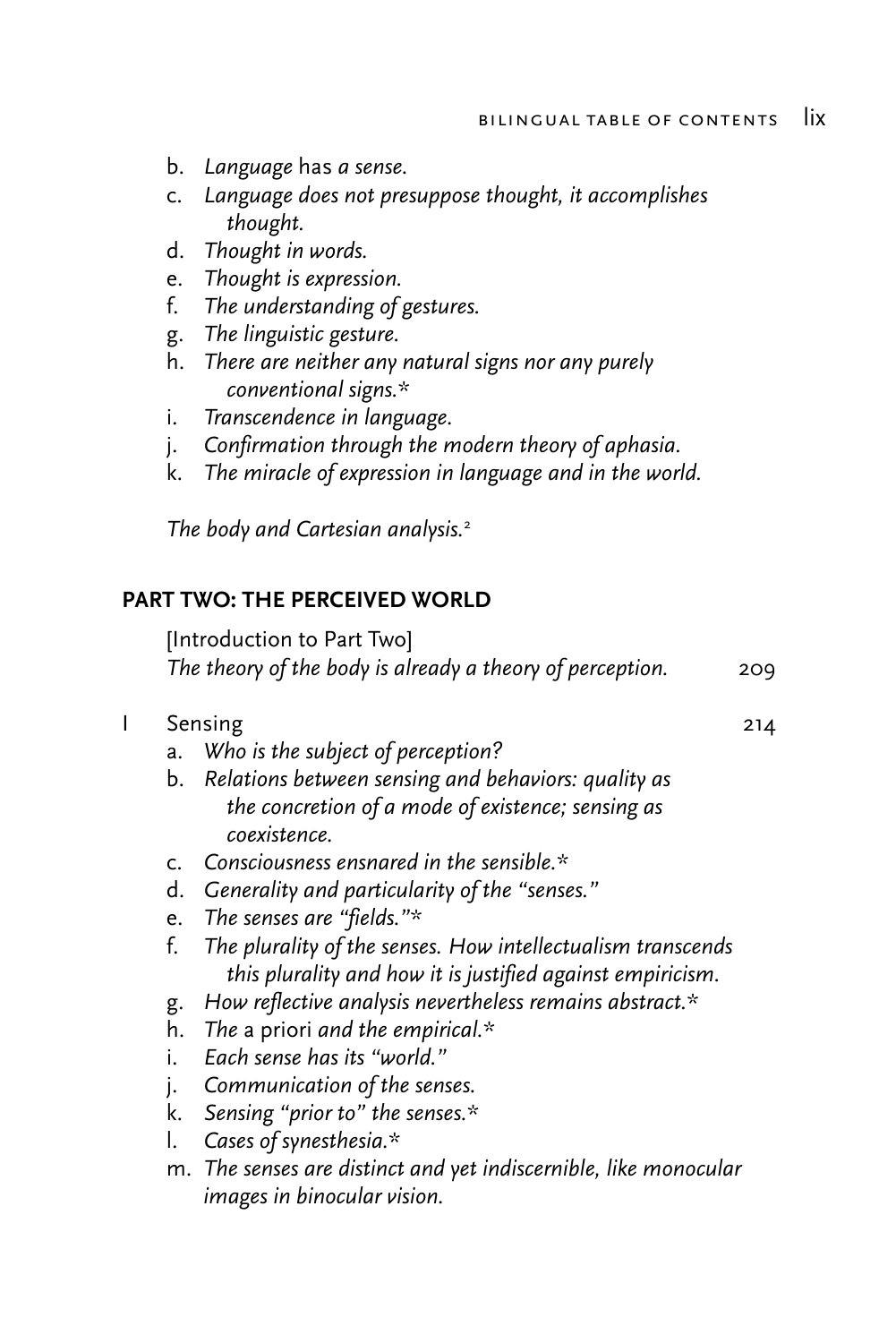## lx bilingual table of contents

- n. *[Unité des sens par le corps.](#page--1-0)*
- o. *[Le corps comme symbolique générale du monde.](#page--1-0)*
- p. *L'homme est un* [sensorium commune](#page--1-0)*.*
- q. *[La synthèse perceptive est temporelle.](#page--1-0)*
- r. *[Réfléchir, c'est retrouver l'irréfléchi.](#page--1-0)*
- 

[II L'espace 290](#page--1-0) [Introduction] *[L'espace est-il une « forme » de la connaissance ?](#page--1-0)*

- A. *[Le haut et le bas.](#page--1-0)*
	- i. *[L'orientation n'est pas donnée avec les « contenus ».](#page--1-0)*
	- ii. *[Pas davantage constituée par l'activité de l'esprit.](#page--1-0)*
	- iii. *[Le niveau spatial, les points d'ancrage et l'espace existentiel.](#page--1-0)*
	- iv. *[L'être n'a de sens que par son orientation.](#page--1-0)*
- B. *[La profondeur.](#page--1-0)*
	- i. *[La profondeur et la largeur.](#page--1-0)*
	- ii. *[Les prétendus signes de la profondeur sont des motifs.](#page--1-0)*
	- iii. *[Analyse de la grandeur apparente.](#page--1-0)*
	- iv. *[Les illusions ne sont pas des constructions, le sens du perçu](#page--1-0)  est motivé.*
	- v. *[La profondeur et la « synthèse de transition ».](#page--1-0)*
	- vi. *[Elle est une relation de moi aux choses.](#page--1-0)*
	- vii. *[Il en va de même de hauteur et largeur.](#page--1-0)*
- C. *[Le mouvement.](#page--1-0)*
	- i. *[La pensée du mouvement détruit le mouvement.](#page--1-0)*
	- ii. *[Description du mouvement chez les psychologues.](#page--1-0)*
	- iii. *Mais que* veut dire *[la description ?](#page--1-0)*
	- iv. *[Le phénomène du mouvement ou le mouvement avant la](#page--1-0)  thématisation.*
	- v. *[Mouvement et mobile.](#page--1-0)*
	- vi. *[La « relativité » du mouvement.](#page--1-0)*
- D. *[L'espace vécu.](#page--1-0)*
	- i. *[L'expérience de la spatialité exprime notre fixation dans le](#page--1-0) monde.*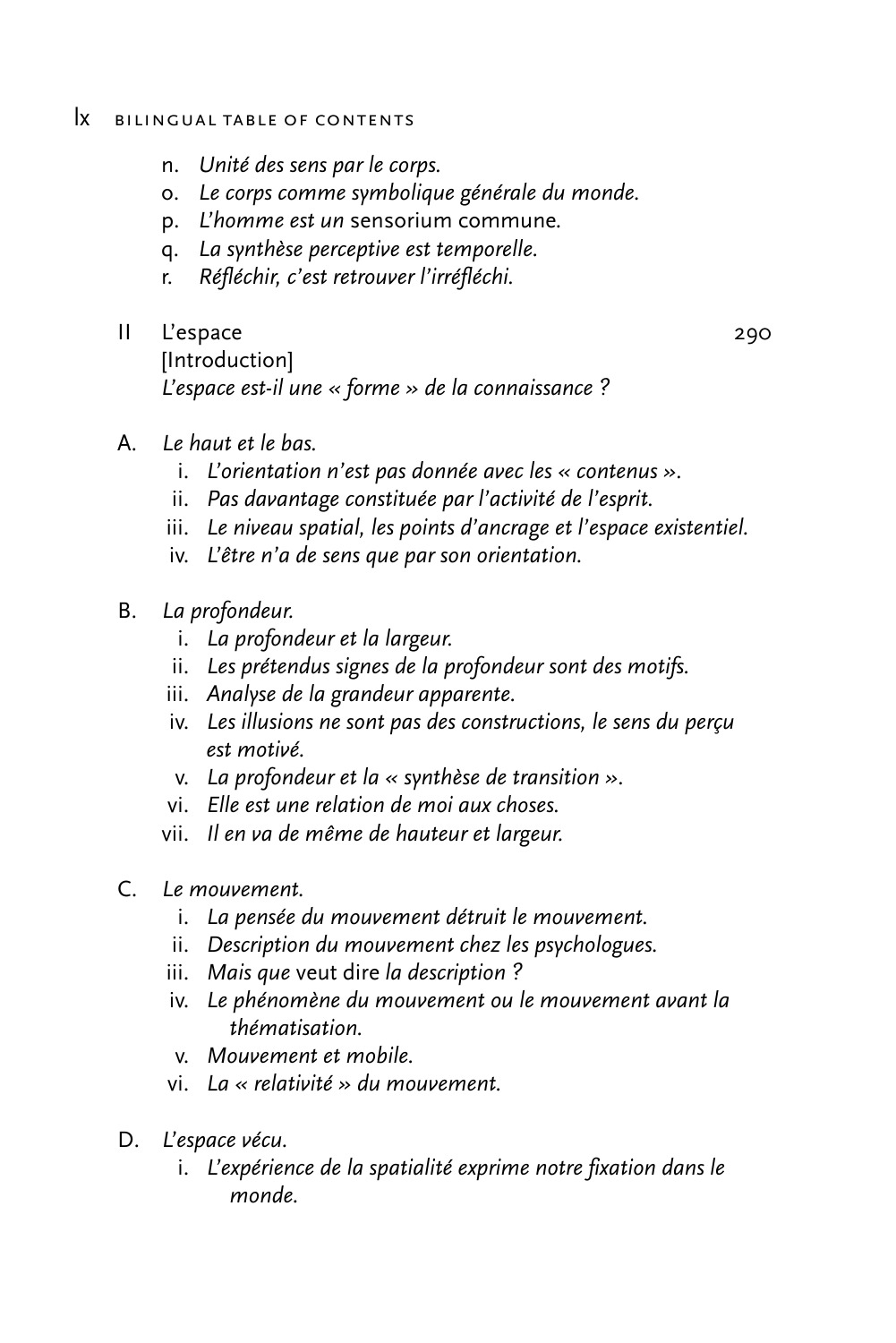- n. *[Unity of the senses through the body.](#page--1-0)*\*
- o. *[The body as a general system of symbols for the world.](#page--1-0)*
- p. *Man is a* [sensorium commune](#page--1-0)*.*
- q. *[The perceptual synthesis is temporal.](#page--1-0)*\*
- r. *[To reflect is to recover the unreflected.](#page--1-0)*
- [II Space 253](#page--1-0) [Introduction] *[Is space a "form" of knowledge?](#page--1-0)*
- A. *[Up and Down.](#page--1-0)*
	- i. *[Orientation is not given with the "content."](#page--1-0)*
	- ii. *[But neither is orientation constituted by the activity of the](#page--1-0) mind.*\*
	- iii. *[The spatial level, anchorage points, and existential space.](#page--1-0)*
	- iv. *[Being has sense only through its orientation.](#page--1-0)*
- B. *[Depth.](#page--1-0)*
	- i. *[Depth and breadth.](#page--1-0)*
	- ii. *[The alleged signs of depth are in fact motives.](#page--1-0)*
	- iii. *[Analysis of apparent size.](#page--1-0)*\*
	- iv. *[Illusions are not constructions, the sense of the perceived is](#page--1-0) motivated.*
	- v. *[Depth and the "transition synthesis."](#page--1-0)*
	- vi. *[Depth is a relation from me to things.](#page--1-0)*
	- vii. *[The same goes for height and breadth.](#page--1-0)*
- C. *[Movement.](#page--1-0)*
	- i. *[Thinking about movement destroys movement.](#page--1-0)*
	- ii. *[The psychologists' description of movement.](#page--1-0)*
	- iii. *[But what does this description](#page--1-0)* mean*?*
	- iv. *[The phenomenon of movement, or movement prior to](#page--1-0) thematization.*
	- v. *[Movement and the thing moving.](#page--1-0)*
	- vi. *[The "relativity" of movement.](#page--1-0)*\*
- D. *[Lived Space.](#page--1-0)*
	- i. *[The experience of spatiality expresses our being firmly set](#page--1-0) within the world.*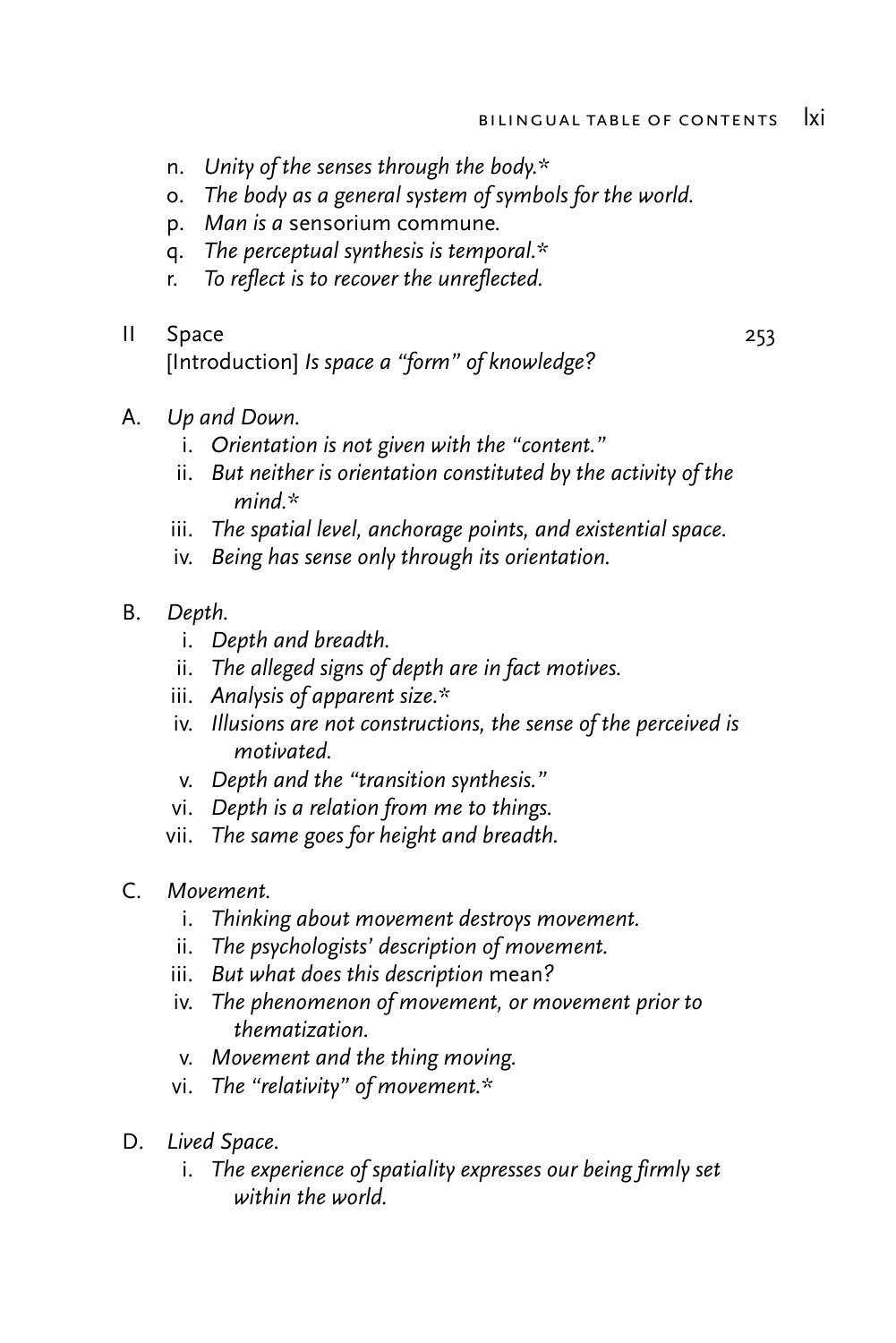## lxii bilingual table of contents

- ii. *[La spatialité de la nuit.](#page--1-0)*
- iii. *[L'espace sexuel.](#page--1-0)*
- iv. *[L'espace mythique.](#page--1-0)*
- v. *[L'espace vécu.](#page--1-0)*
- vi. *[Ces espaces présupposent-ils l'espace géométrique ?](#page--1-0)*
- vii. *[Il faut les reconnaître comme originaux.](#page--1-0)*
- viii. *[Ils sont cependant construits sur un espace naturel.](#page--1-0)*
- ix. *[L'ambiguïté de la conscience.](#page--1-0)*
- [III La chose et le monde naturel 352](#page--1-0)

- A. *[Les constances perceptives.](#page--1-0)*
	- i. *[Constance de la forme et de la grandeur.](#page--1-0)*
	- ii. *[Constance de la couleur : les « modes d'apparition » de la](#page--1-0) couleur et l'éclairage.*
	- iii. *[Constance des sons, des températures, des poids.](#page--1-0)*
	- iv. *[La constance des expériences tactiles et le mouvement.](#page--1-0)*
- B. *[La chose ou le réel.](#page--1-0)*
	- i. *[La chose comme norme de la perception.](#page--1-0)*
	- ii. *[Unité existentielle de la chose.](#page--1-0)*
	- iii. *[La chose n'est pas nécessairement objet.](#page--1-0)*
	- iv. *[Le réel comme identité de toutes les données entre elles,](#page--1-0)  comme identité de données et de leur sens.*
	- v. *[La chose « avant » l'homme.](#page--1-0)*
	- vi. *[La chose au-delà des prédicats anthropologiques parce](#page--1-0)  que je suis au monde.*
- C. *[Le monde naturel.](#page--1-0)*
	- i. *[Le monde comme typique. Comme style. Comme individu.](#page--1-0)*
	- ii. *[Le monde se profile, mais n'est pas posé par une synthèse](#page--1-0)  d'entendement.*
	- iii. *[La synthèse de transition.](#page--1-0)*
	- iv. *[Réalité et inachèvement du monde : le monde est ouvert.](#page--1-0)*
	- v. *[Le monde comme noyau du temps.](#page--1-0)*
- D. *[Contre-épreuve par l'analyse de l'hallucination.](#page--1-0)*
	- i. *[L'hallucination incompréhensible pour la pensée objective.](#page--1-0)*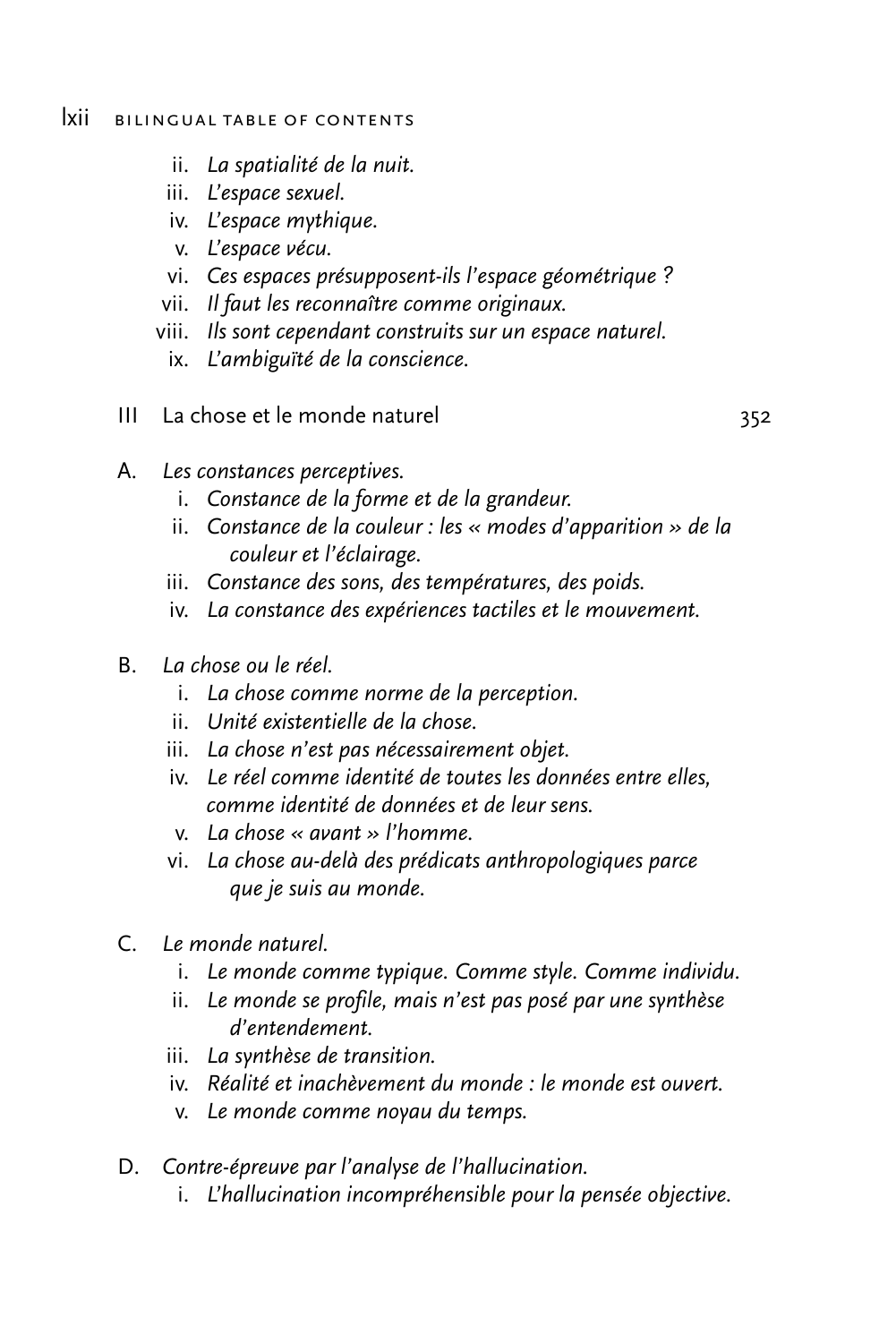- ii. *[The spatiality of the night.](#page--1-0)*
- iii. *[Sexual space.](#page--1-0)*\*
- iv. *[Mythical space.](#page--1-0)*\*
- v. *[Lived space.](#page--1-0)*\*
- vi. *[Do these spaces presuppose geometrical space?](#page--1-0)*
- vii. *[These spaces must be recognized as original.](#page--1-0)*
- viii. *[They are nevertheless constructed upon a natural space.](#page--1-0)*\*
	- ix. *[The ambiguity of consciousness.](#page--1-0)*
- III The Thing and the Natural World  $\frac{312}{2}$

- A. *[Perceptual Constants.](#page--1-0)*
	- i. *[Constancy of form and of size.](#page--1-0)*
	- ii. *[Constancy of color: the "modes of appearance" of color and](#page--1-0) lighting.*
	- iii. *[Constancy of sounds, temperatures, and weights.](#page--1-0)*
	- iv. *[The constancy of tactile experiences and movement.](#page--1-0)*\*
- B. *[The Thing or the Real.](#page--1-0)*
	- i. *[The thing as norm of perception.](#page--1-0)*
	- ii. *[The existential unity of the thing.](#page--1-0)*\*
	- iii. *[The thing is not necessarily an object.](#page--1-0)*\*
	- iv. *[The real as the identity of all the givens among themselves,](#page--1-0) as the identity of the givens and their sense.*
	- v. *[The thing "prior to" man.](#page--1-0)*\*
	- vi. *[The thing beyond anthropological predicates because I am](#page--1-0) in the world.*
- C. *[The Natural World.](#page--1-0)*
	- i. *[The world as schema. As a style. As an individual.](#page--1-0)*
	- ii. *[The world appears perspectivally, but is not posited by a](#page--1-0) synthesis of understanding.*\*
	- iii. *[Transition synthesis.](#page--1-0)*\*
	- iv. *[Reality and incompleteness of the world: the world is open.](#page--1-0)*
	- v. *[The world as the nucleus of time.](#page--1-0)*\*
- D. *[Verification through the Analysis of Hallucination.](#page--1-0)*
	- i. *[Hallucination is incomprehensible for objective thought.](#page--1-0)*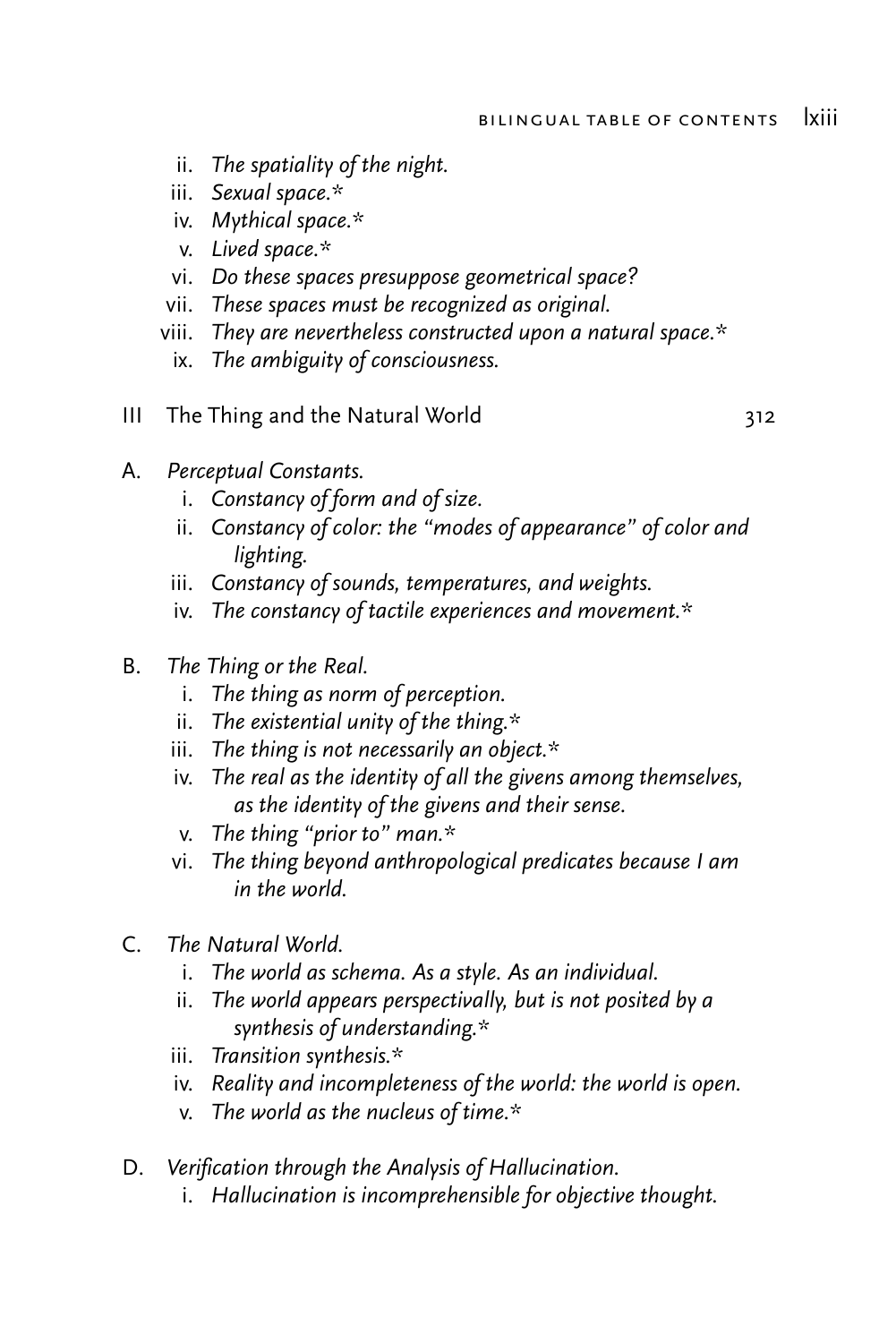## lxiv bilingual table of contents

- ii. *[Revenir au phénomène hallucinatoire.](#page--1-0)*
- iii. *[La chose hallucinatoire et la chose perçue.](#page--1-0)*
- iv. *[L'une et l'autre naissent d'une fonction plus profonde que la](#page--1-0) connaissance.*
- v. *[L' « opinion originaire ».](#page--1-0)*
- IV Autrui et le monde humain de la constant de la constant de la constant de la constant de la constant de la constant de la constant de la constant de la constant de la constant de la constant de la constant de la constan
	- a. *[Entrelacement du temps naturel et du temps historique.](#page--1-0)*
	- b. *[Comment les actes personnels se sédimentent-ils ?](#page--1-0)*
	- c. *[Comment autrui est-il possible ?](#page--1-0)*
	- d. *[La coexistence rendue possible par la découverte de la](#page--1-0)  conscience perceptive.*
	- e. *[Coexistence des sujets psychophysiques dans un monde](#page--1-0)  naturel et des hommes dans un monde culturel.*
	- f. *[Mais y a-t-il une coexistence des libertés et des Je ?](#page--1-0)*
	- g. *[Vérité permanente du solipsisme.](#page--1-0)*
	- h. *[Elle ne peut être surmontée « en Dieu ».](#page--1-0)*
	- i. *[Mais solitude et communication sont deux faces du même](#page--1-0)  phénomène.*
	- j. *[Sujet absolu et sujet engagé et la naissance.](#page--1-0)*
	- k. *[La communication suspendue, non rompue.](#page--1-0)*
	- l. *[Le social non comme objet mais comme dimension de mon](#page--1-0)  être.*
	- m. *[L'événement social au-dehors et au-dedans.](#page--1-0)*
	- n. *[Les problèmes de transcendance.](#page--1-0)*
	- o. *[Le vrai transcendantal est l'](#page--1-0)*Ur-Sprung *des transcendances.*

# **[TROISIÈME PARTIE : L'ÊTRE-POUR-SOI ET L'ÊTRE-AU-MONDE](#page--1-0)**

| I Le cogito | 427 |
|-------------|-----|
|             |     |

- a. *[Interprétation éternitaire du](#page--1-0)* cogito*.*
- b. *[Conséquences : impossibilité de la finitude et d'autrui.](#page--1-0)*
- c. *[Retour au](#page--1-0)* cogito*.*
- d. *Le* cogito *[et la perception.](#page--1-0)*
- e. *Le* cogito *[et l'intentionnalité affective.](#page--1-0)*
- f. *[Les sentiments faux ou illusoires. Le sentiment comme](#page--1-0) engagement.*
- g. *[Je sais que je pense parce que je pense d'abord.](#page--1-0)*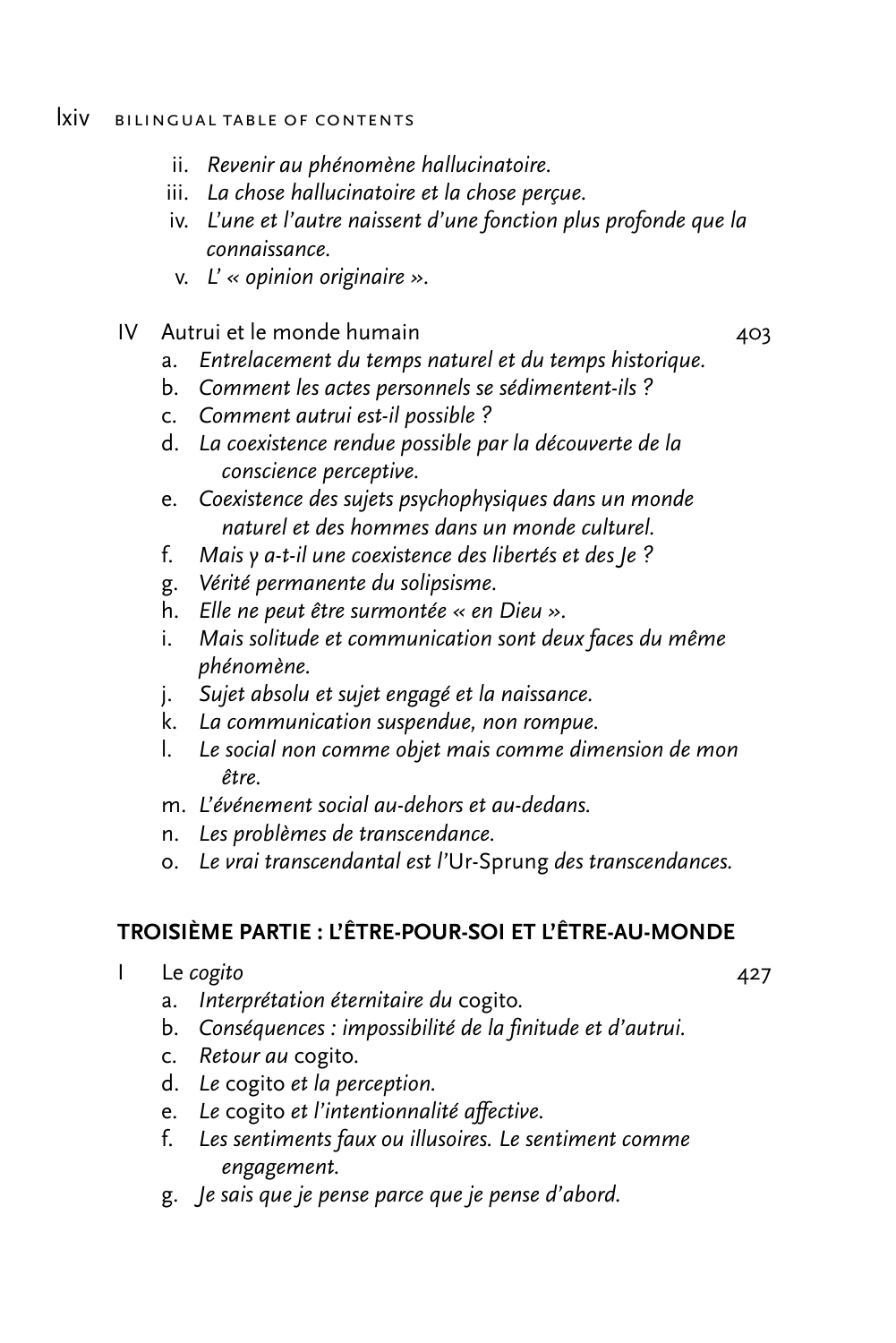- ii. *[Return to the hallucinatory phenomenon.\\*](#page--1-0)*
- iii. *[The hallucinatory thing and the perceived thing.](#page--1-0)*
- iv. *[Both the hallucinatory thing and the perceived thing are](#page--1-0) born from a function deeper than knowledge.*
- v. *["Originary opinion."](#page--1-0)*\*
- [IV Others and the Human World 361](#page--1-0)
	- a. *[Intertwining of natural time and historical time.](#page--1-0)*
	- b. *[How do personal acts become sedimented?](#page--1-0)*
	- c. *[How are others possible?](#page--1-0)*\*
	- d. *[Coexistence made possible by the discovery of perceptual](#page--1-0) consciousness.*
	- e. *[Coexistence of psycho-physical subjects in a natural world](#page--1-0) and of men in a cultural world.*
	- f. *[But is there a coexistence of freedoms and of I's?](#page--1-0)*
	- g. *[The permanent truth of solipsism.](#page--1-0)*\*
	- h. *[Solipsism cannot be overcome "in God."](#page--1-0)*
	- i. *[But solitude and communication are two sides of the same](#page--1-0) phenomenon.*
	- j. *[Absolute subject and engaged subject, and birth.](#page--1-0)*\*
	- k. *[Suspended, not interrupted, communication.](#page--1-0)*\*
	- l. *[The social, not as an object, but rather as a dimension of](#page--1-0)  my being.*
	- m. *[The social event on the outside and on the inside.](#page--1-0)*\*
	- n. *[The problems of transcendence.](#page--1-0)*
	- o. *[The true transcendental is the](#page--1-0)* Ur-Sprung *[springing-forth] of transcendences.*

## **[PART THREE: BEING-FOR-ITSELF AND BEING-IN-THE-WORLD](#page--1-0)**

- [I The](#page--1-0) *Cogito* 387
	- a. *[Interpretation of the](#page--1-0)* cogito *in terms of eternity.*
	- b. *[Consequences: the impossibility of finitude and of others.](#page--1-0)*
	- c. *[Return to the](#page--1-0)* cogito*.*\*
	- d. *The* cogito *[and perception.](#page--1-0)*
	- e. *The* cogito *[and affective intentionality.](#page--1-0)*
	- f. *[False or illusory feelings. Feeling as engagement.](#page--1-0)*
	- g. *[I know that I think because first I think.](#page--1-0)*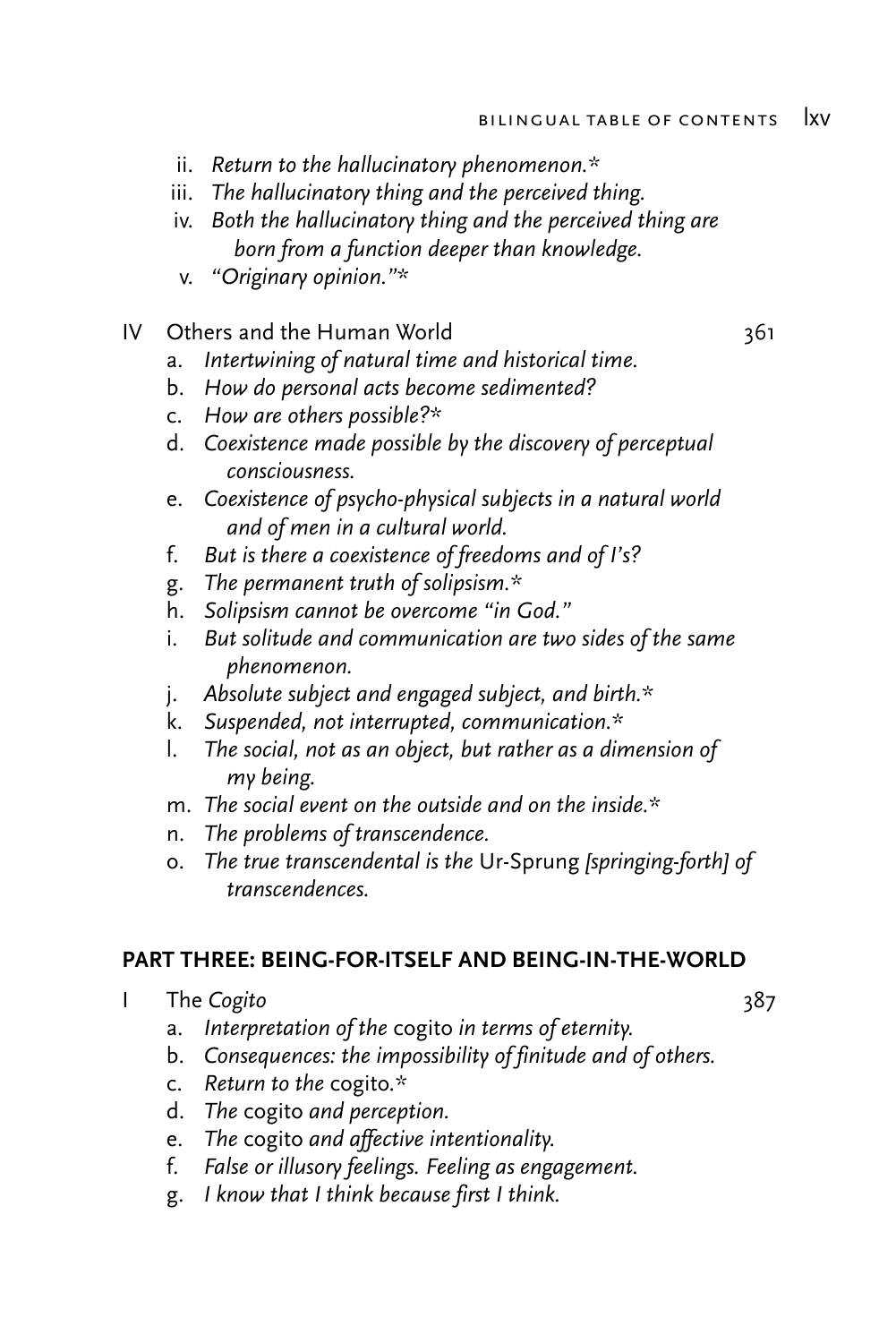## lxvi bilingual table of contents

- h. *Le* cogito *[et l'idée : l'idée géométrique et la conscience](#page--1-0)  perceptive.*
- i. *[L'idée et la parole, l'exprimé dans l'expression.](#page--1-0)*
- j. *[L'intemporel, c'est l'acquis.](#page--1-0)*
- k. *[L'évidence comme la perception est un fait.](#page--1-0)*
- l. *[Évidence apodictique et évidence historique.](#page--1-0)*
- m. *[Contre le psychologisme ou le scepticisme.](#page--1-0)*
- n. *[Le sujet dépendant et indéclinable.](#page--1-0)*
- [o. Cogito](#page--1-0) *tacite et* cogito *parlé.*
- p. *[La conscience ne constitue pas le langage, elle l'assume.](#page--1-0)*
- q. *[Le sujet comme projet du monde, champ, temporalité,](#page--1-0) cohésion d'une vie.*
- [II La temporalité 471](#page--1-0)
	- a. *[Pas de temps dans les choses.](#page--1-0)*
	- b. *[Ni dans les « états de conscience ».](#page--1-0)*
	- c. *[Idéalité du temps ? Le temps est un rapport d'être.](#page--1-0)*
	- d. *[Le « champ de présence », les horizons de passé et d'avenir.](#page--1-0)*
	- e. *[L'intentionnalité opérante.](#page--1-0)*
	- f. *[Cohésion du temps par le passage même du temps.](#page--1-0)*
	- g. *[Le temps comme sujet et le sujet comme temps.](#page--1-0)*
	- h. *[Temps constituant et éternité.](#page--1-0)*
	- i. *[La conscience dernière est présence au monde.](#page--1-0)*
	- j. *[La temporalité affection de soi par soi.](#page--1-0)*
	- k. *[Passivité et activité.](#page--1-0)*
	- l. *[Le monde comme lieu des significations.](#page--1-0)*
	- m. *[La présence au monde.](#page--1-0)*

## [III La liberté 497](#page--1-0)

- a. *[La liberté totale ou nulle.](#page--1-0)*
- b. *[Alors il n'y a ni action, ni choix, ni « faire ».](#page--1-0)*
- c. *[Qui donne sens aux mobiles ?](#page--1-0)*
- d. *[Valorisation implicite du monde sensible.](#page--1-0)*
- e. *[Sédimentation de l'être au monde.](#page--1-0)*
- f. *[Valorisation des situations historiques : la classe avant la](#page--1-0) conscience de classe.*
- g. *[Projet intellectuel et projet existentiel.](#page--1-0)*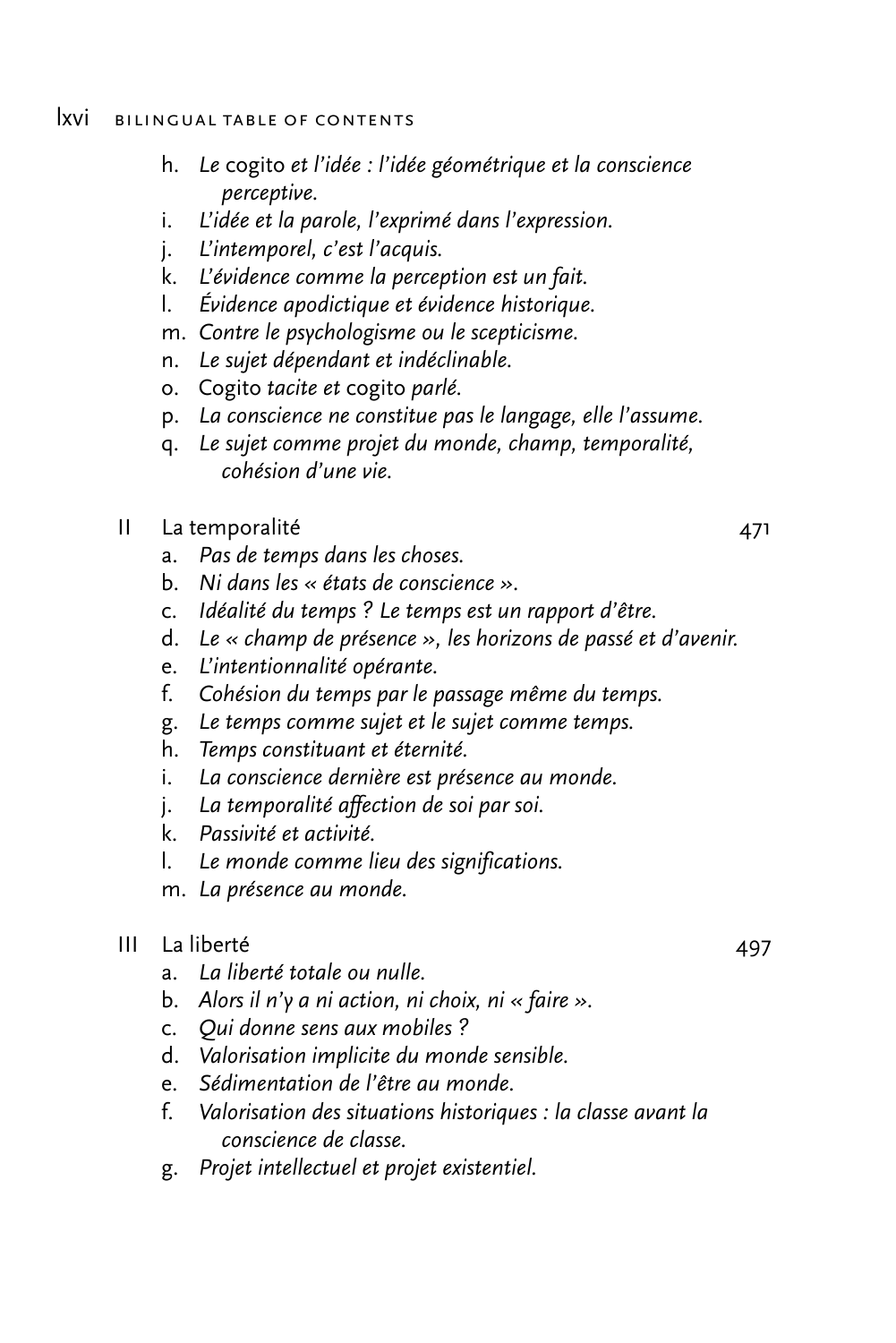- h. *The* cogito *[and the idea: geometrical idea and perceptual](#page--1-0) consciousness.*
- i. *[Idea and speech, the expressed in the expression.](#page--1-0)*
- j. *[The non-temporal is the acquired.](#page--1-0)*
- k. *[Evidentness, like perception, is a fact.](#page--1-0)*
- l. *[Apodictic evidentness and historical evidentness.](#page--1-0)*\*
- m. *[Against psychologism and skepticism.](#page--1-0)*\*
- n. *[The dependent and indeclinable subject.](#page--1-0)*
- o. *Tacit* cogito *[and spoken](#page--1-0)* cogito*.*
- p. *[Consciousness does not constitute language, it takes it up.](#page--1-0)*
- q. *[The subject as a project of the world, a field, temporality,](#page--1-0)  and the cohesion of a life.*

## [II Temporality 432](#page--1-0)

- a. *[There is no time in things.](#page--1-0)*
- b. *[Nor is time to be found in "states of consciousness."](#page--1-0)*
- c. *[Ideality of time? Time is a relation of being.](#page--1-0)*
- d. *[The "field of presence," the horizons of past and future.](#page--1-0)*
- e. *[Operative intentionality.](#page--1-0)*
- f. *[Cohesion of time through the very passage of time.](#page--1-0)*
- g. *[Time as subject and subject as time.](#page--1-0)*
- h. *[Constituting time, and eternity.](#page--1-0)*
- i. *[Ultimate consciousness is presence in the world.](#page--1-0)*\*
- j. *[Temporality \[as\] self-affection of itself.](#page--1-0)*
- k. *[Passivity and activity.](#page--1-0)*
- l. *[The world as the place of significations.](#page--1-0)*
- m. *[Presence in the world.](#page--1-0)*[3](#page--1-0)

## [III Freedom 458](#page--1-0)

- a. *[Total freedom or none at all.](#page--1-0)*
- b. *[Then there is no such thing as action, choice, or "doing."](#page--1-0)*
- c. *[Who gives the motives a sense?](#page--1-0)*
- d. *[Implicit valuation of the sensible world.](#page--1-0)*\*
- e. *[Sedimentation of being in the world.](#page--1-0)*
- f. *[Valuation of historical situations: class prior to class](#page--1-0) consciousness.*
- g. *[Intellectual project and existential project.](#page--1-0)*\*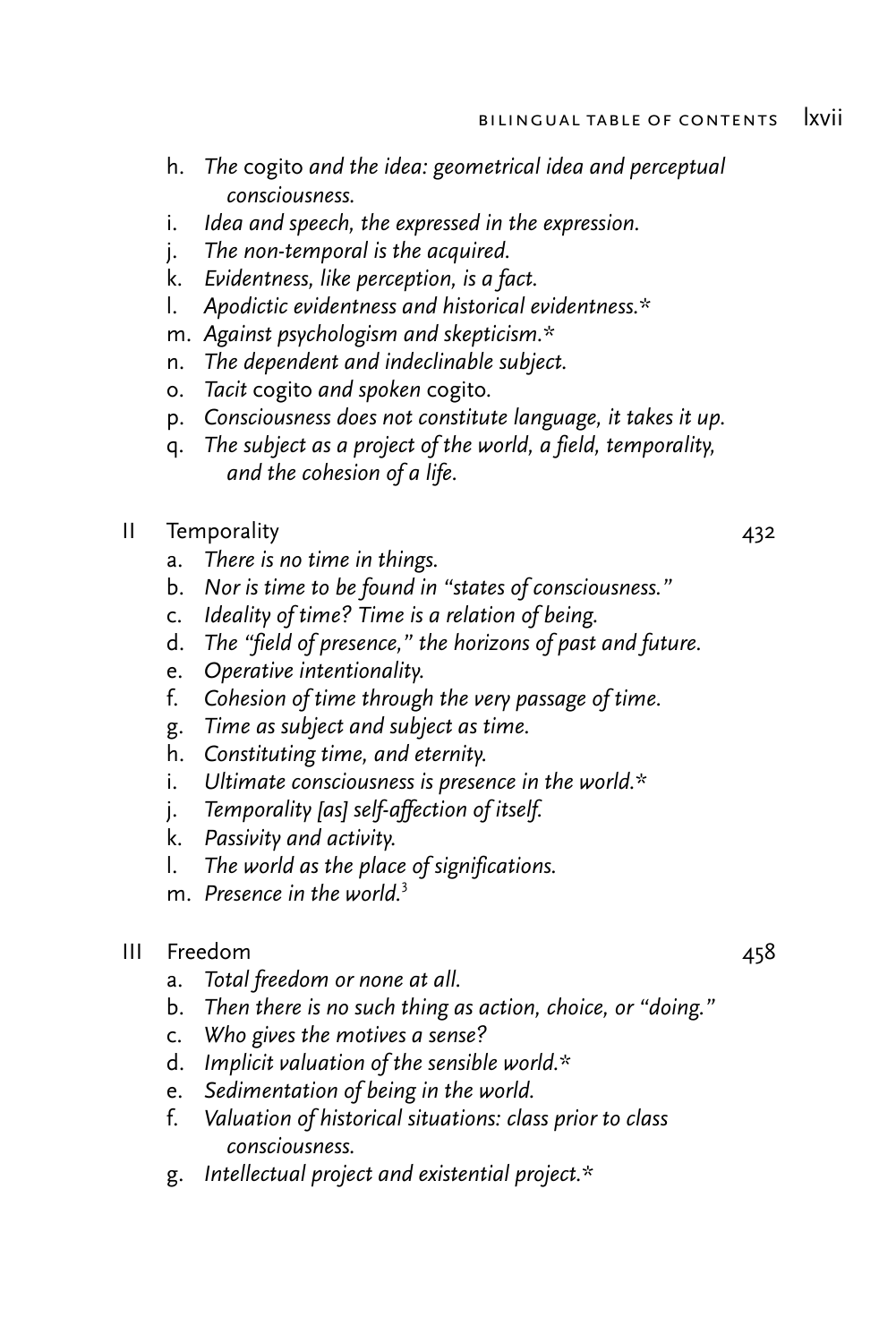## lxviii bilingual table of contents

- h. *[Le Pour Soi et le Pour Autrui, l'intersubjectivité.](#page--1-0)*
- i. *Il y a* du *[sens dans l'histoire.](#page--1-0)*
- j. *[L'Ego et son halo de généralité.](#page--1-0)*
- k. *[Le flux absolu est pour lui-même](#page--1-0)* une *conscience.*
- l. *[Je ne me choisis pas à partir de rien.](#page--1-0)*
- m. *[La liberté conditionnée.](#page--1-0)*
- n. *[Synthèse provisoire de l'en soi et du pour soi dans la](#page--1-0) présence.*
- o. *[Ma signification est hors de moi.](#page--1-0)*

Travaux cité d'annuncière de la commune de la commune de la commune de la commune de la commune de la commune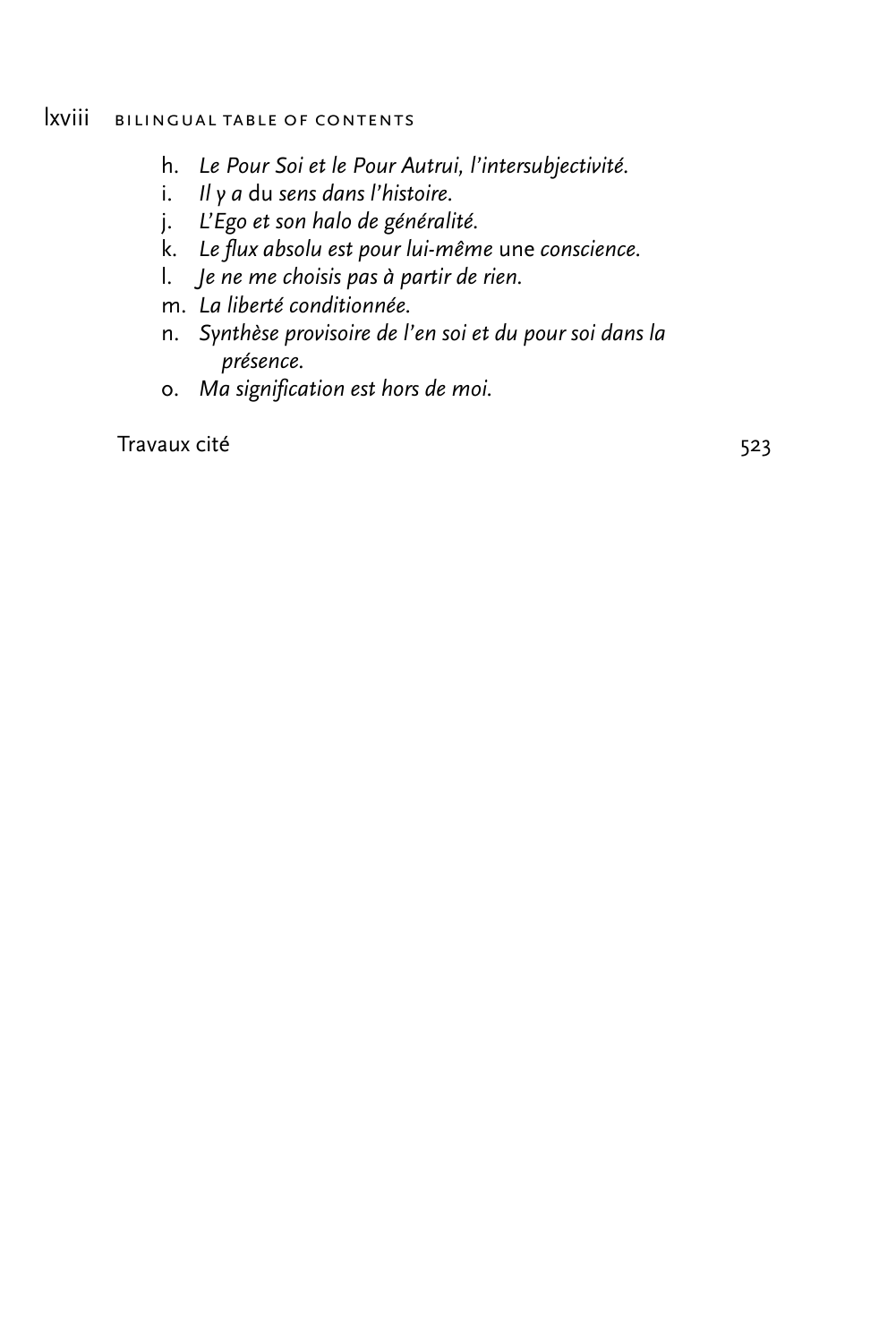- h. *[The For-Itself and the For-Others, intersubjectivity.](#page--1-0)*
- i. *There is* some *[sense to history.](#page--1-0)*
- j. *[The Ego and its halo of generality.](#page--1-0)*
- k. *[The absolute flow is for itself](#page--1-0)* a *consciousness.*\*
- l. *[I do not choose myself starting from nothing.](#page--1-0)*
- m. *[Conditioned freedom.](#page--1-0)*
- n. *[Provisional synthesis of the in-itself and the for-itself in](#page--1-0) presence.*
- o. *[My signification is outside of myself.](#page--1-0)*\*

[Bibliography 566](#page--1-0)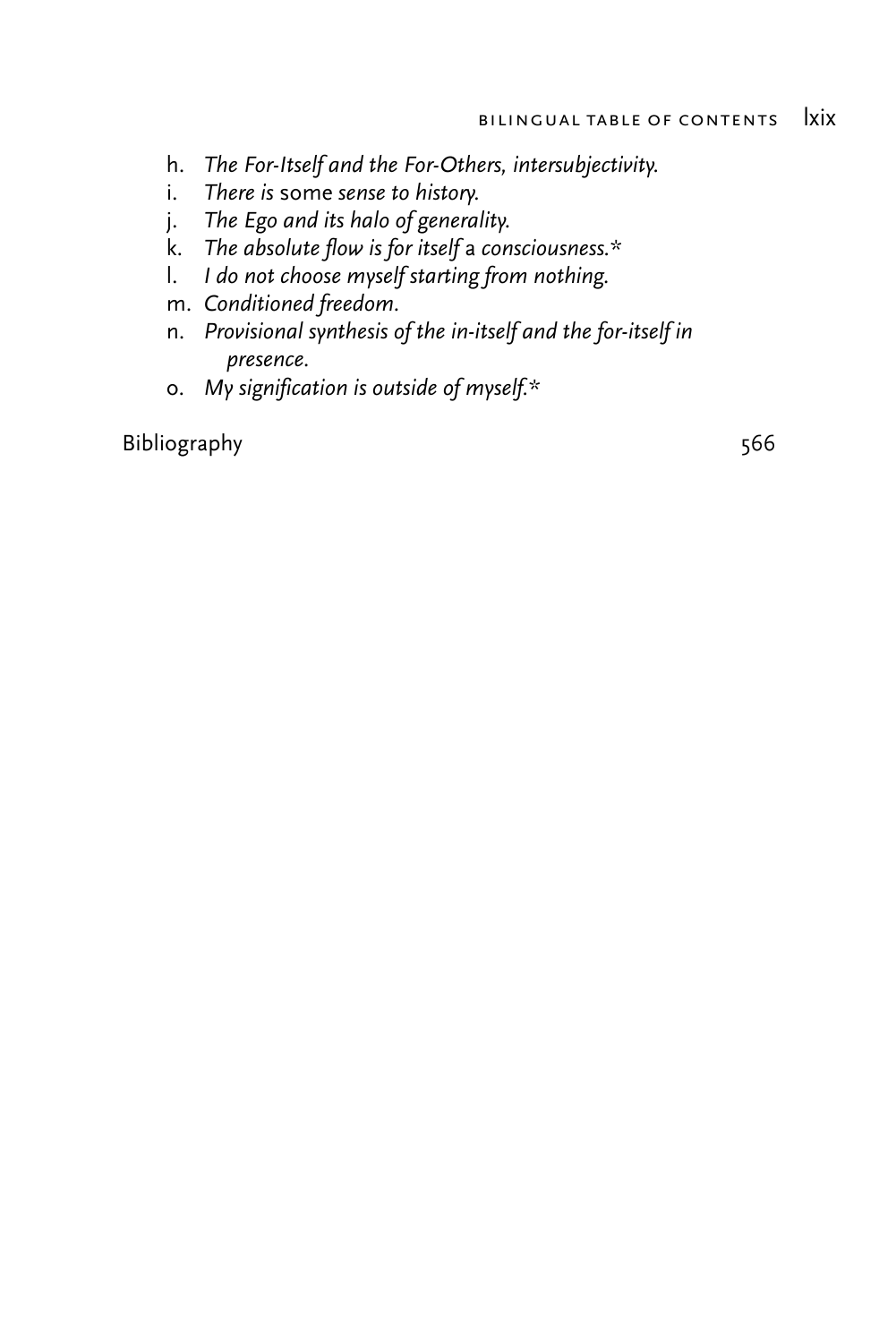# **[PREFACE](#page--1-0)**

What is phenomenology? It may seem strange that we must continue to ask this question half a century after Husserl's first works. Nonetheless, it is far from being resolved. Phenomenology is the study of essences, and it holds that all problems amount to defining essences, such as the essence of perception or the essence of consciousness. And yet phenomenology is also a philosophy that places essences back within existence and thinks that the only way to understand man<sup>1</sup> and the world is by beginning from their "facticity." Although it is a transcendental philosophy that suspends the affirmations of the natural attitude in order to understand them, it is also a philosophy for which the world is always "already there" prior to reflection – like an inalienable presence – and whose entire effort is to rediscover this naïve contact with the world in order to finally raise it to a philosophical status. It is the goal of a philosophy that aspires to be an "exact science," but it is also an account of "lived" space, "lived" time, and the "lived" world.<sup>[2](#page--1-0)</sup> It is the attempt to provide a direct description of our experience such as it is, and without any consideration of its psychological genesis or of the causal explanations that the scientist, historian, or sociologist might offer of that experience; and yet in his final works Husserl mentions a "genetic phenomenology,["3](#page--1-0) and even a "constructive phenomenology.["4](#page--1-0) Might one hope to remove these contradictions by distinguishing between the phenomenologies of Husserl and Hei-degger?But all of Sein und Zeit<sup>5</sup> emerges from Husserl's suggestion, and in 7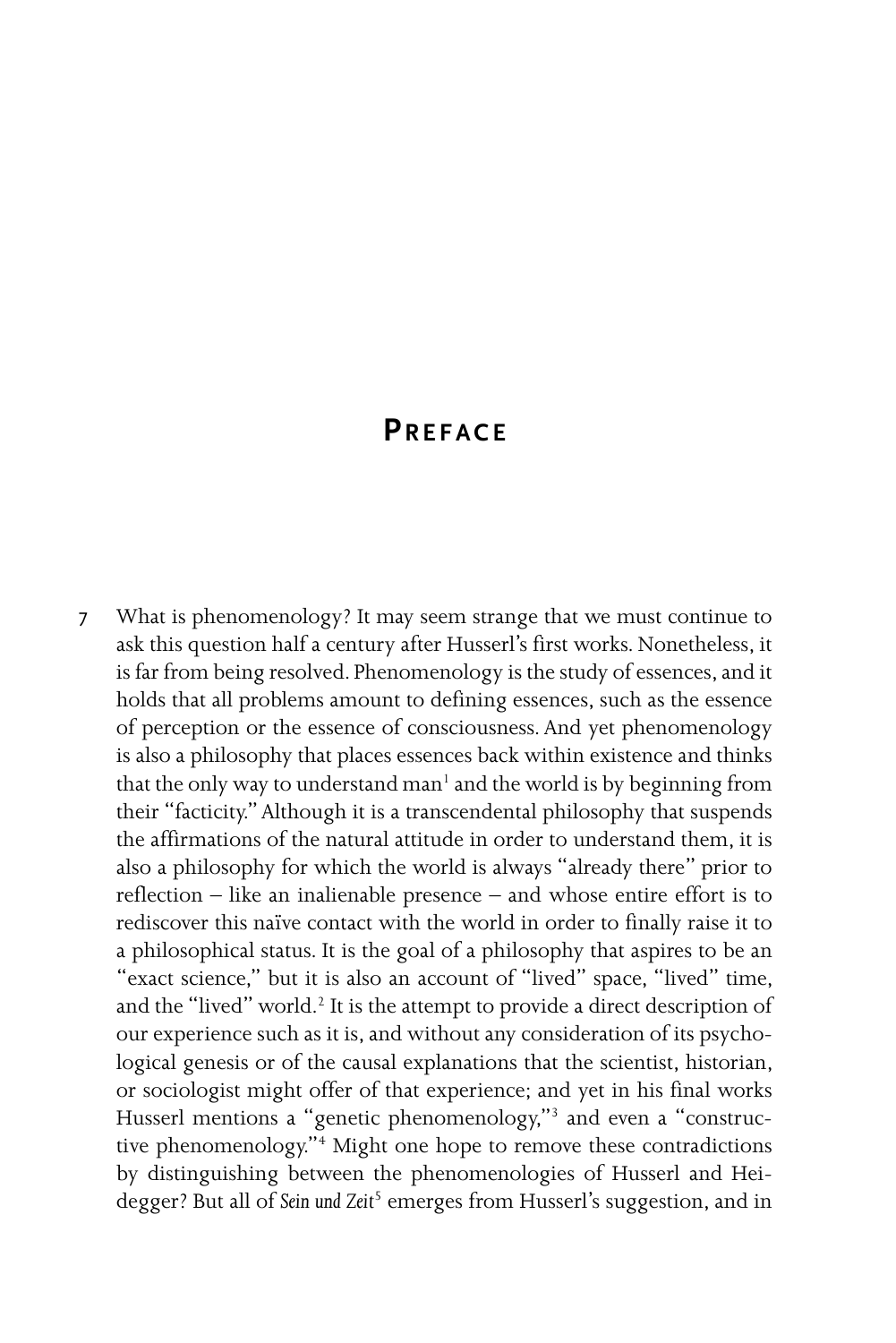8

the end is nothing more than a making explicit<sup>6</sup> of the "natürlichen Weltbe-griff" [natural concept of the world]<sup>[7](#page--1-0)</sup> or the "Lebenswelt" [life-world]<sup>[8](#page--1-0)</sup> that Husserl, toward the end of his life, presented as the fundamental theme of phenomenology, and so the contradiction reappears in Husserl's philosophy itself. The hurried reader will give up trying to pin down a doctrine that has said everything and will wonder if a philosophy unable to define itself merits all the commotion made around it and is anything but a myth or a fad.

Even if this were the case, it would remain for us to understand the prestige of this myth and the origin of this fad, and the responsible philosopher will interpret this situation by saying that *phenomenology allows itself to be practiced and recognized as a manner or as a style*, *or that it exists as a movement, prior to having reached a full philosophical consciousness*. It has been *en route* for a long time, and its disciples find it everywhere, in Hegel and in Kierkegaard of course, but also in Marx, Nietzsche, and Freud. But a philological commentary on texts would offer nothing, for we only find in texts what we have put into them, and if ever a history has called for our interpretation, it is surely the history of philosophy. We will find the unity of phenom-enology and its true sense [sens] in ourselves.<sup>[9](#page--1-0)</sup> It is less a question of counting up citations than of determining and expressing this *phenomenology for us*, which has caused – upon their reading of Husserl or Heidegger – many of our contemporaries to have had the feeling much less of encountering a new philosophy than of recognizing what they had been waiting for. Phenomenology is only accessible to a phenomenological method. Thus, let us carefully attempt to tie together the famous phenomenological themes as they are spontaneously tied together in life. Perhaps then we will understand why phenomenology has remained for so long in a nascent state, as a problem and as a promise. $10$ 

> \* \* \*

Phenomenology involves describing, and not explaining or analyzing. This first rule – to be a "descriptive psychology"<sup>11</sup> or to return "to the things themselves," which Husserl set for an emerging phenomenology – is first and foremost the disavowal of science. I am not the result or the intertwining of multiple causalities that determine my body or my "psyche";<sup>12</sup> I cannot think of myself as a part of the world, like the simple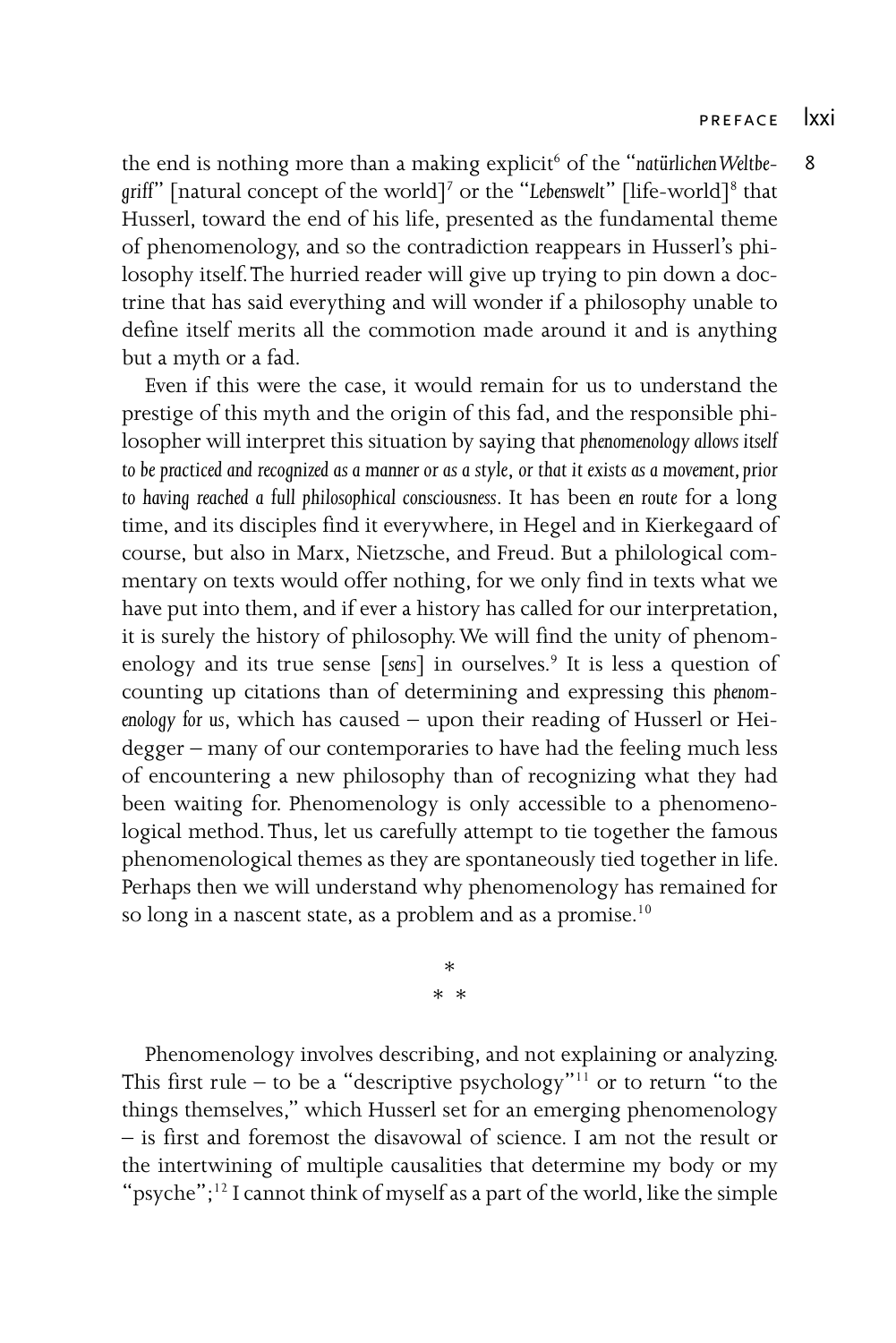#### lxxii preface

9

object of biology, psychology, and sociology; I cannot enclose myself within the universe of science. Everything that I know about the world,

even through science, I know from a perspective that is my own or from an experience of the world without which scientific symbols would be meaningless. The entire universe of science is constructed upon the lived world, and if we wish to think science rigorously, to appreciate precisely its sense and its scope, we must first awaken that experience of the world of which science is the second-order expression. Science neither has, nor ever will have the same ontological sense as the perceived world for the simple reason that science is a determination or an explanation of that world. I am not a "living being," a "man," nor even a "consciousness," possessing all of the characteristics that zoology, social anatomy, and inductive psychology acknowledge in these products of nature or history. Rather, I am the absolute source. My existence does not come from my antecedents, nor from my physical and social surroundings; it moves out toward them and sustains them. For I am the one who brings into being for myself – and thus into being in the only sense that the word could have for me – this tradition that I choose to take up or this horizon whose distance from me would collapse were I not there to sustain it with my gaze (since this distance does not belong to the horizon as one of its properties). Scientific perspectives according to which I am a moment of the world are always naïve and hypocritical because they always imply, without mentioning it, that other perspective – the perspective of consciousness – by which a world first arranges itself around me and begins to exist for me. To return to the things themselves is to return to this world prior to knowledge, this world of which knowledge always *speaks*, and this world with regard to which every scientific determination is abstract, signitive,<sup>13</sup> and dependent, just like geography with regard to the landscape where we first learned what a forest, a meadow, or a river is.

This movement is absolutely distinct from the idealist return to consciousness, and the demand for a pure description excludes the process of reflective analysis just as much as it excludes the process of scientific explanation. Descartes, and above all Kant, *freed* the subject or consciousness by establishing that I could not grasp anything as existing if I did not first experience myself [*m'éprouvais*][14](#page--1-0) as existing in the act of grasping; they revealed consciousness – the absolute certainty of myself for mysel $f<sup>15</sup>$  – as the condition without which there would be nothing at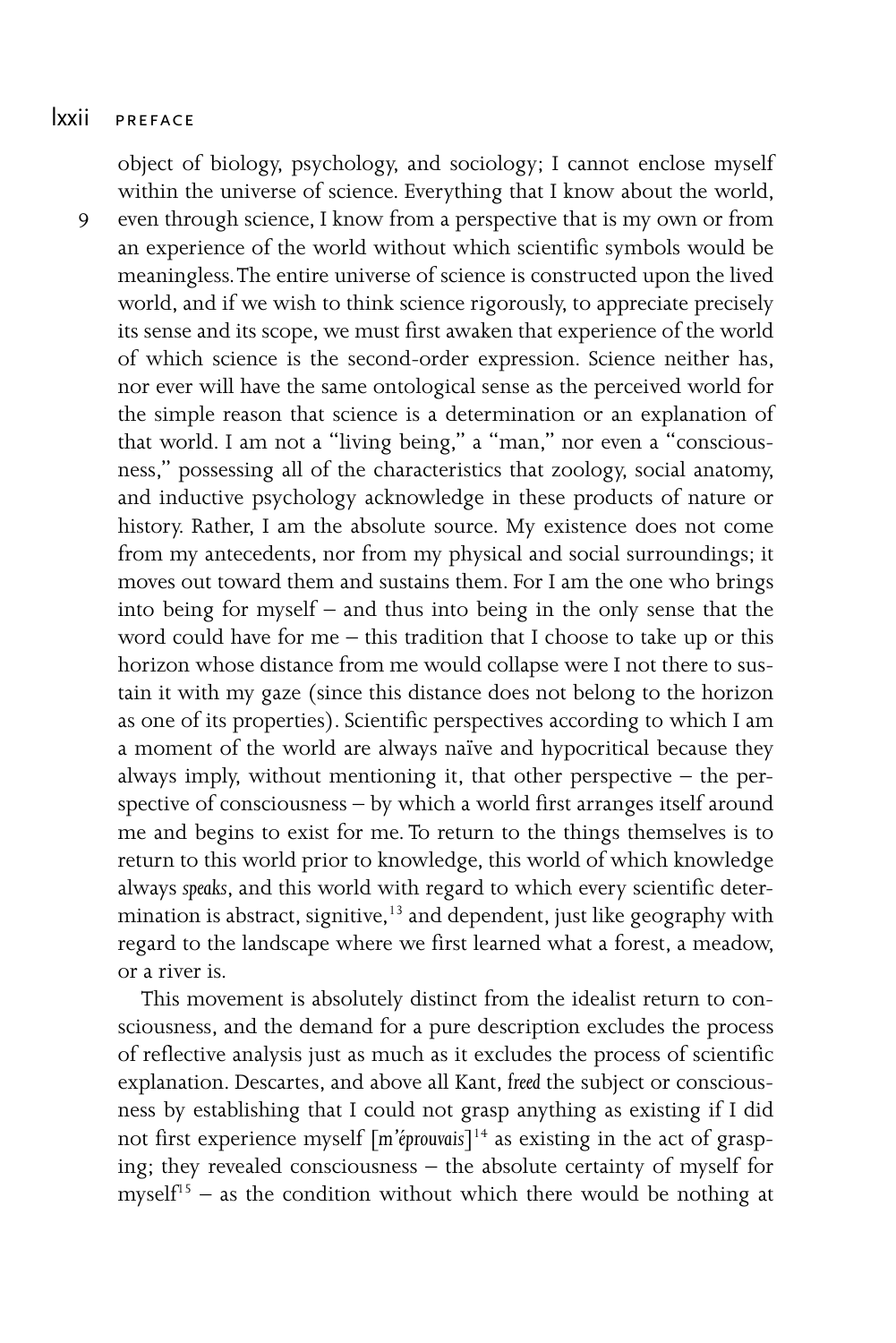10

all and the act of unifying as the foundation of the unified. Of course, the act of unifying is nothing without the spectacle of the world that it unites. For Kant, the unity of consciousness is precisely contemporary with the unity of the world; and for Descartes, methodical doubt deprives us of nothing, since the entire world – at least insofar as we experience it – is reintegrated into the *Cogito*, [16](#page--1-0) sharing in its certainty, and is merely assigned the indication "thought about . . ." [pensée de . . .].<sup>[17](#page--1-0)</sup> But the relations between subject and world are not strictly bilateral, for if they were, then for Descartes the certainty of the world would be immediately given along with the certainty of the *Cogito* and Kant could not speak of a "Copernican Revolution." Beginning from our experience of the world, reflective analysis works back toward the subject as if toward a condition of possibility distinct from our experience and presents universal synthesis as that without which there would be no world. To this extent, reflective analysis ceases to adhere to our experience and substitutes a reconstruction for a description. From this we can understand how Husserl could criticize Kant for a "psychologism of the faculties of the soul,["18](#page--1-0) and oppose to a *noetic* analysis, which bases the world upon the synthetic activity of the subject, his own "*noematic reflection*," which, rather than generating the unity of the object, remains within it and makes its primordial unity explicit.

The world is there prior to every analysis that I could give of it, and it would be artificial to derive it from a series of syntheses that would first link sensations and then perspectival appearances of the object together, whereas both of these are in fact products of the analysis and must not have existed prior to it. Reflective analysis believes it moves in the reverse direction along the path of a previous constitution and meets up with – in the "inner man," as Saint Augustine says – a constituting power that it itself has always been. Thus, reflection carries itself along and places itself back within an invulnerable subjectivity, prior to [*en deçà de*][19](#page--1-0) being and time. Yet this is a naïveté, or, if one prefers, an incomplete reflection that loses an awareness of its own beginning. I began to reflect, my reflec-tion is a reflection upon an unreflected;<sup>[20](#page--1-0)</sup> it cannot be unaware of itself as an event; henceforth it appears as a genuine creation, as a change in the structure of consciousness, and yet this involves recognizing, prior to its own operations, the world that is given to the subject because the subject is given to himself. The real is to be described, and neither constructed nor constituted. This means that I cannot assimilate perception to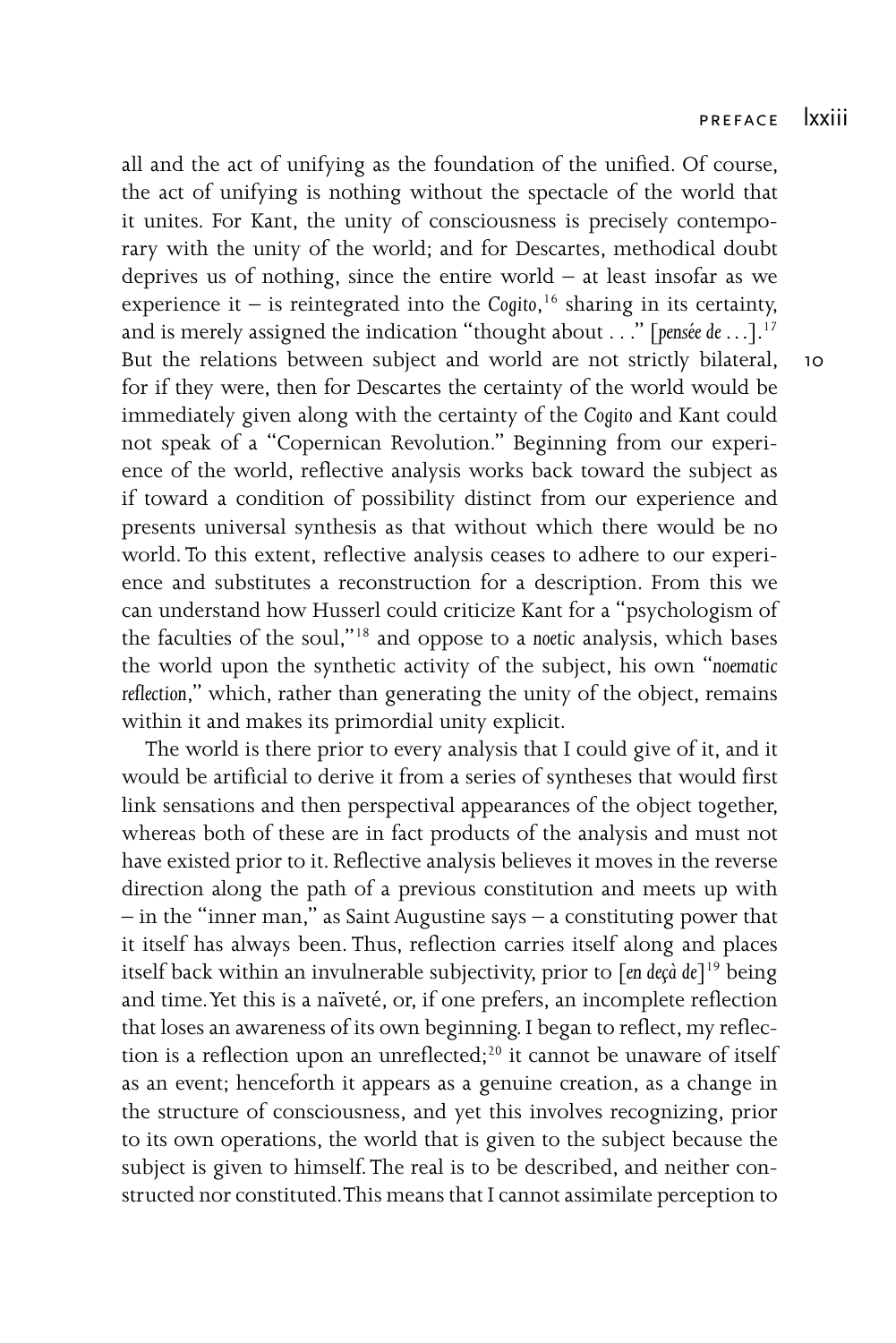#### lxxiv preface

11

syntheses that belong to the order of judgment, acts, or predication. At each moment, my perceptual field is filled with reflections, sudden noises, and fleeting tactile impressions that I am unable to link to the perceived context and that, nevertheless, I immediately place in the world without ever confusing them with my daydreams. At each instant, I weave dreams around the things, I imagine objects or people whose presence here is not incompatible with the context, and yet they are not confused with the world, they are out in front of the world, on the stage of the imaginary. If the reality of my perception were based solely on the intrinsic coherence of "representations," then it should always be hesitant, and, delivered over to my probable conjectures, I ought to be continuously dismantling illusory syntheses and reintegrating into the real aberrant phenomena that I may have at first excluded. But this is never the case. The real is a tightly woven fabric; it does not wait for our judgments in order to incorporate the most surprising of phenomena, nor to reject the most convincing of our imaginings. Perception is not a science of the world, nor even an act or a deliberate taking of a stand; it is the background against which all acts stand out and is thus presupposed by them. The world is not an object whose law of constitution I have in my possession; it is the natural milieu and the field of all my thoughts and of all my explicit perceptions. Truth does not merely "dwell" in the "inner man";<sup>[21](#page--1-0)</sup> or rather, there is no "inner man," man is in and toward the world, and it is in the world that he knows himself.<sup>22</sup> When I return to myself from the dogmatism of common sense or of science, I do not find a source of intrinsic truth, but rather a subject destined to the world.<sup>23</sup>

From this we can see the true sense of the famous "phenomenological reduction." There is probably no other question upon which Husserl himself spent more time attempting to come to an understanding, nor one to which he returned more often, since the "problematic of the reduction" occupies a significant place in the unpublished materials.<sup>[24](#page--1-0)</sup> For a long time, and even in his final writings, the reduction is presented as the return to a transcendental consciousness in front of which the world is spread out in an absolute transparency, animated throughout by a series of apperceptions whose reconstitution, beginning from their

\* \* \*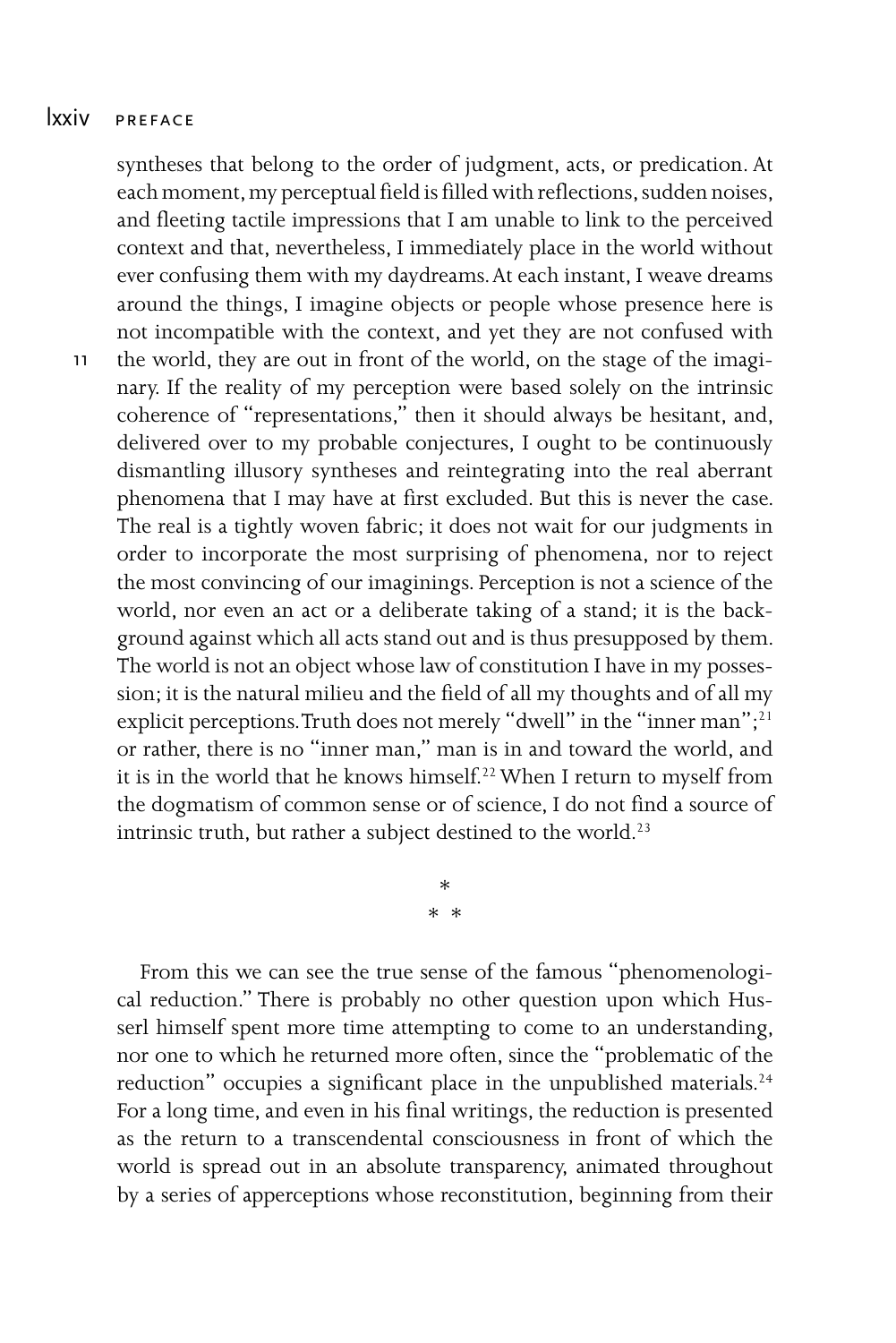12

results, is the task of the philosopher. Thus, my sensation of red is *apperceived as* a manifestation of a certain sensed red, which is in turn sensed as a manifestation of a red surface, which is in turn sensed as the manifestation of a red box, which is, in the end, sensed as a manifestation or as a profile<sup>25</sup> of a red thing, namely, this book. Thus, this would be the apprehension of a certain *hylè* [matter] as signifying a phenomenon of a higher degree, the *Sinn-gebung* [sense-giving],<sup>26</sup> the active signifying operation that might be the definition of consciousness, and the world would be nothing other than the "signification: world." The phenomenological reduction would thus be idealist, in the sense of a transcendental idealism that treats the world as a unity of value that is not divided between, say, Paul and Pierre; that is, a unity in which their perspectives intersect and that causes "Pierre's consciousness" and "Paul's consciousness" to communicate. This is because the perception of the world "by Pierre" is not Pierre's doing, nor is the perception "by Paul" Paul's doing; rather, in both cases it is the doing or the work of pre-personal consciousnesses whose communication raises no problems, since this very communication is in fact required by the definition of consciousness, sense, and truth. Insofar as I am conscious, that is, insofar as something has a sense for me, I am neither here nor there, neither Pierre nor Paul; in no way do I distinguish myself from "another" consciousness, since we are all immediate presences in the world, and since this world, being the system of truths, is unique by definition. A consistent transcendental idealism strips the world of its opacity and its transcendence. The world is precisely the one that we represent to ourselves, not insofar as we are men or empirical subjects, but insofar as we are all one single light and insofar as we all participate in the One without dividing it. Reflective analysis is unaware of the problem of others [autrui],<sup>[27](#page--1-0)</sup> just as it is unaware of the problem of the world, because from the first flicker of consciousness it grants me the power to go toward a truth that is universal by right, and since the other is himself without *haecceity* [thisness], without place, and without a body, the Alter and the Ego are one and the same in the true world, which is the unifier of minds. There is no difficulty in understanding how "I" can think the Other [*l'Autrui*] because the "I," and consequently the Other [*l'Autre*], are not trapped in the fabric of phenomena and have a value rather than an existence. Nothing is hidden behind these faces or these gestures, and there are no landscapes that remain inaccessible to me; there is but a touch of shadow that owes its existence to the light.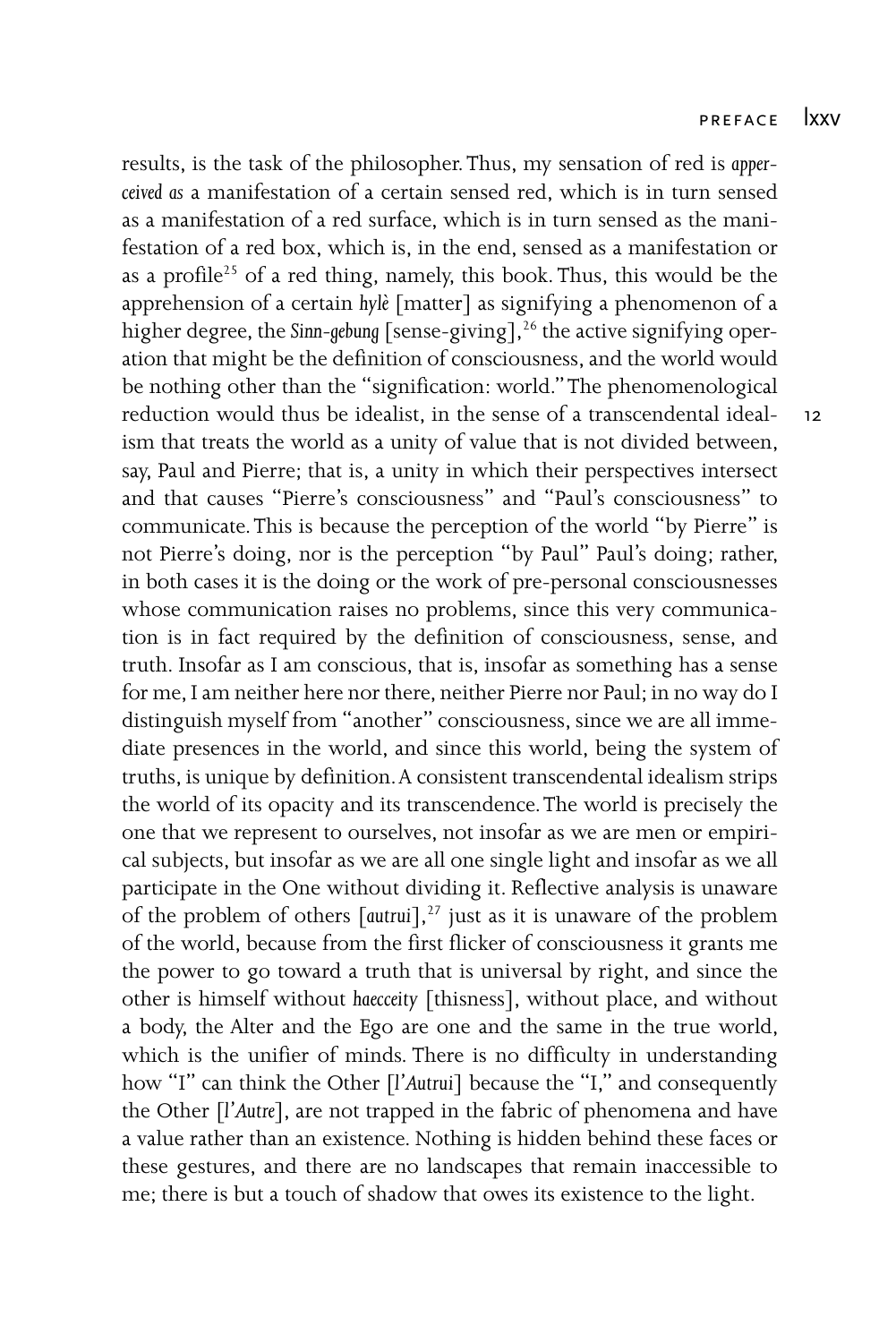#### lxxvi preface

For Husserl, however, we know that there is indeed a problem of others, and the *alter ego* [the other myself] is a paradox. If another person is truly for-himself, beyond his being for-me, and if we are for-each-other and not separately for-God, then we must appear to each other, we both must have an exterior, and there must be, besides the perspective of the For-Oneself (my view upon myself and the other's view upon himself), also a perspective of the For-Others (my view upon others and the view of others upon me). Of course, these two perspectives cannot be in each of us merely juxtaposed, *for then others would not see me and I would not see others*. I must be my exterior, and the other's body must be the other person himself. This paradox and this dialectic between the Ego and the Alter are only possible if the Ego and the Alter Ego are defined by their situation and are not set free from all inherence; that is, only if philosophy is not completed with the return to myself, and only if, through reflection, I do not discover merely my presence to myself, but also the possibility of an "outside spectator." Or again, this is possible only if  $-$  at the very moment I experience my existence, and even at that extreme point of reflection – I am still lacking the absolute density that would draw me outside of time; and only if I discover in myself a sort of inner weakness that prevents me from being absolutely individual and that exposes me to the gazes of others as one man among men or, at the very least, as one consciousness among consciousnesses. The *Cogito* has, up until our present day, devalued the perception of others; it has taught me that the I is only accessible to itself, since it has defined *me* through the thought that I have of myself, which I am clearly alone in having, at least in this ultimate sense. In order for the word "other" not to be meaningless, my existence must never reduce itself to the consciousness that I have of existing; it must in fact encompass the consciousness that *one* might have of it, and so also encompass my embodiment in a nature and at least the possibility of an historical situation. The *Cogito* must find me in a situation, and it is on this condition alone that transcendental subjectivity will, as Husserl says,<sup>28</sup> be an intersubjectivity.<sup>[29](#page--1-0)</sup> As a meditating Ego, I can of course distinguish the world and things from myself, since I clearly do not exist in the manner of things. I must even separate myself from my body insofar as it is understood as a thing among things, or as a sum of physico-chemical processes. But even if the *cogitatio* [thinking] that I thus discover has no place in either objective time or objective space, it is not without a place in the phenomenological world. I rediscover the

13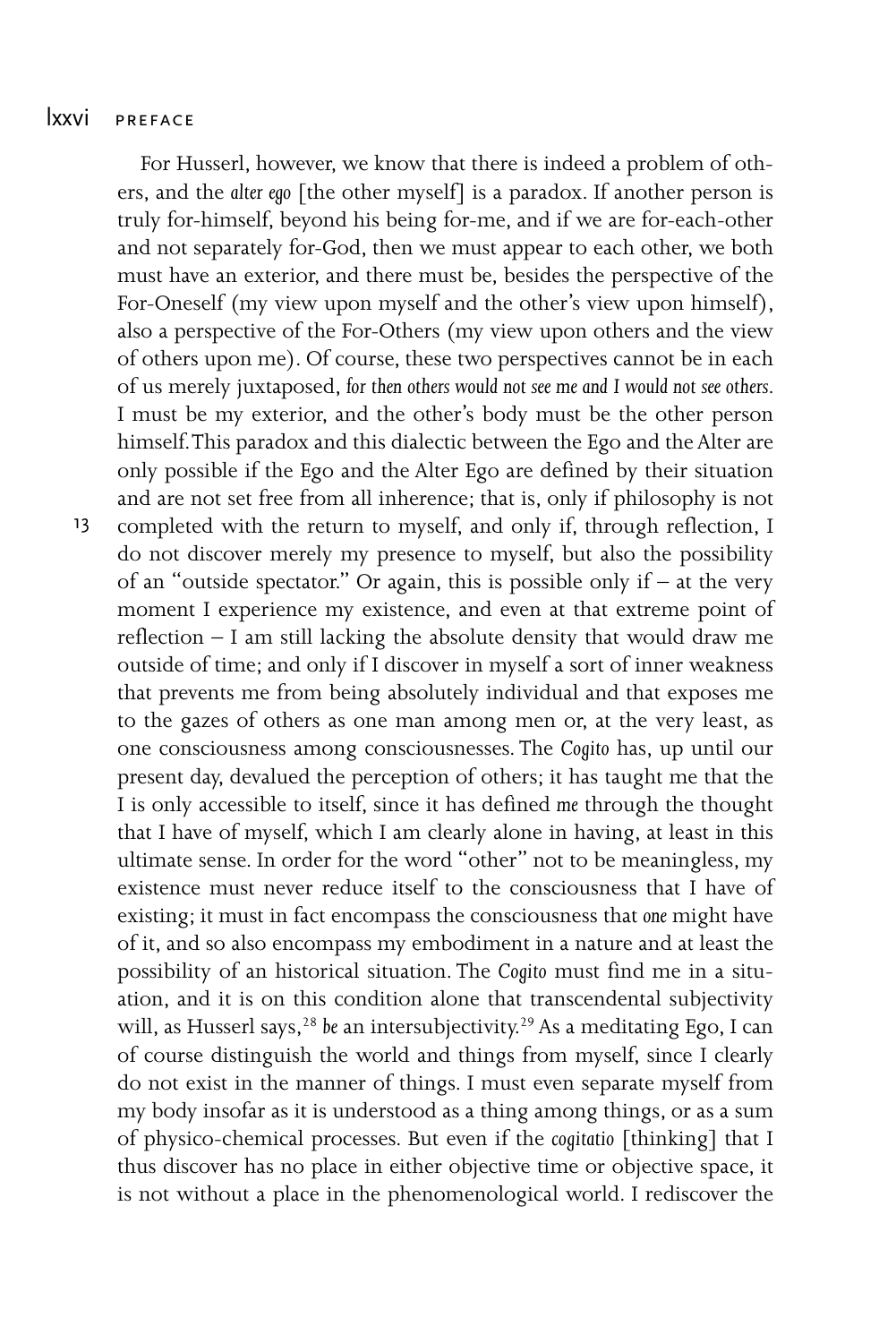world – which I had distinguished from myself as a sum of things or of processes tied together through causal relations – "in myself" as the permanent horizon of all of my *cogitationes* [thoughts] and as a dimension in relation to which I never cease situating myself. The true *Cogito* does not define the existence of the subject through the thought that the subject has of existing, does not convert the certainty of the world into a certainty of the thought about the world, and finally, does not replace the world itself with the signification "world." Rather, it recognizes my thought as an inalienable fact and it eliminates all forms of idealism by revealing me as "being in the world."

Because we are through and through related to the world, the only way for us to catch sight of ourselves is by suspending this movement, by refusing to be complicit with it (or as Husserl often says, to see it *ohne mitzumachen* [without taking part]), or again, to put it out of play. This is not because we renounce the certainties of common sense and of the natural attitude – on the contrary, these are the constant theme of philosophy – but rather because, precisely as the presuppositions of every thought, they are "taken for granted" and they pass by unnoticed, and because we must abstain from them for a moment in order to awaken them and to make them appear. Perhaps the best formulation of the reduction is the one offered by Husserl's assistant Eugen Fink when he spoke of a "wonder" before the world[.30](#page--1-0) Reflection does not withdraw from the world toward the unity of consciousness as the foundation of the world; rather, it steps back in order to see transcendences spring forth and it loosens the intentional threads that connect us to the world in order to make them appear; it alone is conscious of the world because it reveals the world as strange and paradoxical. Husserl's transcendental is not Kant's, and Husserl criticizes Kantian philosophy for being a "worldly" philosophy because it *makes use* of our relation to the world, which is the engine of the Transcendental Deduction, and makes the world immanent to the subject, rather than *standing in wonder* before the world and conceiving the subject as a transcendence toward the world. Husserl's entire misunderstanding with his interpreters, with the existential "dissidents," and ultimately with himself, comes from the fact that we must – precisely in order to see the world and to grasp it as a paradox – rupture our familiarity with it, and this rupture can teach us nothing except the unmotivated springing forth of the world. The most important lesson of the reduction is the impossibility of a complete reduction. This is why Husserl always wonders anew about the possibility

14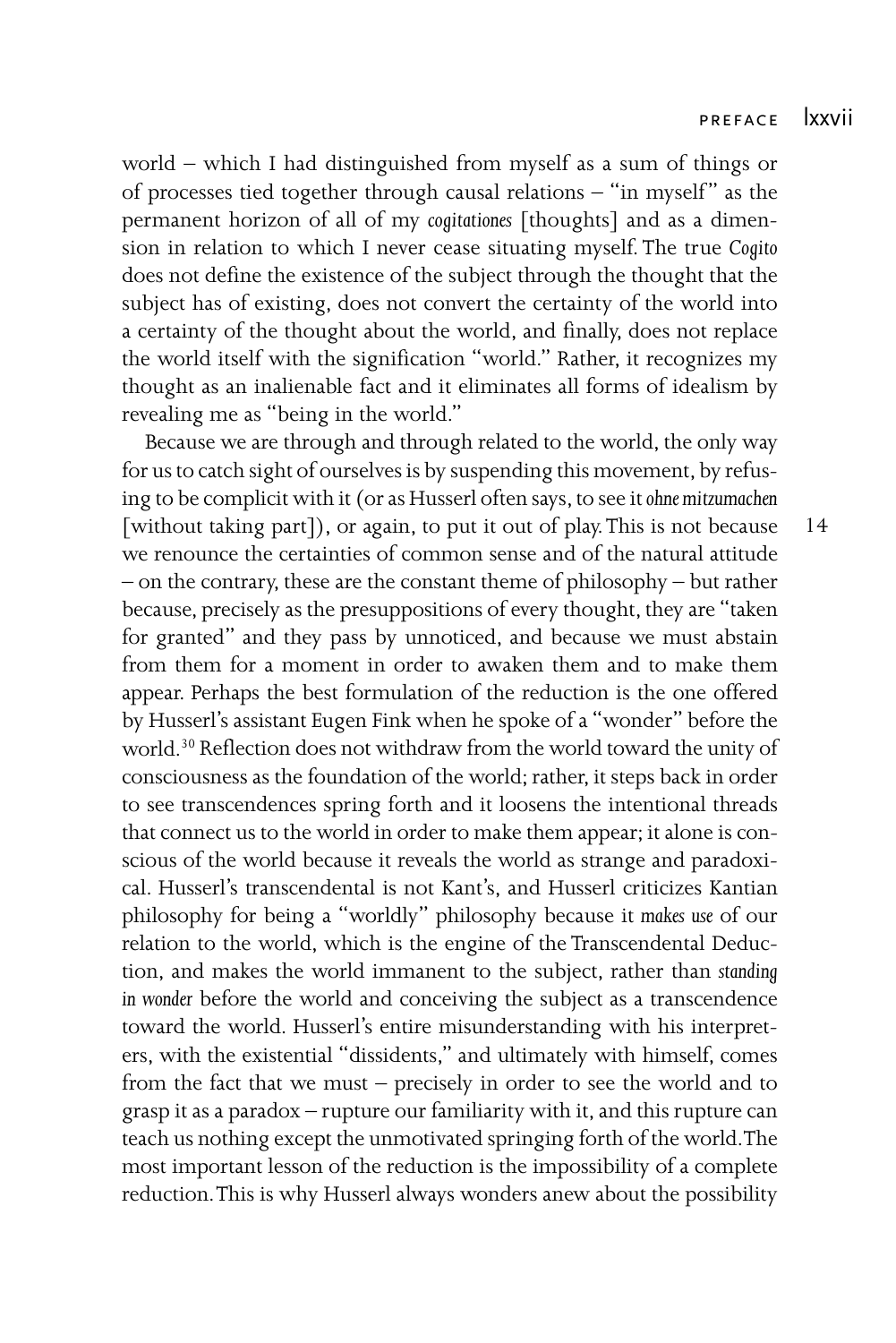#### lxxviii preface

of the reduction. If we were absolute spirit, the reduction would not be problematic. But since, on the contrary, we are in and toward the world, and since even our reflections take place in the temporal flow that they are attempting to capture (since they *sich einströmen* [flow along therein], as Husserl says), there is no thought that encompasses all of our thought. Or again, as the unpublished $31$  materials say, the philosopher is a perpetual beginner.<sup>32</sup> This means that he accepts nothing as established from what men or scientists believe they know. This also means that philosophy itself must not take itself as established in the truths it has managed to utter, that philosophy is an ever-renewed experiment of its own beginning, that it consists entirely in describing this beginning, and finally, that radical reflection is conscious of its own dependence on an unreflected life that is its initial, constant, and final situation. Far from being, as was believed, the formula for an idealist philosophy, the phenomenological reduction is in fact the formula for an existential philosophy: Heidegger's "*In-der-Welt-Sein*" [being-in-the-world] only appears against the background of the phenomenological reduction.

15

\* \* \*

Husserl's concept of "essences" becomes muddled through a similar misunderstanding. He declares that every reduction, at the same time as being transcendental, is also necessarily eidetic. In other words, we cannot bring our perception of the world before the philosophical gaze without ceasing to be identical with that thesis about the world or with that interest for the world that defines us, without stepping back to this side of our commitment in order to make it itself appear as a spectacle, or without passing over from the *fact* of our existence to the *nature* of our existence, that is, from *Dasein* [existence] to *Wesen* [essence]. But here the essence is clearly not the goal, but rather a means; and our actual commitment in the world is precisely what must be understood and raised to the concept, and this is what polarizes all of our conceptual fixations. The necessity of passing through essences does not signify that philosophy takes them as an object, but rather that our existence is too tightly caught in the world in order to know itself as such at the moment when it is thrown into the world, and that our existence needs the field of ideality in order to know and to conquer its facticity.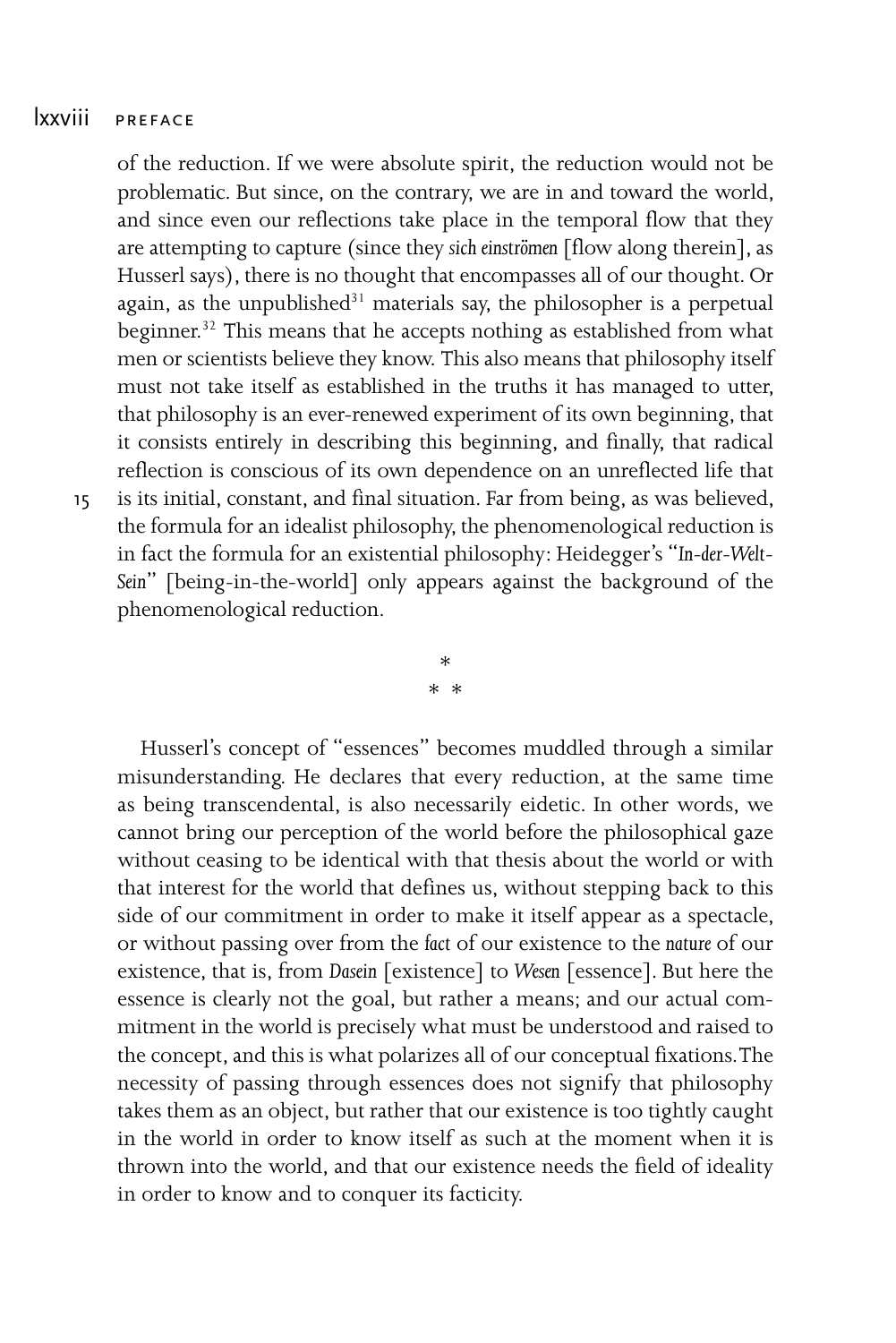16

The Vienna Circle, as we know, claims categorically that we can only relate to significations. For example, "consciousness" is not, for them, precisely what we are. Rather, it is a recent and complicated signification that we should employ carefully, and only after having made explicit the numerous significations that have contributed to determining it through the course of the word's semantic evolution. This logical positivism is the antithesis of Husserl's thought. Whatever shifts of meaning may have ultimately delivered this word and this concept of consciousness to us as a linguistic acquisition, we have a direct means of reaching what it designates: we have the experience of ourselves and of this consciousness that we are. In fact, all the significations of language are measured against this experience and it ensures that language means something for us. "It is the  $(...)$  still-mute experience that must be brought to the pure expression of its own sense."[33](#page--1-0) Husserl's essences must bring with them all of the living relations of experience, like the net that draws up both quivering fish and seaweed from the seabed. Thus, we must not follow Jean Wahl in saying that "Husserl separates essences from existence.["34](#page--1-0) Separated essences are the essences of language. It is the very function of language to make essences exist in a separation that is merely apparent, since through language they still rely upon the pre-predicative life of consciousness. What appears in the silence of originary consciousness is not only what these words mean, but also what these things mean, that is, the core of primary signification around which acts of naming and of expression are organized.

Seeking the essence of consciousness will thus not consist in working out the *Wortbedeutung* [the meaning of the word] consciousness and in fleeing from existence into the universe of things-said; rather, it will be rediscovering that actual presence of myself to myself, the fact of my consciousness which is what the word and concept "consciousness" ultimately mean. Seeking the essence of the world is not to seek what it is as an idea, after having reduced it to a theme of discourse; rather, it is to seek what it in fact is for us, prior to every thematization. Sensualism "reduces" the world by saying that ultimately we have nothing but states of ourselves. Transcendental idealism also "reduces" the world since, even if it makes the world certain, this is only in the name of the thought or the consciousness of the world, and as the mere correlate of our knowledge, such that the world becomes immanent to consciousness and the *aseity* [independent existence] of things is thereby suppressed. On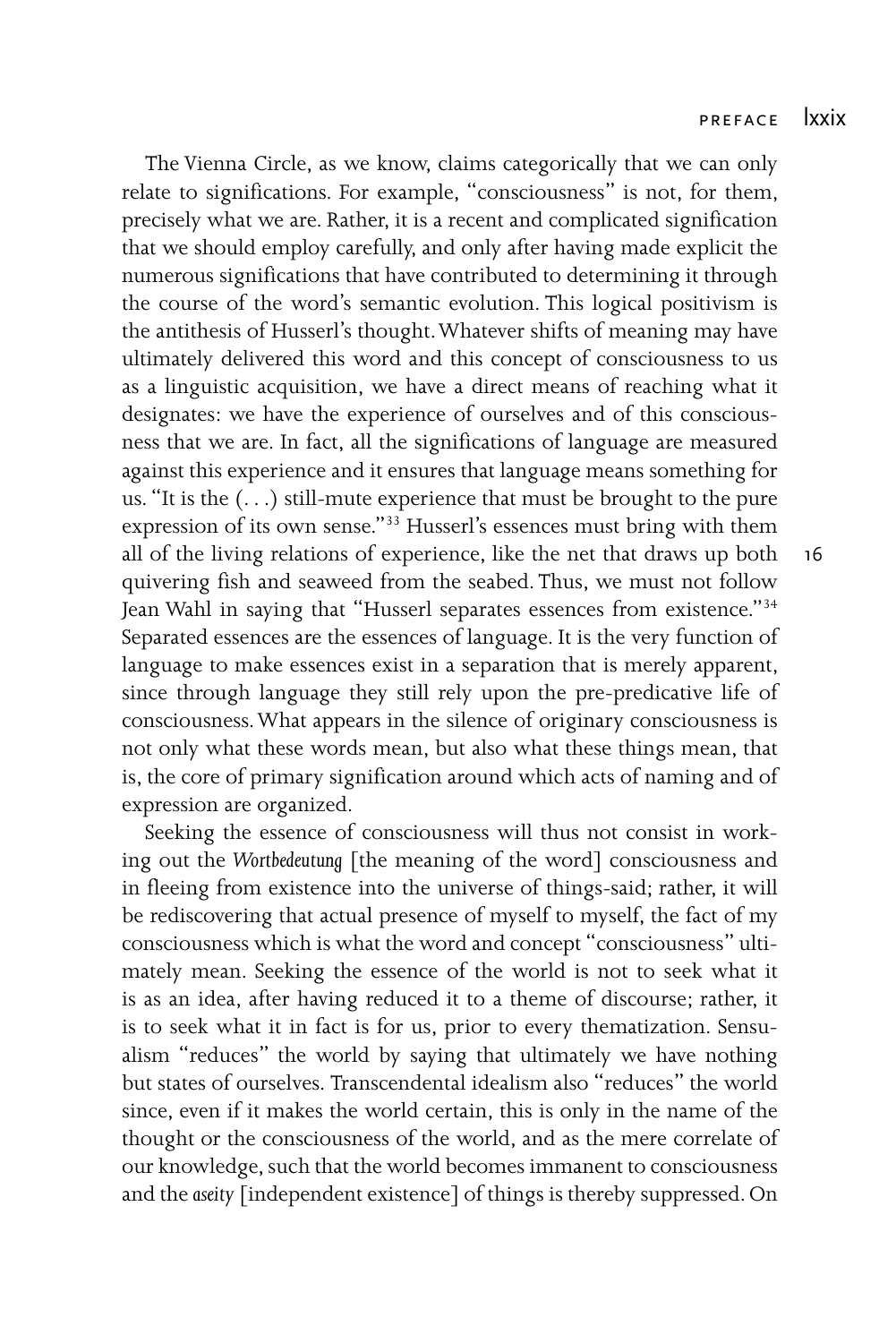#### lxxx preface

the contrary, the eidetic reduction is the commitment to make the world appear such as it is prior to every return to ourselves; it is the attempt to match reflection to the unreflective life of consciousness. I aim at and perceive a world. If I were to follow sensualism in saying that there is nothing here but "states of consciousness," and if I sought to distinguish my perceptions from my dreams through some set of "criteria," then I would miss the phenomenon of the world. For if I am able to speak about "dreams" and "reality," to wonder about the distinction between the imaginary and the real, and to throw the "real" into doubt, this is because I have in fact drawn this distinction prior to the analysis, because I have an experience of the real as well as one of the imaginary. The problem, then, is not to attempt to understand how critical thought can give itself secondary equivalents to this distinction; the problem is to make explicit our primordial knowledge of the "real" and to describe the perception of the world as what establishes, once and for all, our idea of the truth. Thus, we must not wonder if we truly perceive a world; rather, we must say: the world is what we perceive.

17

More generally, we must not wonder if our evident truths [*nos évidences*] are really truths, or if, by some defect of our mind, what is evident for us would actually be revealed as illusory when measured against some truth in itself. For if we speak of illusion, this is because we have previously recognized illusions, and we could only do so in the name of some perception that, at that very moment, vouched for itself as true, such that doubt, or the fear of being mistaken, simultaneously affirms our power of unmasking error and could thus not uproot us from the truth. We are in the truth, and evidentness is "the experience of truth."[35](#page--1-0) To seek the essence of perception is not to declare that perception is presumed to be true, but rather that perception is defined as our access to the truth. If I now wanted to follow idealism in basing this actual evidentness, this irresistible belief, upon an absolute evidentness, that is, upon the absolute clarity of my thoughts for myself; or, if I wanted to uncover in myself a creative thought [*une pensée naturante*] that would establish the framework of the world or illuminate it throughout, then I would again be unfaithful to my experience of the world. I would, then, be seeking what makes this world possible rather than seeking what this world actually is. The evidentness of perception is neither adequate thought nor apodictic evidentness[.36](#page--1-0) The world is not what I think, but what I live [*ce que je vis*]; I am open to the world, I unquestionably communicate with it, but I do not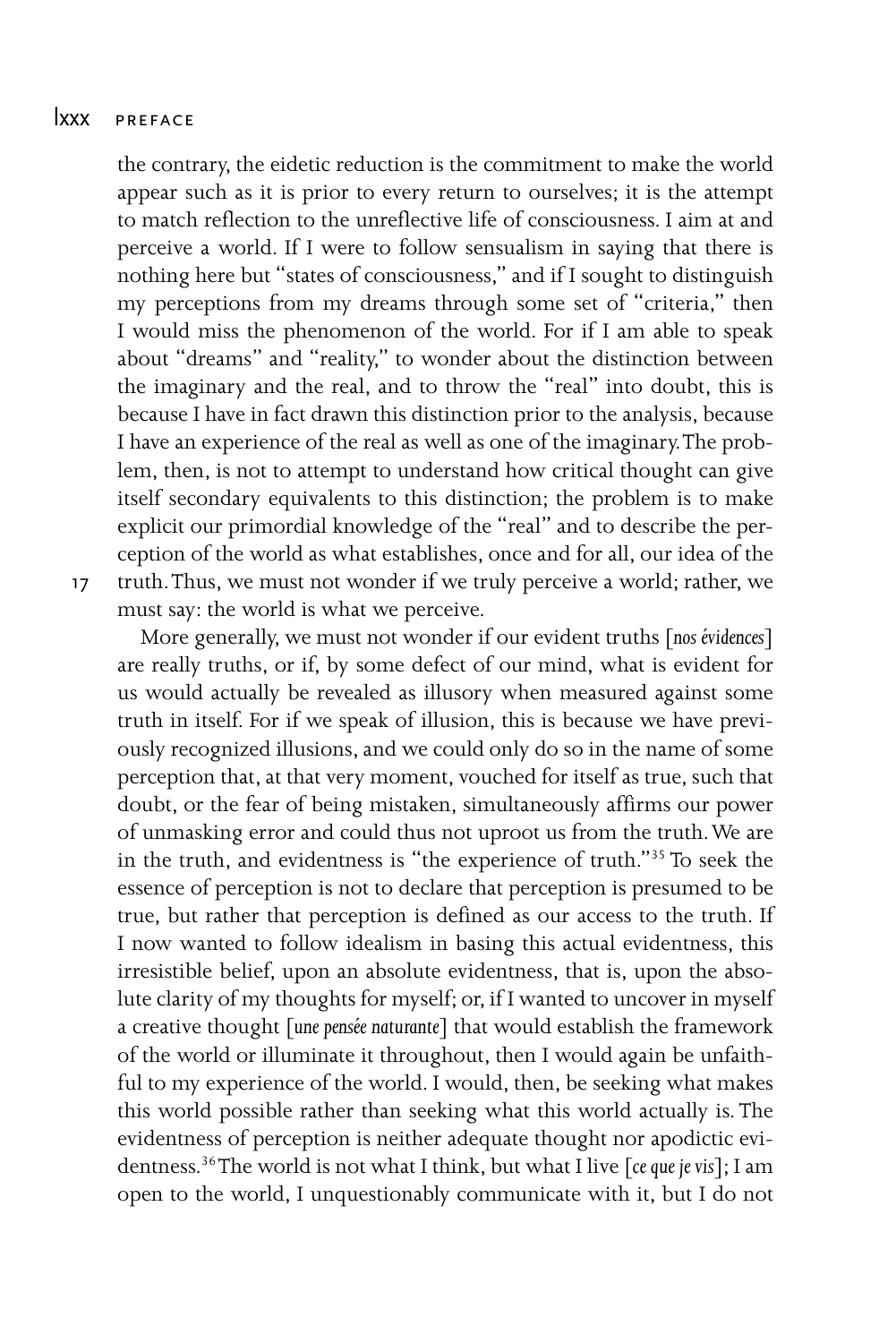18

possess it, it is inexhaustible. I can never fully justify the permanent thesis of my life that "there is a world," or rather, "there is the world." This facticity of the world is what establishes the *Weltlichkeit der Welt* [worldliness of the world],<sup>37</sup> what makes it such that the world is a world, just as the facticity of the *cogito* is not an imperfection in it, but rather what assures me of my existence. The eidetic method is that of a phenomenological positivism grounding the possible upon the real.

> \* \* \*

We can now approach the question of intentionality, too often cited as the principal discovery of phenomenology, even though intentionality can only be understood through the reduction. There is hardly anything new in the claim that "all consciousness is consciousness of something." In his "Refutation of Idealism," Kant showed that inner perception is impossible without external perception, that the world as the connection of phenomena is anticipated in the consciousness of my own unity, and is the means I have of coming into being as consciousness.<sup>38</sup> What distinguishes intentionality from the Kantian relation to a possible object is that the unity of the world, prior to being posited by knowledge through an explicit act of identification, is lived as already accomplished or as already there. In the *Critique of Judgment*, [39](#page--1-0) Kant himself demonstrated that there is a unity of the imagination and of the understanding, and a unity of subjects *prior to the object*, and that, in an experience of beauty, for example, I undergo the experience of a harmony between the sensible and the concept, between myself and another, which is itself without any concept. Here the subject is no longer the universal thinker of a system of rigorously connected objects, no longer the subject who is, if he is to be able to [*pouvoir*] form a world, the positing power [puissance]<sup>40</sup> that imposes the law of the understanding upon the manifold; rather, he discovers himself and appreciates himself as a nature spontaneously conforming to the law of the understanding. But if the subject has a nature, then the hidden  $art<sup>41</sup>$  of the imagination must condition the categorial activity; it is no longer merely aesthetic judgment that rests upon this hidden art, but also knowledge, and this art also grounds the unity of consciousness and of consciousnesses.

Husserl takes up the *Critique of Judgment* when he speaks of a teleology of consciousness. This is not to double human consciousness with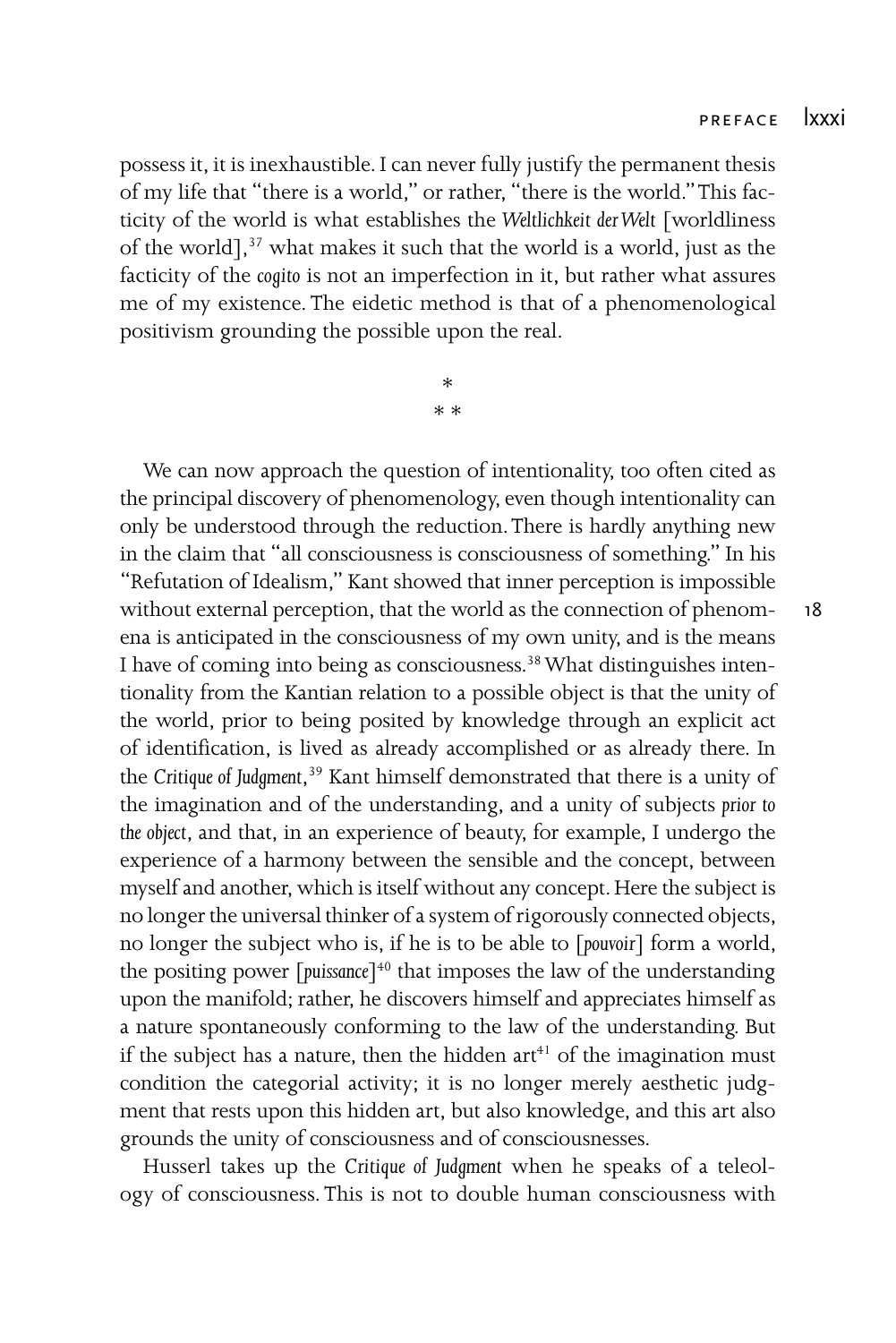#### lxxxii preface

19

an absolute thought that would assign consciousness its ends from the outside. Rather, it is to recognize consciousness itself as a project of the world, $42$  as destined to a world that it neither encompasses nor possesses, but toward which it never ceases to be directed – and to recognize the world as that pre-objective individual whose imperious unity prescribes knowledge its goal. This is why Husserl distinguishes between act intentionality – which is the intentionality of our judgments and of our voluntary decisions (and is the only intentionality discussed in the *Critique of Pure Reason*) – and operative intentionality (*fungierende Inten-*tionalität),<sup>[43](#page--1-0)</sup> the intentionality that establishes the natural and pre-predicative unity of the world and of our life, the intentionality that appears in our desires, our evaluations, and our landscape more clearly than it does in objective knowledge. Operative intentionality is the one that provides the text that our various forms of knowledge attempt to translate into precise language. The relation to the world, such as it tirelessly announces itself within us, is not something that analysis might clarify: philosophy can simply place it before our eyes and invite us to take notice.

Through this enlarged notion of intentionality, phenomenological "understanding" is distinguished from classical "intellection," which is limited to considering "true and immutable natures,["44](#page--1-0) and so phenomenology can become a phenomenology of genesis. Whether it is a question of a perceived thing, an historical event, or a doctrine, "to understand" is to grasp the total intention – not merely what these things are for representation, namely, the "properties" of the perceived thing, the myriad of "historical events," and the "ideas" introduced by the doctrine – but rather the unique manner of existing expressed in the properties of the pebble, the glass, or the piece of wax, in all of the events of a revolution, and in all of the thoughts of a philosopher. For each civilization, it is a question of uncovering the Idea in the Hegelian sense, not something like a physico-mathematical law, accessible to objective thought, but rather the unique formula of behavior toward others, Nature, time, and death; that is, a certain manner of articulating the world that the historian must be able to take up and adopt. These are the *dimensions* of history. And in relation to them, there is not a single word or human gesture – not even those habitual or distracted ones – that does not have a signification. I believed I was keeping quiet due to fatigue, or some politician believed he had merely uttered a platitude, and just like that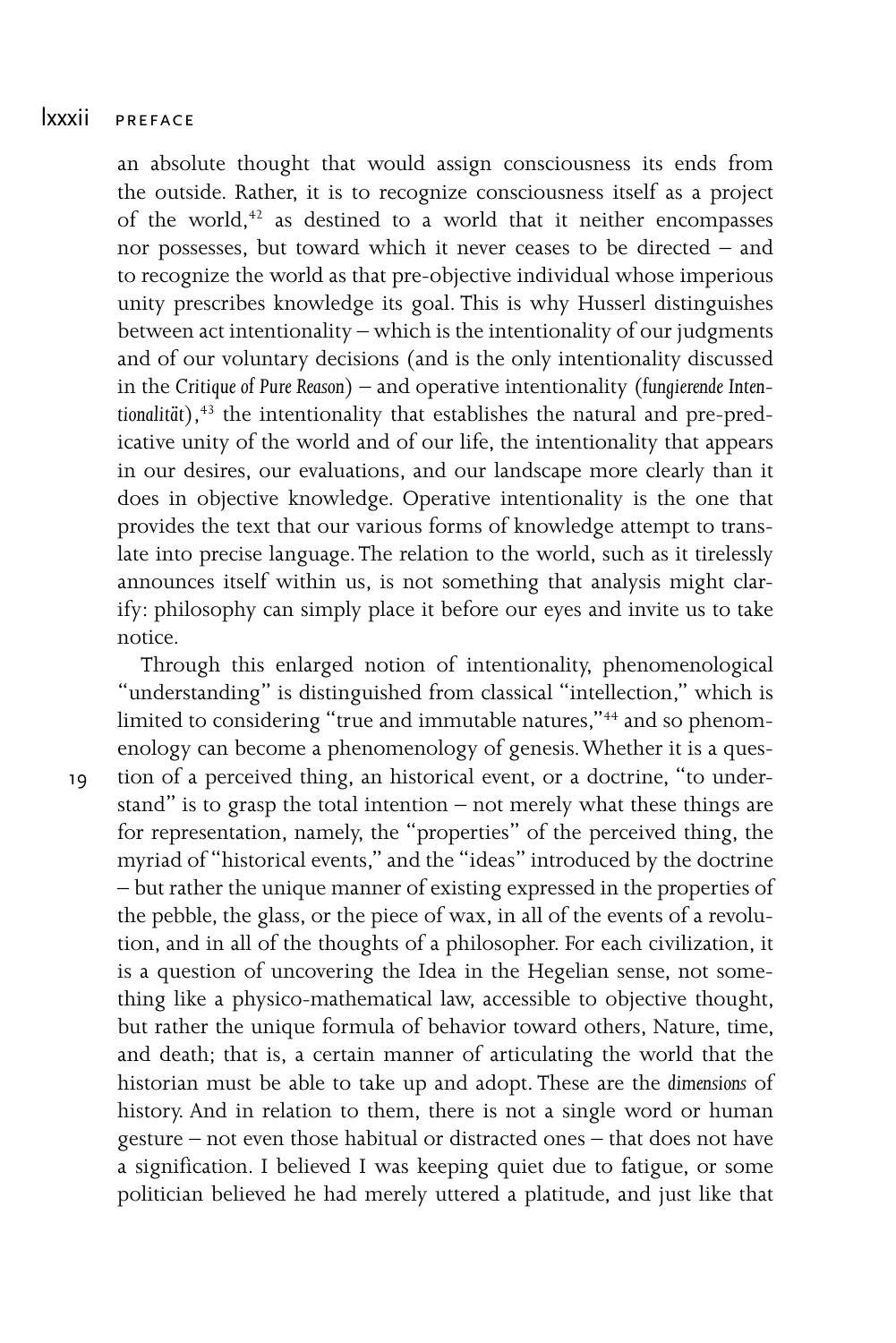my silence or his utterance take on a sense, because my weariness or his recourse to some ready-made formula are not accidental; they express a certain disinterest and thus are still a certain taking up of a position with regard to the situation.

If we examine an event up close, then everything appears to happen by accident at the moment it is lived: that person's ambition, some lucky encounter, or some isolated circumstance seems to have been decisive. But accidents cancel each other out, and that is how this myriad of facts comes together and sketches out a certain manner of taking a position toward the human condition, or an *event* whose contours are definite and of which one can speak. Must history be understood through ideology, through politics, through religion, or through the economy? Must we understand a doctrine through its manifest content or through the psychology of the author and the events of his life? We must in fact understand in all of these ways at once; everything has a sense, and we uncover the same ontological structure beneath all of these relations. All of these views are true, so long as they are not isolated, so long as we go right to the very foundation of history, and so long as we meet up with the existential core of signification that is made explicit in each of these perspectives. As Marx said, history does not walk on its head; but neither does it think with its feet. Or better, it is not for us to worry about either its "head" or its "feet," but rather its body. All economical and psychological explanations of a doctrine are true, since the thinker only ever thinks beginning from what he is. Reflection upon a doctrine will itself only be complete when it succeeds in connecting with the history of the doctrine and with external explanations, and in putting the causes and the sense of a doctrine back into an existential structure. There is, says Husserl, a "genesis of sense" (*Sinngenesis*)<sup>45</sup> that alone teaches us, in the final analysis, what the doctrine "means" [*veut dire*]. Like understanding, critique too will have to be pursued on all levels. And of course, the identification of some accident in an author's life can hardly be satisfactory as a refutation of a doctrine: for the doctrine signifies beyond this life; and there are no pure accidents in existence or in coexistence, since both assimilate accidents in order to construct reason from them. And finally, since it is indivisible in the present, history is also indivisible in succession. In relation to its fundamental dimensions, all periods of history appear as manifestations of a single existence or as episodes of a single drama – but we do not know if this drama will have an ending. Because we are in the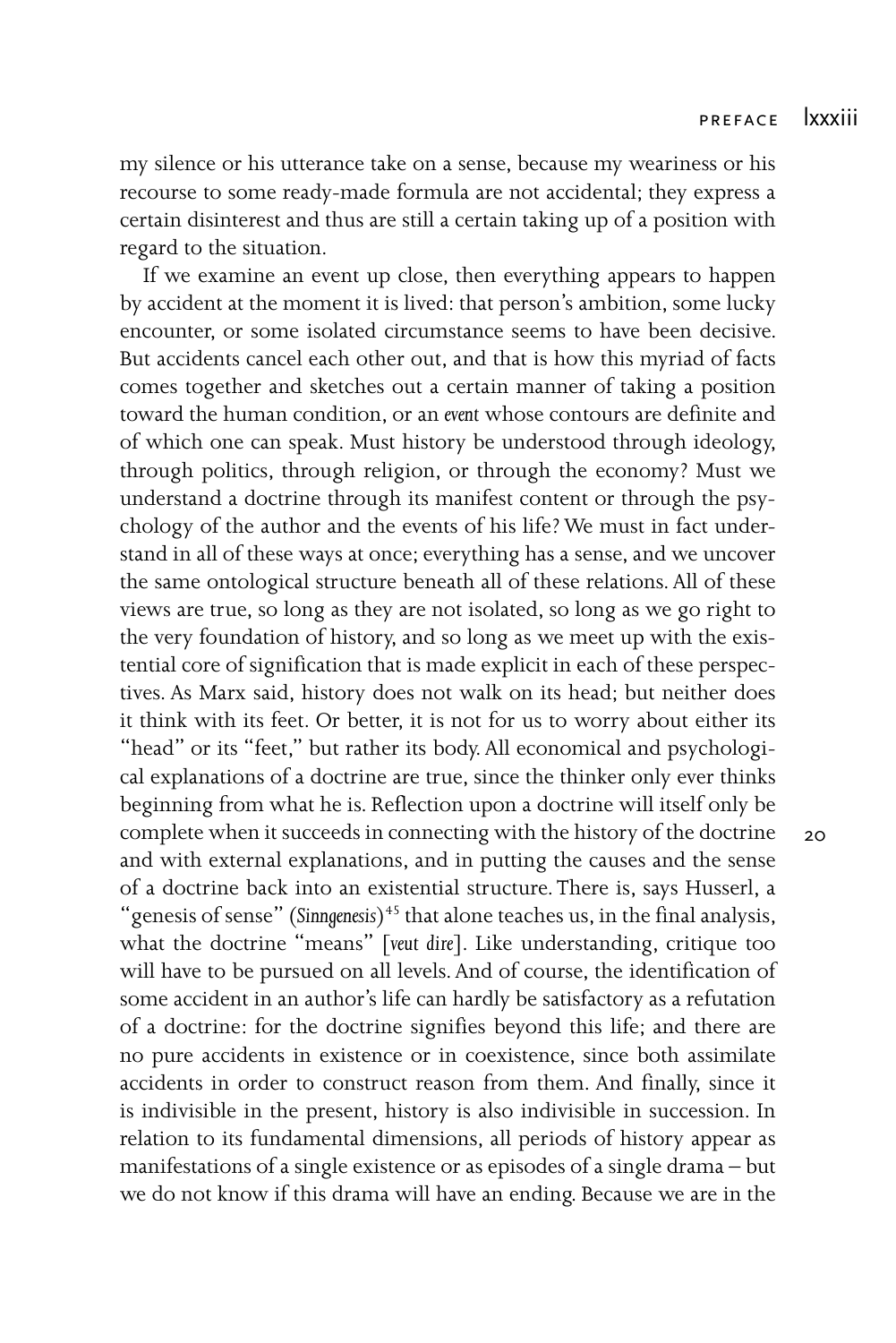#### lxxxiv preface

world, we are *condemned to sense*, [46](#page--1-0) and there is nothing we can do or say that does not acquire a name in history.

> \* \* \*

Phenomenology's most important accomplishment is, it would seem, to have joined an extreme subjectivism with an extreme objectivism through its concept of the world or of rationality. Rationality fits precisely to the experiences in which it is revealed. There is rationality – that is, perspectives intersect, perceptions confirm each other, and a sense appears. But this sense must not be separated, transformed into an absolute Spirit, or transformed into a world in the realist sense. The phenomenological world is not pure being, but rather the sense that shines forth at the intersection of my experiences and at the intersection of my experiences with those of others through a sort of gearing into each other.[47](#page--1-0) The phenomenological world is thus inseparable from subjectivity and intersubjectivity, which establish their unity through the taking up [*la reprise*] of my past experiences into my present experiences, or of the other person's experience into my own. For the first time, the philosopher's meditation is lucid enough to avoid endowing its own products with a concrete reality in the world that is prior to that meditation. The philosopher attempts to think the world, others, and himself, and to conceive of their relations. But the meditating Ego and the "disinterested onlooker" (*uninteressierter Zuschauer*)<sup>48</sup> do not meet up with an already given rationality; rather, they "establish each other"<sup>49</sup> and establish rationality through an initiative that has no ontological guarantee, and whose justification rests entirely upon the actual power that it gives us for taking up our history.

21

The phenomenological world is not the making explicit of a prior being, but rather the founding of being; philosophy is not the reflection of a prior truth, but rather, like art, the actualization of a truth. One might ask how this actualization is *possible* and if it does not in fact link up, in the things, with a preexisting Reason. But the only *Logos* that preexists is the world itself, and the philosophy that brings the world to a manifest existence does not begin by first being *possible*: it is present or real, just like the world of which it is a part, and no explanatory hypothesis is more clear than the very act by which we take up this incomplete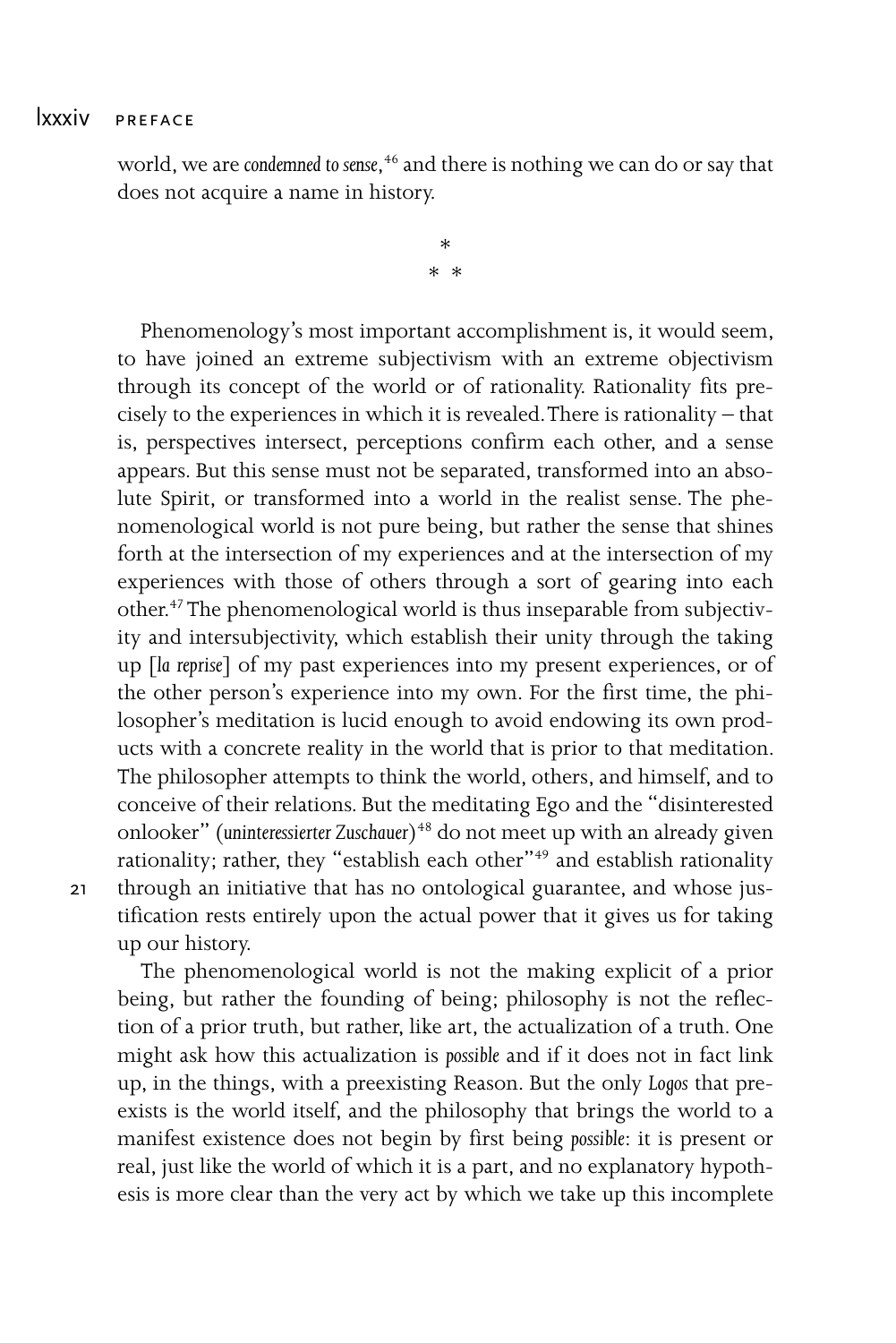world in order to attempt to totalize it and to think it. Rationality is not a *problem*; there is no unknown behind it that we would have to determine deductively or prove inductively beginning from it. We witness, at each moment, this marvel that is the connection of experiences, and no one knows how it is accomplished better than we do, since we are this very knot of relations.<sup>50</sup> The world and reason are not problems; and though we might call them mysterious, this mystery is essential to them, there can be no question of dissolving it through some "solution," it is beneath the level of solutions.<sup>51</sup> True philosophy entails learning to see the world anew, and in this sense, an historical account might signify the world with as much "depth" as a philosophical treatise. We take our fate into our own hands and through reflection we become responsible for our own history, but this responsibility also comes from a decision to which we commit our lives; and in both cases it is a violent act whose truth is confirmed through its being performed.

As the disclosure of the world, phenomenology rests upon itself, or rather, founds itself.<sup>[52](#page--1-0)</sup> All forms of knowledge are supported by a "ground" of postulations, and ultimately upon our communication with the world as the first establishing of rationality. Philosophy, as radical reflection, abstains in principle from this resource. Since philosophy is itself within history, it too draws upon the world and upon constituted reason. Thus, it will be necessary that philosophy direct toward itself the very same interrogation that it directs toward all forms of knowledge. It will thus be indefinitely doubled; it will be, as Husserl says, an infinite dialogue or meditation, and, to the very extent that it remains loyal to its intention, it will never know just where it is going. The unfinished nature of phenomenology and the inchoate style in which it proceeds are not the sign of failure; they were inevitable because phenomenology's task was to reveal the mystery of the world and the mystery of reason.<sup>53</sup> If phenomenology was a movement prior to having been a doctrine or a system, this is neither accidental nor a deception. Phenomenology is as painstaking as the works of Balzac, Proust, Valéry, or Cézanne – through the same kind of attention and wonder, the same demand for awareness, the same will to grasp the sense of the world or of history in its nascent state. As such, phenomenology merges with the effort of modern thought.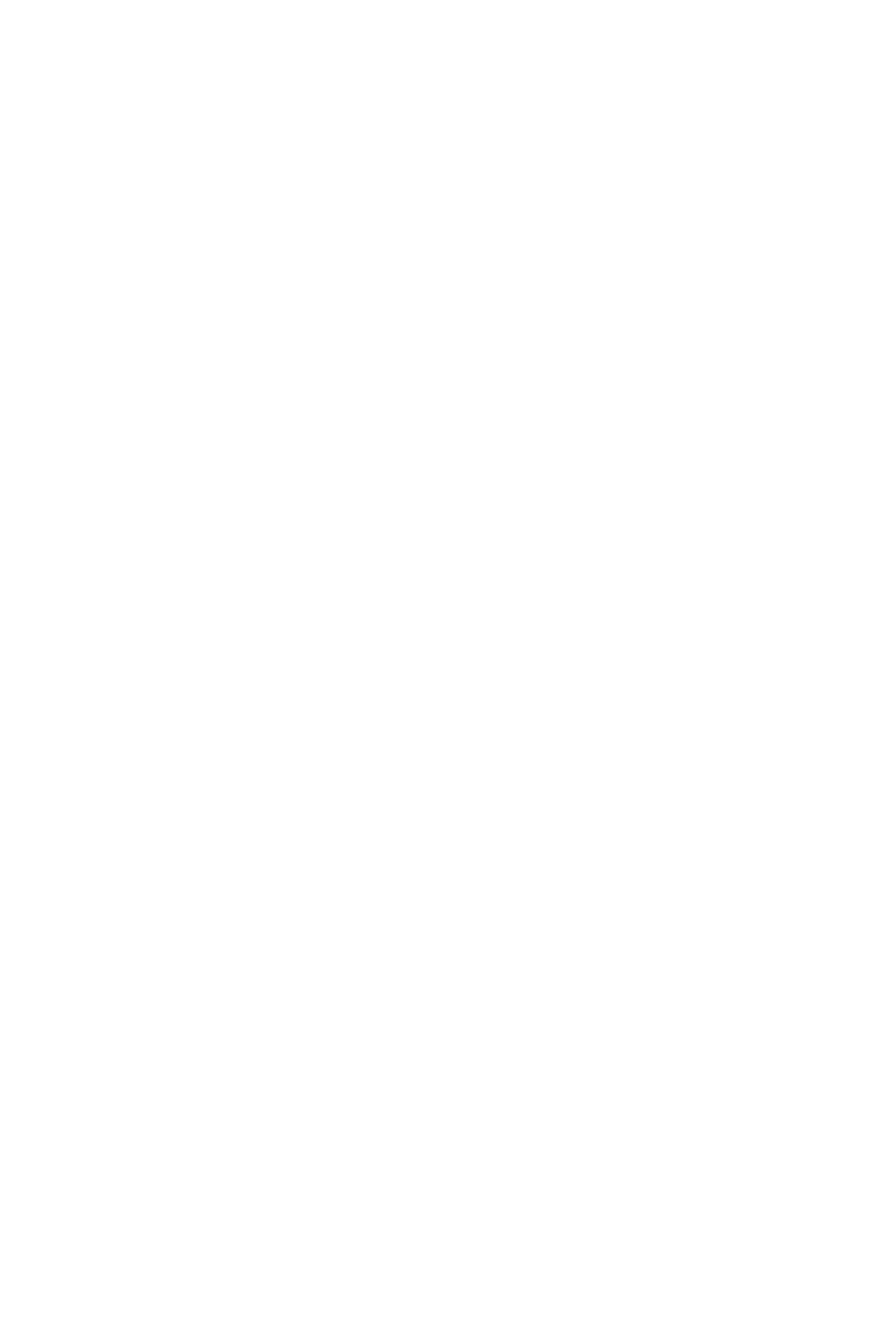# **[Introduction](#page--1-0)** Classical Prejudices and the Return to Phenomena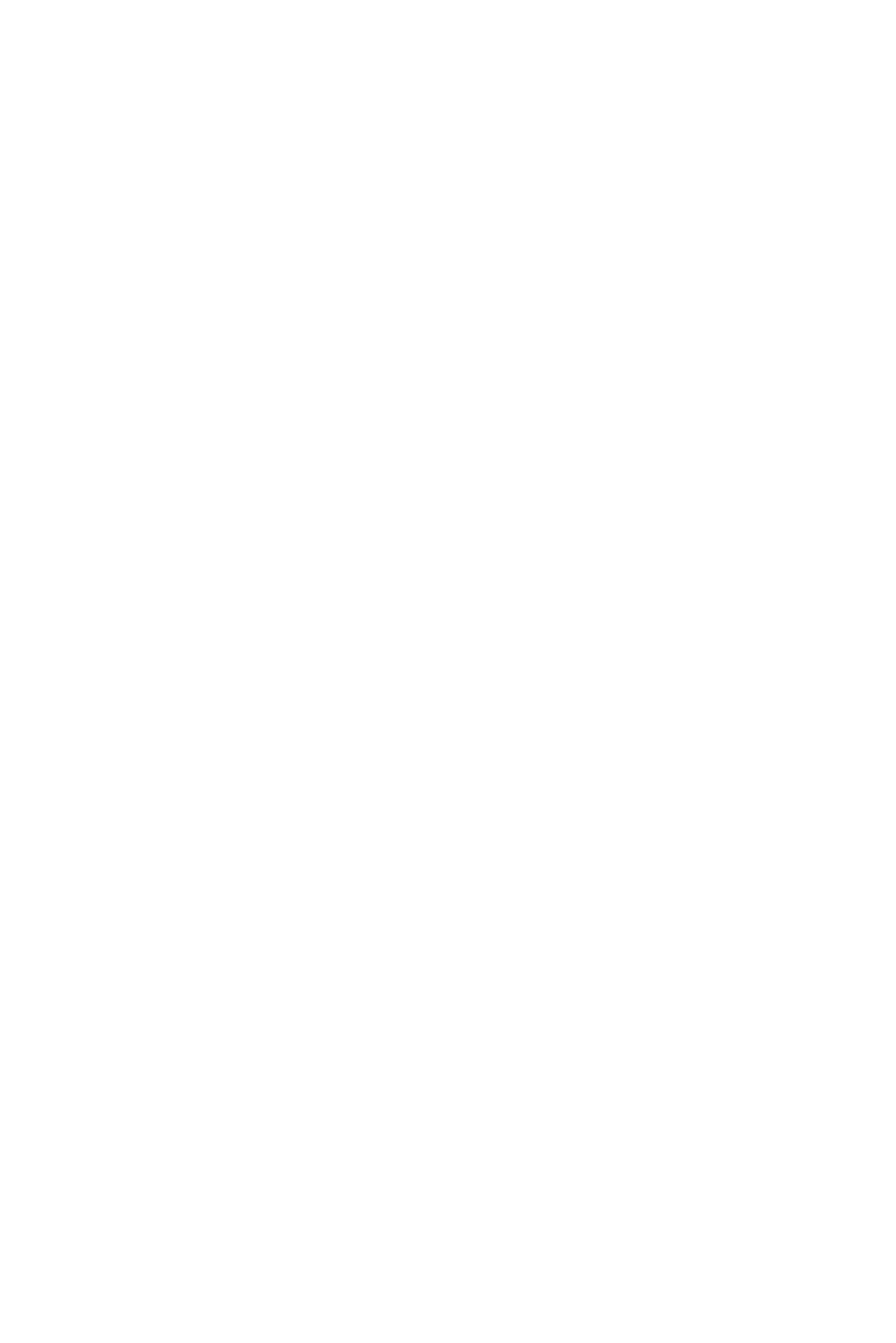## **["SENSATION"](#page--1-0)**

**I**

In beginning the study of perception, we find in language the seemingly clear and straightforward notion of sensation: I sense red or blue, hot or cold. We will see, however, that this is the most confused notion there is, and that, for having accepted it, classical analyses have missed the phenomenon of perception. 25

[a. *[Sensation as impression.](#page--1-0)*[\]1](#page--1-0)

I might first understand sensation to be the manner in which I am affected and the undergoing [*l'épreuve*] of a state of myself. Perhaps the gray that immediately envelops me when I close my eyes or the sounds that vibrate "in my head" when I am half-asleep indicate what pure sensing might be. I would sense precisely insofar as I coincide with the sensed, insofar as this latter ceases to have a place in the objective world, and insofar as it signifies nothing to me. This is to acknowledge that sensation must be sought beneath all qualitative content, since in order to be distinguished as two colors, red and green – even if lacking a precise location – must already form some scene before me and thus cease to be part of myself. Pure sensation will be the undergoing of an undifferentiated, instantaneous, and punctual "jolt." Since these authors readily concede the point, it is unnecessary to show that this notion corresponds to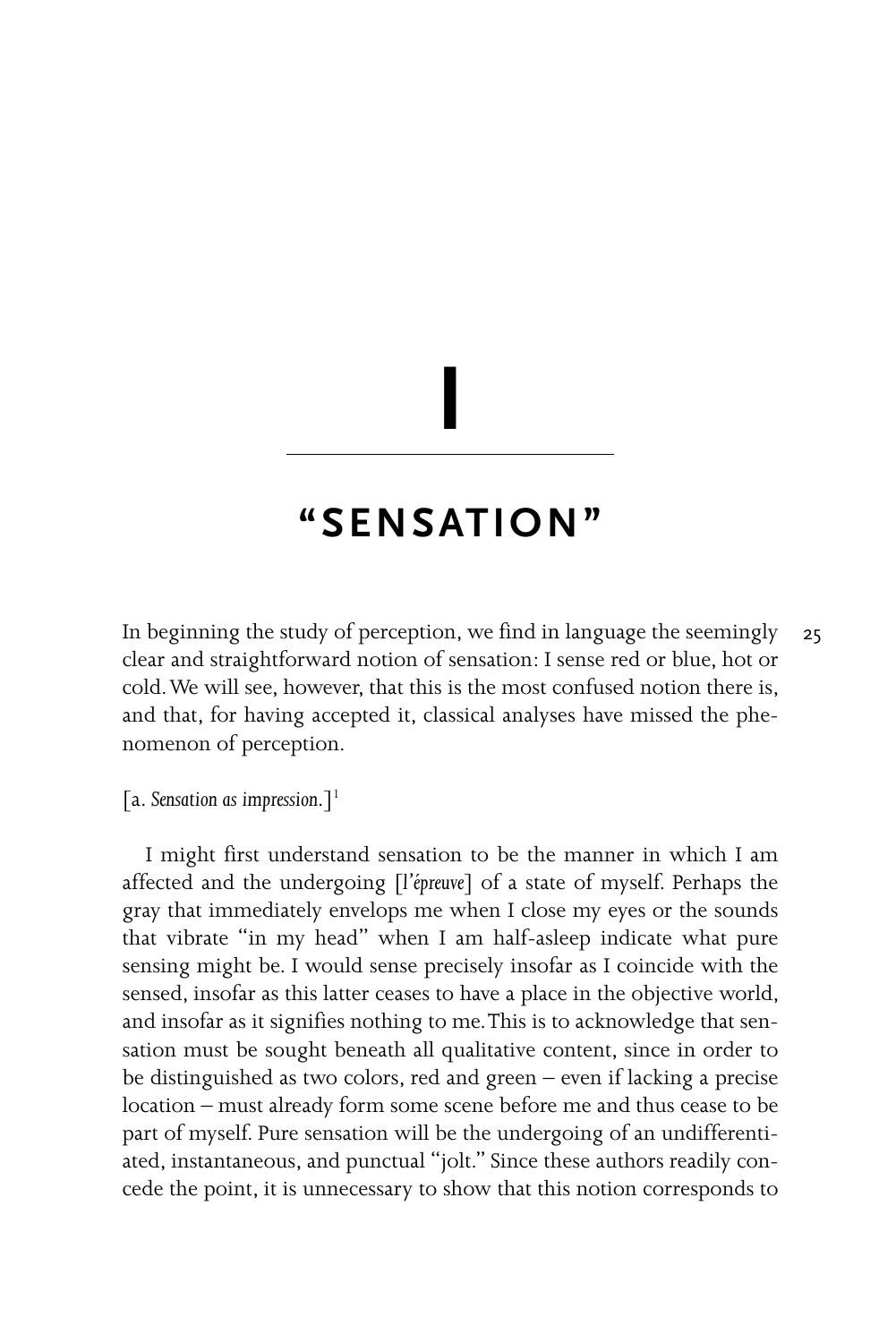#### 4 introduction

nothing in our experience, and that for animals such as the chimpanzee or the chicken, the most simple *factual perceptions* that we know have to do with relationships and not with absolute terms.<sup>2</sup> But we must still wonder why they believe themselves authorized *by right* to mark off a layer of "impressions" in perceptual experience.

26

Consider a white patch against a homogeneous background. All points on the patch have a certain common "function" that makes them into a "figure." The figure's color is denser and somehow more resistant than the background's color. The borders of the white patch "belong" to the patch and, despite being contiguous with it, do not join with the background. The patch seems to be placed upon the background and does not interrupt it. Each part announces more than it contains, and thus this elementary perception is already charged with a *sense*. The objection will be raised that if the figure and the background are not sensed as a whole, then they must surely be sensed in each of their points. This would be to forget that each point in turn can only be perceived as a figure on a background. When Gestalt theory tells us that a figure against a background is the most basic sensible given we can have, this is not a contingent characteristic of factual perception that would, in an ideal analysis, leave us free to introduce the notion of impression. Rather, this is the very definition of the perceptual phenomenon, or that without which a phenomenon cannot be called perception. The perceptual "something" is always in the middle of some other thing, it always belongs to a "field." A truly homogeneous area, offering *nothing to perceive*, cannot be given to *any perception*. The structure of actual perception alone can teach us what it is to perceive. Pure impression is thus not merely undiscoverable, but imperceptible, and therefore is inconceivable as a moment of perception. If it is introduced, this is because, rather than being attentive to perceptual experience, this experience is neglected in favor of the perceived object. A visual field is not made up of isolated visions. But the viewed object is made up of material fragments, and spatial points are external to each other. An isolated perceptual given is inconceivable, so long as we perform the mental experiment of trying to perceive it. Yet in the world there are isolated objects or a physical void.

[b. *[Sensation as quality.](#page--1-0)*]

I will thus give up the attempt to define sensation as pure impression. But to see is to have colors or lights, to hear is to have sounds, to sense is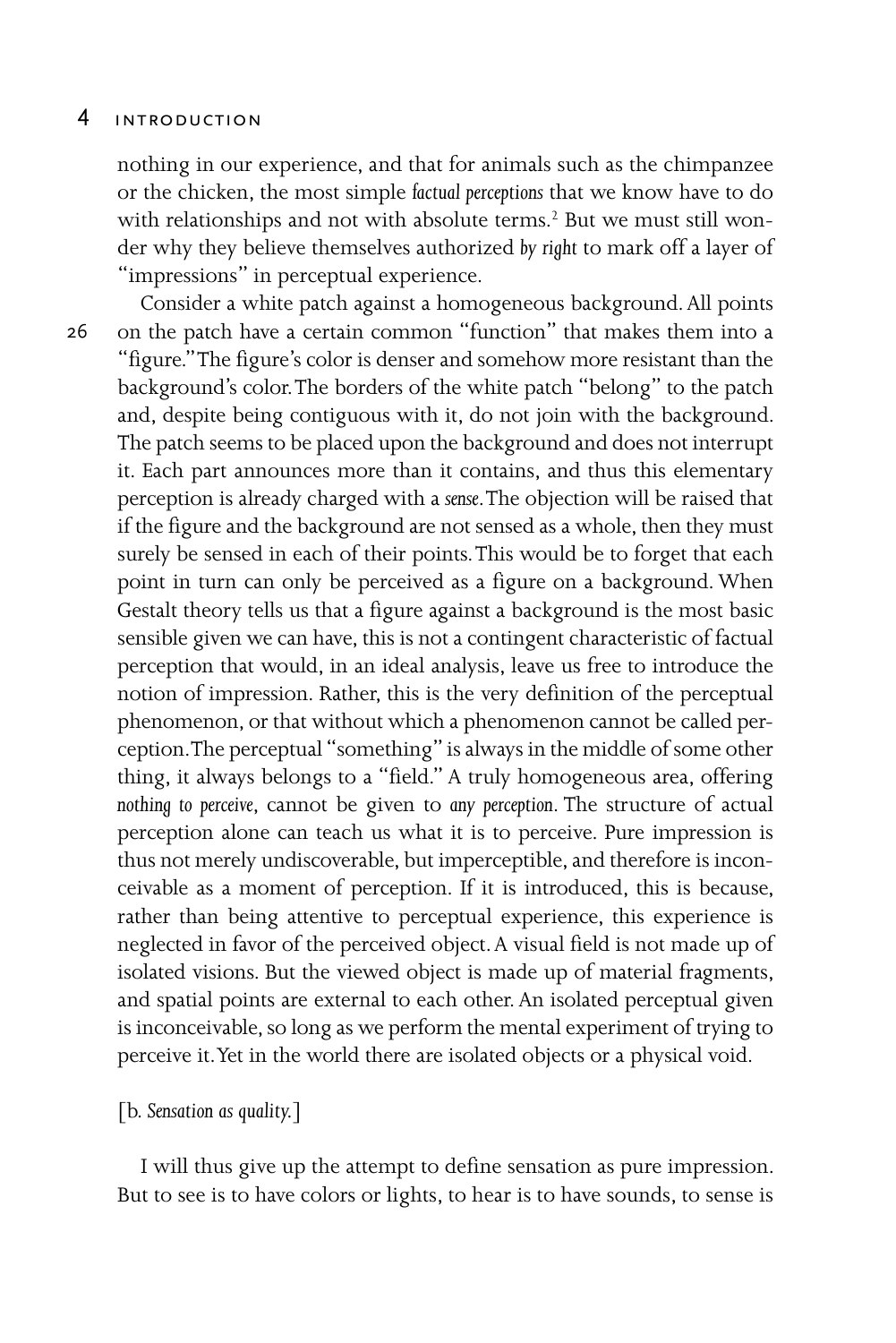to have qualities; is it not sufficient to have seen red or to have heard an *A* in order to know what sensing is? Red and green are not sensations, they are the sensibles, and quality is not an element of consciousness, but a property of the object. Rather than providing a simple means of delimiting sensations, the quality, if we consider it in the very experience in which it is revealed, is just as rich and obscure as the object or as the entire perceptual spectacle. The red patch I see on the rug is only red if the shadow that lies across it is taken into account; its quality only appears in relation to the play of light, and thus only as an element in a spatial configuration. Moreover, the color is only determinate if it spreads across a certain surface; a surface too small would be unqualifiable. Finally, this red would literally not be the same if it were not the "wooly red" of a carpet.<sup>[3](#page--1-0)</sup> Analysis thus discovers the significations that reside in each quality. Might the objection be raised that only the qualities of our actual experience are at issue here, overlaid with an entire body of knowledge, and that we still have the right to conceive of a "pure quality" that might define "pure sensing"? And yet, as we have just seen, this pure sensing would amount to not sensing anything and thus to not sensing at all. The supposed evidence of sensing is not grounded upon the testimony of consciousness, but rather upon the unquestioned belief in the world [le préjugé du monde].<sup>[4](#page--1-0)</sup> We believe we know perfectly well what it is "to see," "to hear," or "to sense," because perception has long given us colored or sonorous objects. When we want to analyze perception, we transport these objects into consciousness. We commit what psychologists call "the experience error,"<sup>[5](#page--1-0)</sup> that is, we immediately assume that what we know to exist among things is also in our consciousness of them. We build perception out of the perceived. And since the perceived is obviously only accessible through perception, in the end we understand neither.

We are caught up in the world and we do not succeed in detaching ourselves from it in order to shift to the consciousness of the world. If we were to do so, we would see that the quality is never directly experienced and that all consciousness is consciousness of something. This "something," moreover, is not necessarily an identifiable object. There are two ways of being mistaken regarding quality: the first is to turn it into an element of consciousness when it is in fact an object for consciousness, to treat it as a mute impression when it in fact always has a sense; the second is to believe that this sense and this object, at the level of quality, are full and determinate. And this second error, just like the first, results from 27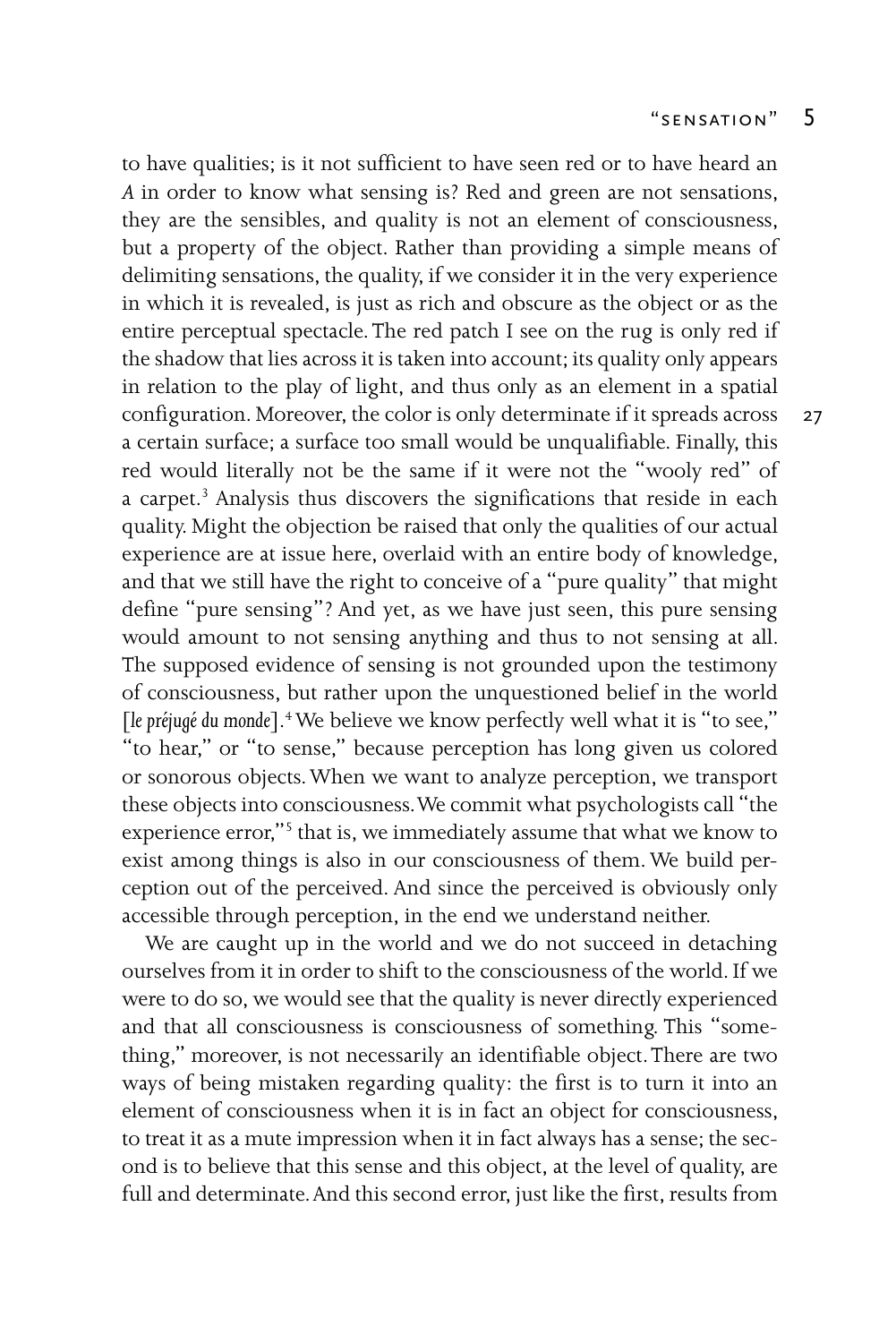#### 6 introduction

28

the unquestioned belief in the world. Through optics and geometry we construct the fragment of the world whose image can, at any moment, form upon our retina. Anything outside of this perimeter – not reflecting upon any sensitive surface – no more acts upon our vision than does light falling upon our closed eyes. We ought to thus perceive a sharply delimited segment of the world, surrounded by a black zone, filled with qualities without any lacunae, and subtended by determinate size relations like those existing upon the retina. But experience offers nothing of the sort, and we will never understand what a *visual field* is by beginning from the world. Even if it is possible to trace a perimeter around vision by beginning at the center and gradually approaching lateral stimuli, the results of such a measurement nonetheless vary from one moment to the next, and the precise moment at which a previously seen stimulus ceases to be seen can never be identified. The region surrounding the visual field is not easy to describe, but it is certainly neither black nor gray. In this region there is an *indeterminate vision*, a *vision of something or other*, and, if taken to the extreme, that which is behind my back is not without visual presence. The two straight lines in the Müller-Lyer illusion (see [Figure 1\)](#page--1-0) are neither equal nor unequal, this is only an essential alter-native in the objective world.<sup>[6](#page--1-0)</sup> The visual field is this strange milieu in which contradictory notions intertwine because the objects (the straight lines of Müller-Lyer's illusion) are not here placed in the domain of being where a comparison would be possible, but are rather each grasped in its own private context, as if they did not belong to the same universe.

Psychologists have for a long time gone to great lengths to ignore these phenomena. In the world taken in itself, everything is determinate. There are of course confused spectacles, such as a landscape in the fog, but even so, one still admits that no real landscape is in itself confused – it is only confused for us. Psychologists will contend that the object is



Figure 1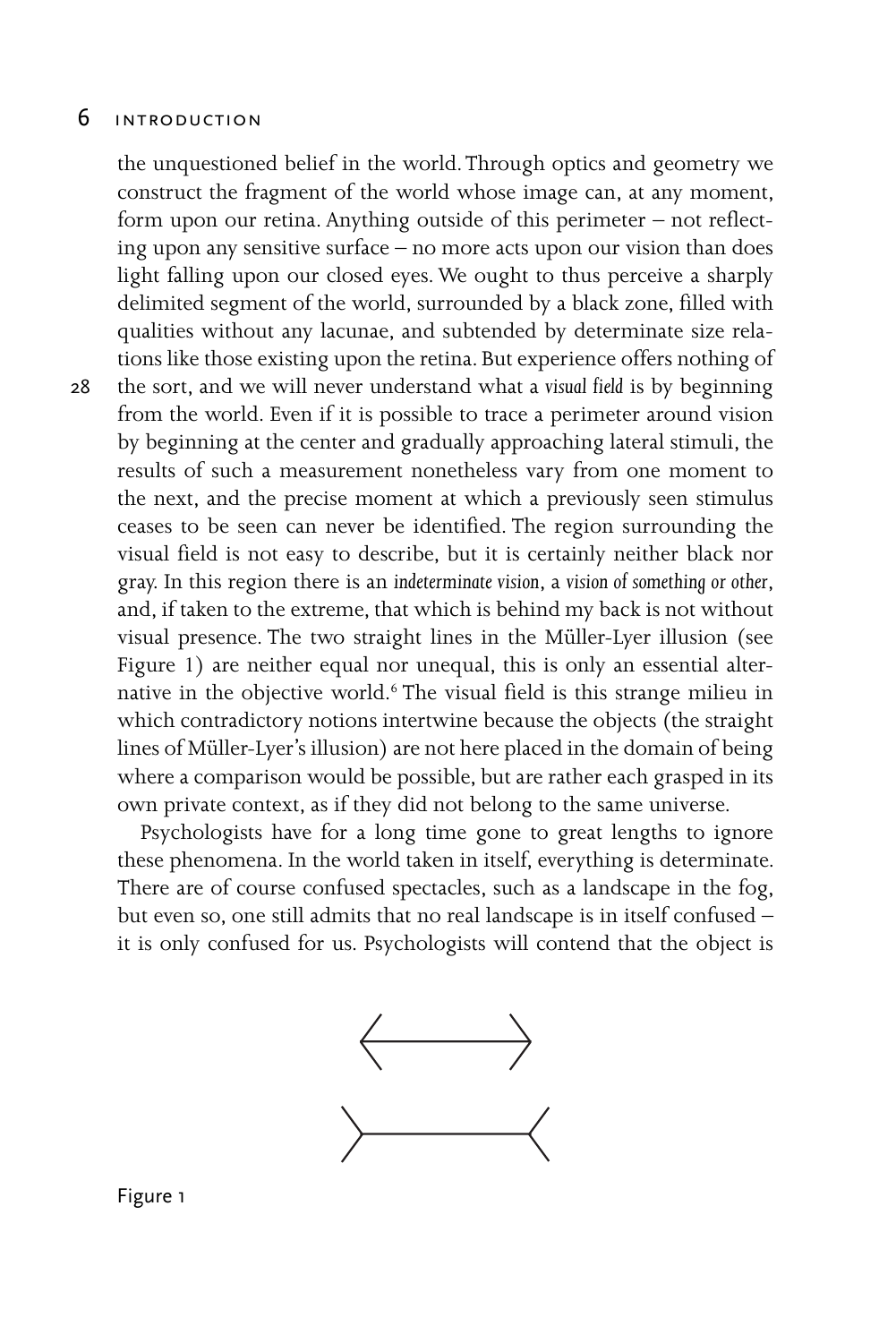never ambiguous, that it only becomes so through inattention. The limits of the visual field are not themselves variable, and there is an absolute moment in which the approaching object objectively begins to be seen; quite simply, we fail to "notice."[7](#page--1-0) But the notion of attention, as we will show more fully below, has for itself no evidence from consciousness. It is but an auxiliary hypothesis concocted to preserve the unquestioned belief in the objective world. We must recognize the indeterminate as a positive phenomenon. Quality appears within this atmosphere. The sense that it contains is an equivocal sense, and more a question of an expressive value than a logical signification. The determinate quality by which empiricism wanted to define sensation is an object for, not an element of consciousness, and it is the recently introduced object of scientific consciousness. For these two reasons, the notion of quality conceals rather than reveals subjectivity.

29

#### [c. *[Sensation as the immediate consequence of a stimulation.](#page--1-0)*]

The two definitions of sensation that we have just tried out were in fact direct definitions in appearance only. As we have just seen, they were modeled upon the perceived object. They were thereby in agreement with common sense, which also defines the sensible through the objective conditions on which it depends. The visible is what we grasp *with* our eyes; the sensible is what we grasp *through* our senses. Let us follow the idea of sensation on this terrain<sup>8</sup> [a](#page--1-0)nd see what becomes of this "through," this "with," and the notion of sense organs at the first level of reflection, namely, at the level of science. Although we have no experience of sensation, do we at least find some reasons in its causes and in its objective genesis to maintain it as an explanatory concept? Physiology, to which the psychologist turns as if to a higher authority, is in the same predicament as psychology. It too begins by situating its object in the world and by treating is as a fragment of extension. They lose sight of *behavior* by focusing on the reflex, that is, the elaboration and the formulation of stimuli; behavior is hidden by a longitudinal theory of nervous functioning that makes each element of the reaction correspond in principle to an element of the situation.<sup>9</sup> As in reflex-arc theory, the physiology of perception begins by assuming an anatomical trajectory that leads from a determinate *receiver* through a definite *transmitter* to a recording post,<sup>10</sup> which is itself specialized. The objective world being given, it is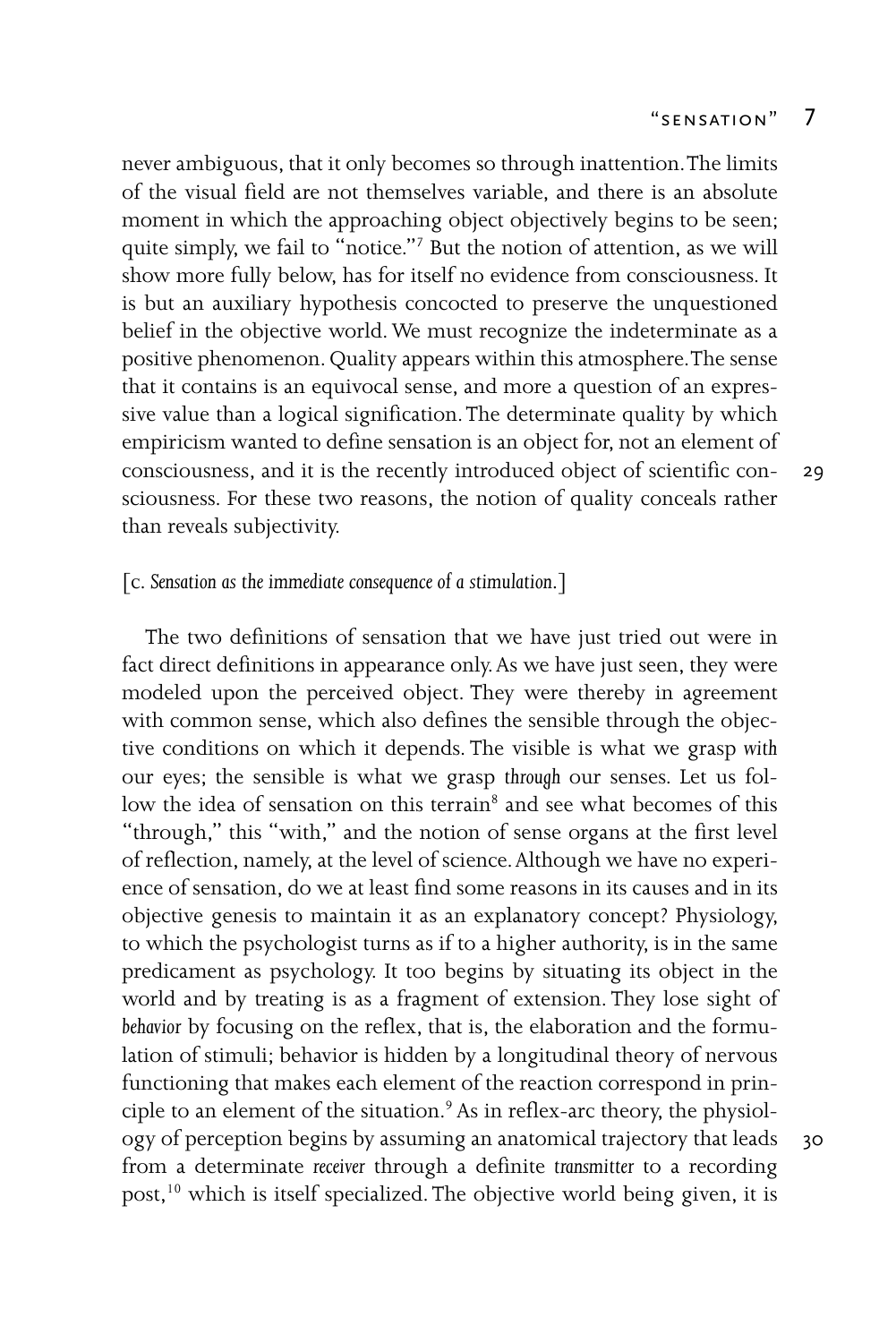#### 8 introduction

31

assumed that the world confides messages to the sense organs that thus must be carried, then decoded in such a way as to reproduce in us the original text. From this it follows that there is, in principle, a point-bypoint correspondence and a constant connection between the stimulus and the elementary perception. But this "constancy hypothesis"<sup>[11](#page--1-0)</sup> enters into conflict with the givens of consciousness, and the same psychologists who posit it also acknowledge its theoretical character.<sup>12</sup>

For example, the intensity of a sound is made to lose its pitch under certain conditions; the addition of auxiliary lines renders two objectively equal shapes unequal;<sup>13</sup> and a colored area appears uniformly colored even though the chromatic thresholds of the different regions of the retina ought to make it red here and orange there, and in certain cases even achromatic.<sup>14</sup> Should these cases in which the phenomenon does not adhere to the stimulus be kept within the frame of the law of constancy through additional factors – attention and judgment – or should the law itself be rejected? When red and green presented together give a resulting gray, it is conceded that the central combination of stimuli may immediately give rise to a sensation different from what the objective stimuli would require. When the apparent size of an object varies with its apparent distance, or when its apparent color varies with the memories that we have of it, it is conceded that "sensorial processes are not impervious to central influences."[15](#page--1-0) In this case, then, the "sensible" can no longer be defined as the immediate effect of an external stimulus. Is not the same conclusion applicable to the first three examples that we cited? If attention, more precise instructions, rest, and extended practice finally bring perception into conformity with the law of constancy, this does not prove its general validity, for, in the examples cited, the first appearance had just as much of a sensorial character as the results obtained in the end. The question is whether the attentive perception, the concentration of a subject on a point in the visual field (such as the "analytical perception" of the two principal lines in the Müller-Lyer illusion), rather than revealing "normal sensation," does not substitute an exceptional arrangement for the original phenomenon.<sup>16</sup> The law of constancy cannot, against the evidence of consciousness, make use of a single critical experiment in which it itself is not already implied, and it is already pre-supposed wherever it is believed to be established.<sup>[17](#page--1-0)</sup>

If we return to phenomena, they show us that the apprehension of a quality – exactly like the apprehension of size – is tied to an entire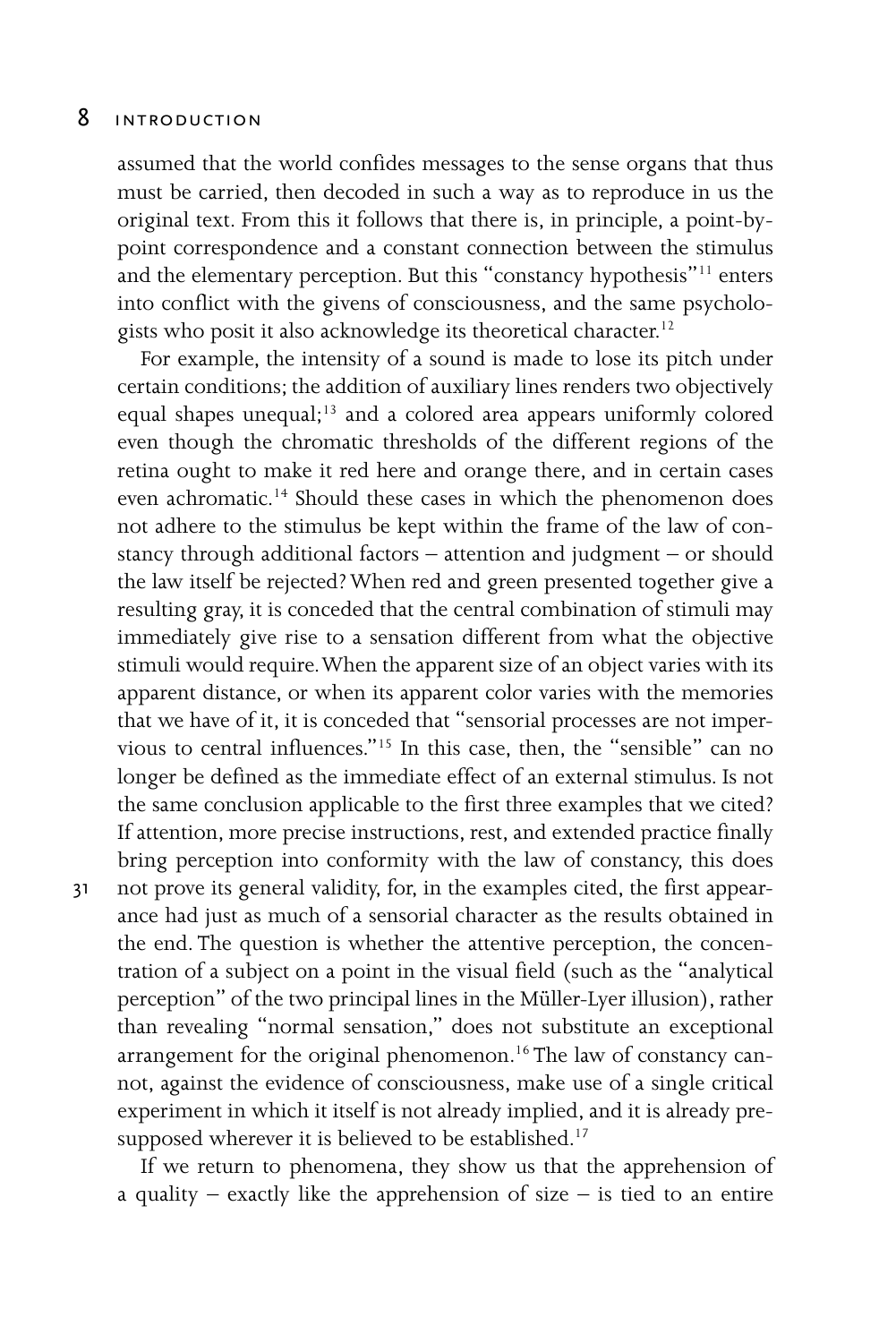perceptual context, and the stimuli no longer give us the indirect means that we sought for delimiting a layer of direct impressions. But not only does the physical stimulus elude us when we seek an "objective" definition of sensation. The sensory apparatus itself, as modern physiology imagines it, is no longer appropriate to the role of "transmitter" that it was made to play by classical science. Non-cortical lesions on tactile organs certainly dilute the concentration of points sensitive to hot, to cold, or to pressure, and also diminish the sensitivity of the points that remain. But if an extended enough stimulation is applied to the damaged organ, detailed sensations reappear; a more energetic exploration by the hand compensates for the increased threshold.<sup>18</sup> At the elementary level of sensibility, we catch sight of a collaboration among partial stimuli and between the sensorial system and the motor system that, through a variable physiological constellation, keeps the sensation constant, and thus rules out any definition of the nervous process as the simple transmission of a given message. The destruction of the visual function, regardless of the location of the lesions, abides by the same law: at first, all colors are affected<sup>19</sup> and lose their saturation. Next the spectrum becomes simplified, being reduced to four colors and shortly thereafter to two. In the end, a gray monochrome is reached, without the pathological color for that matter ever being equated with any normal color at all. Thus, in central lesions just as in peripheral ones, "the loss of nervous substance results not merely in a deficiency of certain qualities, but rather in the transition to a less differentiated and more primitive structure.["20](#page--1-0) Conversely, normal functioning must be understood as a process of integration in which the text of the external world is not copied, but constituted. And if we try to grasp "sensation" from the perspective of its preparatory bodily phenomena, we do not discover a psychical individual, a function of certain known variables, but rather a formation already tied to an ensemble and already endowed with a sense, which is only different in degree from more complex perceptions and which thus does not move us forward in our delimitation of the pure sensible.

There is no physiological definition of sensation and, more generally, there is no autonomous physiological psychology because the physiological event itself obeys biological and psychological laws. It was long believed that peripheral conditioning provided a reliable way of identifying the "elementary" mental functions and of distinguishing them from the "higher-level" functions less strictly tied to the bodily infrastructure. 32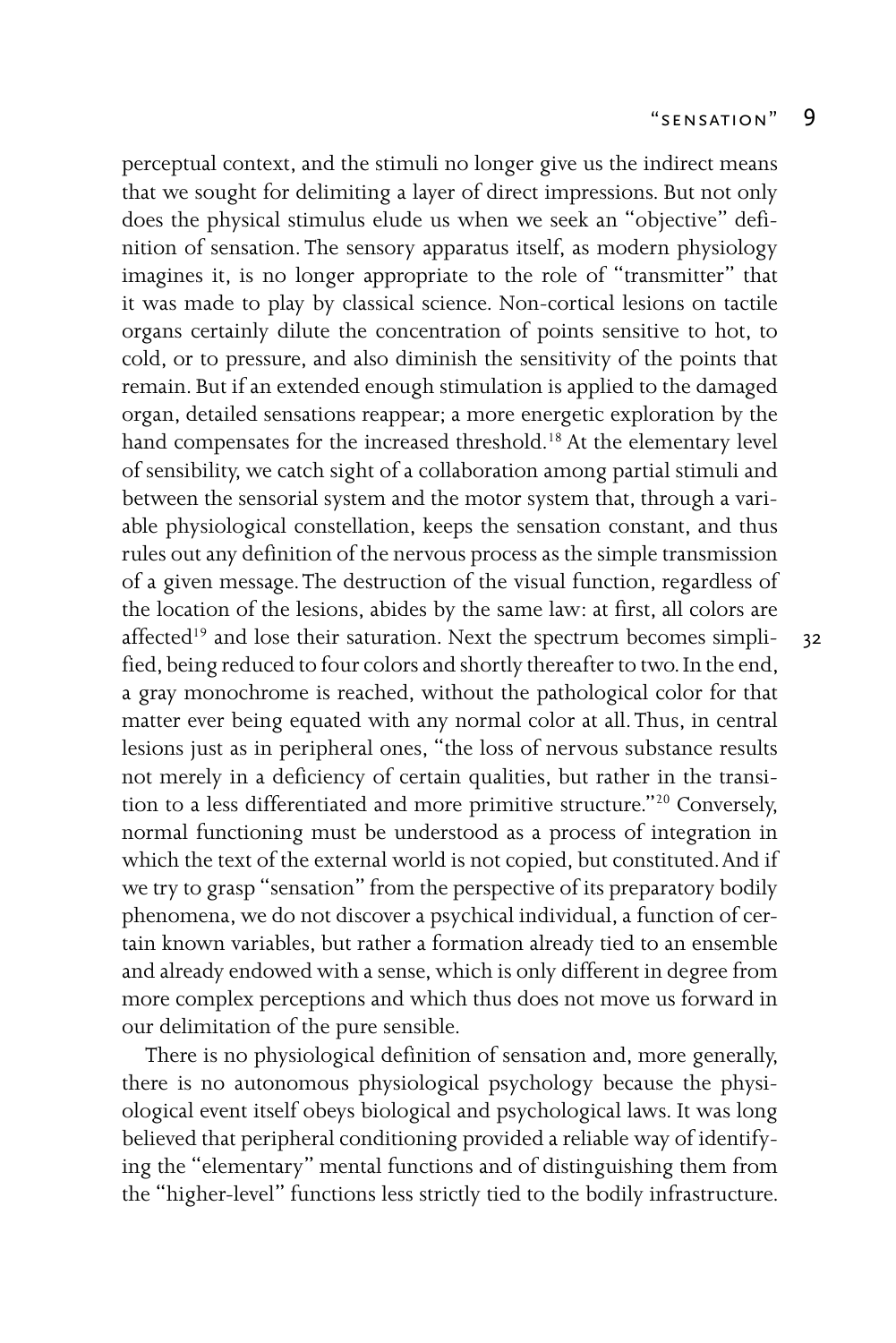#### 10 INTRODUCTION

A more precise analysis discovers that the two types of functions intertwine. The elementary is no longer that which, when added together, will constitute the whole, nor is it a mere occasion for the whole to constitute itself. The elementary event is already invested with a sense, and the higher-level function will only achieve a more integrated mode of existence or a more valuable adaptation by utilizing and by sublimating the subordinate operations. Reciprocally, "sensory experience is a vital process, as much as procreation, breathing, or growth.["21](#page--1-0) Psychology and physiology are thus no longer two parallel sciences, but rather two characterizations of behavior, the first concrete and the second abstract.<sup>[22](#page--1-0)</sup> When the psychologist asks the physiologist to provide a definition of sensation "through its causes," we said that he rediscovers on this terrain his own problems, and now we see why. For his part, the physiologist must rid himself of the realist prejudice that all of the sciences borrow from common sense and that hinders them in their development. The change in the sense of the words "elementary" and "higher-level" in modern physiology announces a change in philosophy.<sup>23</sup> The scientist must also learn to offer a critique of the idea of an external world in itself, since the facts themselves suggest to him that he must give up the idea of the body as a transmitter of messages. We grasp the sensible *with* the senses, but we know now that this "with" is not merely instrumental, that the sensory apparatus is not a conductor, and that even at the periphery, the physiological impression is engaged in relations that were previously considered to be central.

[d. *[What is sensing?](#page--1-0)*]

Once again, reflection – even the second-order reflection of science – obscures what was believed clear. We thought we knew what sensing, seeing, and hearing are, but now these words pose problems. We are led back to the very experiences that these words designate in order to define them anew. The classical notion of sensation was not itself a concept derived from reflection, but rather a recently developed product of thought turned toward objects; it was the final term in the representation of the world, the furthest removed from the constitutive source, and thereby the least clear. In its general effort toward objectification, science inevitably comes to a conception of the human organism as a physical system in the presence of stimuli themselves defined by their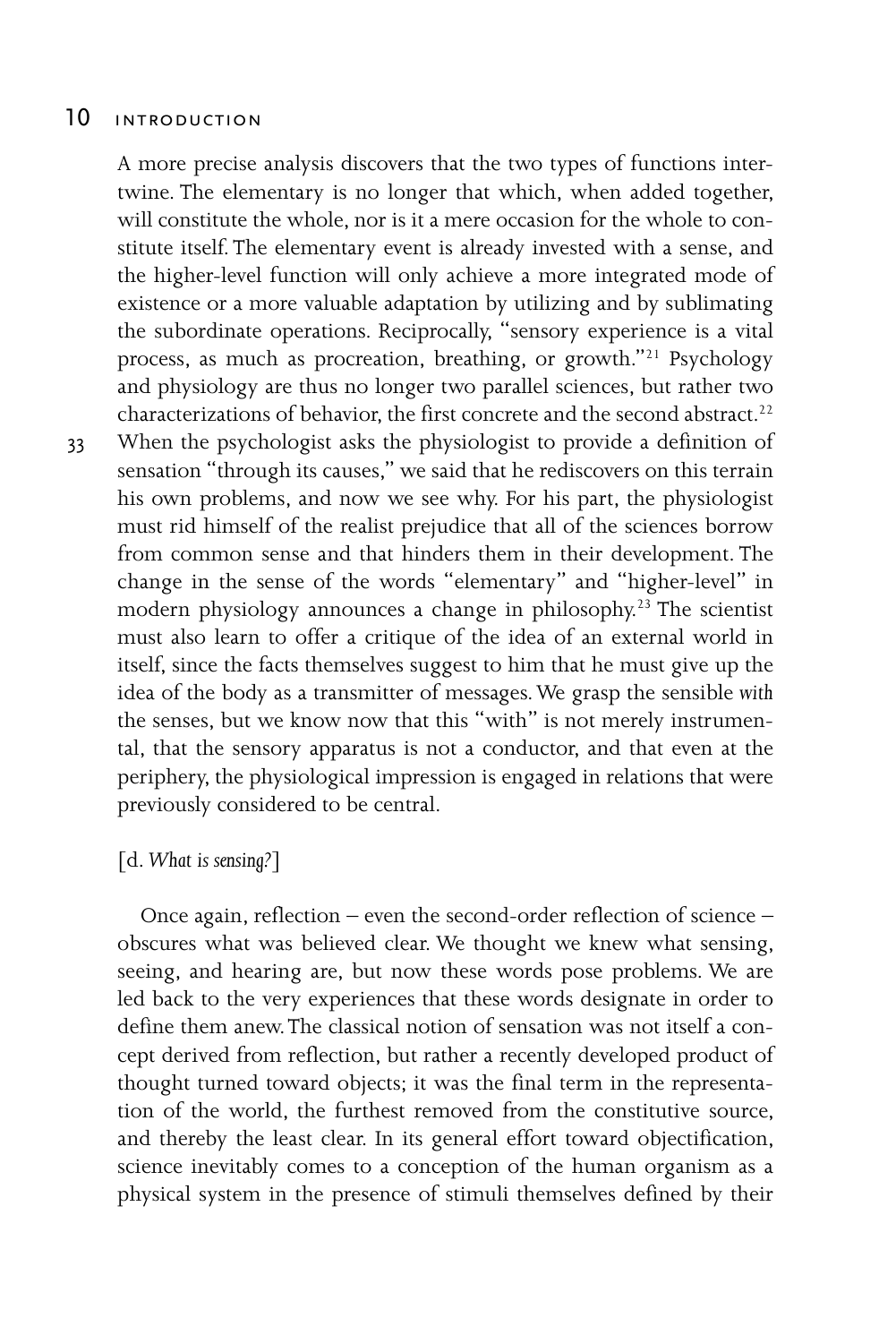physico-chemical properties, seeks to reconstruct actual perception<sup>24</sup> upon this basis and to close the cycle of scientific knowledge by discovering the laws according to which knowledge itself is produced, that is, by establishing an objective science of subjectivity.<sup>[25](#page--1-0)</sup> It is, however, also inevitable that this attempt should fail. If we think back to the objective investigations themselves, we discover first that the exterior conditions of the sensory field do not determine it part for part and only intervene by making an autochthonous organization possible – this is what Gestalt theory shows – and second, that structure in the organism depends on variables such as the biological *sense* of the situation, which are no longer physical variables, such that the whole escapes the well-known instruments of physico-mathematical analysis to open onto another type of intelligibility.[26](#page--1-0)

If we now turn back, as is done here, toward perceptual experience, we observe that science only succeeds in constructing a semblance of subjectivity: it introduces sensations, as things, precisely where experience shows there to already be meaningful wholes; it imposes categories upon the phenomenal universe that only make sense within the scientific universe. Science requires that two perceived lines, like two real lines, be either equal or unequal, and that a perceived crystal have a determinate number of sides, $27$  without noticing that the nature of the perceived is to tolerate ambiguity, a certain "shifting" or "haziness" [bougé],<sup>[28](#page--1-0)</sup> and to allow itself to be shaped by the context. The lines in Müller-Lyer's illusion cease to be equal without thereby becoming "unequal" – they become "different." That is, an isolated objective line and the same line considered in a figure cease to be, for perception, "the same." The line is only identifiable in these two functions by an analytical perception that is not natural. Likewise, the perceived is composed of lacunae that are not merely "non-perceptions." I can know that a crystal that I see or touch has a "uniform" shape without having, even tacitly, counted its sides. I can become familiar with a person's face without ever having perceived, for itself, the color of the eyes. The theory of sensation, which composes all knowledge out of determinate qualities, constructs objects for us that are cleansed of all equivocation, that are pure, absolute, and that are the ideal of knowledge rather than its actual themes. This theory only works for the recently developed superstructure of consciousness. This is where "the idea of sensation is more or less fulfilled."<sup>29</sup> The images that instinct projects before itself, the images that tradition recreates in each

34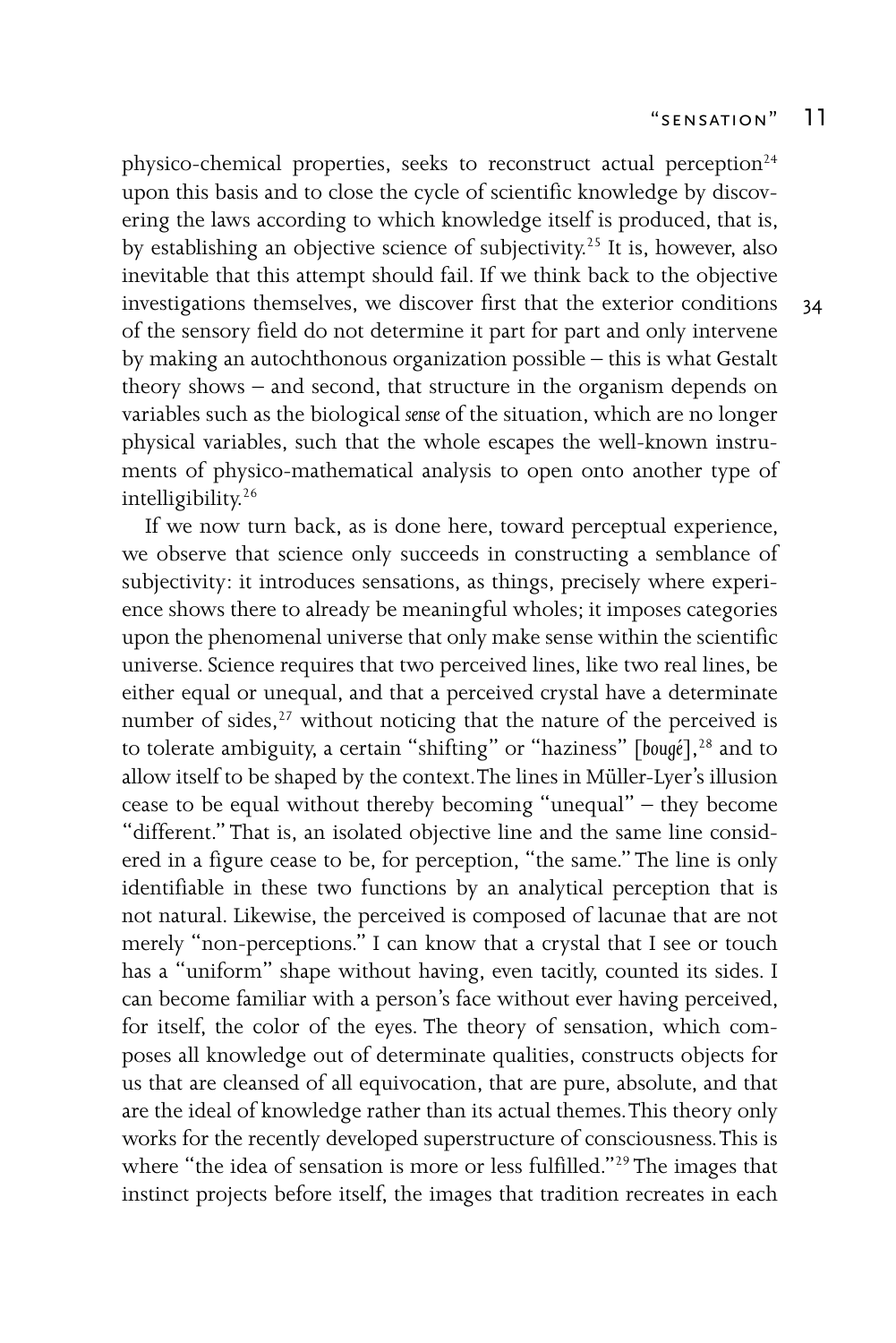#### 12 introduction

generation, or even mere dreams, appear at first as if on equal footing with

perceptions properly so called, and true, actual, and explicit perception is gradually distinguished from phantasms through a work of critique. The word "perception" indicates a direction more than a primitive function.<sup>[30](#page--1-0)</sup> We know that the constancy of the apparent size of objects for variable distances, or the constancy of their color in different lightings, is more perfect in children than in adults.<sup>31</sup> That is, perception is more strictly tied to the local stimulus in its mature state than in its early state, and it conforms to the theory of sensation more for the adult than it does for the child. Perception is like a net whose knots progressively appear more clearly[.32](#page--1-0) A depiction of "primitive thought" has been given that can only be understood if we relate the responses of primitive people, their utterances, and the sociologist's interpretations back to the fund of perceptual experience that they all attempt to express.<sup>33</sup> What prevents spatial, temporal, and numerical wholes from being articulated in manipulable, distinct, and identifiable terms is sometimes the adherence of the perceived to its context and as if to its viscosity, and sometimes the presence in the perceived of a positive indeterminacy. We must explore this pre-objective domain within ourselves if we wish to understand sensing. 35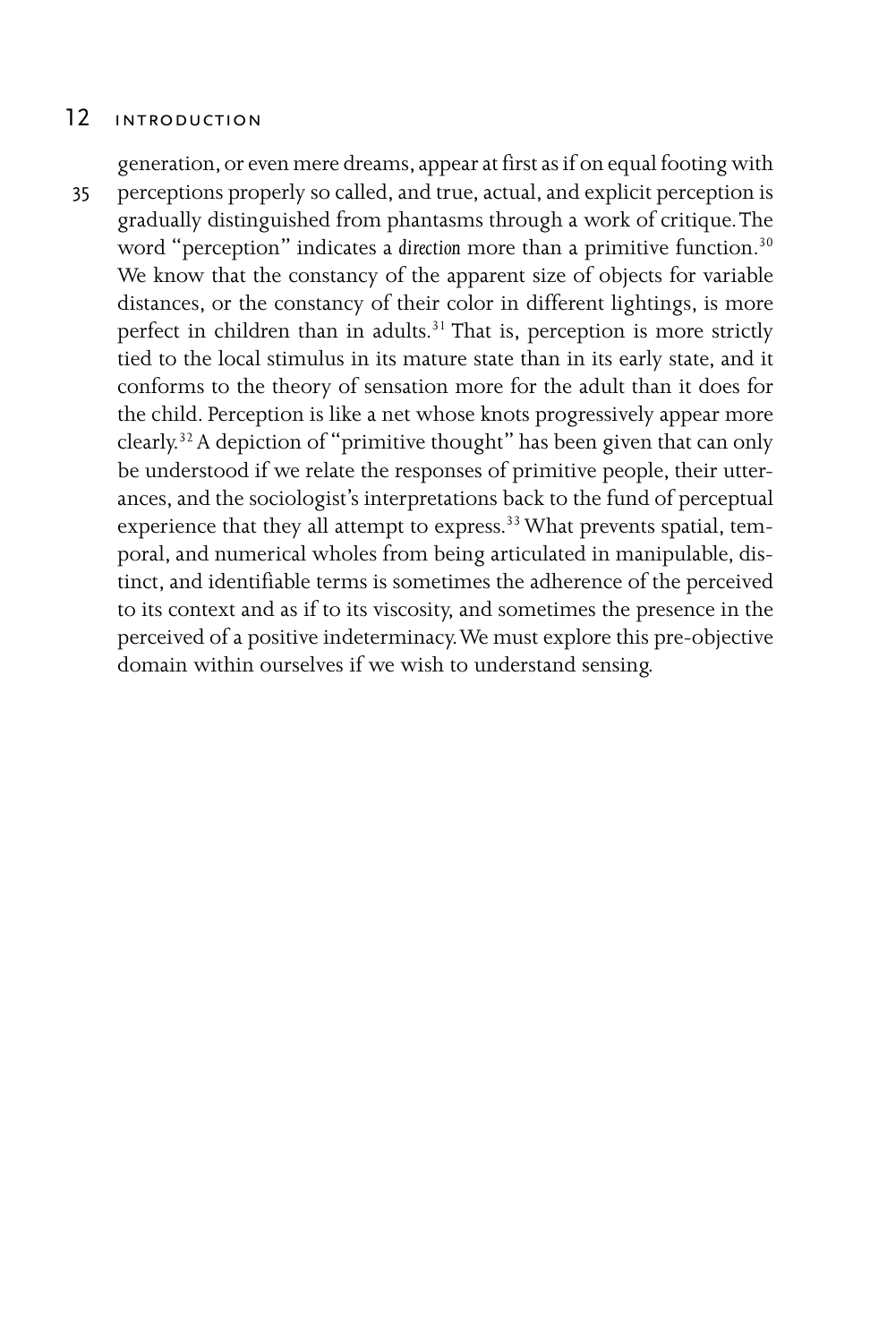### References

#### Bibliograph

[——. Méditations. In Œuvres de Descartes. Vol. IX–1, edited by Charles Adam and Paul Tannery. Paris: Vrin, 1973.]

[——. "Regulæ ad Directionem Ingenii." In Œuvres de Descartes. Vol. X, edited by Charles Adam and Paul Tannery, 349–486. Paris: Vrin, 1975.]

[Diderot, Denis. Paradoxe sur le comédien. Paris: Gallimard, 2009.]

Duncker, Karl. "Über induzierte Bewegung: Ein Beitrag zur Theorie optisch wahrgenommener Bewegung." Psychologische Forschung 12 (1929): 180–259.

Ebbinghaus, Hermann. Abriss der Psychologie. 9th ed. Berlin and Leipzig: Walter de Gruyter, 1932.

[Fink, Eugen. "VI e Méditation cartésienne." Unpublished.]

——. "Die phänomenologische Philosophie Edmund Husserls in der gegenwärtigen Kritik." Kantstudien 38 (1933): 319–83.

——. "Das Problem der Phänomenologie Edmund Husserls." Revue internationale de philosophie 1, no. 2 (January 1939): 226–70.

——. "Vergegenwärtigung und Bild: Beiträge zur Phänomenologie der Unwirklichkeit." Jahrbuch für Philosophie und phänomenologische Forschung 11 (1930): 239–309.

Fischel, Hermann. "Transformationserscheinungen bei Gewichtshebungen." Zeitschrift für Psychologie 98 (1926): 342–65.

Fischer, Franz. "Raum-Zeit-Struktur und Denkstörung in der Schizophrenie." Zeitschrift für die gesamte Neurologie und Psychiatrie 124 (1930): 241–56.

——. "Zeitstruktur und Schizophrenie." Zeitschrift für die gesamte Neurologie und Psychiatrie 121 (1929): 544–74.

——. "Zur Klinik und Psychologie des Raumerlebens." Schweizer Archiv für Neurologie und Psychiatrie 31, no. 1 (1933): 59–72.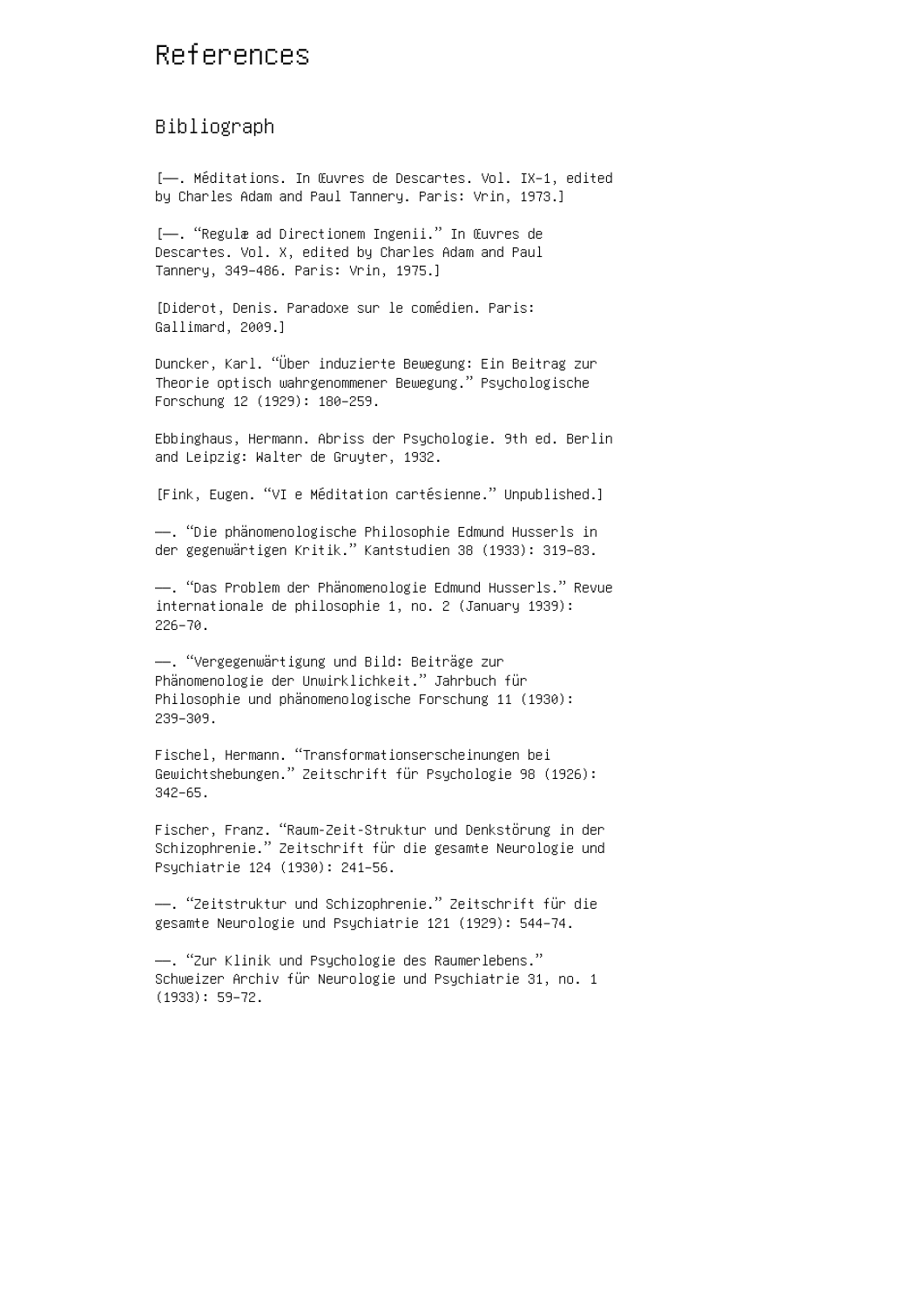Freud, Sigmund. Cinq psychanalyses. Paris: Denoël et Steele, 1935.

——. Introduction à la psychanalyse. Translated by S. Jankélévitch. Paris: Payot, 1922.

Gasquet, Joachim. Cézanne. Paris: Bernheim Jeune, 1926.

Gelb, Adhémar. "Die 'Farbenkonstanz' der Sehdinge." Handbuch der normalen und pathologischen Physiologie 12, no. 1 (1929): 594–678.

——. "Die psychologische Bedeutung pathologischer Störungen der Raumwahrnehmung." Bericht über den IX. Kongreß für experimentelle Psychologie in München (von 21–25 April 1925), 23–80. Jena: Verlag Fischer, 1926.

——. "Über den Wegfall der Wahrnehmung von 'Oberflächenfarben.'" In Psychologische Analyse hirnpathologischer Fälle auf Grund von Untersuchungen Hirnverletzer, vol. 1, edited by Adhémar Gelb and Kurt Goldstein, 354–418. Leipzig: J. A. Barth, 1920.

Gelb, Adhémar and Kurt Goldstein. "Über den Einfluß des vollständigen Verlustes des optischen Vorstellungsvermögens auf das tactile Erkennen." In Psychologische Analyse hirnpathologischer Fälle auf Grund von Untersuchungen Hirnverletzer, vol. 1, edited by Adhémar Gelb and Kurt Goldstein, 157–250. Leipzig: J. A. Barth, 1920.

——. "Über Farbennamenamnesie: Nebst Bemerkungen über das Wesen des amnestischen Aphasie überhaupt und die Beziehung zwischen Sprache und dem Verhalten zur Umwelt." Psychologische Analysen hirnpathologischer Fälle. Psychologische Forschung 6 (1925): 127–86.

——. "Zur Psychologie des optischen Wahrnehmungs- und Erkennungsvorganges." In Psychologische Analyse hirnpathologischer Fälle auf Grund von Untersuchungen Hirnverletzer, vol. 1, edited by Adhémar Gelb and Kurt Goldstein, 1–142. Leipzig: J. A. Barth, 1920. [Also appears as: Adhémar Gelb and Kurt Goldstein, eds. "Zur Psychologie des optischen Wahrnehmungs- und Erkennungsvorganges: Psychologische Analyse hirnpathologischer Fälle auf Grund von Untersuchungen Hirnverletzer." Zeitschrift für die gesamte Neurologie und Psychiatrie 41 (1918): 1–142.]

Goldstein, Kurt. "L'analyse de l'aphasie et l'étude de l'essence du langage." Translated by G. Bianquis. Journal de psychologie 30 (1933): 430–96.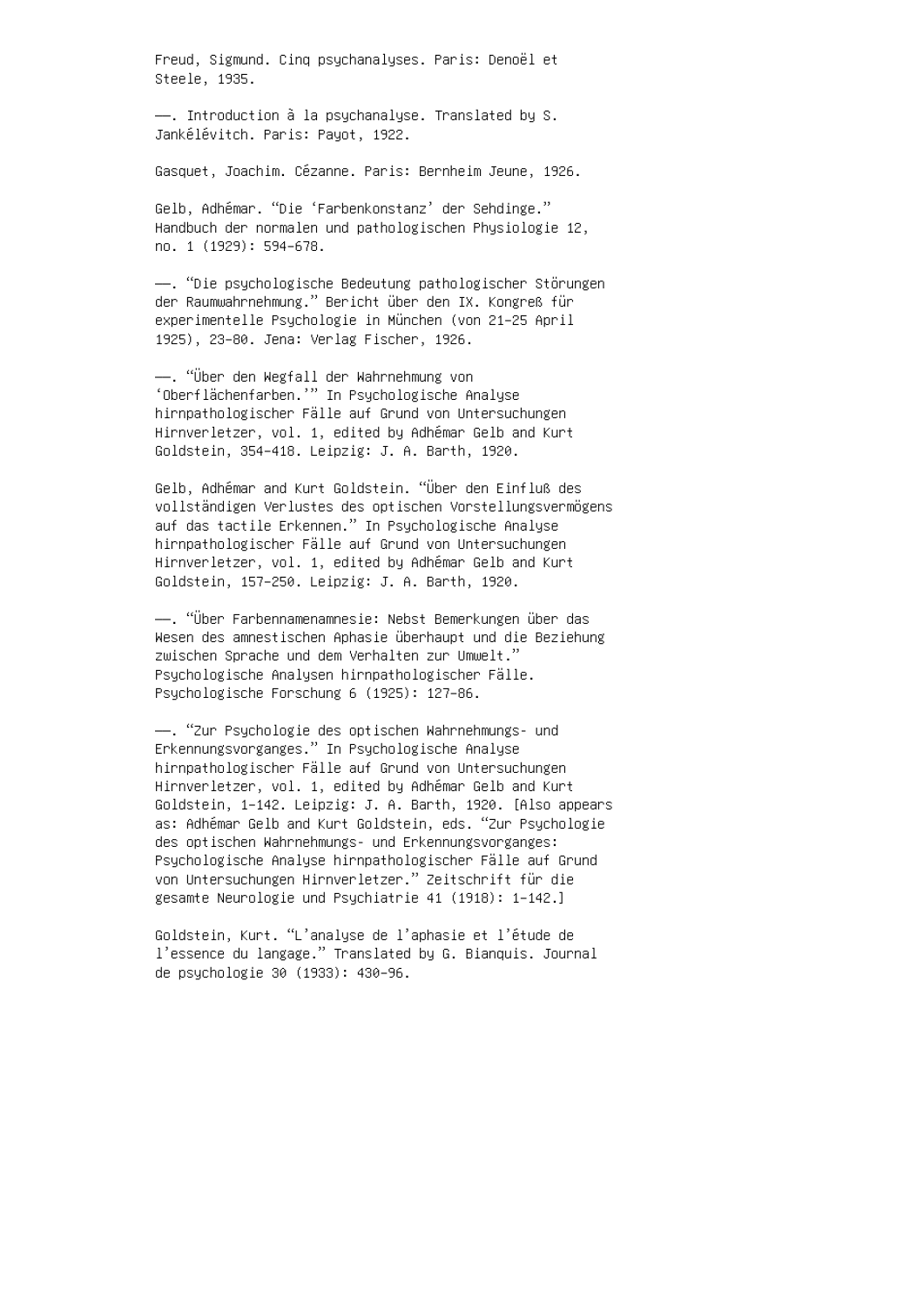——. "Über die Abhängigkeit der Bewegungen von optischen Vorgängen: Bewegungsstörungen bei Seelenblinden." Monatschrift für Psychiatrie und Neurologie – Festschrift Liepmann 54, no. 1 (1923): 141–94.

——. "Über Zeigen und Greifen." Nervenarzt 4 (1931): 453–66.

Goldstein, Kurt and O. Rosenthal. "Zur Problem der Wirkung der Farben auf den Organismus." Schweizer Archiv für Neurologie und Psychiatrie 26, no. 1 (1930): 3–26.

Gottschaldt, Kurt. "Über den Einfluß der Erfahrung auf die Wahrnehmung von Figuren. Part I, Über den Einfluß gehäufter Einprägung von Figuren auf ihre Sichtbarkeit in umfassenden Konfigurationen." Psychologische Forschung 8 (1926): 261–317.

Grünbaum, A. A. "Aphasie und Motorik." Zeitschrift für die gesamte Neurologie und Psychiatrie 130 (1930): 385–412.

Guillaume, Paul. "L'objectivité en psychologie." Journal de psychologie 29 (1932): 682–743.

——. Traité de psychologie. Paris: Presses Universitaires de France, 1943.

Gurwitsch, Aron. "Quelques aspects et quelques développements de la psychologie de la forme." Journal de psychologie 33 (1936): 413–70.

——. "Rezension: Edmund Husserls 'Nachwort zu meinen "Ideen zu einer reinen Phänomenologie und phänomenologischen Philosophie."'" Deutsche Literaturzeitung 53 (1932): 395–404.

[Gusdorf, Georges. Mythe et métaphysique: Introduction à la philosophie. Paris: Flammarion, 1953.]

Head, Henry. "On Disturbances of Sensation with Especial Reference to the Pain of Visceral Disease." Brain 16, nos. 1 and 2 (1893): 1–133.

Head, Henry and Gordon Holmes. "Sensory Disturbances from Cerebral Lesions." Brain 34 (1911–12): 102–254.

Heidegger, Martin. Kant und das Problem der Metaphysik. Frankfurt am Main: Verlag G. Schulte Bulmke, 1934.

——. Qu'est-ce que la métaphysique? Suivi d'extraits sur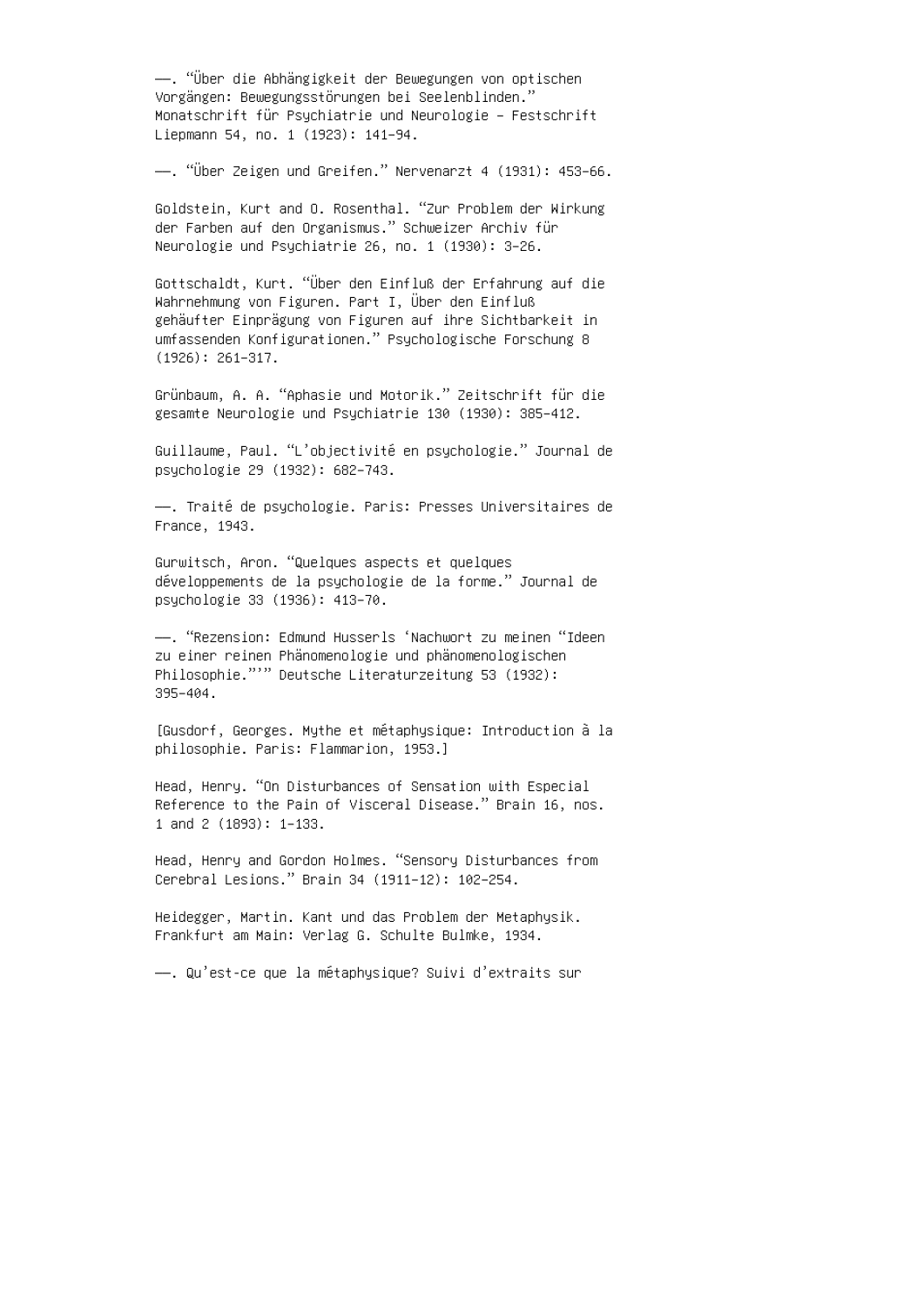l'être et le temps et d'une conférence sur Hölderlin. Translated by Henri Corbin. 4th ed. Paris: Gallimard, 1938.

——. "Sein und Zeit." Jahrbuch für Philosophie und phänomenologische Forschung 8 (1927): 1–438.

[Hering, Ewald. Grundzüge der Lehre vom Lichtsinn. Berlin: Springer, 1920.]

Hochheimer, Wolfgang. "Analyse eines 'Seelenblinden' von der Sprache aus: Ein Beitrag zur Frage nach der Bedeutung der Sprache für das Verhalten zur Umwelt." Psychologische Analysen hirnpathologischer Fälle. Edited by Adhémar Gelb and Kurt Goldstein. Psychologische Forschung 16 (1932): 1–69.

Hornbostel, Erich M. von. "Das räumliche Hören." Handbuch der normalen und pathologischen Physiologie 11 (1926): 602–18.

Husserl, Edmund. Erfahrung und Urteil: Untersuchungen zur Genealogie der Logik. Edited by Ludwig Landgrebe. Prague: Academia Verlagsbuchhandlung, 1939.

[——. "Formale und transzendentale Logik: Versuch einer Kritik der logischen Vernunft." Jahrbuch für Philosophie und phänomenologische Forschung 10 (1929); Formale und transzendentale Logik: Versuch einer Kritik der logischen Vernunft. Edited by Paul Janssen. Husserliana XVII. The Hague: Martinus Nijhoff, 1974.]

——. "Ideen zu einer reinen Phänomenologie und phänomenologischen Philosophie, I." Jahrbuch für Philosophie und Phänomenologische Forschung I (1913): 1–323. [Ideen zu einer reinen Phänomenologie und phänomenologischen Philosophie. Vol. 1, Allgemeine Einführung in die reine Phänomenologie, 1. Edited by Karl Schuhmann. Husserliana III–1 and III–2. The Hague: Martinus Nijhoff, 1976.]

\*——. "Ideen zu einer reinen Phänomenologie und phänomenologischen Philosophie, II." Unpublished manuscript. [This has since been published in German as: Ideen zu einer reinen Phänomenologie und phänomenologischen Philosophie. Vol. 2, Phänomenologische Untersuchungen zur Konstitution. Edited by Marly Biemel. Husserliana IV. The Hague: Martinus Nijhoff, 1991.]

——. "Die Krisis der europäischen Wissenschaften und die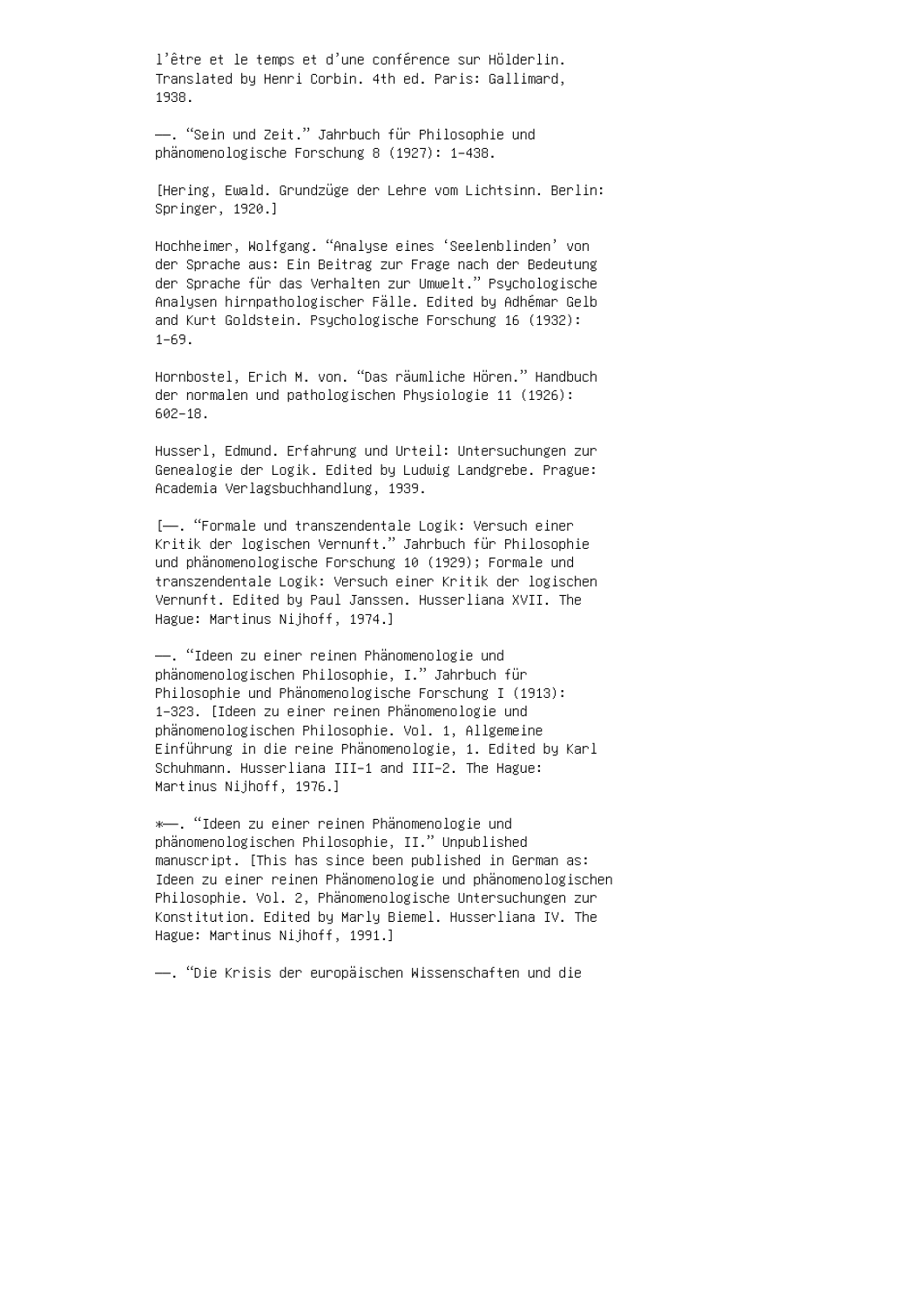transzendentale Phänomenologie, I und II." Philosophia 1 (1936): 77–176. [This appears as Part I and Part II in: Die Krisis der europäischen Wissenschaften und die transzendentale Phänomenologie: Eine Einleitung in die phänomenologische Philosophie. Edited by Walter Biemel. Husserliana VI. The Hague: Martinus Nijhoff, 1976.]

\*——. "Die Krisis der europäischen Wissenschaften und die transzendentale Phänomenologie, II und III." Unpublished manuscript. [MerleauPonty is actually referring to Part III-A and Part III-B, now published alongside Parts I and II in: Die Krisis der europäischen Wissenschaften und die transzendentale Phänomenologie: Eine Einleitung in die phänomenologische Philosophie. Edited by Walter Biemel. Husserliana VI. The Hague: Martinus Nijhoff, 1976.]

——. Logische Untersuchungen. Vol. 1, Prolegomena zur reinen Logik; Vol. 2, Untersuchungen zur Phänomenologie und Theorie der Erkenntnis. 4th ed. Halle: Max Niemeyer, 1928. [Logische Untersuchungen. Vol. 1, Prolegomena zur reinen Logik. Edited by Elmar Holenstein. Husserliana XVIII. The Hague: Martinus Nijhoff, 1975; Logische Untersuchungen. Vol. 2, Untersuchungen zur Phänomenologie und Theorie der Erkenntnis. Edited by Ursula Panzer. Husserliana XIX. The Hague: Martinus Nijhoff, 1984.]

——. Méditations cartésiennes. Translated by Gabrielle Peiffer and Emmanuel Lévinas. Paris: Colin, 1931. [Cartesianische Meditationen und Pariser Vorträge. Edited by Stephan Strasser. Husserliana I. The Hague: Martinus Nijhoff, 1991.]

——. "Nachwort zu meinen 'Ideen zu einer reinen Phänomenologie und phänomenologischen Philosophie.'" Jahrbuch für Philosophie und Phänomenologische Forschung 11 (1930): 549–70. ["Nachwort." In Ideen zu einer reinen Phänomenologie und phänomenologischen Philosophie, vol. 3, Die Phänomenologie und die Fundamente der Wissenschaften, edited by Marly Biemel, 138–62. Husserliana V. The Hague: Martinus Nijhoff, 1971.]

\*——. "Umsturz der kopernikanischen Lehre: Die Erde als Ur-Arche bewegt sich nicht." Unpublished manuscript. [This fragment was published in North America by the time Phenomenology of Perception appeared: "Grundlegende Untersuchungen zum Phänomenologischen Ursprung der Räumlichkeit der Natur." In Philosophical Essays in Memory of Edmund Husserl, edited by Marvin Farber, 307–25. Cambridge, MA: Harvard University Press, 1940.]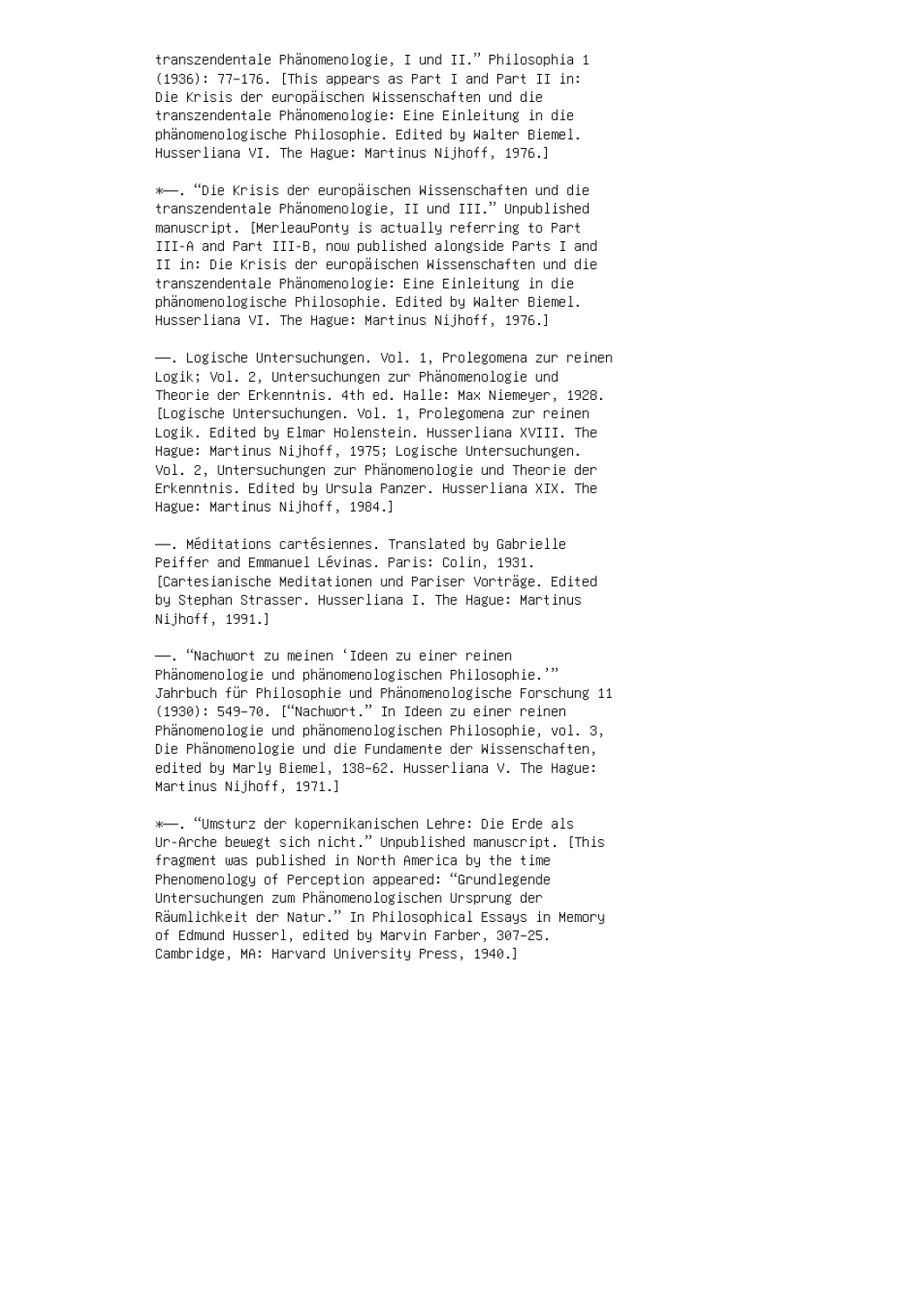——. "Ursprung der Geometrie als intentional-historische Problem." Edited by Eugen Fink. Revue internationale de philosophie 1, no. 2 (1939): 203–25. [Appears as: "Beilage III." In Die Krisis der Europäischen Wissenschaften und die transzendentale Phänomenologie, edited by Walter Biemel, 365–86. Husserliana VI. The Hague: Martinus Nijhoff, 1976.]

——. "Vorlesungen zur Phänomenologie des inneren Zeitbewusstseins." Edited by Martin Heidegger. Jahrbuch für Philosophie und Phänomenologische Forschung 9 (1928): 367–496. [Zur Phänomenologie des Inneren Zeitbewusstseins (1893–1917). Edited by Rudolf Boehm. Husserliana X. Dordrecht: Kluwer, 1966.]

Janet, Pierre. De l'angoisse à l'extase: Études sur les croyances et les sentiments, II. Paris: Alcan, 1928.

Jaspers, Karl. "Zur Analyse der Trugwahrnehmungen (Leibhaftigkeit und Realitätsurteil)." Zeitschrift für die gesamte Neurologie und Psychiatrie 6 (1911): 460–535.

Kant, Immanuel. Critique du jugement. Translated by J. Gibelin. Paris: Vrin, 1928.

[——. Critique of Pure Reason. Translated and edited by Paul Guyer and Allen W. Wood. Cambridge: Cambridge University Press, 1998.]

[——. Opus Postumum. Edited by Erich Adickes. Berlin: Reichard, 1920.]

Katz, David. Der Aufbau der Farbwelt. 2nd ed. Zeitschrift für Psychologie. Ergänzungsband 7 (1930).

——. Der Aufbau der Tastwelt. Zeitschrift für Psychologie. Ergänzungsband 11 (1925).

Koffka, Kurt. The Growth of the Mind: An Introduction to Child-Psychology. Translated by Robert Morris Ogden. London: Kegan Paul, Trench, Trubner & Co.; New York: Harcourt, Brace & Co., 1925.

——. "Mental Development." In Psychologies of 1925, edited by Carl Murchison, 129–43. Worcester, MA: Clark University Press, 1928.

——. "Perception: An Introduction to the Gestalt Theory." Psychological Bulletin 19 (1922): 531–85.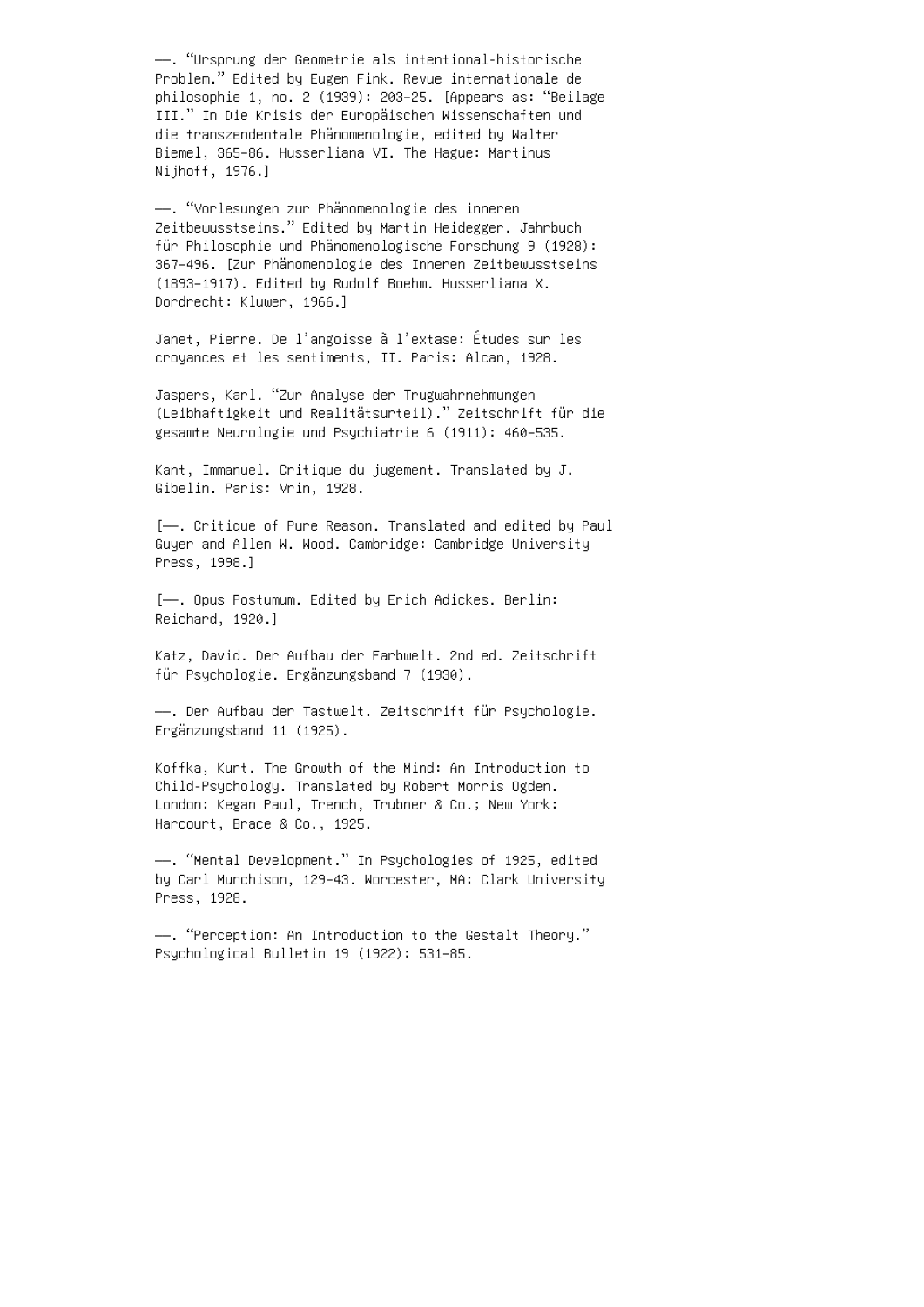——. Principles of Gestalt Psychology. London: Kegan Paul, Trench, Trubner & Co.; New York: Harcourt Brace, 1935.

——. "Psychologie." In Lehrbuch der Philosophie, edited by M. Dessoir, vol. 2, Die Philosophie in ihren Einzelgebieten. Berlin: Ullstein, 1925.

——. "Some Problems of Space Perception." In Psychologies of 1930, edited by Carl Murchison, 161–87. Worcester, MA: Clark University Press, 1930.

Köhler, Wolfgang. Gestalt Psychology. London: G. Bell, 1930.

——. Die physischen Gestalten in Ruhe und im stationären Zustand. Erlangen and Braunschweig: Philosophische Akademie, 1924.

——. "Über unbemerkte Empfindungen und Urteilstäuschungen." Zeitschrift für Psychologie 66 (1913): 51–80.

Lachièze-Rey, Pierre. L'idéalisme kantien. Paris: Alcan, 1932.

——. Le moi, le monde et Dieu. Paris: Boivin, 1938.

——. "Réflexions sur l'activité spirituelle constituante." Recherches philosophiques 3 (1933–34): 125–47.

——. "Utilisation possible du schématisme kantien pour une théorie de la perception." Études philosophiques 11 (1937): 30–34.

Laforgue, René. L'échec de Baudelaire: Étude psychanalytique sur la névrose de Charles Baudelaire. Paris: Denoël et Steele, 1931.

Lagneau, Jules. Célèbres leçons. Nimes: La Laborieuse, 1926.

[Lawrence, T. E. The Seven Pillars of Wisdom. London: Jonathan Cape, 1935.]

[Le Savoureux, H. "Un philosophe en face de la psychanalyse." La nouvelle revue française (Feb. 1939): 316–27.]

Lewin, Kurt. "Vorbemerkungen über die psychischen Kräfte und Energien und über die Struktur der Seele." Part I of "Untersuchungen zur Handlungs- und Affekt-Psychologie." Psychologische Forschung 7 (1926): 294–329.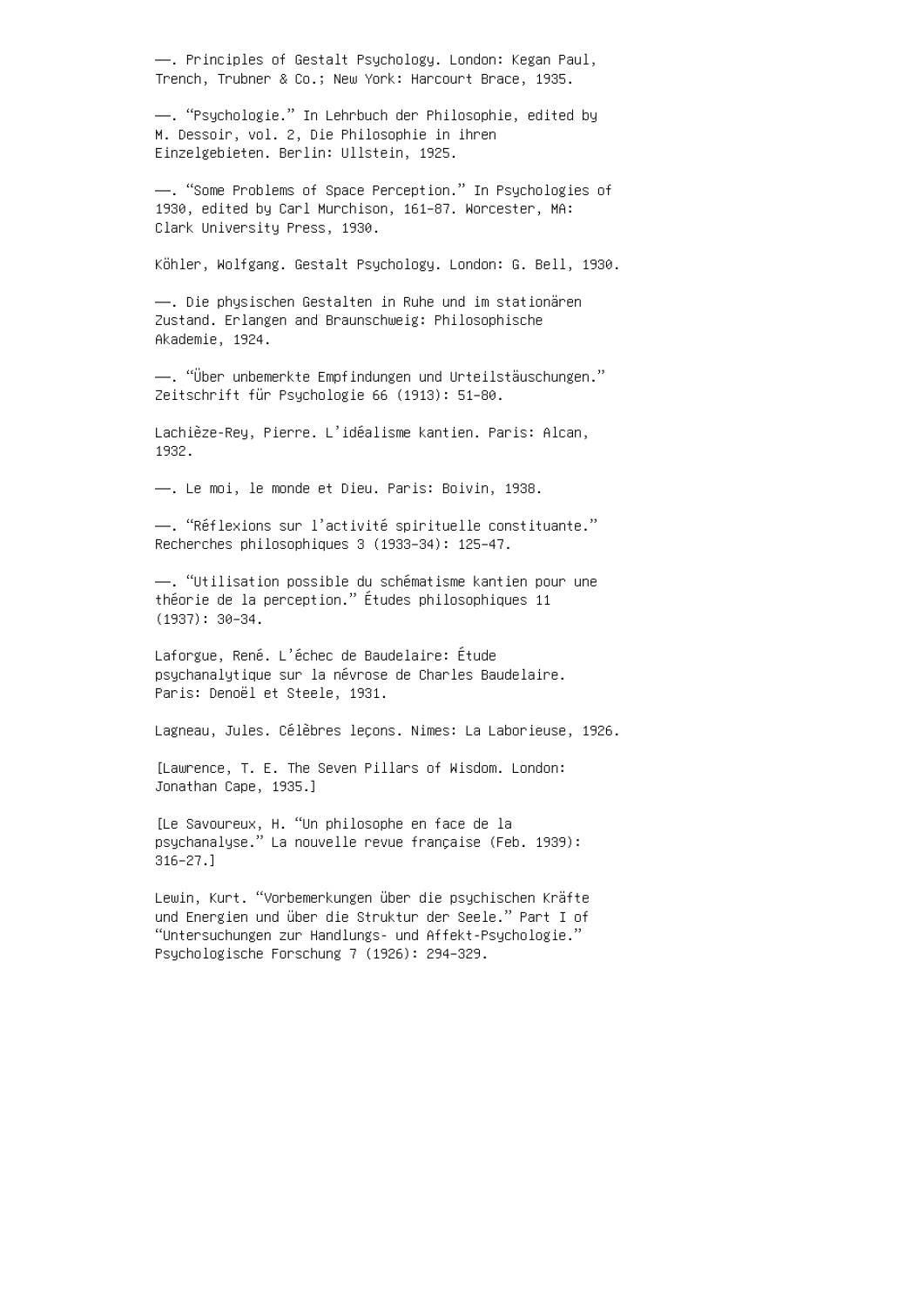Lhermitte, Jean. L'image de notre corps. Paris: Nouvelle Revue Critique, 1939.

Lhermitte, Jean, Gabrielle Lévy, and Nicholas Kyriaco. "Les perturbations de la représentation spatiale chez les apraxiques: À propos de deux cas cliniques d'apraxie." Revue neurologique 32, no. 5 (1925): II, 586–600.

Lhermitte, Jean, Jacques de Massary, and Nicholas Kyriaco. "Le rôle de la pensée spatiale dans l'apraxie." Revue neurologique 35, no. 6 (1928): II, 895–903.

Lhermitte, Jean and Julio-Oscar Trelles. "Sur l'apraxie pure constructive: Les troubles de la pensée spatiale et de la somatognosie dans l'apraxie." Encéphale 28, no. 6 (1933): 413–44.

Liepmann, Hugo. Über Störungen des Handelns bei Gehirnkranken. Berlin: Karger, 1905.

Linke, Paul Ferdinand. "Phänomenologie und Experiment in der Frage der Bewegungsauffassung." Jahrbuch für Philosophie und phänomenologische Forschung 2 (1916): 649–68.

[Malebranche, N. De la recherche de la vérité. Edited by Geneviève RodisLewis. Vol. 1, books 1–3. Paris: Vrin, 1962.]

Marcel, Gabriel. Être et avoir. Paris: Aubier, 1925.

Mayer-Gross, W., and H. Stein. "Über einige Abänderungen der Sinnestätigkeit im Meskalinrausch." Zeitschrift für die gesamte Neurologie und Psychiatrie 101 (1926): 354–86.

Menninger-Lerchenthal, Erich. Das Truggebilde der eigenen Gestalt. Berlin: Karger, 1934.

Merleau-Ponty, Maurice. La structure du comportement. Paris: Presses Universitaires de France, 1942. [La structure du comportement. Preface by Alphonse de Waelhens. 3rd ed. "Quadrige." Paris: Quadrige/Presses Universitaires de France, 1990.]

Minkowski, Eugène. "Le problème des hallucinations et le problème de l'espace." Évolution psychiatrique 2 (1932): 57–76.

——. "Les notions de distance vécue et d'ampleur de la vie et leur application en psychopathologie." Journal de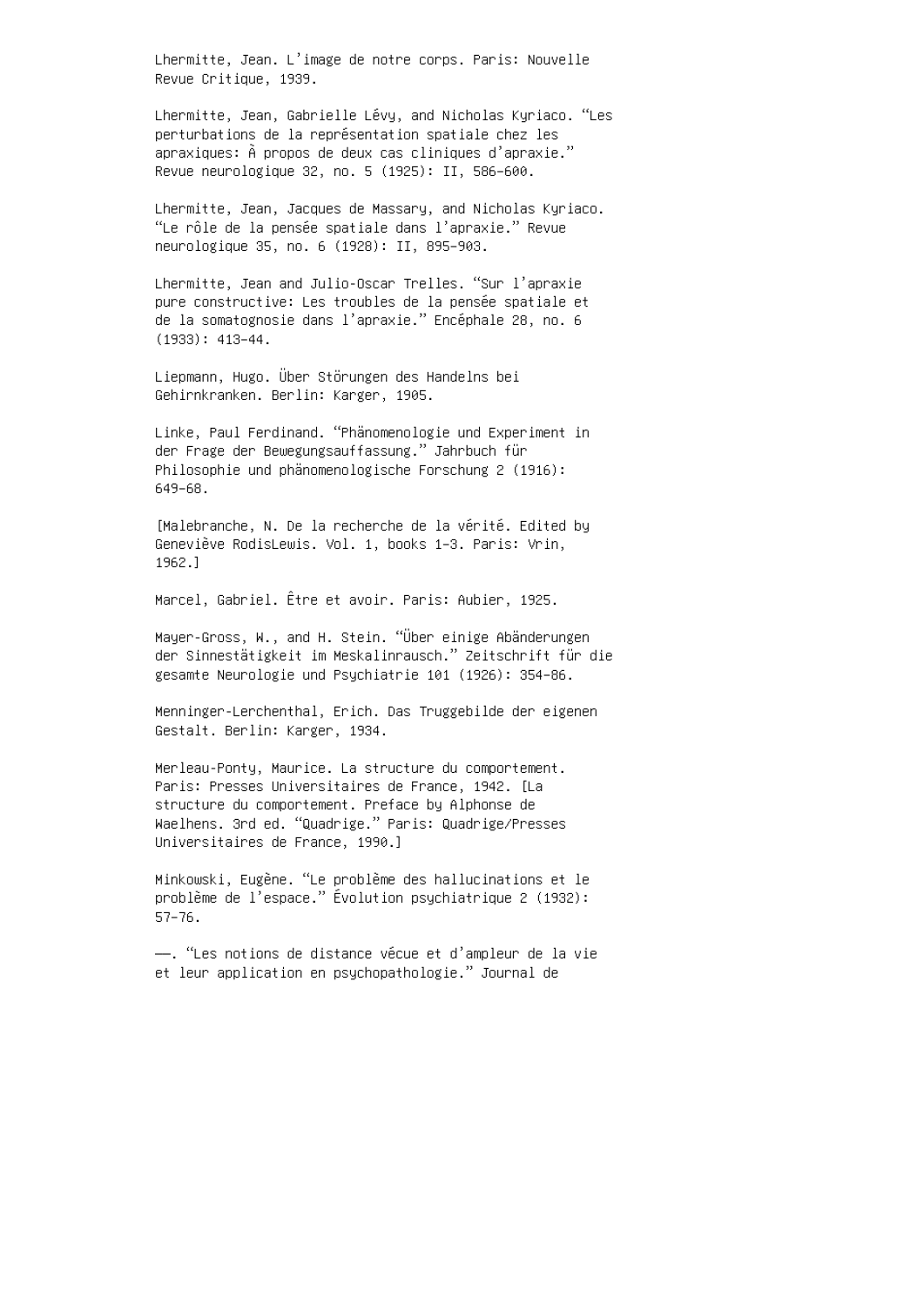Psychologie 27 (1930): 727–45.

——. Le temps vécu: Études phénoménologiques et psychopathologiques. Paris: d'Artrey, 1933.

Novotny, Fritz. "Das Problem des Menschen Cézanne im Verhältnis zu seiner Kunst." Zeitschrift für Ästhetik und allgemeine Kunstwissenschaft 26 (1932): 268–98.

Paliard, Jacques. "L'illusion de Sinnsteden et le problème de l'implication perceptive." Revue philosophique 109 (1930): 359–409.

Parain, Brice. Recherches sur la nature et les fonctions du langage. Paris: Gallimard, 1942.

[Pascal, Blaise. Pensées et opuscules. Edited by Léon Brunschvicg. Paris: Éditions de Cluny, 1934.]

Peters, W. "Zur Entwicklung der Farbenwahrnehmung nach Versuchen an abnormen Kindern." Fortschritte der Psychologie 3 (1915): 150–66.

Piaget, Jean. La causalité physique chez l'enfant. Paris: Alcan, 1927.

——. La représentation du monde chez l'enfant. Paris: Alcan, 1926.

Pick, Arnold. "Störungen der Orientierung am eigenen Körper." Psychologische Forschung 1 (1922): 303–18.

Politzer, Georges. Critique des fondements de la psychologie. Paris: Rieder, 1929.

Pradines, Maurice. Philosophie de la sensation. Vol. 1, Le problème de la sensation. Paris: Les Belles-Lettres, 1928.

[Proust, Marcel. À la recherche du temps perdu. Vol. 1, Du côté de chez Swann. Paris: Gallimard, 1987.]

[——. À la recherche du temps perdu. Vol. 3, Le côté de Guermantes, 1. Paris: Gallimard, 1988.]

Quercy, Pierre. Études sur l'hallucination. Vol. 2, La clinique. Paris: Alcan, 1930.

Rubin, E. "Die Nichtexistenz der Aufmerksamkeit." Bericht über den IX. Kongreß für experimentelle Psychologie in München (von 21–25 April 1925), 211–12. Jena: Verlag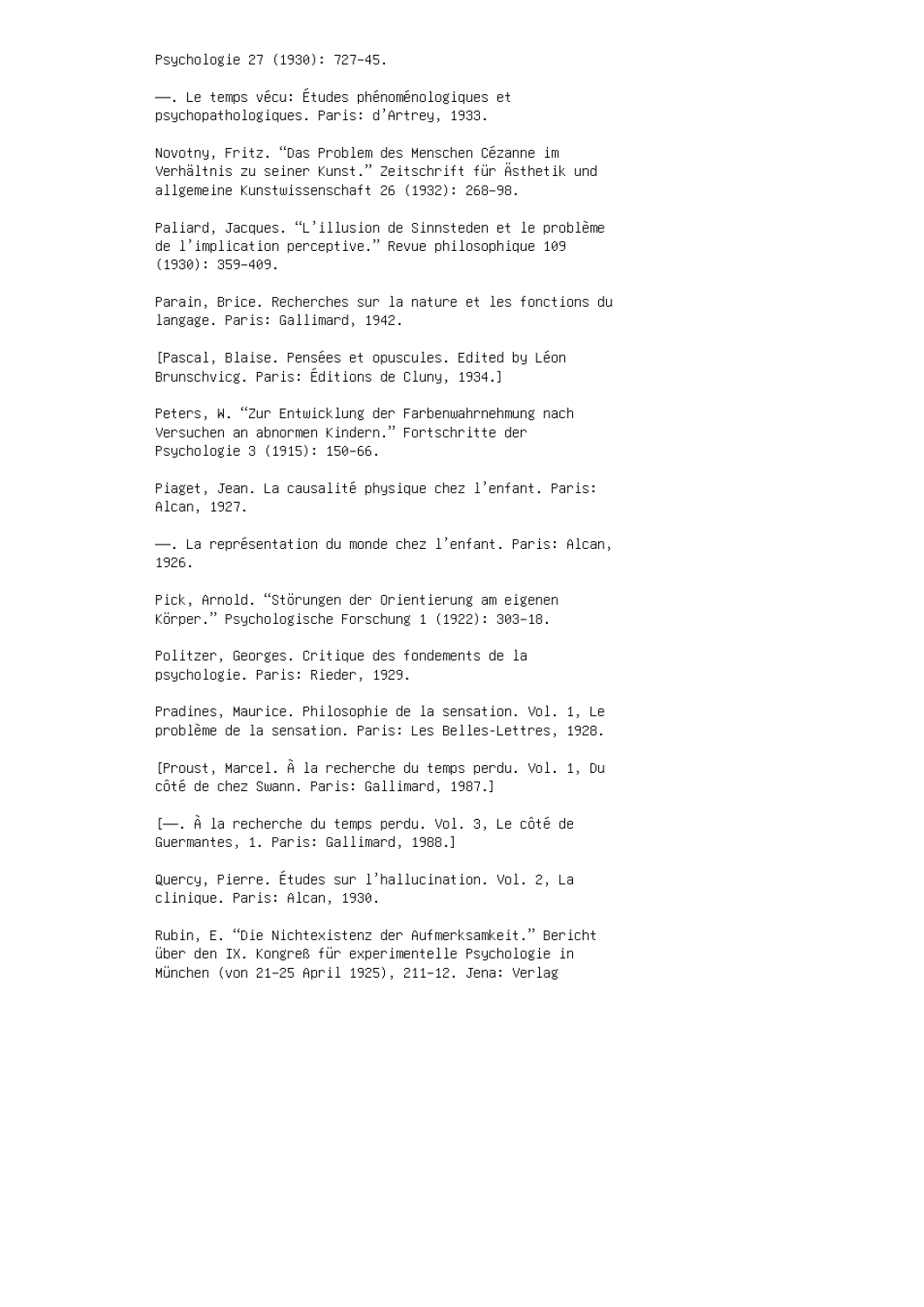Fischer, 1926.

[Russell, Bertrand. Le mariage et la morale. Paris: Gallimard, 1930.]

[Saint-Exupéry, Antoine de. Pilote de guerre: Mission sur Arras. Paris: Gallimard, 1942; Pilote de guerre. Paris: Gallimard, 2005.]

Sartre, Jean-Paul. Esquisse d'une théorie de l'émotion. Paris: Hermann, 1939.

——. L'être et le néant: Essai d'ontologie phénoménologique. Paris: Gallimard, 1943. [L'être et le néant: Essai d'ontologie phénoménologique. Paris: Gallimard, 2008.]

——. L'imaginaire. Paris: Gallimard, 1940.

——. L'imagination. Paris: Alcan, 1936.

Schapp, Wilhelm. Beiträge zur Phänomenologie der Wahrnehmung. Inaugural Dissertation. Göttingen: Kaestner, 1910; Erlangen: Philosophische Akademie, 1925.

Scheler, Max. "Der Formalismus in der Ethik und die materiale Wertethik." Jahrbuch für Philosophie und phänomenologische Forschung 1 (1913): 405– 565; 2 (1916): 21–478. [Der Formalismus in der Ethik und die materiale Wertethik: Neuer Versuch der Grundlegung eines Ethischen Personalismus. Edited by Maria Scheler. Gesammelte Werke 2. Bern: Francke Verlag, 1954.]

——. "Idealismus-Realismus." Philosophischer Anzeiger 2 (1927): 255–324. ["Idealismus-Realismus." In Späte Schriften, edited by Manfred S. Frings, 183–241. Gesammelte Werke 9. Bern: Francke Verlag, 1976.]

——. "Die Idole der Selbsterkenntnis." In Vom Umsturz der Werte, vol. 2. Leipzig: Der Neue Geist, 1919. ["Die Idole der Selbsterkenntnis." In Vom Umsturz der Werte, edited by Maria Scheler, 215–92. Gesammelte Werke 3. Bern: Francke Verlag, 1955.]

——. Nature et formes de la sympathie. Paris: Payot, 1928. [Wesen und Formen der Sympathie. Edited by Manfred S. Frings. Gesammelte Werke 7. Bern: Francke Verlag, 1973.]

——. Die Wissensformen und die Gesellschaft. Leipzig: Der Neue Geist, 1926. [Die Wissensformen und die Gesellschaft. Edited by Maria Scheler. Gesammelte Werke 8. Bern: Francke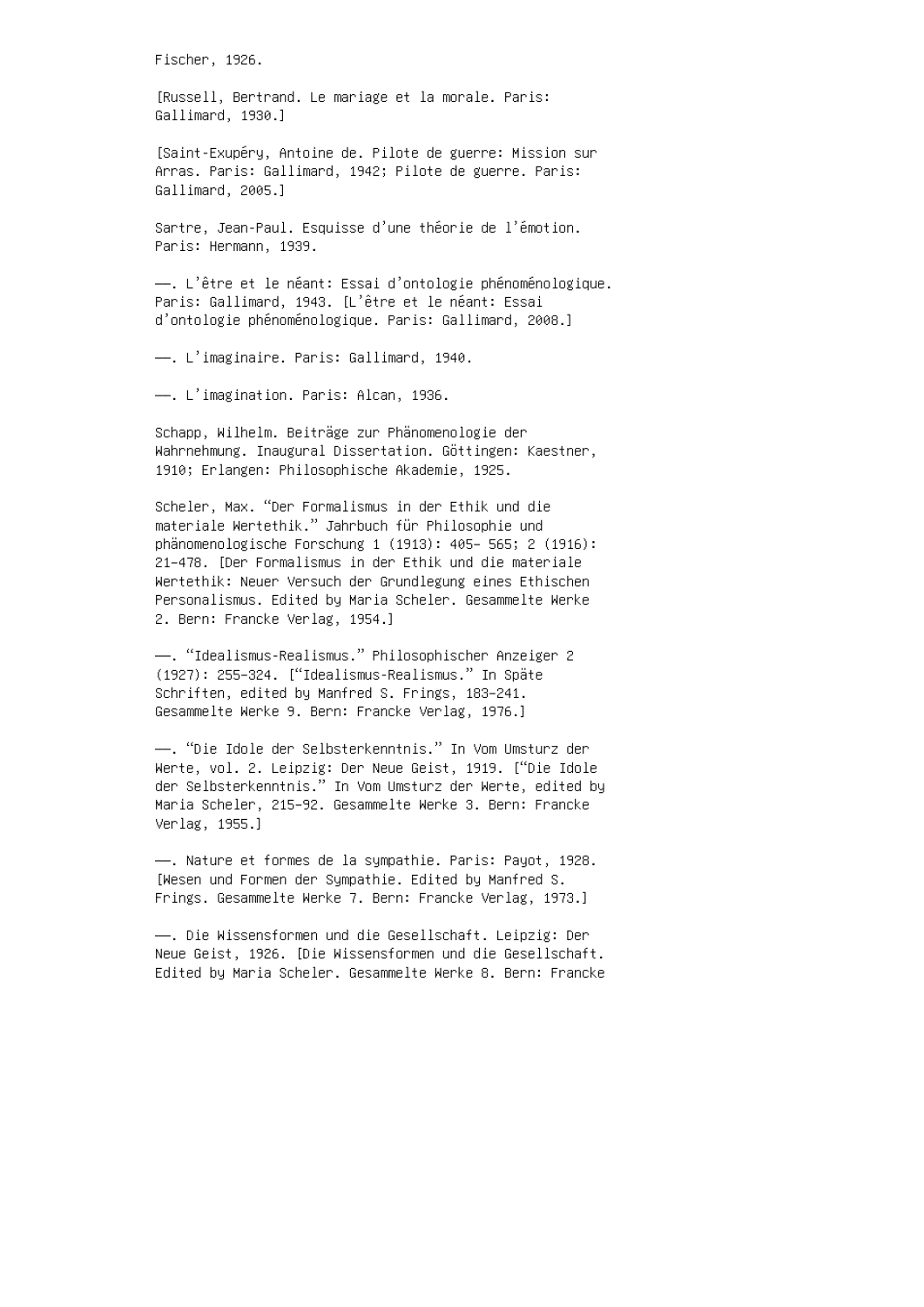Verlag, 1960.]

Schilder, Paul. Das Körperschema: Ein Beitrag zur Lehre vom Bewusstsein des Eigenen Körpers. Berlin: Springer, 1923.

[Schorsch, Gerhard. Zur Theorie der Halluzinationen. Leipzig: Barth, 1934.]

Schröder, P. "Das Halluzinieren." Zeitschrift für die gesamte Neurologie und Psychiatrie 101 (1926): 599–614.

Senden, Marius von. Raum- und Gestaltauffassung bei operierten Blindgeborenen, vor und nach der Operation. Leipzig: Barth, 1932.

Sittig, Otto. Über Apraxie: Eine klinische Studie. Berlin: Karger, 1931.

Specht, Wilhelm. "Zur Phänomenologie und Morphologie der pathologischen Wahrnehmungstäuschungen." Zeitschrift für Pathopsychologie 2, no. 1 (1914): 1–35.

Stein, Edith. "Beiträge zur philosophischen Begründung der Psychologie und der Geisteswissenschaften." Jahrbuch für Philosophie und phänomenologische Forschung 5 (1922): 1–283.

Stein, Johannes. "Über die Veränderung der Sinnesleistungen und die Entstehung von Trugwahrnehmungen." In Pathologie der Wahrnehmung: Handbuch der Geisteskrankheiten, edited by O. Bumke, vol. 1, part I. Berlin: Springer, 1928.

Steinfeld, J. "Ein Beitrag zur Analyse der Sexualfunktion." Directed by Kurt Goldstein. Zeitschrift für die gesamte Neurologie und Psychiatrie 107 (1927): 172–83.

Stekel, Wilhelm. La femme frigide. Translated by Jean Dalsace. Paris: Gallimard, 1937.

Stratton, George Malcolm. "Some Preliminary Experiments on Vision without Inversion of the Retinal Image." Psychological Review 3 (1896): 611–17.

——. "The Spatial Harmony of Touch and Sight." Mind 8 (1899): 492–505.

——. "Vision without Inversion of the Retinal Image." Psychological Review 4 (1897): 341–60, 463–81.

Straus, Erwin. Vom Sinn der Sinne. Berlin: Springer, 1935.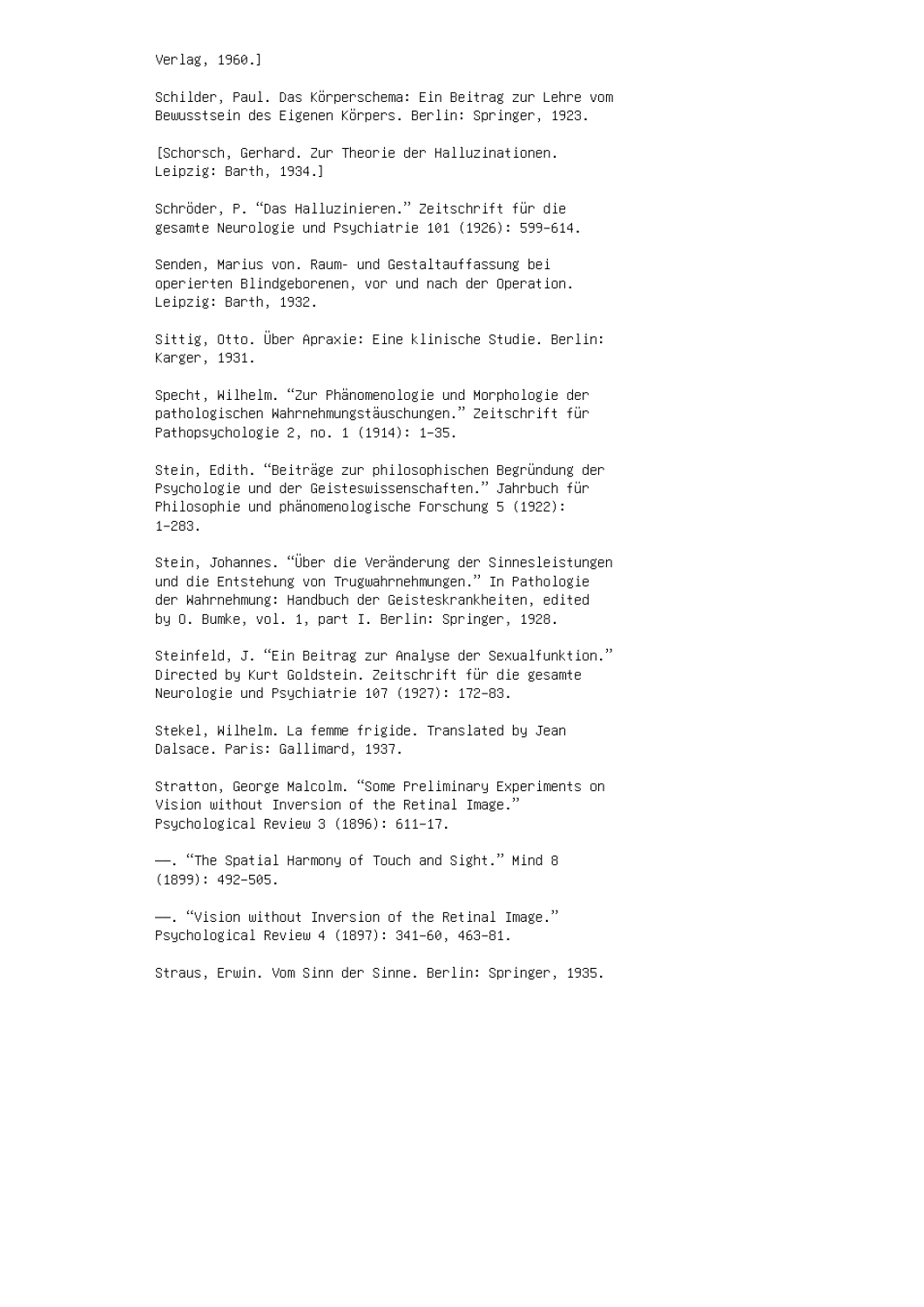[Valéry, Paul. "Introduction à la méthode de Léonard de Vinci." In Variété, 13–256. Paris: Gallimard, 1966.]

[——. Introduction à la poétique. 5th ed. Paris: Gallimard, 1938.]

[Voltaire. "Micromégas." In Candide and Other Stories, translated by Roger Pearson, 89–106. Oxford: Oxford World Classics, 2006.]

[Wahl, J. "Réalisme, dialectique et mystère." L'arbalète 6 (Fall 1942).]

Werner, Heinz. Grundfragen der Intensitätspsychologie. Zeitschrift für Psychologie 89. Ergänzungsband 10 (1922).

——. "Über die Ausprägung von Tongestalten." Zeitschrift für Psychologie 101 (1926): 159–81.

——. "Untersuchungen über Empfindung und Empfinden, I und II: Die Rolle der Sprachempfindung im Prozess der Gestaltung ausdrücksmässig erlebter Wörter." Zeitschrift für Psychologie 114 (1930): 152–66; 117 (1930): 230–54.

Werner, Heinz and Karl Zietz. "Die dynamische Struktur der Bewegung." Zeitschrift für Psychologie 105 (1927): 226–49.

Wertheimer, Max. "Experimentelle Studien über das Sehen von Bewegung." Zeitschrift für Psychologie 61 (1912): 161–265.

——. "Die Schlussprozesse im produktiven Denken." In Drei Abhandlungen zur Gestalttheorie, 164–84. Erlangen: Philosophische Akademie, 1925.

——. "Über das Denken der Naturvölker." In Drei Abhandlungen zur Gestalttheorie, 106–63. Erlangen: Philosophische Akademie, 1925.

Woerkom, W. van. "Sur la notion de l'espace (le sens géométrique): Sur la notion du temps et du nombre; Une démonstration de l'influence du trouble de l'acte psychique de l'évocation sur la vie intellectuelle." Revue neurologique 26 (1919): 113–19.

Wolff, Werner. "Selbstbeurteilung und Fremdbeurteilung im wissentlichen und unwissentlichen Versuch: Physiognomische Untersuchungen an der Stimme, dem Profil, den Händen und einer freien Nacherzählung." Psychologische Forschung 16 (1932): 251–328.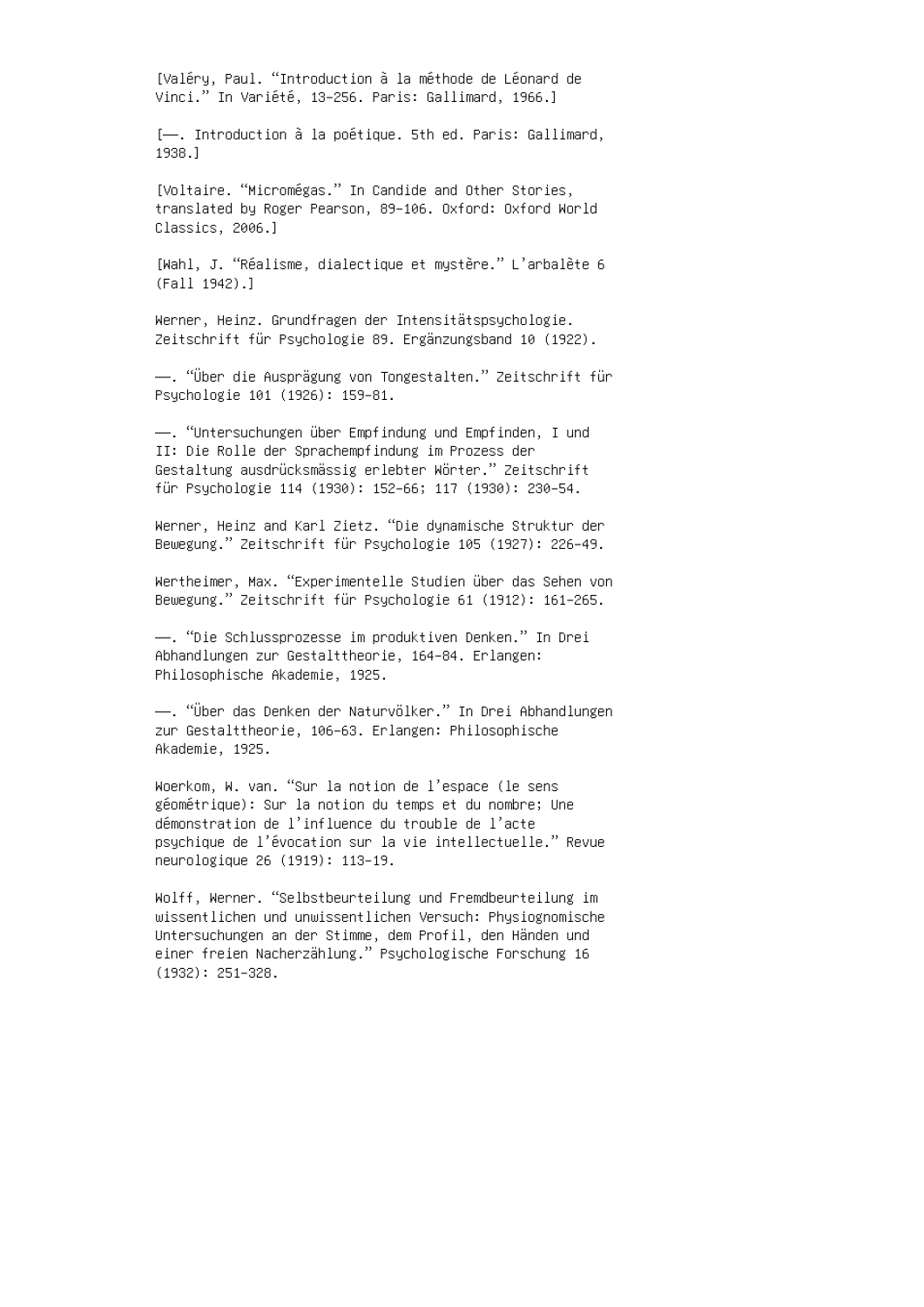Young, Paul Thomas. "Auditory Localization with Acoustical Transposition of the Ears." Journal of Experimental Psychology 11, no. 6 (1928): 399–429.

Zucker, Konrad. "Experimentelles über Sinnestäuschungen." Archiv für Psychiatrie und Nervenkrankheiten 83 (1928): 706–54.

\* These were consulted with the kind permission of Mgr Noël and L'institut supérieur de philosophie de Louvain.

Beauvoir, Simone de. She Came to Stay. London and New York: W. W. Norton & Company, 1999.

Becker, Oskar. "Contributions toward a Phenomenological Foundation of Geometry and Its Physical Applications (Abridged)." In Phenomenology and the Natural Sciences, translated by Theodore Kiesel, edited by Joseph Kockelmans and Theodore J. Kiesel, 119–43. Evanston, IL: Northwestern University Press, 1970.

Bergson, Henri. Matter and Memory. Translated by Nancy Margaret Paul and W. Scott Palmer. New York: Zone Books, 1991.

——. Mind-Energy: Lectures and Essays. Translated by H. Wildon Carr. New York: Henry Holt and Company, 1920.

Binswanger, Ludwig. "Dream and Existence." Translated by Jacob Needleman. In Dream and Existence: Michel Foucault and Ludwig Binswanger, edited by Keith Hoeller, 81–105. Atlantic Highlands, NJ: Humanities Press, 1993.

Cassirer, Ernst. The Philosophy of Symbolic Forms. Vol. 3, The Phenomenology of Knowledge. New Haven, CT: Yale University Press, 1957.

Claudel, Paul. Poetic Art. Translated by Renee Spodheim. New York: Philosophical Library, 1948.

Descartes, René. Meditations on First Philosophy. 3rd ed. Translated by Donald Cress. Indianapolis: Hackett, 1993.

——. The Philosophical Writings of Descartes. Vol. 2. Translated by John Cottingham, Robert Stoothoff, and Dugald Murdoch. Cambridge: Cambridge University Press, 1984.

——. The Philosophical Writings of Descartes. Vol. 3, The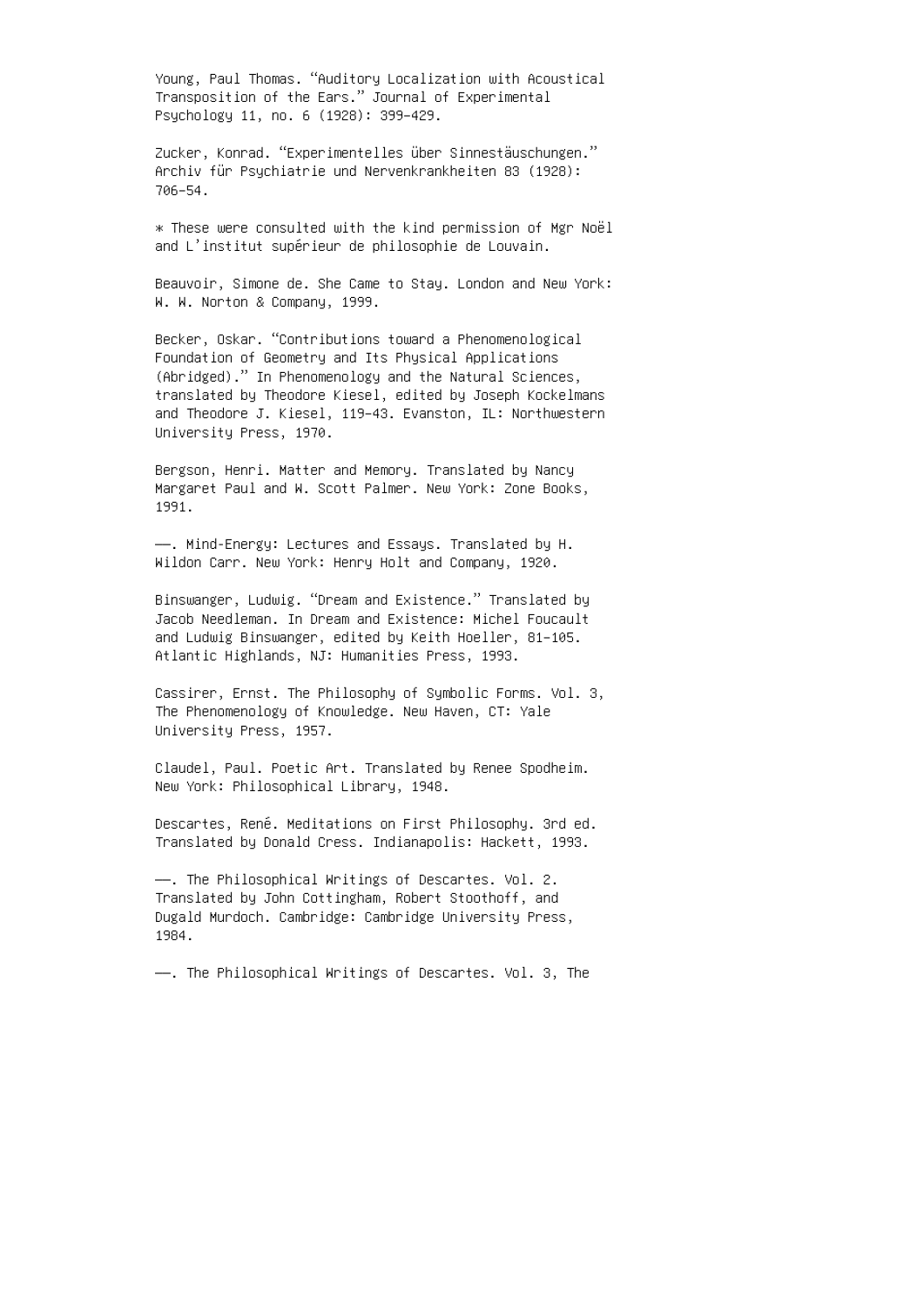Correspondence. Translated by John Cottingham, Robert Stoothoff, Dugald Murdoch, and Anthony Kenny. Cambridge: Cambridge University Press, 1991.

[Diderot, Denis. "The Paradox of the Actor." In Selected Writings on Art and Literature, translated by Geoffrey Bremner. London: Penguin Classics, 1994.

Duncker, Karl. "Induced Motion." In A Source Book of Gestalt Psychology, edited by Willis D. Ellis, 161–72. New York: Humanities Press, 1967.

Ebbinghaus, Hermann. Psychology: An Elementary Text-Book. Boston: D. C. Heath, 1908.

Fink, Eugen. "The Phenomenological Philosophy of Edmund Husserl and Contemporary Criticism." In The Phenomenology of Husserl: Selected Critical Readings, edited and translated by R. O. Elveton, 73–147. Chicago: Quadrangle Books, 1970.

——. "The Problem of the Phenomenology of Edmund Husserl." In Apriori and World: European Contributions to Husserlian Phenomenology, edited and translated by W. McKenna, R. M. Harlan, and L. E. Winters, introduction by J. N. Mohanty, 21–55. Dordrecht: Kluwer, 1981.

——. Sixth Cartesian Meditation: The Idea of a Transcendental Theory of Method. Translated by Ronald Bruzina. Bloomington: Indiana University Press, 1995.

Freud, Sigmund. "Fragment of an Analysis of a Case of Hysteria." In The Standard Edition of the Complete Psychological Works of Sigmund Freud, vol. 7, translated by James Strachley, in collaboration with Anna Freud, Alex Strachley, and Alan Tyson, 7–122. London: Hogarth Press, 1953.

——. "Introductory Lectures on Psychoanalysis." In The Standard Edition of the Complete Psychological Works of Sigmund Freud, vol. 15 (1915–16), translated by James Strachley, in collaboration with Anna Freud and Alan Tyson. London: Hogarth Press, 1961.

Gasquet, Joachim. Cézanne: A Memoir with Conversations. Translated by Christopher Pemberton. London: Thames and Hudson, 1991.

Gelb, Adhémar. "Colour Constancy (Abridged)." In A Source Book of Gestalt Psychology, edited by Willis D. Ellis,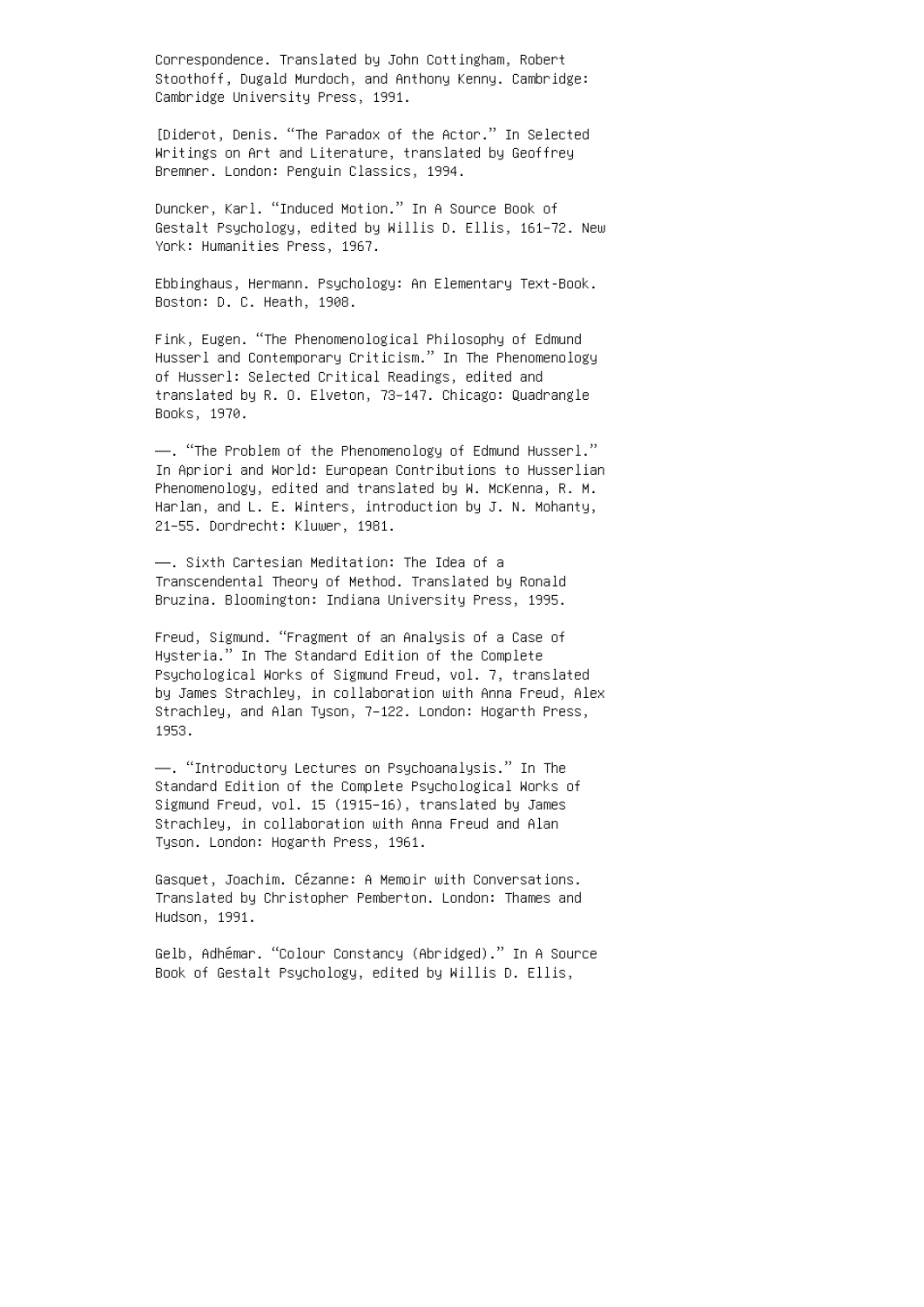196–209. New York: Humanities Press, 1967.

——. "A Distortion of 'Surface Colours' (Abridged)." In A Source Book of Gestalt Psychology, edited by Willis D. Ellis, 326–32. New York: Humanities Press, 1967.

Gelb, Adhémar and Kurt Goldstein. "Analysis of a Case of Figural Blindness (Abridged)." In A Source Book of Gestalt Psychology, edited by Willis D. Ellis, 315–25. New York: Humanities Press, 1967.

Gottschaldt, Kurt. "Gestalt Factors and Repetition (Abridged)." In A Source Book of Gestalt Psychology, edited by Willis D. Ellis, 109–35. New York: Humanities Press, 1967.

Gurwitsch, Aron. "Critical Study of Husserl's Nachwort." Translated by Fred Kersten. In Studies in Phenomenology and Psychology, 107–15. Evanston, IL: Northwestern University Press, 1966.

——. "Some Aspects and Developments of Gestalt Psychology." In Studies in Phenomenology and Psychology, translated by Richard M. Zaner, 3–55. Evanston, IL: Northwestern University Press, 1966.

Heidegger, Martin. Being and Time. Translated by Joan Stambaugh. Revised by Dennis J. Schmidt. Albany: State University of New York Press, 2010.

——. Kant and the Problem of Metaphysics. 5th ed. Translated by Richard Taft. Bloomington: Indiana University Press, 1997.

Hering, Ewald. Outlines of a Theory of the Light Sense. Translated by Leo M. Hurvich and Dorothea Jameson. Cambridge, MA: Harvard University Press, 1964.

Husserl, Edmund. Cartesian Meditations: An Introduction to Phenomenology. Translated by Dorion Cairns. Dordrecht: Kluwer, 1999.

——. The Crisis of European Sciences and Transcendental Phenomenology: An Introduction to Phenomenological Philosophy. Translated and introduced by David Carr. Evanston, IL: Northwestern University Press, 1970.

——. "Epilogue." In Ideas Pertaining to a Pure Phenomenology and to a Phenomenological Philosophy, vol. 2, Studies in the Phenomenology of Constitution, translated by Richard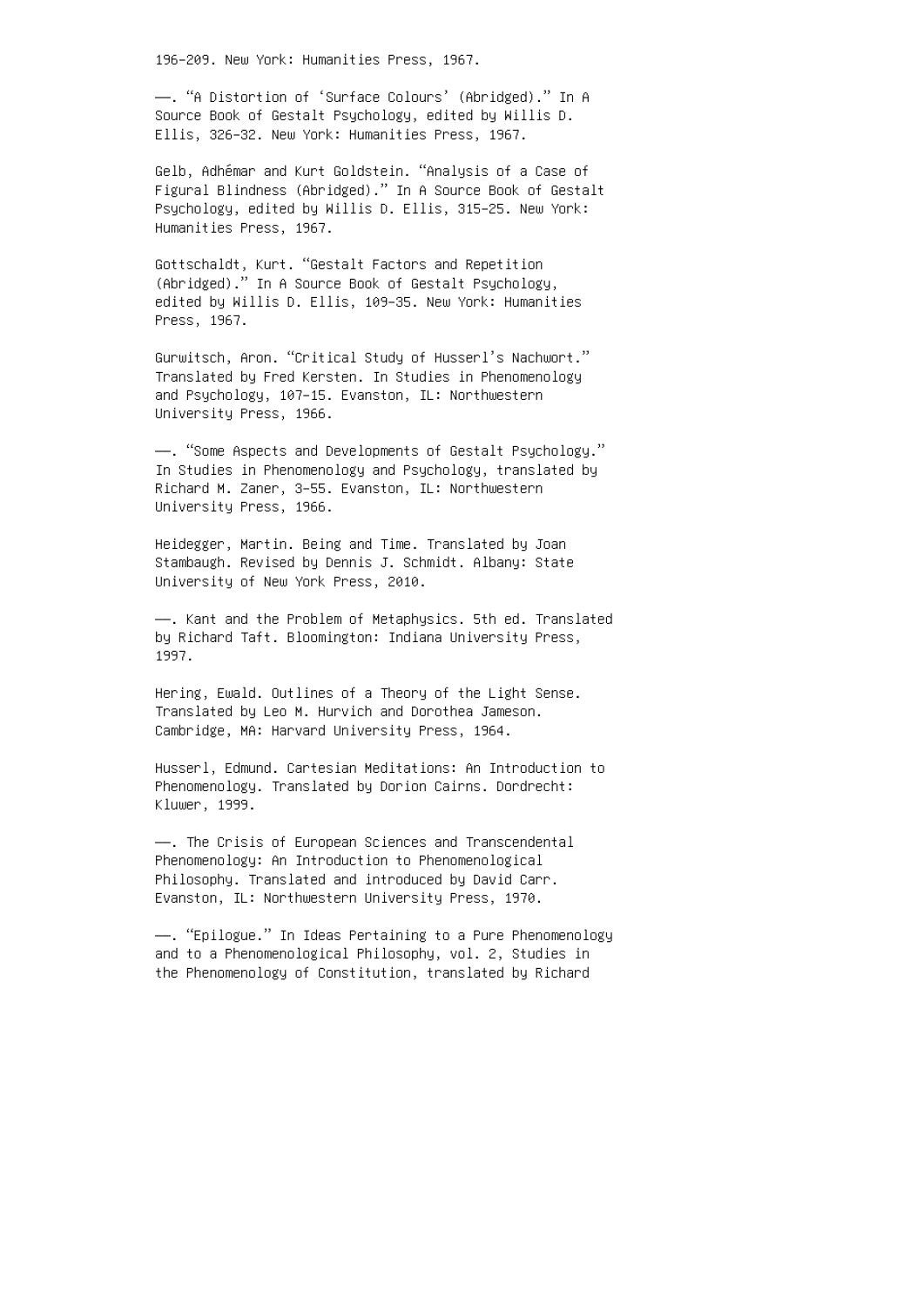Rojcewicz and André Schwur, 405–30. Dordrecht: Kluwer, 2002.

——. Experience and Judgment. Translated by James S. Churchill and Karl Ameriks. Evanston, IL: Northwestern University Press, 1973.

——. Formal and Transcendental Logic. Translated by Dorion Cairns. The Hague: Martinus Nijhoff, 1969.

——. "Foundational Investigations of the Phenomenological Origin of the Spatiality of Nature: The Originary Ark, the Earth, Does Not Move." Translated by Fred Kersten, revised by Leonard Lawlor. In Husserl at the Limits of Phenomenology, edited by Leonard Lawlor with Bettina Bergo, 117–32. Evanston, IL: Northwestern University Press, 2002.

——. Ideas Pertaining to a Pure Phenomenology and to a Phenomenological Philosophy. Vol. 1, General Introduction to a Pure Phenomenology. Translated by F. Kersten. Dordrecht: Kluwer, 1998.

——. Ideas Pertaining to a Pure Phenomenology and to a Phenomenological Philosophy. Vol. 2, Studies in the Phenomenology of Constitution. Translated by Richard Rojcewicz and André Schwur. Dordrecht: Kluwer, 2002.

——. Logical Investigations. Vols. 1 and 2. Translated by J. N. Findlay. Edited by Dermot Moran. London and New York: Routledge, 2001.

——. On the Phenomenology of the Consciousness of Internal Time (1893– 1917). Translated by John Barnett Brough. Dordrecht: Kluwer, 1991.

——. "The Origin of Geometry." In The Crisis of European Sciences and Transcendental Phenomenology: An Introduction to Phenomenological Philosophy, translated and introduced by David Carr, 353–78. Evanston, IL: Northwestern University Press, 1970.

Kant, Immanuel. Critique of the Power of Judgment. Edited by Paul Guyer. Translated by Paul Guyer and Eric Matthews. Cambridge: Cambridge University Press, 2001.

——. Opus Postumum. Edited with an introduction by Eckart Förster. Translated by Eckart Förster and Michael Rosen. Cambridge: Cambridge University Press, 1993.

Katz, David. The World of Colour. Translated by Robert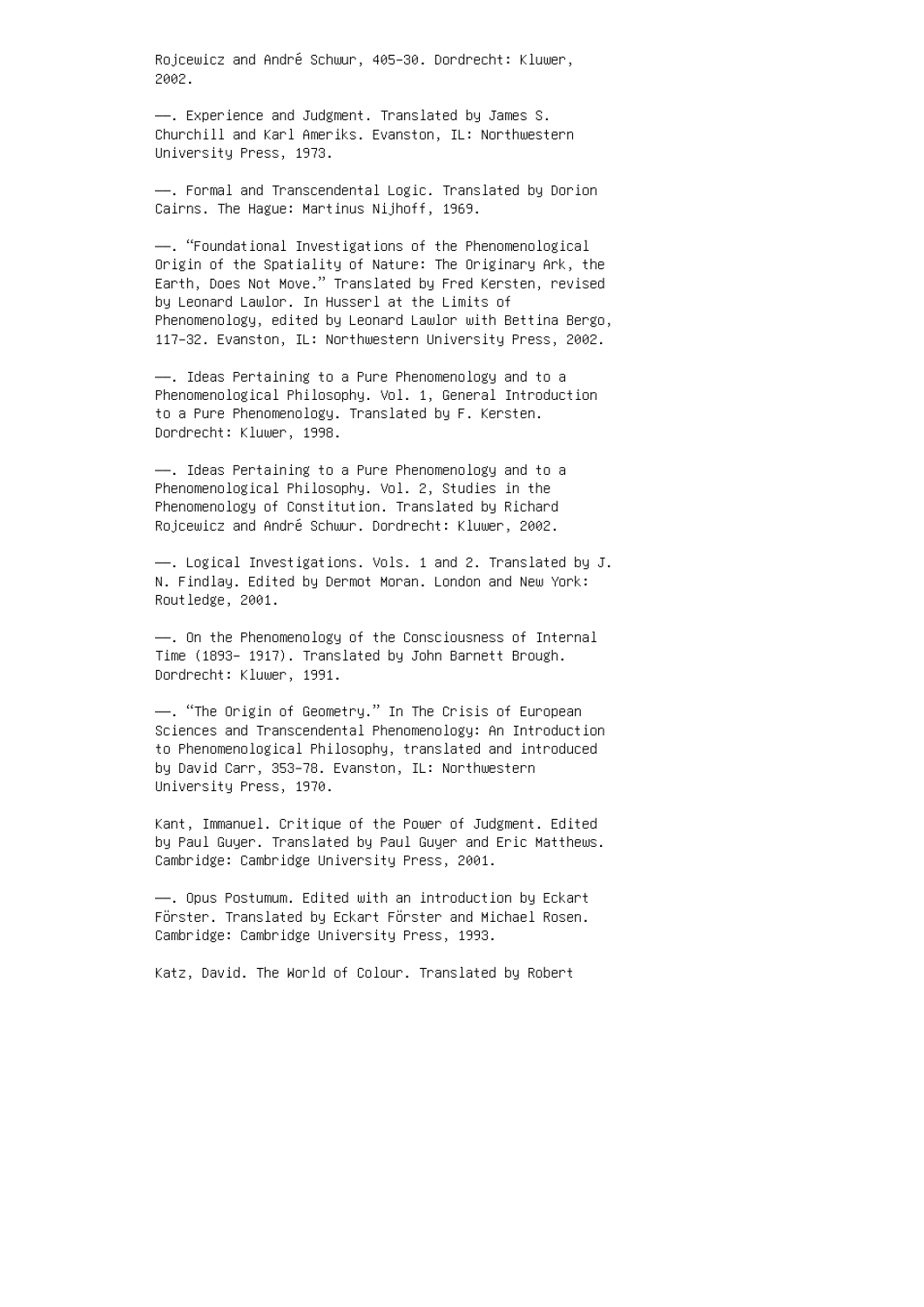Brodie MacLeod and Charles Warren Fox. London: Routledge, 1999.

——. The World of Touch. Translated and edited by Lester E. Krueger. Hillsdale, NJ and London: Lawrence Erlbaum, 1989.

Köhler, Wolfgang. "On Unnoticed Sensations and Errors of Judgement." In The Selected Papers of Wolfgang Köhler, edited by Mary Henle, 13–39. New York: Liveright, 1971.

——. "Physical Gestalten (Abridged)." In A Source Book of Gestalt Psychology, edited by Willis D. Ellis, 17–54. New York: Humanities Press, 1967.

Laforgue, René. The Defeat of Baudelaire: A Psycho-Analytical Study of the Neurosis of Charles Baudelaire. Translated by Herbert Agar. London: Hogarth Press, 1932.

Lewin, Kurt. "Will and Needs." In A Source Book of Gestalt Psychology, edited by Willis D. Ellis, 283–99. New York: Humanities Press, 1967.

Malebranche, N. The Search after Truth. Translated by Thomas M. Lennon and Paul J. Olscamp. Columbus: Ohio State University Press, 1980.

Marcel, Gabriel. Being and Having: An Existentialist Diary. Translated by Katherine Farrer. New York: Harper & Row, 1965.

Merleau-Ponty, Maurice. The Structure of Behavior. Translated by Alden L. Fischer. Pittsburgh: Duquesne University Press, 2002.

Minkowski, Eugène. Lived Time: Phenomenological and Psychopathological Studies. Evanston, IL: Northwestern University Press, 1970.

Pascal, Blaise. Pensées. Edited and translated by Roger Ariew. Indianapolis: Hackett, 2005.

Piaget, Jean. The Child's Conception of the World. Translated by Joan and Andrew Tomlinson. London and New York: Routledge & Kegan Paul, 1997.

——. The Child's Conception of Physical Causality. Translated by Marjorie Gabain. London: Routledge & Kegan Paul, 1970.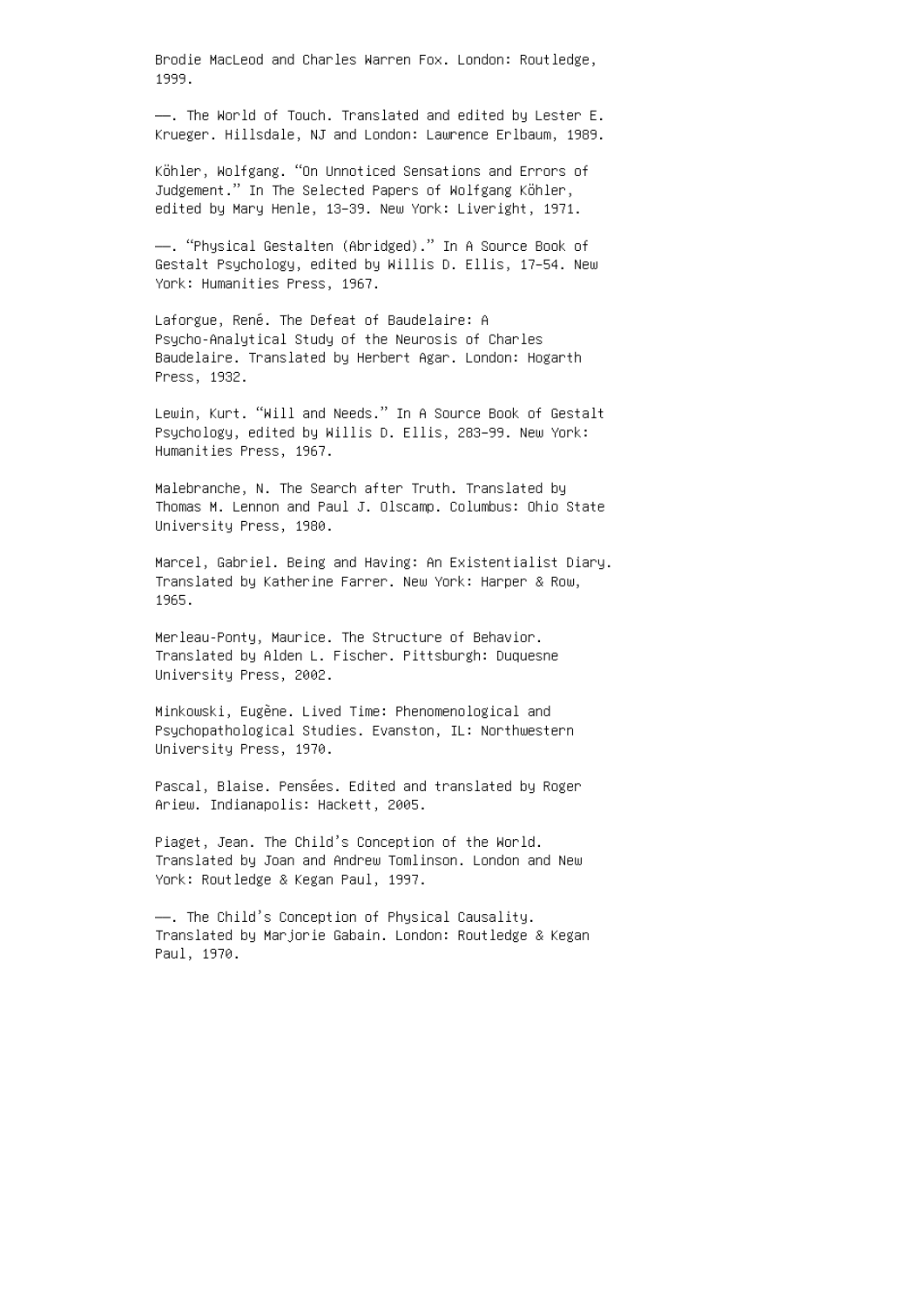Politzer, Georges. Critique of the Foundations of Psychology: The Psychology of Psychoanalysis. Translated by Maurice Apprey. Foreword by Amedeo Giorgi. Pittsburgh: Duquesne University Press, 1994.

Proust, Marcel. In Search of Lost Time. Vol. 1, Swann's Way. Translated by C. K. Scott Moncrieff and Terence Kilmartin. Revised by D. J. Enright. New York: Modern Library, 1998.

——. In Search of Lost Time. Vol. 3, The Guermantes Way. Translated by C. K. Scott Moncrieff and Terence Kilmartin. Revised by D. J. Enright. New York: Modern Library, 2003.

Russell, Bertrand. Marriage and Morals. London: Routledge Classics, 2009.

Saint-Exupéry, Antoine de. Flight to Arras. Translated by Lewis Galantière. New York: Reynal & Hitchcock, 1942.

Sartre, Jean-Paul. Being and Nothingness: An Essay on Phenomenological Ontology. Translated by Hazel E. Barnes. Revised by Arlette Elkaïm-Sartre. London and New York: Routledge, 2003.

——. The Imaginary: A Phenomenological Psychology of the Imagination. Revision and historical introduction by Arlette Elkaïm-Sartre. Translated and philosophical introduction by Jonathan Webber. London: Routledge, 2004.

——. Imagination: A Psychological Critique. Translated with an introduction by Forrest Williams. Ann Arbor: University of Michigan Press, 1962.

——. Sketch for a Theory of Emotions. Translated by Philip Mairet. London: Methuen, 1962.

Scheler, Max. Formalism in Ethics and Non-Formal Ethics of Values. Translated by Manfred Frings and Roger L. Funk. Evanston, IL: Northwestern University Press, 1973.

——. "Idealism and Realism." In Selected Philosophical Essays, edited and translated by David R. Lachterman, 288–356. Evanston, IL: Northwestern Press, 1973.

——. "The Idols of Self-Knowledge." In Selected Philosophical Essays, edited and translated by David R. Lachterman, 3–97. Evanston, IL: Northwestern University Press, 1973.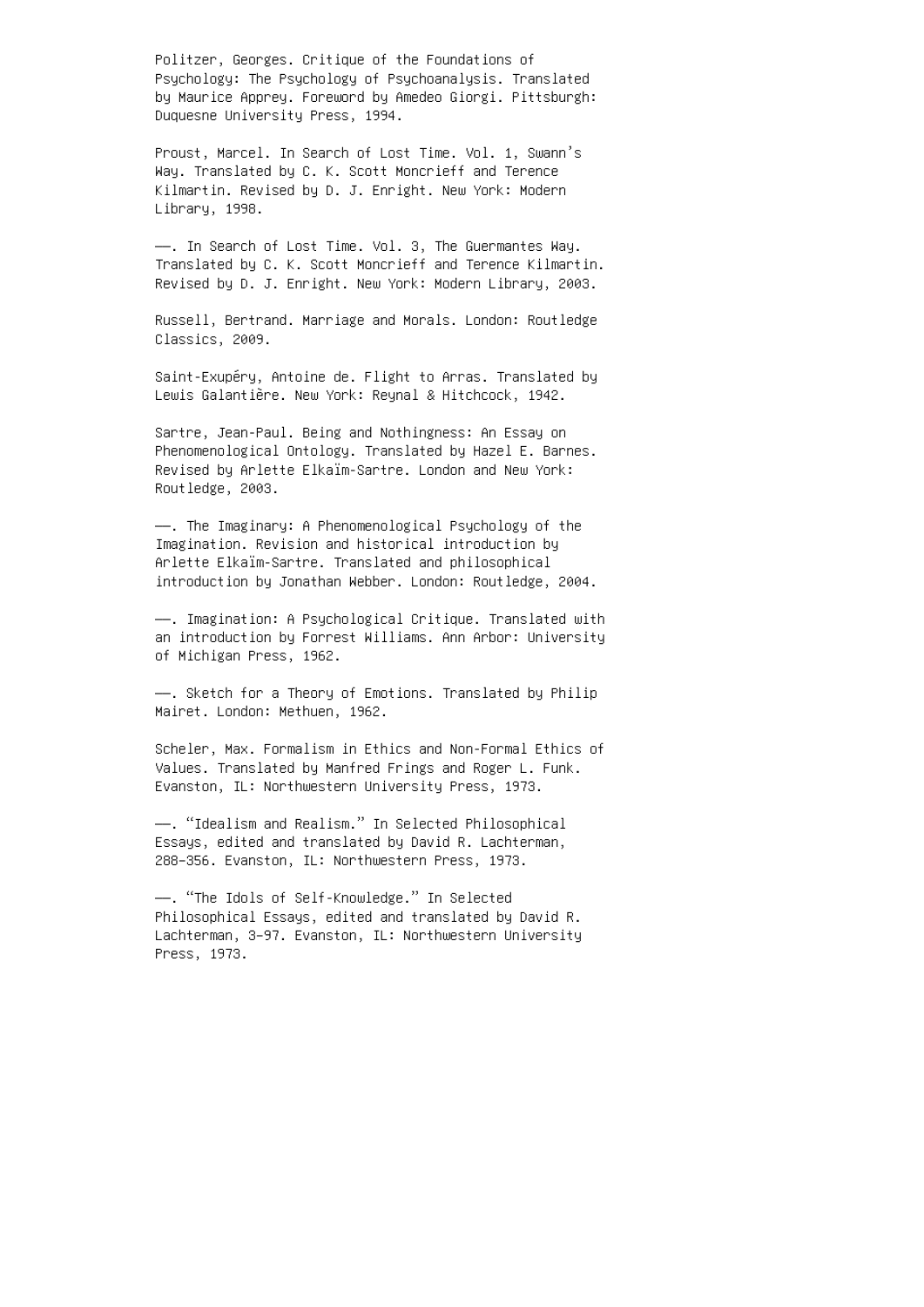——. The Nature of Sympathy. Translated by Peter Heath. Introduction by W. Stark. London: Routledge & Kegan Paul, 1954.

——. Problems of a Sociology of Knowledge. Translated by Manfred S. Frings. Edited with an introduction by Kenneth W. Stikkers. London: Routledge & Kegan Paul, 1980.

Senden, Marius von. Space and Sight: The Perception of Space and Shape in the Congenitally Blind before and after Operation. Translated by Peter Heath. Glencoe, IL: Free Press, 1960.

Straus, Erwin. The Primary World of Senses: A Vindication of Sensory Experience. Translated by Jacob Needleman. London: Collier-Macmillan, 1963.

Valéry, Paul. "Introduction to the Method of Leonardo da Vinci." In Leonardo, Poe, Mallarmé, translated by Malcolm Cowley and James R. Lawlor, 3–63. Bollingen Series XLV-8. Princeton, NJ: Princeton University Press, 1972.

Wertheimer, Max. "Numbers and Numerical Concepts in Primitive Peoples (Abridged)." In A Source Book of Gestalt Psychology, edited by Willis D. Ellis, 265–73. New York: Humanities Press, 1967.

——. "The Syllogism and Productive Thinking (Abridged)." In A Source Book of Gestalt Psychology, edited by Willis D. Ellis, 274–82. New York: Humanities Press, 1967.

Aristotle. The Metaphysics. X–XIV. Translated by Hugh Tredennick. Cambridge, MA: Harvard University Press/Loeb Classical Library, 1997.

Balzac, Honoré de. The Magic Skin, The Quest of the Absolute, and Other Stories. Edited by George Saintsbury. The Works of Honoré de Balzac. Philadelphia: Avil, 1901.

Bergson, Henri. Creative Evolution. Translated by Arthur Mitchell. New York: Dover, 1998.

——. The Creative Mind: An Introduction to Metaphysics. Translated by Mabelle L. Andison. New York: Dover, 2007.

——. Essai sur les données immédiates de la conscience. 5th ed. Paris: Presses Universitaires de France, 1993. [Time and Free Will: An Essay on the Immediate Data of Consciousness. Translated by F. L. Pogson. New York: Dover, 2001.]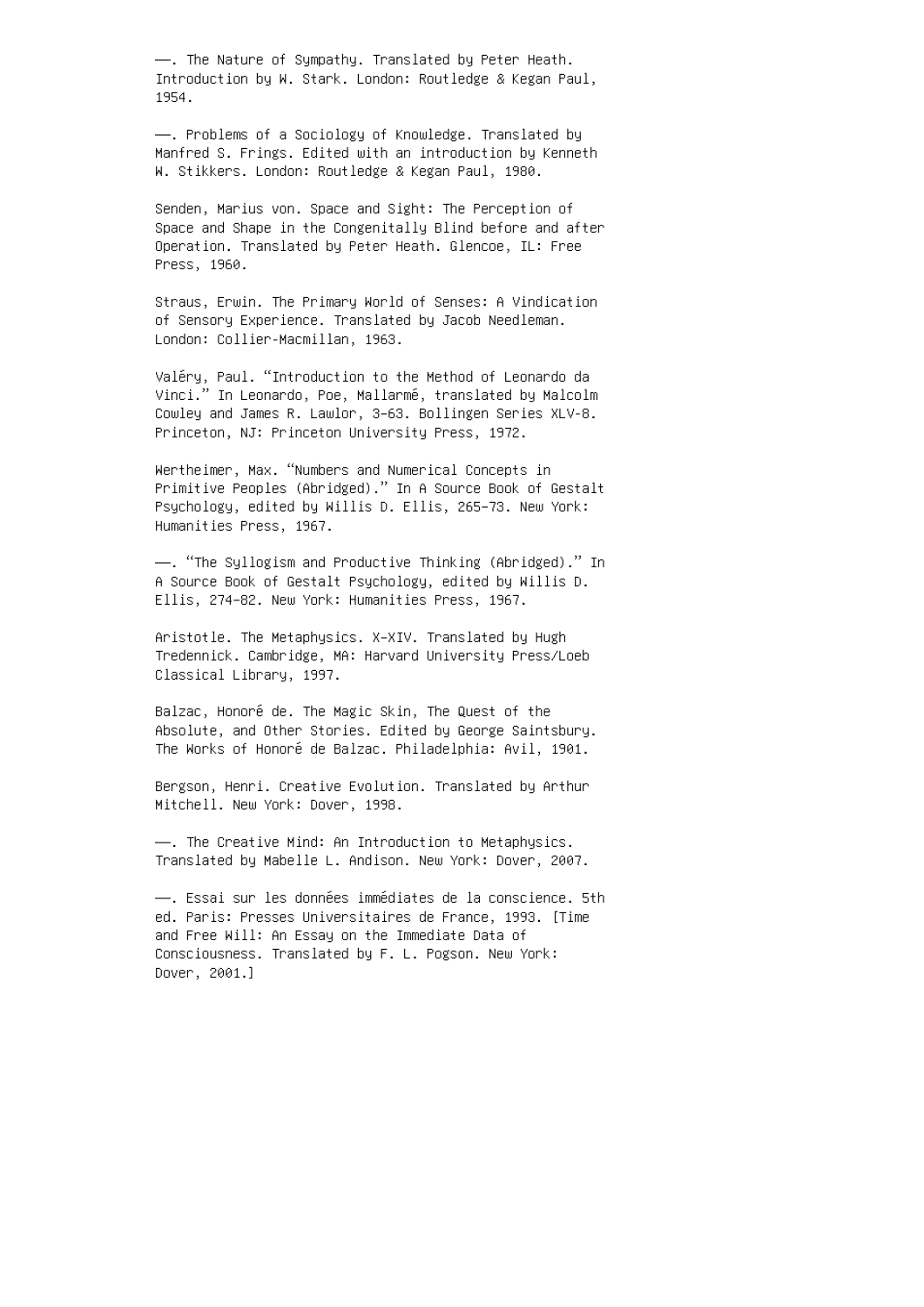Brentano, Franz. Descriptive Psychology. Translated and edited by Benito Müller. London: Routledge, 1995.

Goethe, J. W. von. Theory of Colours. Translated by Charles Locke Eastlake. New York: Dover, 2006.

Guerrière, Daniel. "Table of Contents of 'Phenomenology of Perception': Translation and Pagination." Journal of the British Society for Phenomenology 10, no. 1 (1979): 65–69.

Herder, Johann Gottfried. "Essay on the Origin of Language." In On the Origin of Language, translated by John H. Moran and Alexander Gode, 87–176. Chicago: University of Chicago Press, 1966.

Husserl, Edmund. Analyses Concerning Passive and Active Synthesis: Lectures on Transcendental Logic. Translated by Anthony J. Steinbock. Dordrecht: Kluwer, 2001.

——. The Basic Problems of Phenomenology: From the Lectures, Winter Semester, 1910/1911. Translated by Ingo Farin and James G. Hart. Dordrecht: Springer, 2006.

——. "Der natürliche Weltbegriff." In Die Lebenswelt: Auslegungen der Vorgegebenen Welt und ihrer Konstitution, Texte aus den Nachlass (1916– 1937), edited by Rochus Sowa, 259–74. Husserliana XXXIX. Dordrecht: Springer, 2008.

Kant, Immanuel. "Concerning the Ultimate Ground of the Differentiation of Directions in Space." In Theoretical Philosophy (1755–1770), edited by David Walford, 361–72. Cambridge: Cambridge University Press, 2003.

Kandinsky, Wassily. "On the Spiritual in Art." In Kandinsky: Complete Writings on Art. Edited by Kenneth C. Lindsay and Peter Vergo. Vol. 1 (1901–21), 121–219. Boston: G. K. Hall, 1982.

Köhler, Wolfgang. "Simple Structural Functions in the Chimpanzee and in the Chicken." In A Source Book of Gestalt Psychology, edited by Willis D. Ellis, 217–18. New York: Humanities Press, 1967.

Kojève, Alexandre. Introduction to the Reading of Hegel: Lectures on the Phenomenology of Spirit. Translated by James H. Nichols, Jr. Ithaca, NY: Cornell University Press, 1980.

Leibniz, G. W. "Theoria Motus Abstracti (1671)." In Die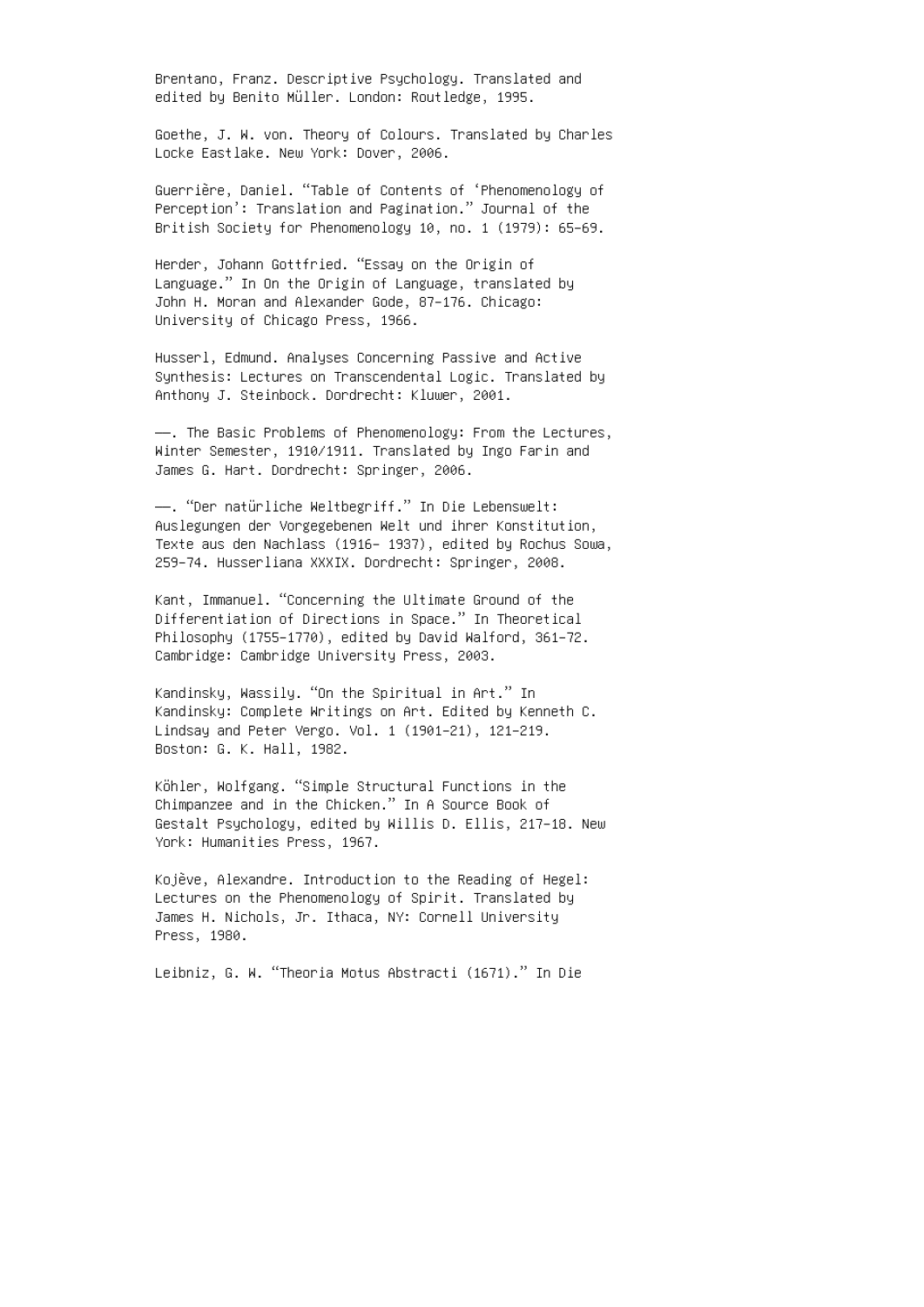philosophischen Schriften von Gottfried Wilhelm Leibniz, vol. IV, edited by C. I. Gerhardt, 221–40. Berlin: Weidmannsche Buchhandlung, 1887.

Lewin, Kurt. "Das Problem der Willenmessung und das Grundgesetz der Assoziation I." Psychologische Forschung 1 (1922): 191–302.

Malebranche, N. Dialogues on Metaphysics and on Religion. Translated by David Scott and Nicholas Jolley. Cambridge: Cambridge University Press, 1997.

Mallin, Samuel B. "Translation of the Table of Contents of Phénoménologie de la perception and Its Integration into the English Text." In Merleau-Ponty's Philosophy, 277–86. New Haven, CT: Yale University Press, 1979.

Marcel, Gabriel. Journal métaphysique. Paris: Gallimard, 1927. [Metaphysical Journal. Translated by Bernard Wall. London: Rockcliff, 1952].

Marie, Pierre. Papers on Speech Disorders. Translated by Merritt Frindel Cole and Monroe Cole. New York: Hafner, 1971.

Merleau-Ponty, Maurice. "Being and Having (1936)." Translated by Michael B. Smith. In Texts and Dialogues: On Philosophy, Politics, and Culture, edited by Hugh J. Silverman and James Barry, Jr., 101–7. Amherst, NY: Humanity Books, 1992.

——. Phänomenologie der Wahrnehmung. Translated by Rudolf Boehm. 6th ed. Berlin: Walter de Gruyter, 1966.

——. Phénoménologie de la perception. Bibliothèque des idées. Paris: Gallimard, 1945.

——. Phénoménologie de la perception. Collections Tel. Paris: Gallimard, 2005.

——. Phénoménologie de la perception. In Œuvres, edited by Claude Lefort, 653–1164. Paris: Gallimard, 2010.

——."The Philosophy of Existence (1959)." Translated by Allen S. Weiss. In Texts and Dialogues: On Philosophy, Politics, and Culture, edited by Hugh J. Silverman and James Barry, Jr., 129–39. Amherst, NY: Humanity Books, 1992.

——. The Primacy of Perception: And Other Essays on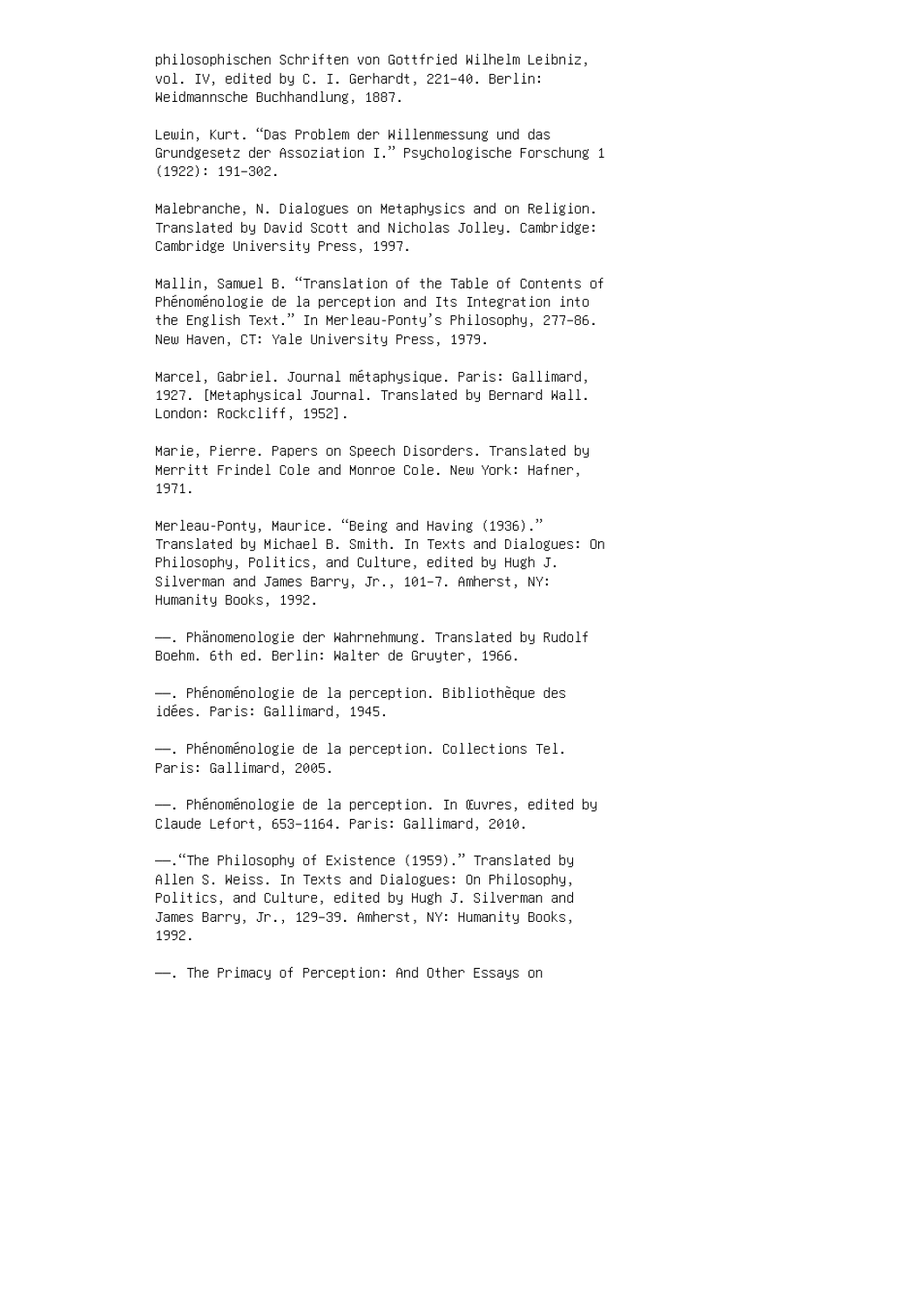Phenomenological Psychology, the Philosophy of Art, History, and Politics. Translated by James M. Edie. Evanston, IL: Northwestern University Press, 1964.

——. Sens et non-sens. Paris: Nagel, 1948. [Sense and Non-Sense. Translated by Hubert Dreyfus and Patricia Allen Dreyfus. Evanston, IL: Northwestern University Press, 1964.]

——. Signs. Translated by Richard C. McCleary. Evanston, IL: Northwestern University Press, 1964.

——. "An Unpublished Text by Maurice Merleau-Ponty: A Prospectus of His Work." In The Primacy of Perception, translated by Arleen B. Dallery, 3–11. Evanston, IL: Northwestern University Press, 1964.

——. The Visible and the Invisible. Translated by Alphonso Lingis. Evanston, IL: Northwestern University Press, 1968.

Minkowski, Eugène. "De la rêverie morbide au délire d'influence." L'évolution psychiatrique 2 (1927): 130–84.

Montaigne, M. de. "On the Power of the Imagination." In The Complete Essays, translated by M. A. Screech, 109–20. New York: Penguin, 1991.

Olafson, Frederick A. What Is a Human Being? A Heideggerian View. Cambridge: Cambridge University Press, 1995.

Péguy, Charles. Notre patrie. Paris: Gallimard, 1945.

Plato. Complete Works. Translated by G. M. A. Grube. Indianapolis, IN: Hackett, 1997.

Proust, Marcel. In Search of Lost Time. Vol. 2, Within a Budding Grove. Translated by C. K. Scott Moncrieff and Terence Kilmartin. Revised by D. J. Enright. New York: Modern Library, 2003.

Ratisbonne, Louis. La comédie enfantine: Vignettes par Froment et Gobert. Paris: Bibliothèque d'Éducation et de Récréation/J. Hetzel et Cie., 1860.

Rimbaud, J. N. A. Complete Works; Selected Letters. Translated by Wallace Fowlie. Chicago: University of Chicago Press, 1966.

Romains, Jules. Verdun. Translated by Gerard Hopkins. London: Souvenir Press, 1962.